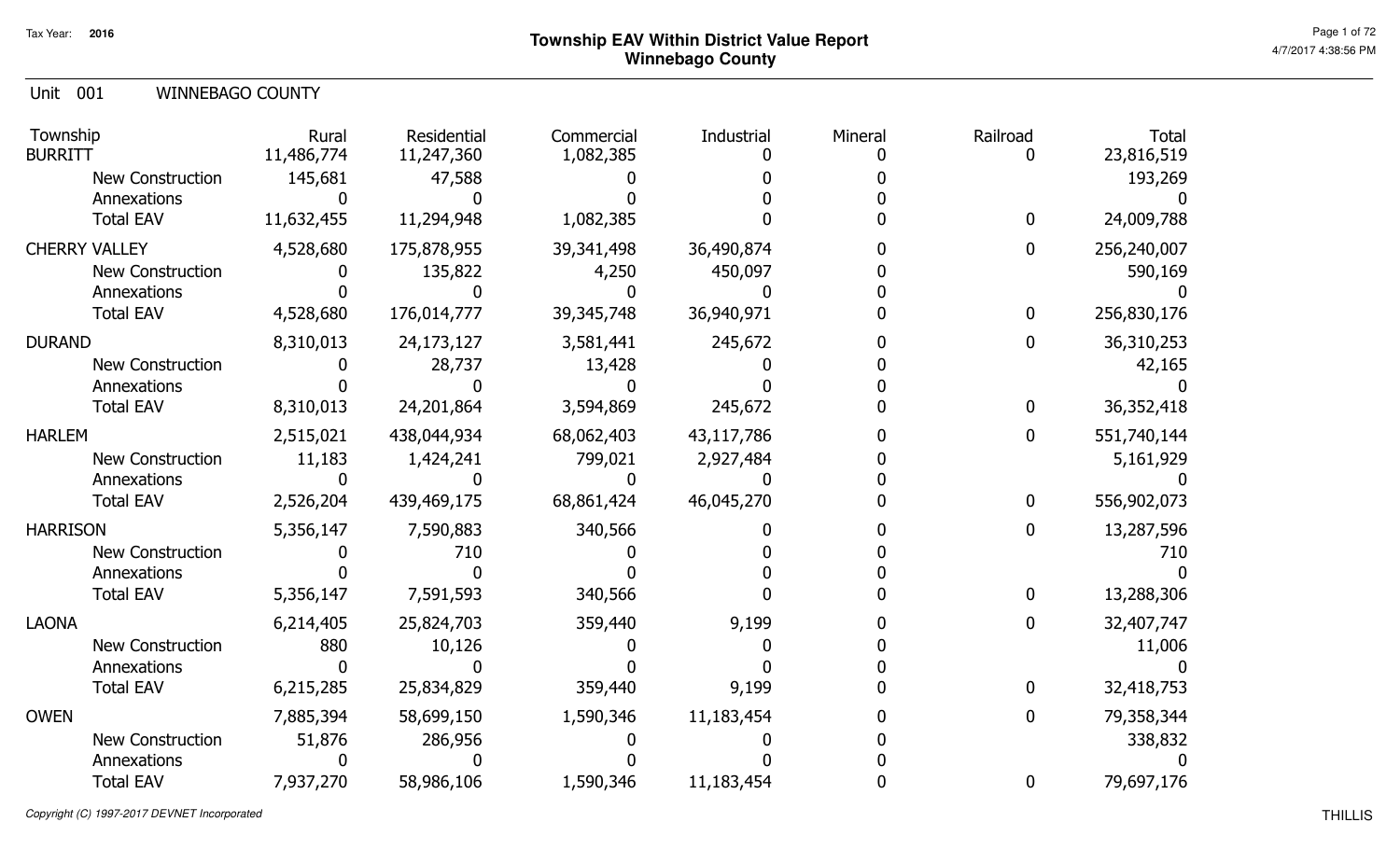Unit 001 WINNEBAGO COUNTY

| Township<br><b>PECATONICA</b> | Rural<br>8,762,967 | Residential<br>51,562,335 | Commercial<br>3,502,647 | Industrial<br>2,010,591 | Mineral | Railroad     | <b>Total</b><br>65,838,540 |
|-------------------------------|--------------------|---------------------------|-------------------------|-------------------------|---------|--------------|----------------------------|
| <b>New Construction</b>       | 164,882            | 112,263                   |                         | 1,164                   |         |              | 278,309                    |
| Annexations                   |                    |                           |                         |                         |         |              |                            |
| <b>Total EAV</b>              | 8,927,849          | 51,674,598                | 3,502,647               | 2,011,755               |         | $\mathbf{0}$ | 66,116,849                 |
| <b>ROCKTON</b>                | 8,009,084          | 195,350,232               | 20,562,674              | 14,423,931              |         | $\mathbf{0}$ | 238, 345, 921              |
| <b>New Construction</b>       | 99,323             | 1,218,026                 | 54,460                  | 11,207                  |         |              | 1,383,016                  |
| Annexations                   |                    |                           |                         |                         |         |              |                            |
| <b>Total EAV</b>              | 8,108,407          | 196,568,258               | 20,617,134              | 14,435,138              |         | $\mathbf 0$  | 239,728,937                |
| <b>ROSCOE</b>                 | 5,533,247          | 344,221,742               | 60,489,041              | 18,831,396              |         | $\Omega$     | 429,075,426                |
| <b>New Construction</b>       | 83,088             | 1,607,742                 | 534,244                 | 1,443,998               |         |              | 3,669,072                  |
| Annexations                   |                    |                           |                         |                         |         |              |                            |
| <b>Total EAV</b>              | 5,616,335          | 345,829,484               | 61,023,285              | 20,275,394              |         | $\mathbf{0}$ | 432,744,498                |
| <b>SEWARD</b>                 | 12,401,076         | 7,189,841                 | 3,342,470               | 162,401                 |         | 458          | 23,096,246                 |
| <b>New Construction</b>       | 49,948             | 25,293                    |                         |                         |         |              | 75,241                     |
| Annexations                   |                    |                           |                         |                         |         |              |                            |
| <b>Total EAV</b>              | 12,451,024         | 7,215,134                 | 3,342,470               | 162,401                 |         | 458          | 23,171,487                 |
| <b>SHIRLAND</b>               | 6,006,191          | 14,692,748                | 873,459                 |                         |         | $\mathbf{0}$ | 21,572,398                 |
| <b>New Construction</b>       | 72,135             |                           | 40,510                  |                         |         |              | 112,645                    |
| Annexations                   |                    |                           |                         |                         |         |              |                            |
| <b>Total EAV</b>              | 6,078,326          | 14,692,748                | 913,969                 |                         |         | <sup>0</sup> | 21,685,043                 |
| <b>WINNEBAGO</b>              | 10,077,562         | 69,652,544                | 6,351,096               | 2,540,858               |         | 699,028      | 89,321,088                 |
| <b>New Construction</b>       | 189,600            | 75,616                    | 185,833                 |                         |         |              | 451,049                    |
| Annexations                   |                    |                           |                         |                         |         |              |                            |
| <b>Total EAV</b>              | 10,267,162         | 69,728,160                | 6,536,929               | 2,540,858               |         | 699,028      | 89,772,137                 |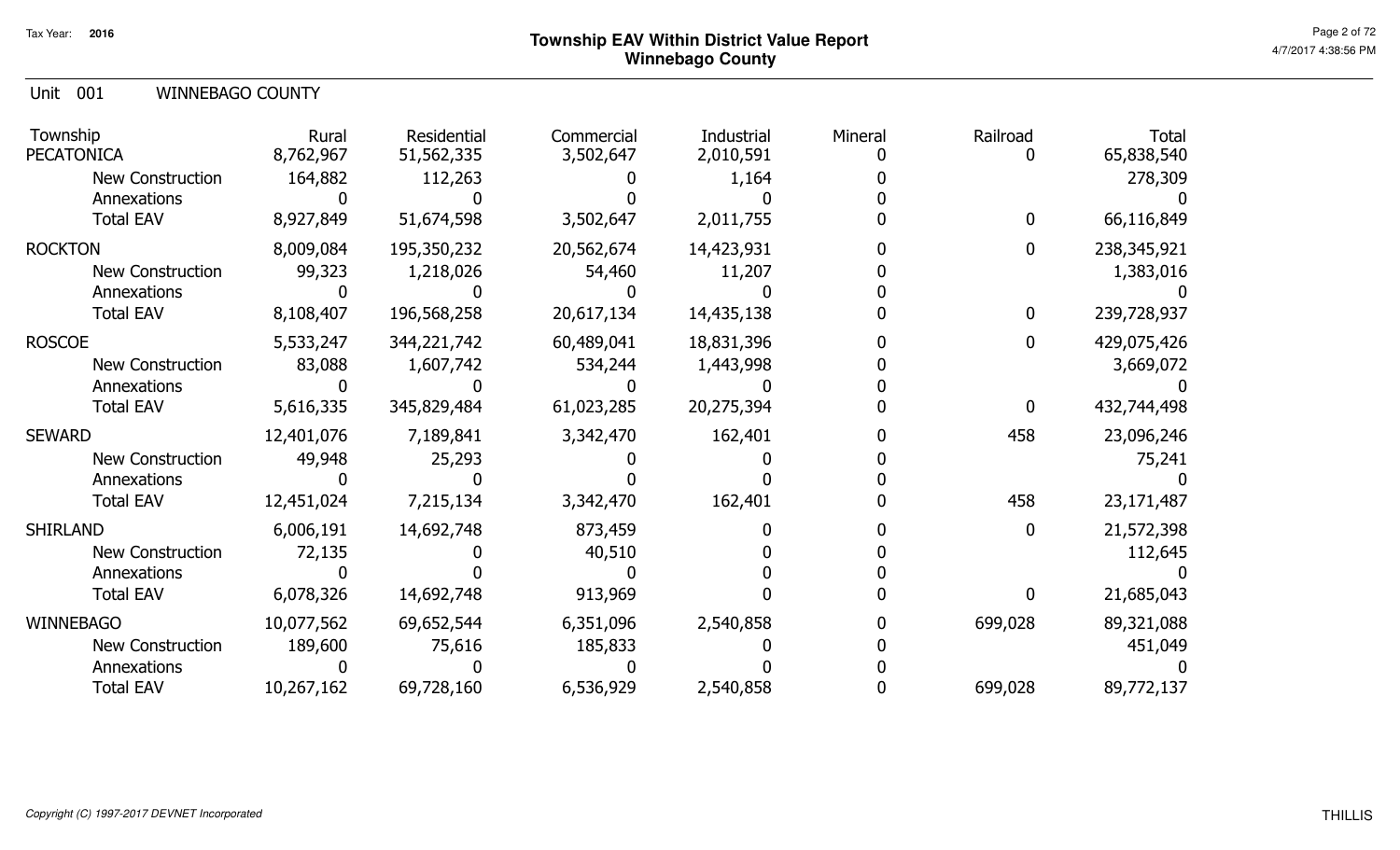#### Unit 001 WINNEBAGO COUNTY

| Township<br><b>ROCKFORD</b><br><b>New Construction</b><br>Annexations<br><b>Total EAV</b>              | Rural<br>9,499,410<br>73,181<br>9,572,591 | Residential<br>1,158,065,462<br>1,854,689<br>1,159,920,151 | Commercial<br>447,482,408<br>2,515,595<br>449,998,003 | Industrial<br>123,252,734<br>346,914<br>123,599,648 | Mineral | Railroad<br>112,769<br>112,769      | <b>Total</b><br>1,738,412,783<br>4,790,379<br>1,743,203,162 |
|--------------------------------------------------------------------------------------------------------|-------------------------------------------|------------------------------------------------------------|-------------------------------------------------------|-----------------------------------------------------|---------|-------------------------------------|-------------------------------------------------------------|
| <b>Unit Totals</b><br><b>New Construction</b><br>Annexations<br><b>Total EAV</b>                       | 106,585,971<br>941,777<br>107,527,748     | 2,582,194,016<br>6,827,809<br>2,589,021,825                | 656,961,874<br>4,147,341<br>661,109,215               | 252,268,896<br>5,180,864<br>257,449,760             |         | 812,255<br>812,255                  | 3,598,823,012<br>17,097,791<br>3,615,920,803                |
| 002<br><b>FOREST PRESERVE</b><br>Unit                                                                  |                                           |                                                            |                                                       |                                                     |         |                                     |                                                             |
| Township<br><b>BURRITT</b><br><b>New Construction</b><br>Annexations                                   | Rural<br>11,486,774<br>145,681            | Residential<br>11,247,360<br>47,588                        | Commercial<br>1,082,385                               | Industrial                                          | Mineral | Railroad<br>0                       | <b>Total</b><br>23,816,519<br>193,269                       |
| <b>Total EAV</b><br><b>CHERRY VALLEY</b><br><b>New Construction</b><br>Annexations<br><b>Total EAV</b> | 11,632,455<br>4,528,680<br>4,528,680      | 11,294,948<br>175,878,955<br>135,822<br>176,014,777        | 1,082,385<br>39,341,498<br>4,250<br>39,345,748        | 36,490,874<br>450,097<br>36,940,971                 |         | $\mathbf 0$<br>$\bf{0}$<br>$\bf{0}$ | 24,009,788<br>256,240,007<br>590,169<br>256,830,176         |
| <b>DURAND</b><br><b>New Construction</b><br>Annexations<br><b>Total EAV</b>                            | 8,310,013<br>8,310,013                    | 24,173,127<br>28,737<br>24,201,864                         | 3,581,441<br>13,428<br>3,594,869                      | 245,672<br>245,672                                  |         | $\mathbf 0$<br>$\bf{0}$             | 36,310,253<br>42,165<br>36,352,418                          |
| <b>HARLEM</b><br><b>New Construction</b><br>Annexations<br><b>Total EAV</b>                            | 2,515,021<br>11,183<br>2,526,204          | 438,044,934<br>1,424,241<br>439,469,175                    | 68,062,403<br>799,021<br>68,861,424                   | 43,117,786<br>2,927,484<br>46,045,270               |         | $\bf{0}$<br>$\bf{0}$                | 551,740,144<br>5,161,929<br>556,902,073                     |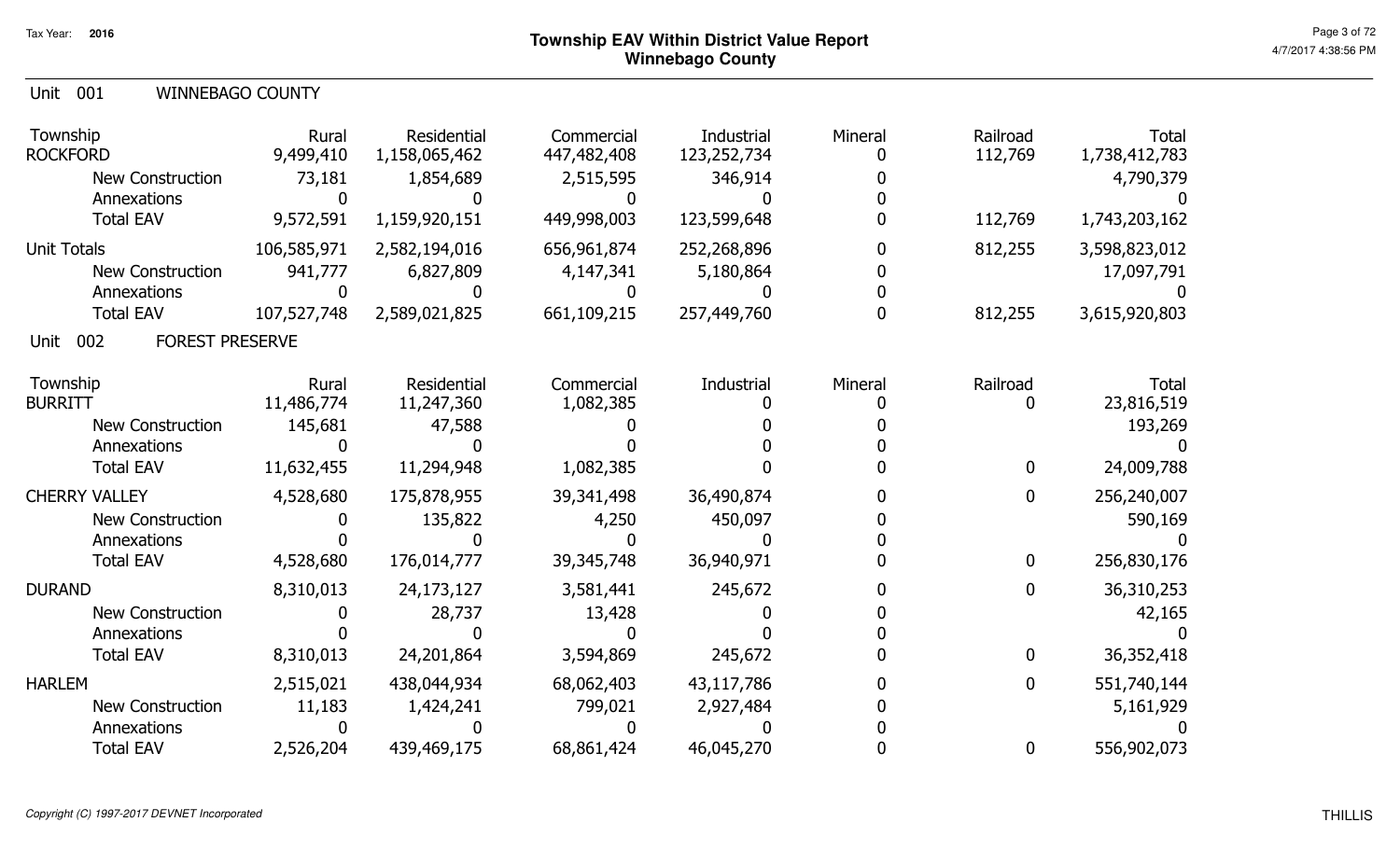Unit 002 FOREST PRESERVE

| Township<br><b>HARRISON</b> | Rural<br>5,356,147 | Residential<br>7,590,883 | Commercial<br>340,566 | Industrial | Mineral | Railroad       | <b>Total</b><br>13,287,596 |
|-----------------------------|--------------------|--------------------------|-----------------------|------------|---------|----------------|----------------------------|
| <b>New Construction</b>     |                    | 710                      |                       |            |         |                | 710                        |
| Annexations                 |                    |                          |                       |            |         |                |                            |
| <b>Total EAV</b>            | 5,356,147          | 7,591,593                | 340,566               |            |         | $\overline{0}$ | 13,288,306                 |
| <b>LAONA</b>                | 6,214,405          | 25,824,703               | 359,440               | 9,199      |         | 0              | 32,407,747                 |
| New Construction            | 880                | 10,126                   |                       |            |         |                | 11,006                     |
| Annexations                 |                    |                          |                       |            |         |                |                            |
| <b>Total EAV</b>            | 6,215,285          | 25,834,829               | 359,440               | 9,199      |         | $\mathbf{0}$   | 32,418,753                 |
| <b>OWEN</b>                 | 7,885,394          | 58,699,150               | 1,590,346             | 11,183,454 |         |                | 79,358,344                 |
| <b>New Construction</b>     | 51,876             | 286,956                  |                       |            |         |                | 338,832                    |
| Annexations                 |                    |                          |                       |            |         |                |                            |
| <b>Total EAV</b>            | 7,937,270          | 58,986,106               | 1,590,346             | 11,183,454 |         | 0              | 79,697,176                 |
| <b>PECATONICA</b>           | 8,762,967          | 51,562,335               | 3,502,647             | 2,010,591  |         | 0              | 65,838,540                 |
| <b>New Construction</b>     | 164,882            | 112,263                  |                       | 1,164      |         |                | 278,309                    |
| Annexations                 |                    |                          |                       |            |         |                |                            |
| <b>Total EAV</b>            | 8,927,849          | 51,674,598               | 3,502,647             | 2,011,755  |         | $\mathbf{0}$   | 66,116,849                 |
| <b>ROCKTON</b>              | 8,009,084          | 195,350,232              | 20,562,674            | 14,423,931 |         | $\mathbf{0}$   | 238, 345, 921              |
| <b>New Construction</b>     | 99,323             | 1,218,026                | 54,460                | 11,207     |         |                | 1,383,016                  |
| Annexations                 |                    |                          |                       |            |         |                |                            |
| <b>Total EAV</b>            | 8,108,407          | 196,568,258              | 20,617,134            | 14,435,138 |         | $\mathbf{0}$   | 239,728,937                |
| <b>ROSCOE</b>               | 5,533,247          | 344,221,742              | 60,489,041            | 18,831,396 |         | $\mathbf{0}$   | 429,075,426                |
| <b>New Construction</b>     | 83,088             | 1,607,742                | 534,244               | 1,443,998  |         |                | 3,669,072                  |
| Annexations                 |                    |                          |                       |            |         |                |                            |
| <b>Total EAV</b>            | 5,616,335          | 345,829,484              | 61,023,285            | 20,275,394 |         | $\mathbf{0}$   | 432,744,498                |
| <b>SEWARD</b>               | 12,401,076         | 7,189,841                | 3,342,470             | 162,401    |         | 458            | 23,096,246                 |
| <b>New Construction</b>     | 49,948             | 25,293                   |                       |            |         |                | 75,241                     |
| Annexations                 |                    |                          |                       |            |         |                |                            |
| <b>Total EAV</b>            | 12,451,024         | 7,215,134                | 3,342,470             | 162,401    |         | 458            | 23,171,487                 |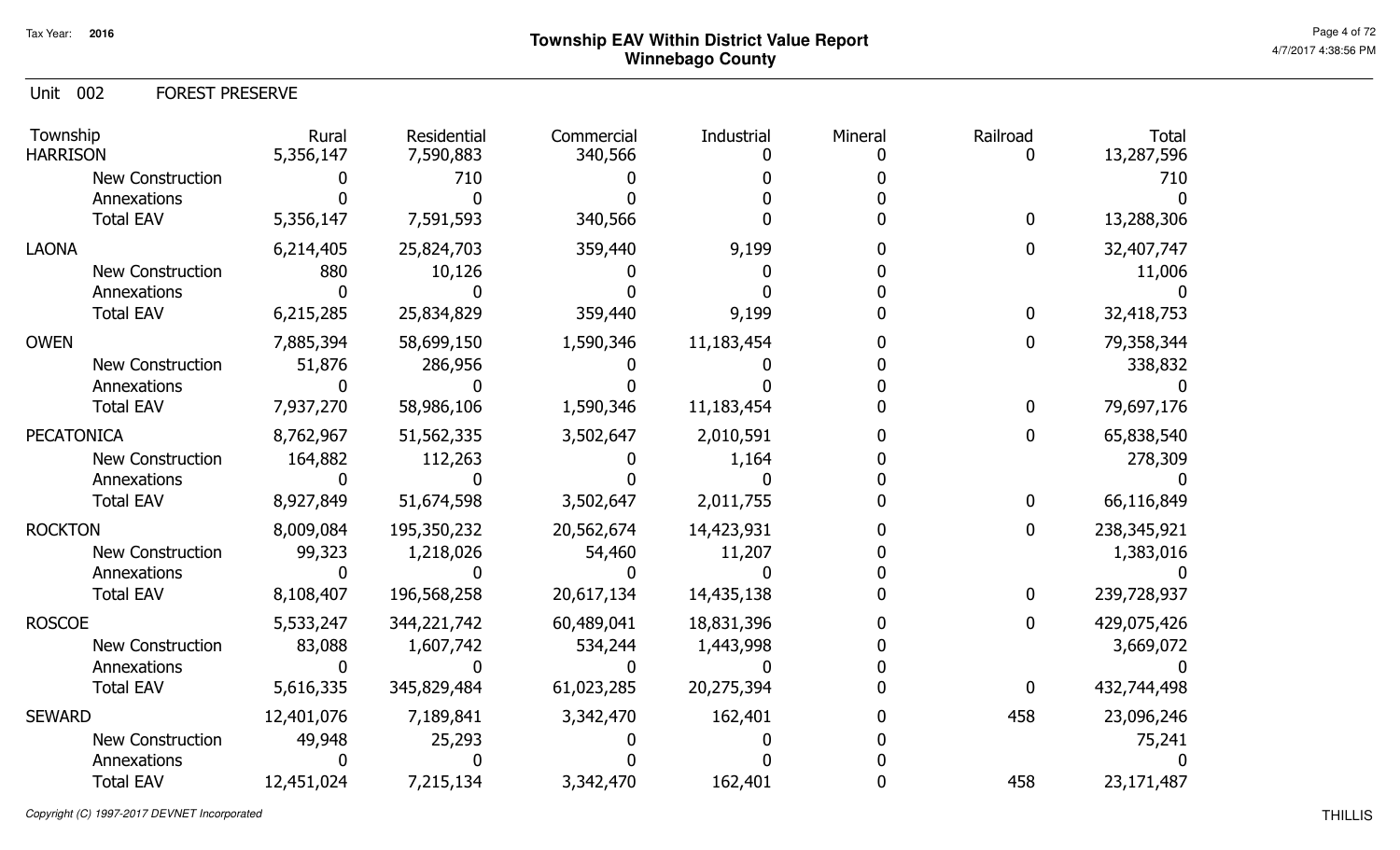Unit 002 FOREST PRESERVE

| Township<br><b>SHIRLAND</b>            | Rural<br>6,006,191 | Residential<br>14,692,748 | Commercial<br>873,459 | Industrial  | Mineral | Railroad     | <b>Total</b><br>21,572,398 |
|----------------------------------------|--------------------|---------------------------|-----------------------|-------------|---------|--------------|----------------------------|
| <b>New Construction</b>                | 72,135             |                           | 40,510                |             |         |              | 112,645                    |
| Annexations                            |                    |                           |                       |             |         |              |                            |
| <b>Total EAV</b>                       | 6,078,326          | 14,692,748                | 913,969               |             |         | $\mathbf{0}$ | 21,685,043                 |
| <b>WINNEBAGO</b>                       | 10,077,562         | 69,652,544                | 6,351,096             | 2,540,858   |         | 699,028      | 89,321,088                 |
| <b>New Construction</b>                | 189,600            | 75,616                    | 185,833               |             |         |              | 451,049                    |
| Annexations                            |                    |                           |                       |             |         |              |                            |
| <b>Total EAV</b>                       | 10,267,162         | 69,728,160                | 6,536,929             | 2,540,858   |         | 699,028      | 89,772,137                 |
| <b>ROCKFORD</b>                        | 9,499,410          | 1,158,065,462             | 447,482,408           | 123,252,734 |         | 112,769      | 1,738,412,783              |
| New Construction                       | 73,181             | 1,854,689                 | 2,515,595             | 346,914     |         |              | 4,790,379                  |
| Annexations                            |                    |                           |                       |             |         |              |                            |
| <b>Total EAV</b>                       | 9,572,591          | 1,159,920,151             | 449,998,003           | 123,599,648 |         | 112,769      | 1,743,203,162              |
| <b>Unit Totals</b>                     | 106,585,971        | 2,582,194,016             | 656,961,874           | 252,268,896 |         | 812,255      | 3,598,823,012              |
| <b>New Construction</b>                | 941,777            | 6,827,809                 | 4,147,341             | 5,180,864   |         |              | 17,097,791                 |
| Annexations                            |                    |                           |                       |             |         |              |                            |
| <b>Total EAV</b>                       | 107,527,748        | 2,589,021,825             | 661,109,215           | 257,449,760 |         | 812,255      | 3,615,920,803              |
| 003<br><b>BURRITT TOWNSHIP</b><br>Unit |                    |                           |                       |             |         |              |                            |
| Township                               | Rural              | Residential               | Commercial            | Industrial  | Mineral | Railroad     | <b>Total</b>               |
| <b>BURRITT</b>                         | 11,486,774         | 11,247,360                | 1,082,385             |             |         | 0            | 23,816,519                 |
| <b>New Construction</b>                | 145,681            | 47,588                    |                       |             |         |              | 193,269                    |
| Annexations                            |                    |                           |                       |             |         |              |                            |
| <b>Total EAV</b>                       | 11,632,455         | 11,294,948                | 1,082,385             |             |         | $\mathbf 0$  | 24,009,788                 |
| <b>Unit Totals</b>                     | 11,486,774         | 11,247,360                | 1,082,385             |             |         | $\mathbf{0}$ | 23,816,519                 |
| <b>New Construction</b>                | 145,681            | 47,588                    |                       |             |         |              | 193,269                    |
| Annexations                            |                    |                           |                       |             |         |              |                            |
| <b>Total EAV</b>                       | 11,632,455         | 11,294,948                | 1,082,385             |             |         | $\bf{0}$     | 24,009,788                 |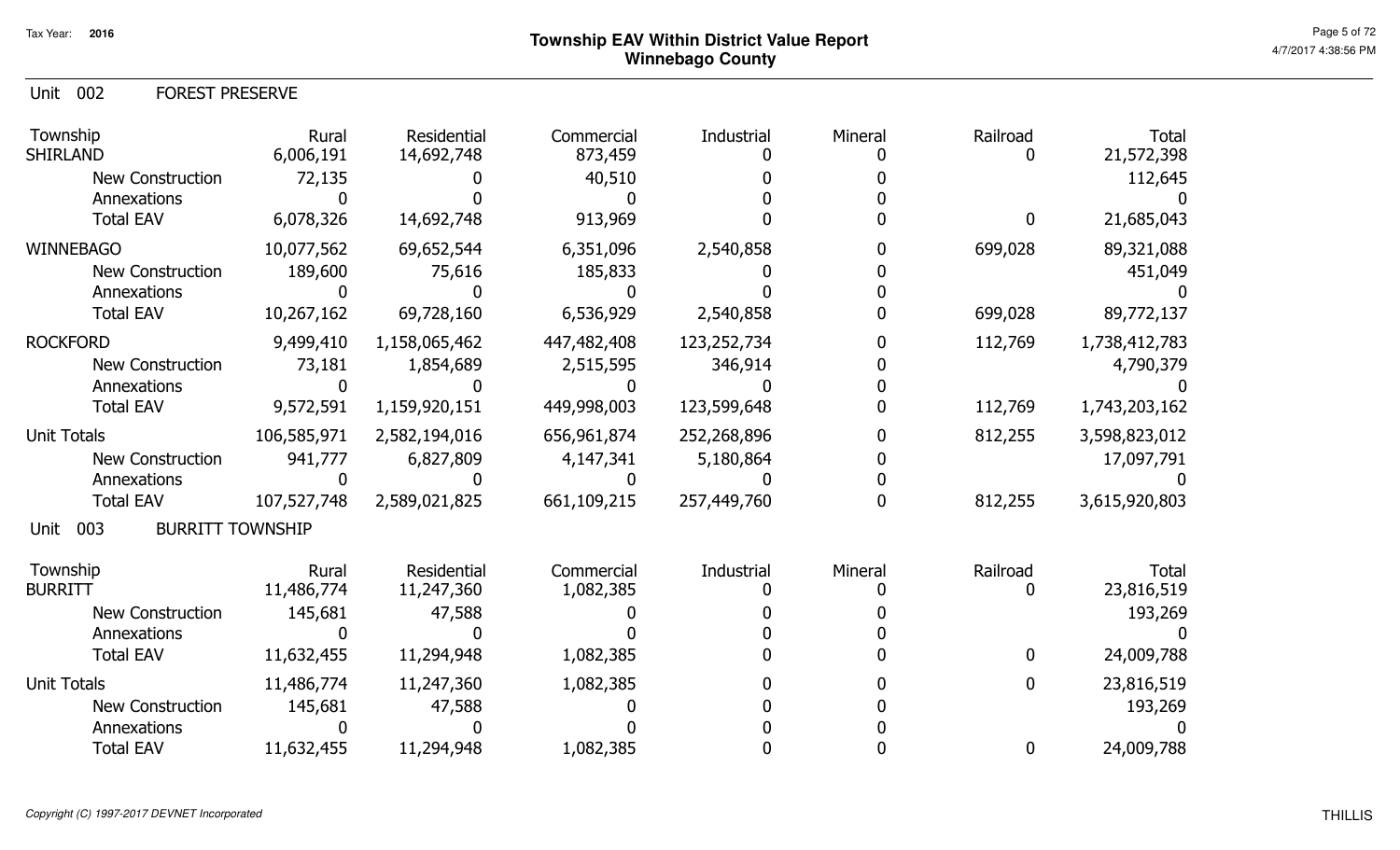#### Unit 004 CHERRY VALLEY TOWNSHIP

| Township<br><b>CHERRY VALLEY</b>      | Rural<br>4,528,680 | Residential<br>175,878,955 | Commercial<br>39,341,498 | Industrial<br>36,490,874 | Mineral | Railroad<br>0    | <b>Total</b><br>256,240,007 |
|---------------------------------------|--------------------|----------------------------|--------------------------|--------------------------|---------|------------------|-----------------------------|
| <b>New Construction</b>               |                    | 135,822                    | 4,250                    | 450,097                  |         |                  | 590,169                     |
| Annexations                           |                    |                            |                          |                          |         |                  |                             |
| <b>Total EAV</b>                      | 4,528,680          | 176,014,777                | 39,345,748               | 36,940,971               |         | $\mathbf 0$      | 256,830,176                 |
| <b>Unit Totals</b>                    | 4,528,680          | 175,878,955                | 39,341,498               | 36,490,874               |         | 0                | 256,240,007                 |
| <b>New Construction</b>               |                    | 135,822                    | 4,250                    | 450,097                  |         |                  | 590,169                     |
| Annexations                           |                    |                            |                          |                          |         |                  |                             |
| <b>Total EAV</b>                      | 4,528,680          | 176,014,777                | 39,345,748               | 36,940,971               |         | $\boldsymbol{0}$ | 256,830,176                 |
| 005<br><b>DURAND TOWNSHIP</b><br>Unit |                    |                            |                          |                          |         |                  |                             |
| Township                              | Rural              | Residential                | Commercial               | Industrial               | Mineral | Railroad         | <b>Total</b>                |
| <b>DURAND</b>                         | 8,310,013          | 24,173,127                 | 3,581,441                | 245,672                  |         | 0                | 36,310,253                  |
| <b>New Construction</b>               |                    | 28,737                     | 13,428                   |                          |         |                  | 42,165                      |
| Annexations                           |                    |                            |                          |                          |         |                  |                             |
| <b>Total EAV</b>                      | 8,310,013          | 24,201,864                 | 3,594,869                | 245,672                  |         | 0                | 36,352,418                  |
| <b>Unit Totals</b>                    | 8,310,013          | 24,173,127                 | 3,581,441                | 245,672                  |         | $\mathbf 0$      | 36,310,253                  |
| New Construction                      |                    | 28,737                     | 13,428                   |                          |         |                  | 42,165                      |
| Annexations                           |                    |                            |                          |                          |         |                  |                             |
| <b>Total EAV</b>                      | 8,310,013          | 24,201,864                 | 3,594,869                | 245,672                  |         | 0                | 36,352,418                  |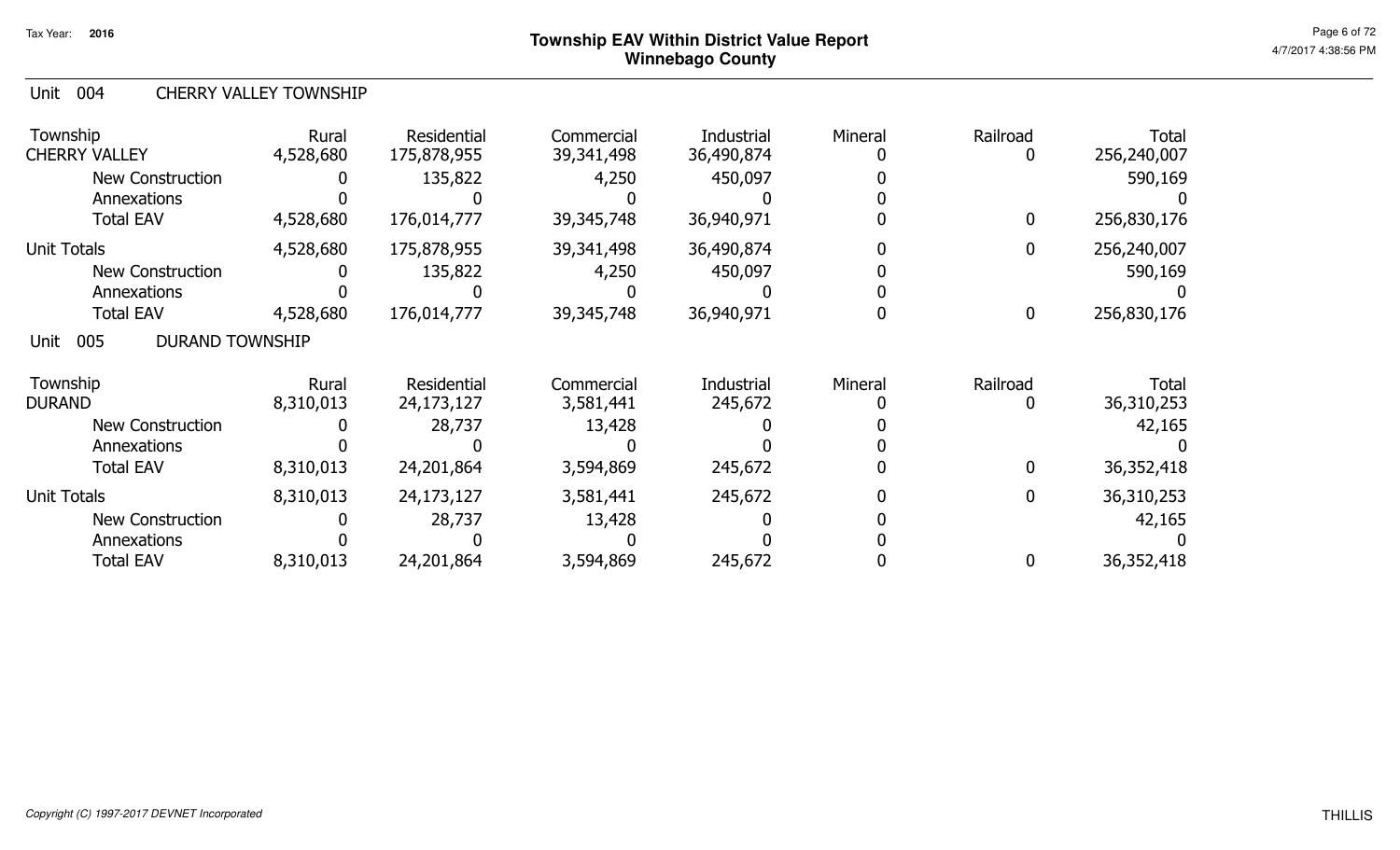#### Unit 006 HARLEM TOWNSHIP

| Township<br><b>HARLEM</b>               | Rural<br>2,515,021 | Residential<br>438,044,934 | Commercial<br>68,062,403 | Industrial<br>43,117,786 | Mineral | Railroad<br>0    | <b>Total</b><br>551,740,144 |
|-----------------------------------------|--------------------|----------------------------|--------------------------|--------------------------|---------|------------------|-----------------------------|
| <b>New Construction</b>                 | 11,183             | 1,424,241                  | 799,021                  | 2,927,484                |         |                  | 5,161,929                   |
| Annexations                             |                    |                            |                          |                          |         |                  |                             |
| <b>Total EAV</b>                        | 2,526,204          | 439,469,175                | 68,861,424               | 46,045,270               |         | 0                | 556,902,073                 |
| <b>Unit Totals</b>                      | 2,515,021          | 438,044,934                | 68,062,403               | 43,117,786               |         | 0                | 551,740,144                 |
| <b>New Construction</b>                 | 11,183             | 1,424,241                  | 799,021                  | 2,927,484                |         |                  | 5,161,929                   |
| Annexations                             |                    |                            |                          |                          |         |                  |                             |
| <b>Total EAV</b>                        | 2,526,204          | 439,469,175                | 68,861,424               | 46,045,270               |         | $\boldsymbol{0}$ | 556,902,073                 |
| 007<br><b>HARRISON TOWNSHIP</b><br>Unit |                    |                            |                          |                          |         |                  |                             |
| Township                                | Rural              | Residential                | Commercial               | Industrial               | Mineral | Railroad         | <b>Total</b>                |
| <b>HARRISON</b>                         | 5,356,147          | 7,590,883                  | 340,566                  |                          |         | 0                | 13,287,596                  |
| <b>New Construction</b>                 |                    | 710                        |                          |                          |         |                  | 710                         |
| Annexations                             |                    |                            |                          |                          |         |                  |                             |
| <b>Total EAV</b>                        | 5,356,147          | 7,591,593                  | 340,566                  |                          |         | $\boldsymbol{0}$ | 13,288,306                  |
| <b>Unit Totals</b>                      | 5,356,147          | 7,590,883                  | 340,566                  |                          |         | $\mathbf 0$      | 13,287,596                  |
| New Construction                        |                    | 710                        |                          |                          |         |                  | 710                         |
| Annexations                             |                    |                            |                          |                          |         |                  |                             |
| <b>Total EAV</b>                        | 5,356,147          | 7,591,593                  | 340,566                  |                          |         | 0                | 13,288,306                  |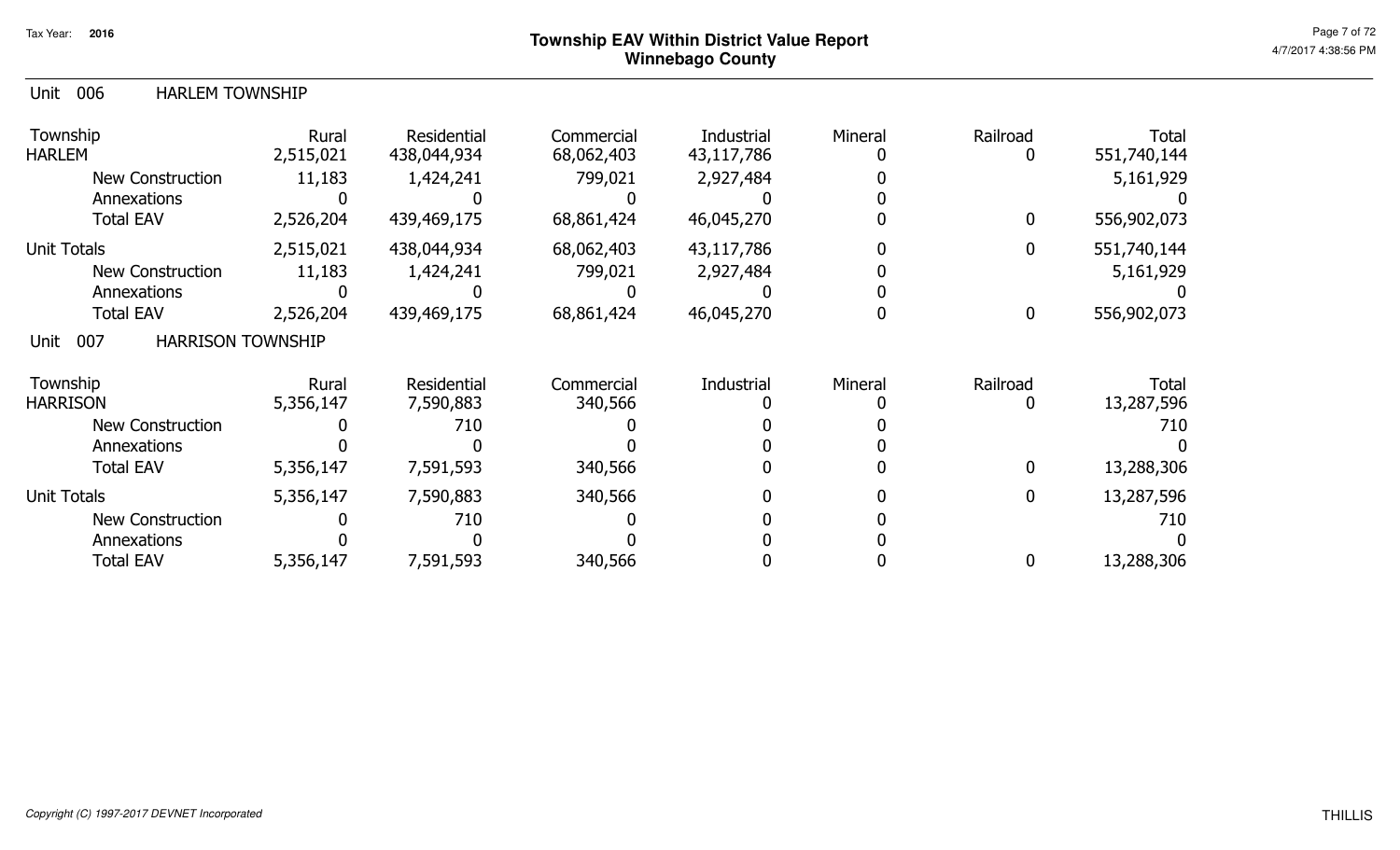| Unit<br>008<br>LAONA TOWNSHIP       |                    |                           |                         |                          |         |             |                            |
|-------------------------------------|--------------------|---------------------------|-------------------------|--------------------------|---------|-------------|----------------------------|
| Township<br><b>LAONA</b>            | Rural<br>6,214,405 | Residential<br>25,824,703 | Commercial<br>359,440   | Industrial<br>9,199      | Mineral | Railroad    | <b>Total</b><br>32,407,747 |
| <b>New Construction</b>             | 880                | 10,126                    |                         |                          |         |             | 11,006                     |
| Annexations                         |                    |                           |                         |                          |         |             |                            |
| <b>Total EAV</b>                    | 6,215,285          | 25,834,829                | 359,440                 | 9,199                    |         | 0           | 32,418,753                 |
| <b>Unit Totals</b>                  | 6,214,405          | 25,824,703                | 359,440                 | 9,199                    |         | 0           | 32,407,747                 |
| <b>New Construction</b>             | 880                | 10,126                    |                         |                          |         |             | 11,006                     |
| Annexations                         |                    |                           |                         |                          |         |             |                            |
| <b>Total EAV</b>                    | 6,215,285          | 25,834,829                | 359,440                 | 9,199                    |         | $\mathbf 0$ | 32,418,753                 |
| <b>OWEN TOWNSHIP</b><br>009<br>Unit |                    |                           |                         |                          |         |             |                            |
| Township<br><b>OWEN</b>             | Rural<br>7,885,394 | Residential<br>58,699,150 | Commercial<br>1,590,346 | Industrial<br>11,183,454 | Mineral | Railroad    | <b>Total</b><br>79,358,344 |
| <b>New Construction</b>             | 51,876             | 286,956                   |                         |                          |         |             | 338,832                    |
| Annexations                         |                    |                           |                         |                          |         |             |                            |
| <b>Total EAV</b>                    | 7,937,270          | 58,986,106                | 1,590,346               | 11,183,454               |         | 0           | 79,697,176                 |
| <b>Unit Totals</b>                  | 7,885,394          | 58,699,150                | 1,590,346               | 11,183,454               |         | 0           | 79,358,344                 |
| <b>New Construction</b>             | 51,876             | 286,956                   |                         |                          |         |             | 338,832                    |
| Annexations                         |                    |                           |                         |                          |         |             |                            |
| <b>Total EAV</b>                    | 7,937,270          | 58,986,106                | 1,590,346               | 11,183,454               |         | 0           | 79,697,176                 |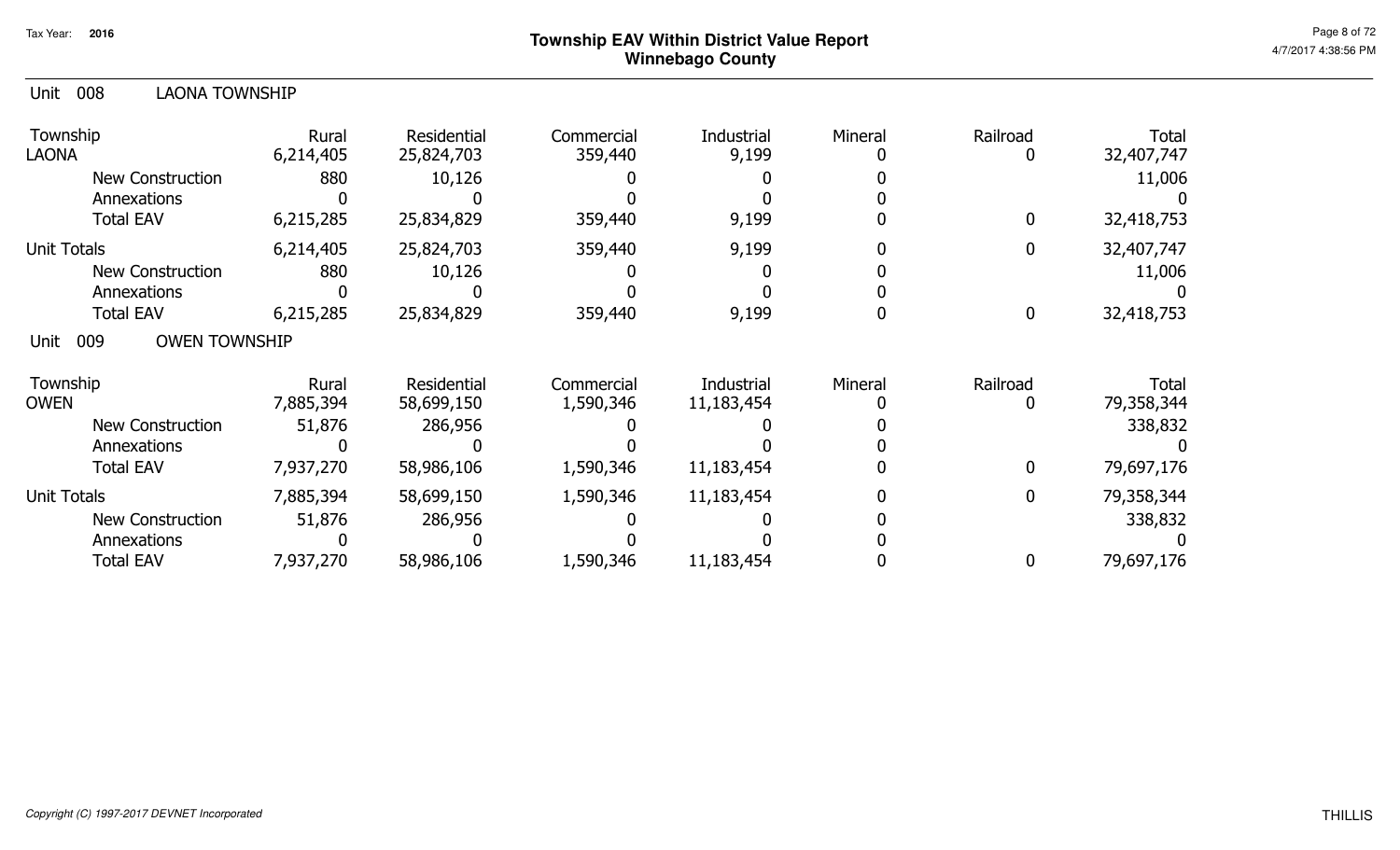| Unit<br>010                      | PECATONICA TOWNSHIP |                           |                         |                         |         |                  |                            |
|----------------------------------|---------------------|---------------------------|-------------------------|-------------------------|---------|------------------|----------------------------|
| Township<br><b>PECATONICA</b>    | Rural<br>8,762,967  | Residential<br>51,562,335 | Commercial<br>3,502,647 | Industrial<br>2,010,591 | Mineral | Railroad<br>0    | <b>Total</b><br>65,838,540 |
| <b>New Construction</b>          | 164,882             | 112,263                   |                         | 1,164                   |         |                  | 278,309                    |
| Annexations                      |                     |                           |                         |                         |         |                  |                            |
| <b>Total EAV</b>                 | 8,927,849           | 51,674,598                | 3,502,647               | 2,011,755               |         | $\boldsymbol{0}$ | 66,116,849                 |
| <b>Unit Totals</b>               | 8,762,967           | 51,562,335                | 3,502,647               | 2,010,591               |         | $\boldsymbol{0}$ | 65,838,540                 |
| <b>New Construction</b>          | 164,882             | 112,263                   |                         | 1,164                   |         |                  | 278,309                    |
| Annexations                      |                     |                           |                         |                         |         |                  |                            |
| <b>Total EAV</b>                 | 8,927,849           | 51,674,598                | 3,502,647               | 2,011,755               |         | $\boldsymbol{0}$ | 66,116,849                 |
| ROCKFORD TOWNSHIP<br>011<br>Unit |                     |                           |                         |                         |         |                  |                            |
| Township                         | Rural               | Residential               | Commercial              | Industrial              | Mineral | Railroad         | <b>Total</b>               |
| <b>ROCKFORD</b>                  | 9,499,410           | 1,158,065,462             | 447,482,408             | 123,252,734             |         | 112,769          | 1,738,412,783              |
| <b>New Construction</b>          | 73,181              | 1,854,689                 | 2,515,595               | 346,914                 |         |                  | 4,790,379                  |
| Annexations                      | 0                   | 38,901                    |                         |                         |         |                  | 38,901                     |
| <b>Total EAV</b>                 | 9,572,591           | 1,159,920,151             | 449,998,003             | 123,599,648             |         | 112,769          | 1,743,203,162              |
| <b>Unit Totals</b>               | 9,499,410           | 1,158,065,462             | 447,482,408             | 123,252,734             | 0       | 112,769          | 1,738,412,783              |
| New Construction                 | 73,181              | 1,854,689                 | 2,515,595               | 346,914                 |         |                  | 4,790,379                  |
| Annexations                      | $\Omega$            | 38,901                    |                         |                         |         |                  | 38,901                     |
| <b>Total EAV</b>                 | 9,572,591           | 1,159,920,151             | 449,998,003             | 123,599,648             |         | 112,769          | 1,743,203,162              |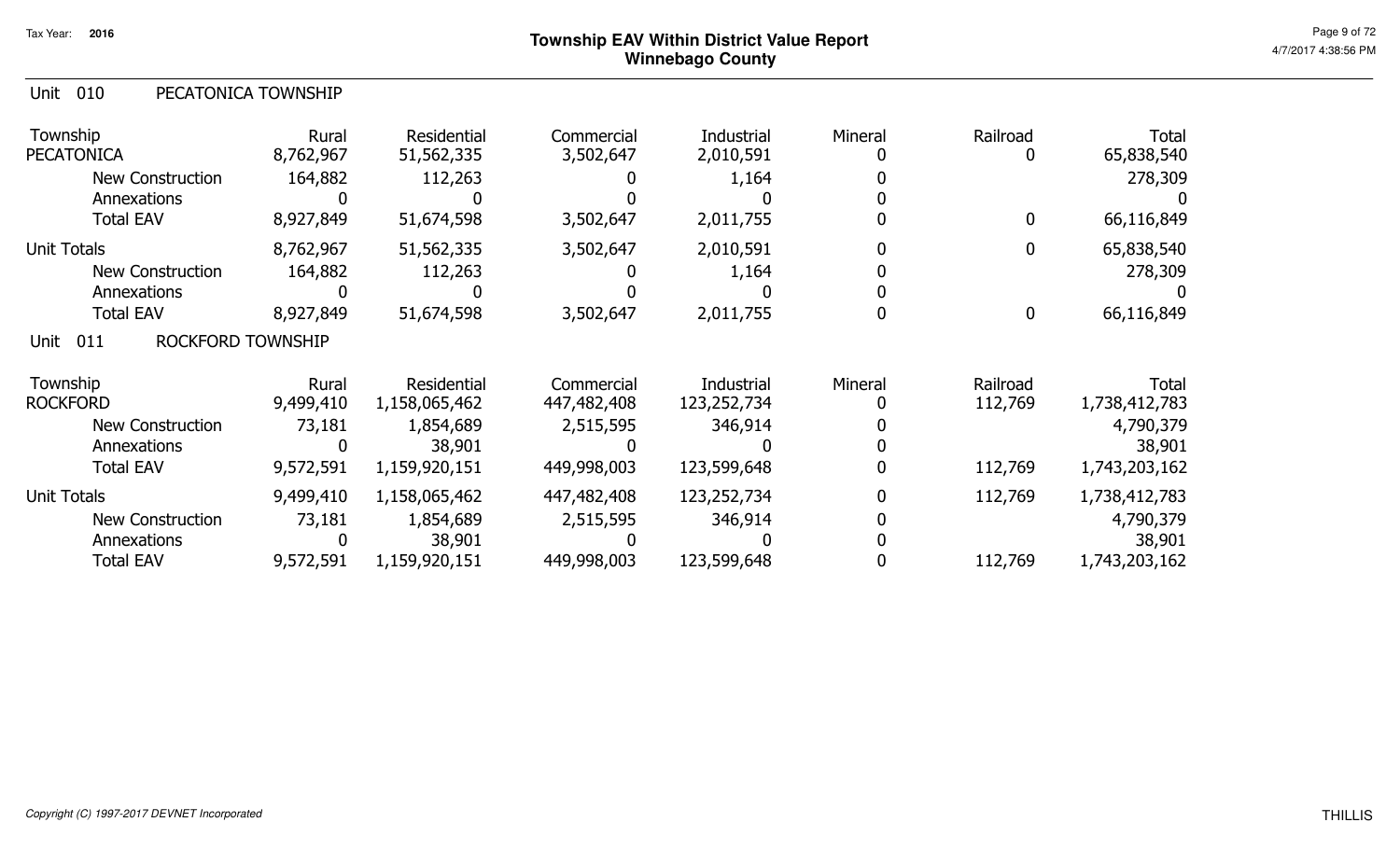#### Unit 012 ROCKTON TOWNSHIP

| Township<br><b>ROCKTON</b>            | Rural<br>8,009,084 | Residential<br>195,350,232 | Commercial<br>20,562,674 | Industrial<br>14,423,931 | Mineral | Railroad    | <b>Total</b><br>238, 345, 921 |
|---------------------------------------|--------------------|----------------------------|--------------------------|--------------------------|---------|-------------|-------------------------------|
| <b>New Construction</b>               | 99,323             | 1,218,026                  | 54,460                   | 11,207                   |         |             | 1,383,016                     |
| Annexations                           |                    |                            |                          |                          |         |             |                               |
| <b>Total EAV</b>                      | 8,108,407          | 196,568,258                | 20,617,134               | 14,435,138               |         | $\mathbf 0$ | 239,728,937                   |
| <b>Unit Totals</b>                    | 8,009,084          | 195,350,232                | 20,562,674               | 14,423,931               |         | 0           | 238,345,921                   |
| <b>New Construction</b>               | 99,323             | 1,218,026                  | 54,460                   | 11,207                   |         |             | 1,383,016                     |
| Annexations                           |                    |                            |                          |                          |         |             |                               |
| <b>Total EAV</b>                      | 8,108,407          | 196,568,258                | 20,617,134               | 14,435,138               |         | $\mathbf 0$ | 239,728,937                   |
| <b>ROSCOE TOWNSHIP</b><br>013<br>Unit |                    |                            |                          |                          |         |             |                               |
| Township                              | Rural              | Residential                | Commercial               | Industrial               | Mineral | Railroad    | <b>Total</b>                  |
| <b>ROSCOE</b>                         | 5,533,247          | 344,221,742                | 60,489,041               | 18,831,396               |         |             | 429,075,426                   |
| <b>New Construction</b>               | 83,088             | 1,607,742                  | 534,244                  | 1,443,998                |         |             | 3,669,072                     |
| Annexations                           |                    |                            |                          |                          |         |             |                               |
| <b>Total EAV</b>                      | 5,616,335          | 345,829,484                | 61,023,285               | 20,275,394               |         | 0           | 432,744,498                   |
| <b>Unit Totals</b>                    | 5,533,247          | 344,221,742                | 60,489,041               | 18,831,396               |         | 0           | 429,075,426                   |
| <b>New Construction</b>               | 83,088             | 1,607,742                  | 534,244                  | 1,443,998                |         |             | 3,669,072                     |
| Annexations                           |                    |                            |                          |                          |         |             |                               |
| <b>Total EAV</b>                      | 5,616,335          | 345,829,484                | 61,023,285               | 20,275,394               |         | 0           | 432,744,498                   |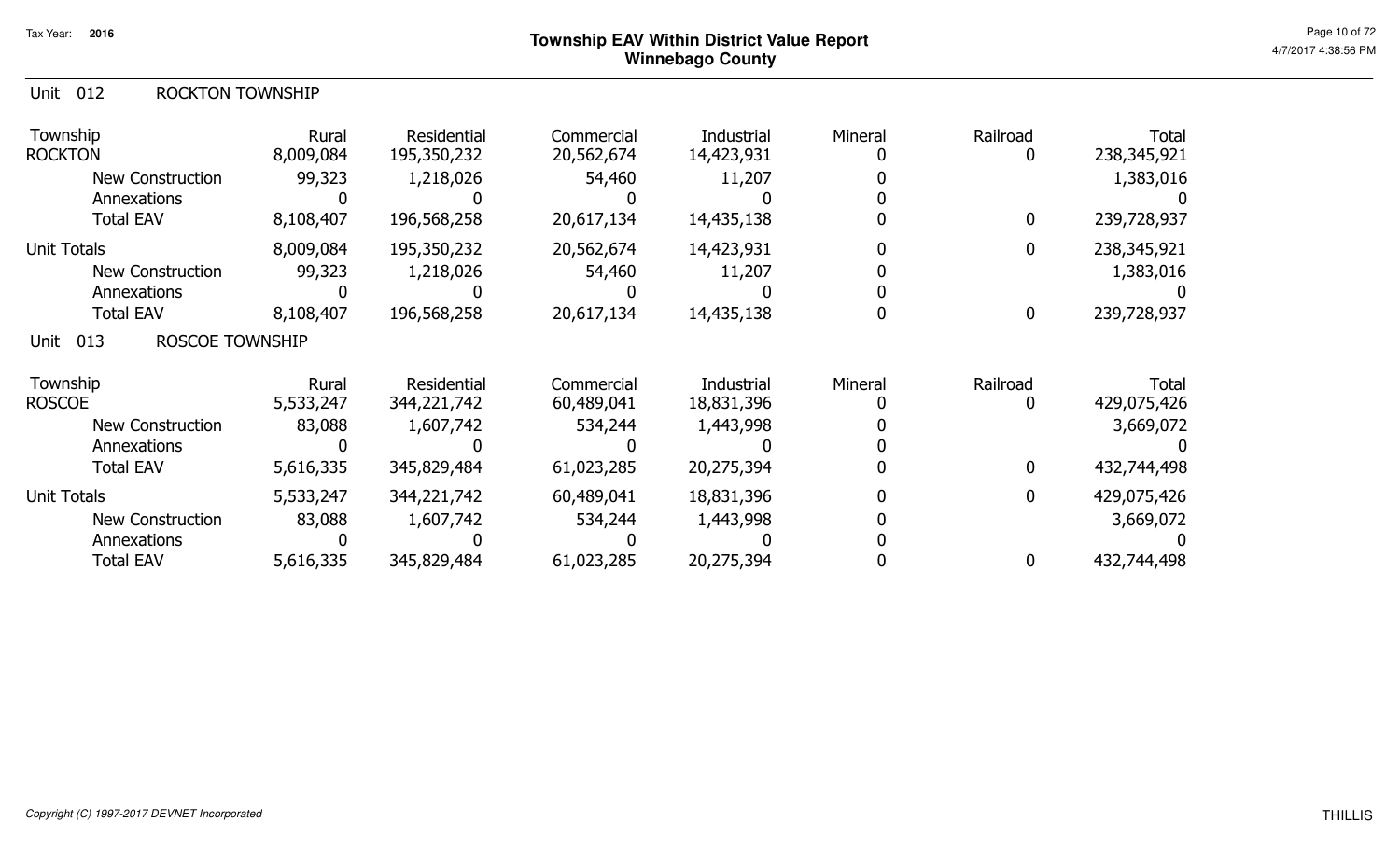| 014<br><b>SEWARD TOWNSHIP</b><br>Unit |                     |                          |                         |                       |         |                 |                     |
|---------------------------------------|---------------------|--------------------------|-------------------------|-----------------------|---------|-----------------|---------------------|
| Township<br><b>SEWARD</b>             | Rural<br>12,401,076 | Residential<br>7,189,841 | Commercial<br>3,342,470 | Industrial<br>162,401 | Mineral | Railroad<br>458 | Total<br>23,096,246 |
| <b>New Construction</b>               | 49,948              | 25,293                   |                         |                       |         |                 | 75,241              |
| Annexations                           |                     |                          |                         |                       |         |                 |                     |
| <b>Total EAV</b>                      | 12,451,024          | 7,215,134                | 3,342,470               | 162,401               |         | 458             | 23,171,487          |
| <b>Unit Totals</b>                    | 12,401,076          | 7,189,841                | 3,342,470               | 162,401               |         | 458             | 23,096,246          |
| New Construction                      | 49,948              | 25,293                   |                         |                       |         |                 | 75,241              |
| Annexations                           |                     |                          |                         |                       |         |                 |                     |
| <b>Total EAV</b>                      | 12,451,024          | 7,215,134                | 3,342,470               | 162,401               |         | 458             | 23,171,487          |
| 015<br>SHIRLAND TOWNSHIP<br>Unit      |                     |                          |                         |                       |         |                 |                     |
| Township                              | Rural               | Residential              | Commercial              | Industrial            | Mineral | Railroad        | <b>Total</b>        |
| <b>SHIRLAND</b>                       | 6,006,191           | 14,692,748               | 873,459                 |                       |         |                 | 21,572,398          |
| <b>New Construction</b>               | 72,135              |                          | 40,510                  |                       |         |                 | 112,645             |
| Annexations                           |                     |                          |                         |                       |         |                 |                     |
| <b>Total EAV</b>                      | 6,078,326           | 14,692,748               | 913,969                 |                       |         | $\Omega$        | 21,685,043          |
| <b>Unit Totals</b>                    | 6,006,191           | 14,692,748               | 873,459                 |                       |         | 0               | 21,572,398          |
| <b>New Construction</b>               | 72,135              |                          | 40,510                  |                       |         |                 | 112,645             |
| Annexations                           |                     |                          |                         |                       |         |                 |                     |
| <b>Total EAV</b>                      | 6,078,326           | 14,692,748               | 913,969                 |                       |         | 0               | 21,685,043          |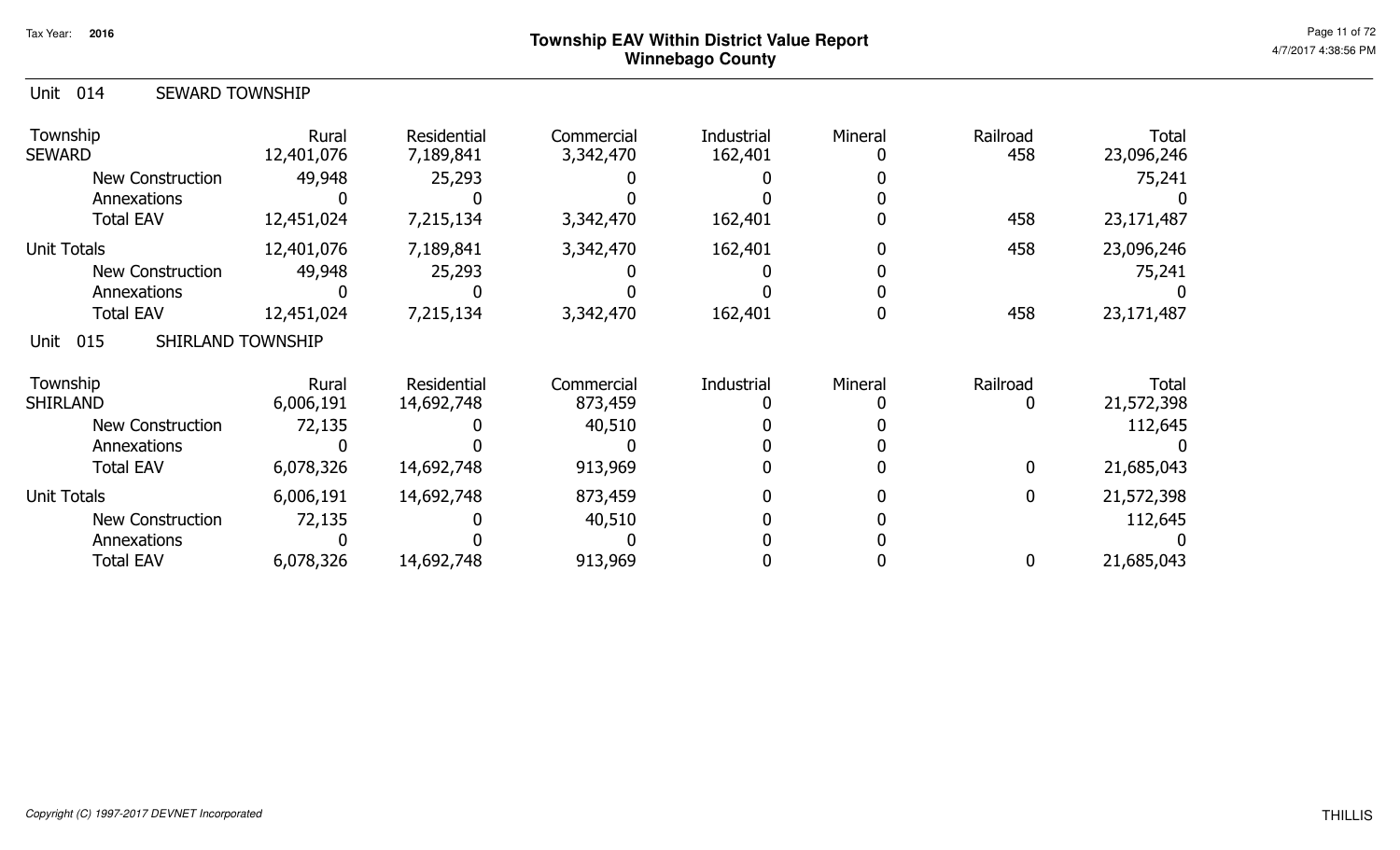| Unit 016 | <b>WINNEBAGO TOWNSHIP</b> |
|----------|---------------------------|
|          |                           |

| Township<br><b>WINNEBAGO</b> | Rural<br>10,077,562          | Residential<br>69,652,544 | Commercial<br>6,351,096 | Industrial<br>2,540,858 | Mineral | Railroad<br>699,028 | <b>Total</b><br>89,321,088 |
|------------------------------|------------------------------|---------------------------|-------------------------|-------------------------|---------|---------------------|----------------------------|
| New Construction             | 189,600                      | 75,616                    | 185,833                 |                         |         |                     | 451,049                    |
| Annexations                  |                              |                           |                         |                         |         |                     |                            |
| <b>Total EAV</b>             | 10,267,162                   | 69,728,160                | 6,536,929               | 2,540,858               |         | 699,028             | 89,772,137                 |
| <b>Unit Totals</b>           | 10,077,562                   | 69,652,544                | 6,351,096               | 2,540,858               |         | 699,028             | 89,321,088                 |
| <b>New Construction</b>      | 189,600                      | 75,616                    | 185,833                 |                         |         |                     | 451,049                    |
| Annexations                  |                              |                           |                         |                         |         |                     |                            |
| <b>Total EAV</b>             | 10,267,162                   | 69,728,160                | 6,536,929               | 2,540,858               |         | 699,028             | 89,772,137                 |
| 017<br>Unit                  | <b>CHERRY VALLEY VILLAGE</b> |                           |                         |                         |         |                     |                            |
| Township                     | Rural                        | Residential               | Commercial              | Industrial              | Mineral | Railroad            | <b>Total</b>               |
| <b>CHERRY VALLEY</b>         | 367,728                      | 19,955,637                | 1,238,689               | 198,460                 |         | 0                   | 21,760,514                 |
| <b>New Construction</b>      |                              | 27,295                    |                         | 386,621                 |         |                     | 413,916                    |
| Annexations                  |                              |                           |                         |                         |         |                     |                            |
| <b>Total EAV</b>             | 367,728                      | 19,982,932                | 1,238,689               | 585,081                 |         | $\mathbf 0$         | 22,174,430                 |
| <b>ROCKFORD</b>              | 86,897                       | 10,618,433                | 32,102,263              | 2,107,525               |         | $\mathbf 0$         | 44,915,118                 |
| <b>New Construction</b>      |                              | 9,963                     | 47,014                  | 658                     |         |                     | 57,635                     |
| Annexations                  |                              |                           |                         |                         |         |                     |                            |
| <b>Total EAV</b>             | 86,897                       | 10,628,396                | 32,149,277              | 2,108,183               |         | $\boldsymbol{0}$    | 44,972,753                 |
| <b>Unit Totals</b>           | 454,625                      | 30,574,070                | 33,340,952              | 2,305,985               |         | $\boldsymbol{0}$    | 66,675,632                 |
| <b>New Construction</b>      |                              | 37,258                    | 47,014                  | 387,279                 |         |                     | 471,551                    |
| Annexations                  |                              |                           |                         |                         |         |                     |                            |
| <b>Total EAV</b>             | 454,625                      | 30,611,328                | 33,387,966              | 2,693,264               |         | 0                   | 67,147,183                 |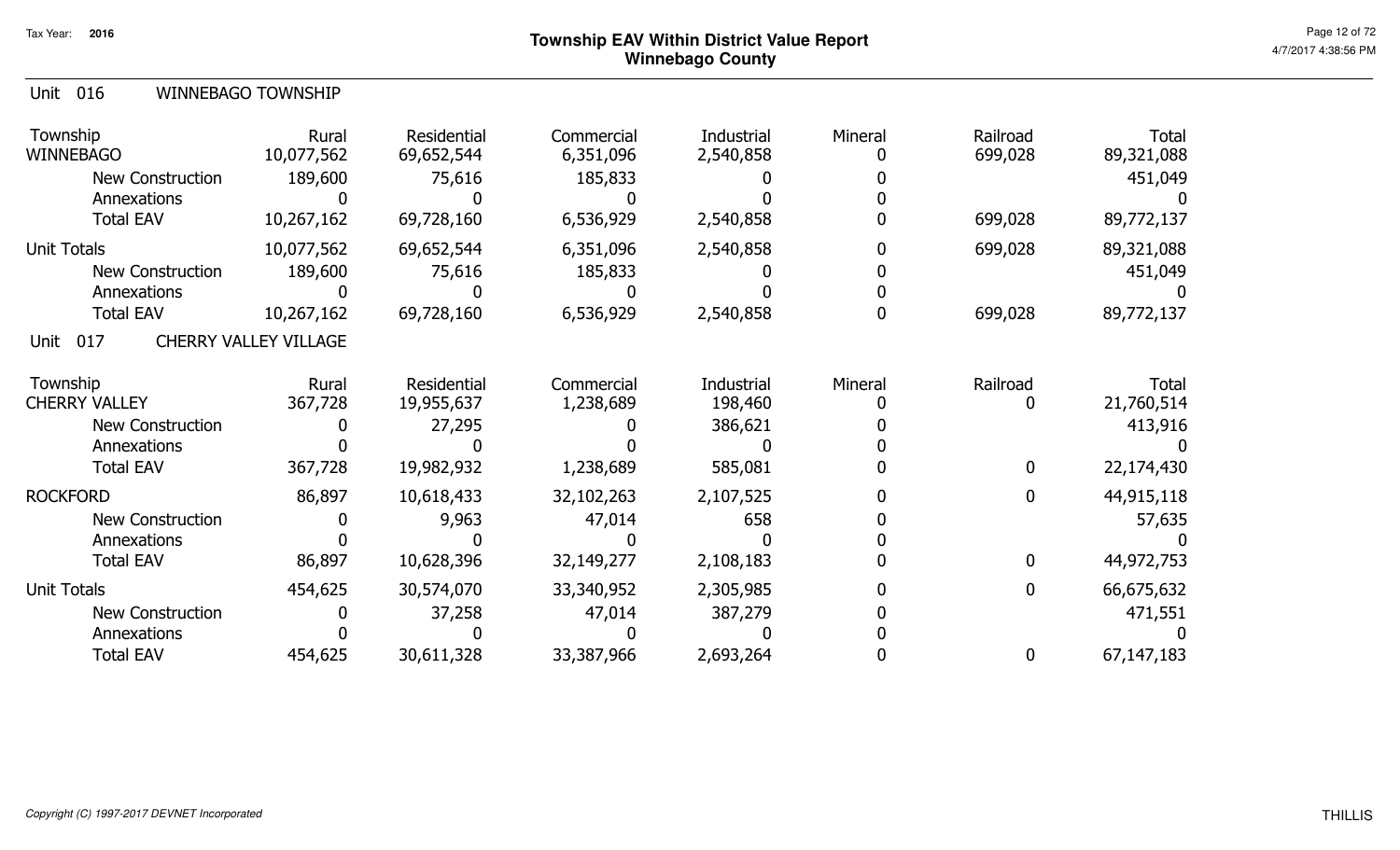| 018<br><b>DURAND VILLAGE</b><br>Unit  |                  |                            |                          |                          |         |                  |                             |
|---------------------------------------|------------------|----------------------------|--------------------------|--------------------------|---------|------------------|-----------------------------|
| Township<br><b>DURAND</b>             | Rural<br>43,348  | Residential<br>12,691,872  | Commercial<br>3,132,464  | Industrial<br>187,060    | Mineral | Railroad<br>0    | <b>Total</b><br>16,054,744  |
| <b>New Construction</b>               | $\mathbf{0}$     | 28,737                     | 13,428                   |                          |         |                  | 42,165                      |
| Annexations                           |                  |                            |                          |                          |         |                  |                             |
| <b>Total EAV</b>                      | 43,348           | 12,720,609                 | 3,145,892                | 187,060                  |         | $\bf{0}$         | 16,096,909                  |
| <b>Unit Totals</b>                    | 43,348           | 12,691,872                 | 3,132,464                | 187,060                  |         | $\bf{0}$         | 16,054,744                  |
| <b>New Construction</b>               |                  | 28,737                     | 13,428                   |                          |         |                  | 42,165                      |
| Annexations                           |                  |                            |                          |                          |         |                  |                             |
| <b>Total EAV</b>                      | 43,348           | 12,720,609                 | 3,145,892                | 187,060                  |         | $\boldsymbol{0}$ | 16,096,909                  |
| <b>LOVES PARK CITY</b><br>019<br>Unit |                  |                            |                          |                          |         |                  |                             |
| Township<br><b>HARLEM</b>             | Rural<br>380,685 | Residential<br>115,660,537 | Commercial<br>23,695,140 | Industrial<br>15,563,468 | Mineral | Railroad<br>0    | <b>Total</b><br>155,299,830 |
| New Construction                      | 8,365            | 622,410                    | 173,325                  | 1,770,111                |         |                  | 2,574,211                   |
| Annexations                           |                  |                            |                          |                          |         |                  |                             |
| <b>Total EAV</b>                      | 389,050          | 116,282,947                | 23,868,465               | 17,333,579               |         | $\bf{0}$         | 157,874,041                 |
| <b>ROCKFORD</b>                       | 70,625           | 88,271,843                 | 47,069,560               | 18,826,242               |         | $\mathbf 0$      | 154,238,270                 |
| <b>New Construction</b>               |                  | 150,811                    | 61,757                   | 20,367                   |         |                  | 232,935                     |
| Annexations                           |                  |                            |                          |                          |         |                  |                             |
| <b>Total EAV</b>                      | 70,625           | 88,422,654                 | 47,131,317               | 18,846,609               |         | $\mathbf 0$      | 154,471,205                 |
| <b>Unit Totals</b>                    | 451,310          | 203,932,380                | 70,764,700               | 34,389,710               |         | $\mathbf 0$      | 309,538,100                 |
| <b>New Construction</b>               | 8,365            | 773,221                    | 235,082                  | 1,790,478                |         |                  | 2,807,146                   |
| Annexations                           |                  |                            |                          |                          |         |                  |                             |
| <b>Total EAV</b>                      | 459,675          | 204,705,601                | 70,999,782               | 36,180,188               |         | $\boldsymbol{0}$ | 312,345,246                 |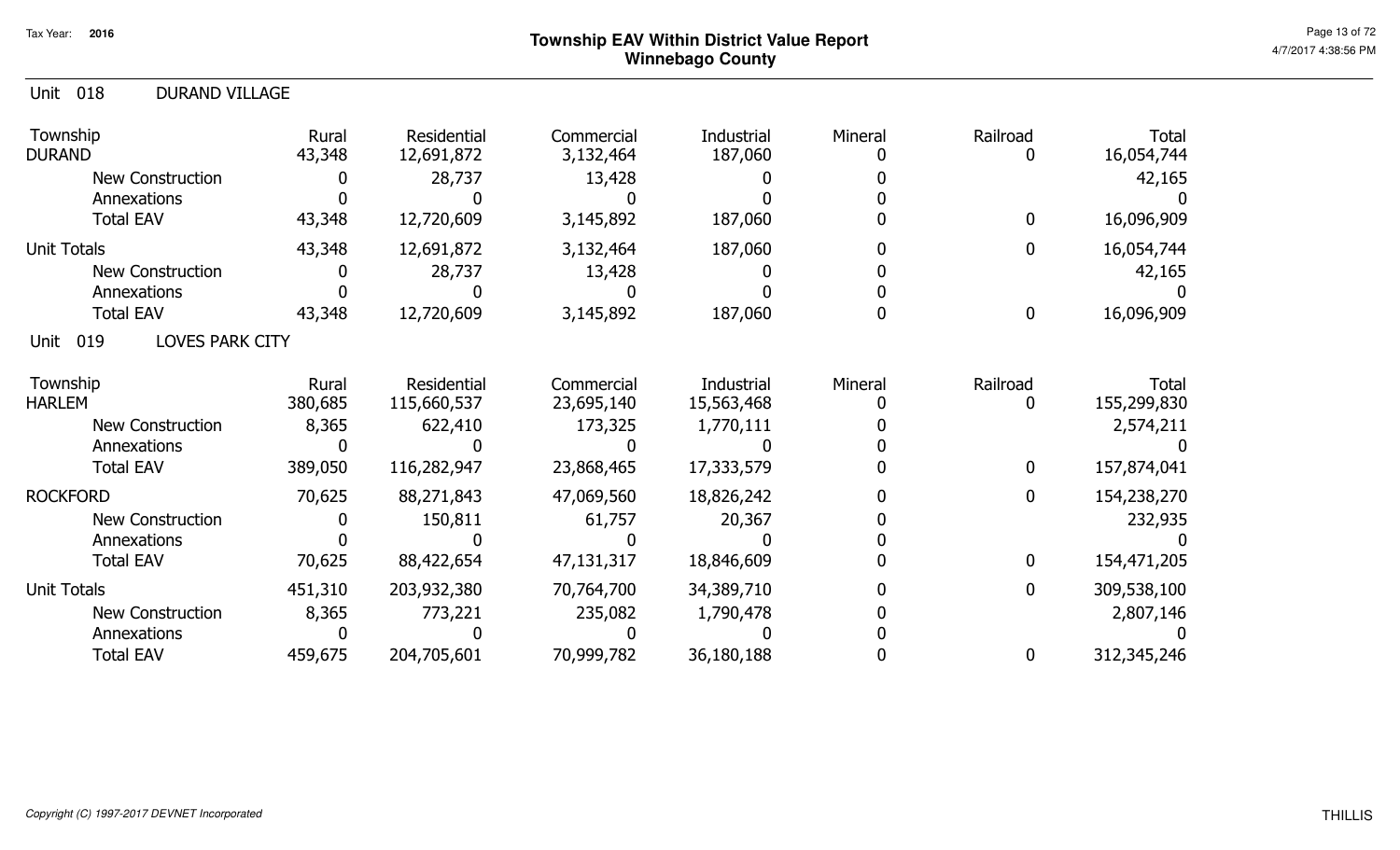#### Unit 020 MACHESNEY PARK VILLAGE

| Township<br><b>HARLEM</b>                 | Rural<br>247,487 | Residential<br>236,116,408 | Commercial<br>40,618,783 | Industrial<br>23,245,022 | Mineral | Railroad     | Total<br>300,227,700 |
|-------------------------------------------|------------------|----------------------------|--------------------------|--------------------------|---------|--------------|----------------------|
| <b>New Construction</b>                   |                  | 329,370                    | 508,185                  | 1,157,373                |         |              | 1,994,928            |
| Annexations                               |                  |                            |                          |                          |         |              |                      |
| <b>Total EAV</b>                          | 247,487          | 236,445,778                | 41,126,968               | 24,402,395               |         | $\mathbf{0}$ | 302,222,628          |
| <b>OWEN</b>                               | 1,094            | 9,868,685                  |                          |                          |         | $\mathbf 0$  | 9,869,779            |
| <b>New Construction</b>                   |                  | 266,835                    |                          |                          |         |              | 266,835              |
| Annexations                               |                  |                            |                          |                          |         |              |                      |
| <b>Total EAV</b>                          | 1,094            | 10,135,520                 |                          |                          |         | $\mathbf 0$  | 10,136,614           |
| <b>Unit Totals</b>                        | 248,581          | 245,985,093                | 40,618,783               | 23,245,022               |         | $\mathbf 0$  | 310,097,479          |
| <b>New Construction</b>                   |                  | 596,205                    | 508,185                  | 1,157,373                |         |              | 2,261,763            |
| Annexations                               |                  |                            |                          |                          |         |              |                      |
| <b>Total EAV</b>                          | 248,581          | 246,581,298                | 41,126,968               | 24,402,395               |         | $\bf{0}$     | 312,359,242          |
| <b>NEW MILFORD VILLAGE</b><br>021<br>Unit |                  |                            |                          |                          |         |              |                      |
| Township                                  | Rural            | Residential                | Commercial               | Industrial               | Mineral | Railroad     | <b>Total</b>         |
| <b>ROCKFORD</b>                           | 205,670          | 6,394,528                  | 717,119                  | 280,279                  |         |              | 7,597,596            |
| <b>New Construction</b>                   |                  | 8,100                      |                          |                          |         |              | 8,100                |
| Annexations                               |                  | 6,032                      |                          |                          |         |              | 6,032                |
| <b>Total EAV</b>                          | 205,670          | 6,402,628                  | 717,119                  | 280,279                  |         | 0            | 7,605,696            |
| <b>Unit Totals</b>                        | 205,670          | 6,394,528                  | 717,119                  | 280,279                  |         | 0            | 7,597,596            |
| New Construction                          |                  | 8,100                      |                          |                          |         |              | 8,100                |
| Annexations                               |                  | 6,032                      |                          |                          |         |              | 6,032                |
| <b>Total EAV</b>                          | 205,670          | 6,402,628                  | 717,119                  | 280,279                  |         |              | 7,605,696            |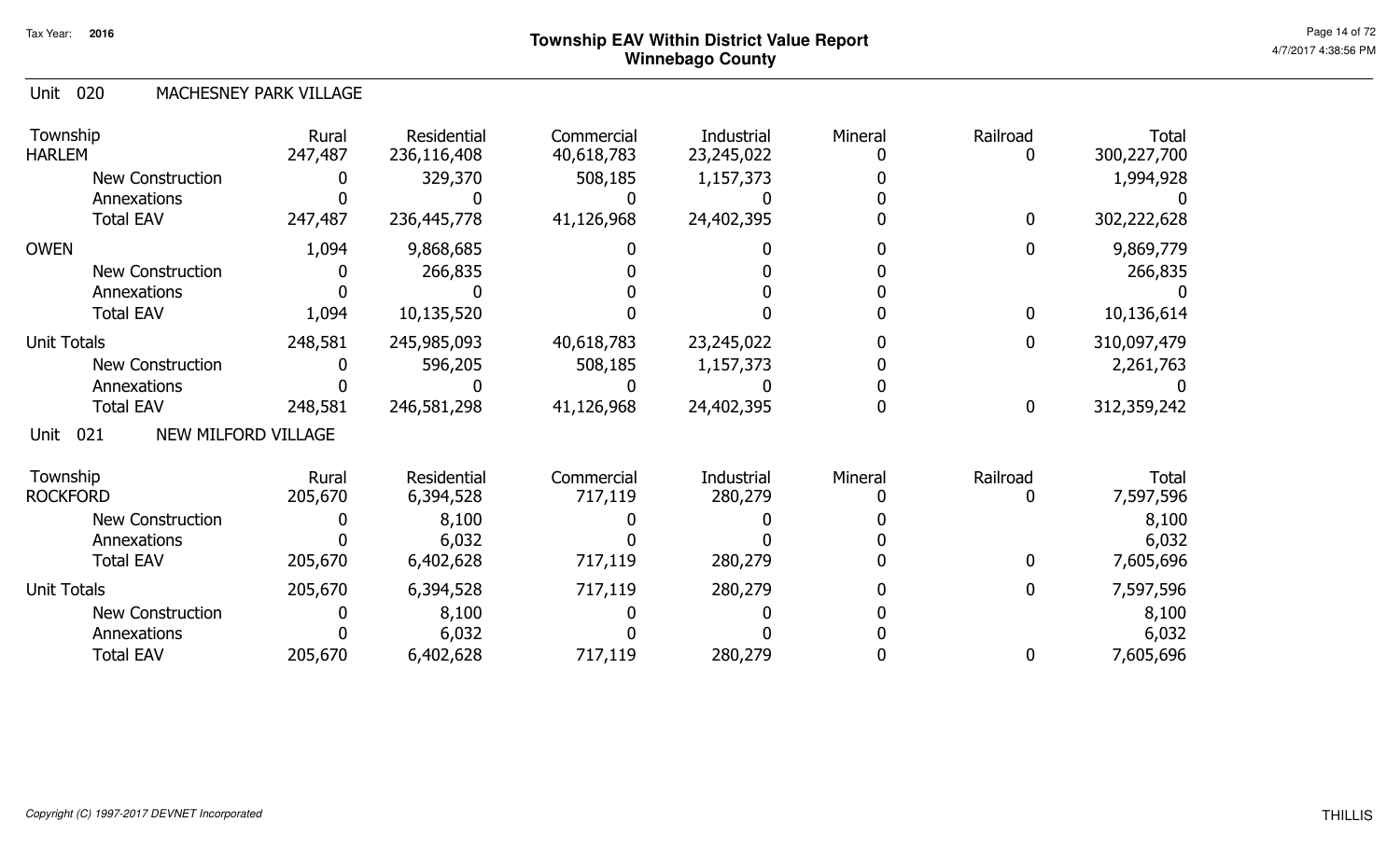| 022<br>Unit<br>PECATONICA VILLAGE   |                  |                           |                          |                                 |         |                  |                             |
|-------------------------------------|------------------|---------------------------|--------------------------|---------------------------------|---------|------------------|-----------------------------|
| Township<br><b>PECATONICA</b>       | Rural<br>38,640  | Residential<br>21,587,787 | Commercial<br>2,680,880  | <b>Industrial</b><br>1,707,571  | Mineral | Railroad         | Total<br>26,014,878         |
| <b>New Construction</b>             |                  | 11,313                    |                          | 1,164                           |         |                  | 12,477                      |
| Annexations                         |                  |                           |                          |                                 |         |                  |                             |
| <b>Total EAV</b>                    | 38,640           | 21,599,100                | 2,680,880                | 1,708,735                       |         | $\bf{0}$         | 26,027,355                  |
| <b>Unit Totals</b>                  | 38,640           | 21,587,787                | 2,680,880                | 1,707,571                       |         | $\mathbf{0}$     | 26,014,878                  |
| <b>New Construction</b>             |                  | 11,313                    |                          | 1,164                           |         |                  | 12,477                      |
| Annexations                         |                  |                           |                          |                                 |         |                  |                             |
| <b>Total EAV</b>                    | 38,640           | 21,599,100                | 2,680,880                | 1,708,735                       |         | $\boldsymbol{0}$ | 26,027,355                  |
| 023<br><b>ROCKFORD CITY</b><br>Unit |                  |                           |                          |                                 |         |                  |                             |
| Township<br><b>CHERRY VALLEY</b>    | Rural<br>202,506 | Residential<br>41,669,826 | Commercial<br>28,136,338 | <b>Industrial</b><br>35,002,001 | Mineral | Railroad<br>0    | <b>Total</b><br>105,010,671 |
| <b>New Construction</b>             |                  | 11,567                    |                          | 60,699                          |         |                  | 72,266                      |
| Annexations                         |                  | 39,420                    |                          |                                 |         |                  | 39,420                      |
| <b>Total EAV</b>                    | 202,506          | 41,681,393                | 28,136,338               | 35,062,700                      |         | $\mathbf 0$      | 105,082,937                 |
| <b>OWEN</b>                         | 112,760          | 5,025,249                 | 1,074,707                | 11,131,970                      |         | $\bf{0}$         | 17,344,686                  |
| New Construction                    |                  |                           |                          |                                 |         |                  |                             |
| Annexations                         |                  |                           |                          |                                 |         |                  |                             |
| <b>Total EAV</b>                    | 112,760          | 5,025,249                 | 1,074,707                | 11,131,970                      |         | $\mathbf 0$      | 17,344,686                  |
| <b>WINNEBAGO</b>                    | 102,120          |                           |                          |                                 |         | $\bf{0}$         | 102,120                     |
| New Construction                    | $\boldsymbol{0}$ |                           |                          |                                 |         |                  |                             |
| Annexations                         | 102,120          |                           |                          |                                 |         |                  | 102,120                     |
| <b>Total EAV</b>                    | 102,120          |                           |                          |                                 |         |                  | 102,120                     |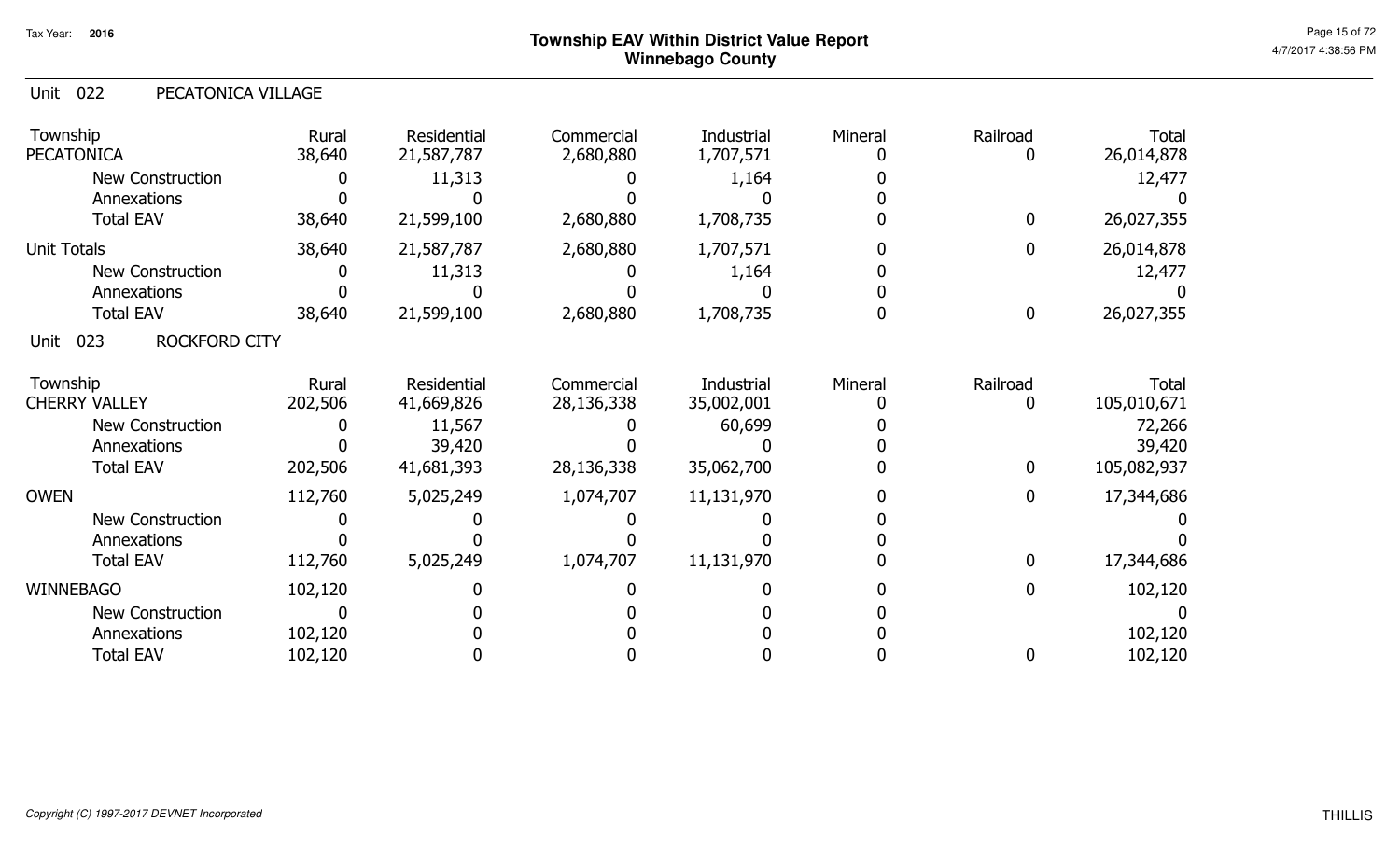#### Unit 023 ROCKFORD CITY

| Township<br><b>ROCKFORD</b>            | Rural<br>755,413 | Residential<br>846, 443, 142 | Commercial<br>355,130,385 | Industrial<br>93,498,785 | Mineral | Railroad<br>112,769 | <b>Total</b><br>1,295,940,494 |
|----------------------------------------|------------------|------------------------------|---------------------------|--------------------------|---------|---------------------|-------------------------------|
| <b>New Construction</b><br>Annexations | 0<br>108,332     | 1,323,634<br>1,648,767       | 2,406,824<br>377,568      | 300,857<br>194,262       |         |                     | 4,031,315<br>2,328,929        |
| <b>Total EAV</b>                       | 755,413          | 847,766,776                  | 357,537,209               | 93,799,642               |         | 112,769             | 1,299,971,809                 |
| <b>Unit Totals</b>                     | 1,172,799        | 893,138,217                  | 384,341,430               | 139,632,756              |         | 112,769             | 1,418,397,971                 |
| New Construction                       | 0                | 1,335,201                    | 2,406,824                 | 361,556                  |         |                     | 4,103,581                     |
| Annexations                            | 210,452          | 1,688,187                    | 377,568                   | 194,262                  |         |                     | 2,470,469                     |
| <b>Total EAV</b>                       | 1,172,799        | 894,473,418                  | 386,748,254               | 139,994,312              |         | 112,769             | 1,422,501,552                 |
| <b>ROCKTON VILLAGE</b><br>024<br>Unit  |                  |                              |                           |                          |         |                     |                               |
| Township                               | Rural            | Residential                  | Commercial                | Industrial               | Mineral | Railroad            | Total                         |
| <b>ROCKTON</b>                         | 426,161          | 87,185,562                   | 8,386,814                 | 5,138,873                |         | 0                   | 101,137,410                   |
| New Construction                       |                  | 966,446                      | 16,161                    | 1,099                    |         |                     | 983,706                       |
| Annexations                            |                  | 18,102                       |                           |                          |         |                     | 18,102                        |
| <b>Total EAV</b>                       | 426,161          | 88,152,008                   | 8,402,975                 | 5,139,972                |         | $\mathbf 0$         | 102,121,116                   |
| <b>ROSCOE</b>                          | 11,198           | 31,585,598                   | 11,870,646                |                          |         | $\mathbf{0}$        | 43,467,442                    |
| <b>New Construction</b>                |                  | 147,797                      | 168,664                   |                          |         |                     | 316,461                       |
| Annexations                            |                  |                              |                           |                          |         |                     |                               |
| <b>Total EAV</b>                       | 11,198           | 31,733,395                   | 12,039,310                |                          |         | $\boldsymbol{0}$    | 43,783,903                    |
| <b>Unit Totals</b>                     | 437,359          | 118,771,160                  | 20,257,460                | 5,138,873                |         | $\boldsymbol{0}$    | 144,604,852                   |
| <b>New Construction</b>                |                  | 1,114,243                    | 184,825                   | 1,099                    |         |                     | 1,300,167                     |
| Annexations                            |                  | 18,102                       |                           |                          |         |                     | 18,102                        |
| <b>Total EAV</b>                       | 437,359          | 119,885,403                  | 20,442,285                | 5,139,972                |         | $\boldsymbol{0}$    | 145,905,019                   |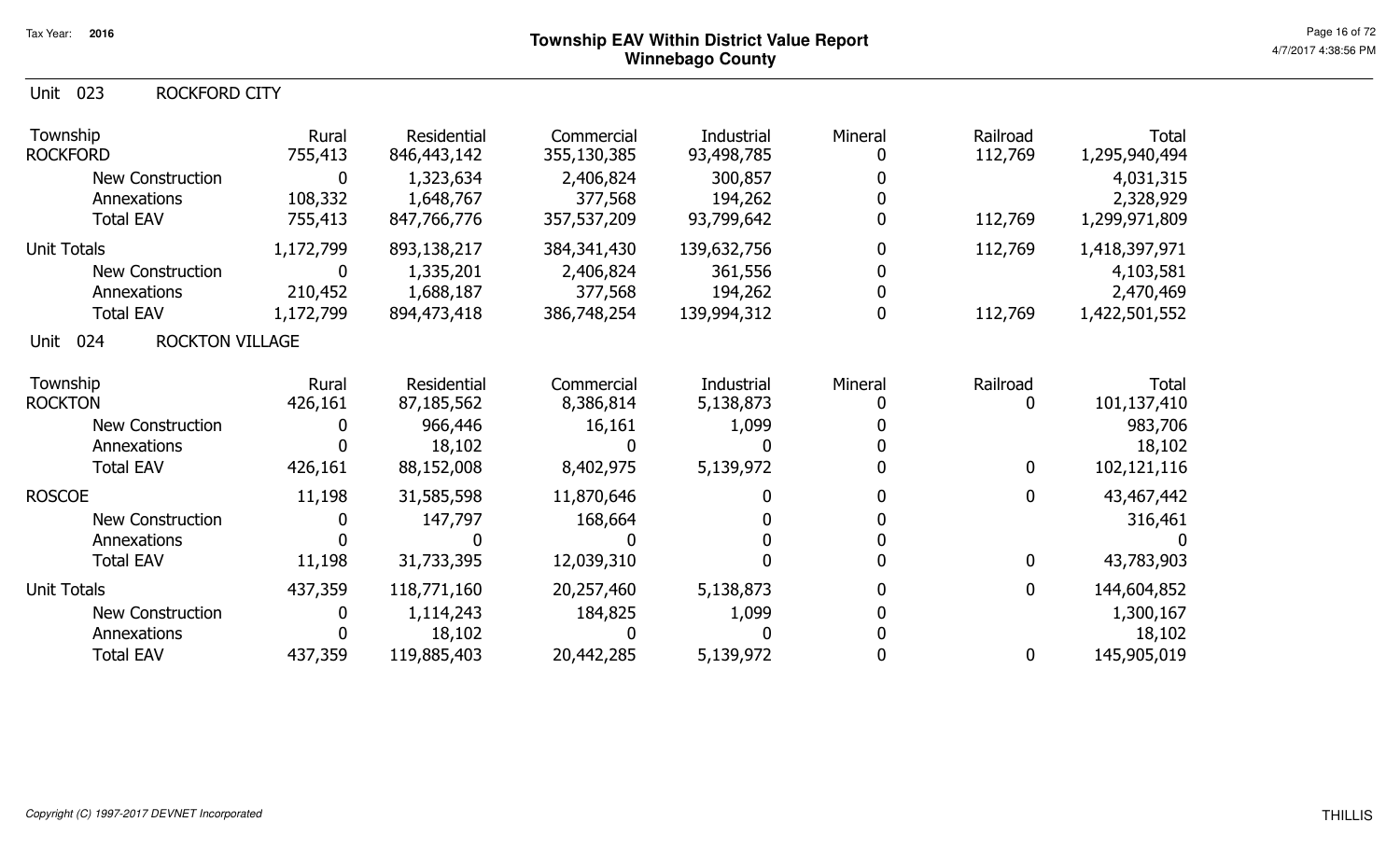| Unit 025 | <b>ROSCOE VILLAGE</b> |  |
|----------|-----------------------|--|
|          |                       |  |

| Township<br><b>HARLEM</b>        | Rural<br>73,809 | Residential<br>43,481,395 | Commercial<br>3,567,162 | <b>Industrial</b><br>3,327,849 | Mineral | Railroad     | <b>Total</b><br>50,450,215 |
|----------------------------------|-----------------|---------------------------|-------------------------|--------------------------------|---------|--------------|----------------------------|
| <b>New Construction</b>          |                 | 439,085                   | 117,511                 |                                |         |              | 556,596                    |
| Annexations                      |                 |                           |                         |                                |         |              |                            |
| <b>Total EAV</b>                 | 73,809          | 43,920,480                | 3,684,673               | 3,327,849                      |         | $\mathbf{0}$ | 51,006,811                 |
| <b>OWEN</b>                      |                 | 1,641,982                 |                         |                                |         | 0            | 1,641,982                  |
| <b>New Construction</b>          |                 |                           |                         |                                |         |              |                            |
| Annexations                      |                 |                           |                         |                                |         |              |                            |
| <b>Total EAV</b>                 |                 | 1,641,982                 |                         |                                |         | $\mathbf{0}$ | 1,641,982                  |
| <b>ROCKTON</b>                   | 928             | 18,590,125                |                         |                                |         | 0            | 18,591,053                 |
| <b>New Construction</b>          | 0               | 10,270                    |                         |                                |         |              | 10,270                     |
| Annexations                      |                 |                           |                         |                                |         |              |                            |
| <b>Total EAV</b>                 | 928             | 18,600,395                |                         |                                |         | $\mathbf{0}$ | 18,601,323                 |
| <b>ROSCOE</b>                    | 421,653         | 88,709,439                | 32,571,277              | 6,790,448                      |         | $\mathbf 0$  | 128,492,817                |
| <b>New Construction</b>          |                 | 843,319                   | 142,066                 | 1,432,917                      |         |              | 2,418,302                  |
| Annexations                      |                 |                           |                         |                                |         |              |                            |
| <b>Total EAV</b>                 | 421,653         | 89,552,758                | 32,713,343              | 8,223,365                      |         | $\mathbf 0$  | 130,911,119                |
| <b>Unit Totals</b>               | 496,390         | 152,422,941               | 36,138,439              | 10,118,297                     |         | $\mathbf{0}$ | 199,176,067                |
| New Construction                 |                 | 1,292,674                 | 259,577                 | 1,432,917                      |         |              | 2,985,168                  |
| Annexations                      |                 |                           |                         |                                |         |              |                            |
| <b>Total EAV</b>                 | 496,390         | 153,715,615               | 36,398,016              | 11,551,214                     |         | $\bf{0}$     | 202,161,235                |
| SOUTH BELOIT CITY<br>026<br>Unit |                 |                           |                         |                                |         |              |                            |
| Township<br><b>ROCKTON</b>       | Rural<br>8,822  | Residential<br>36,765,233 | Commercial<br>9,660,562 | Industrial<br>9,015,391        | Mineral | Railroad     | <b>Total</b><br>55,450,008 |
|                                  |                 |                           |                         |                                |         |              |                            |
| <b>New Construction</b>          |                 | 62,737                    | 38,299                  | 10,108                         |         |              | 111,144                    |
| Annexations                      |                 |                           |                         |                                |         |              |                            |
| <b>Total EAV</b>                 | 8,822           | 36,827,970                | 9,698,861               | 9,025,499                      |         | 0            | 55,561,152                 |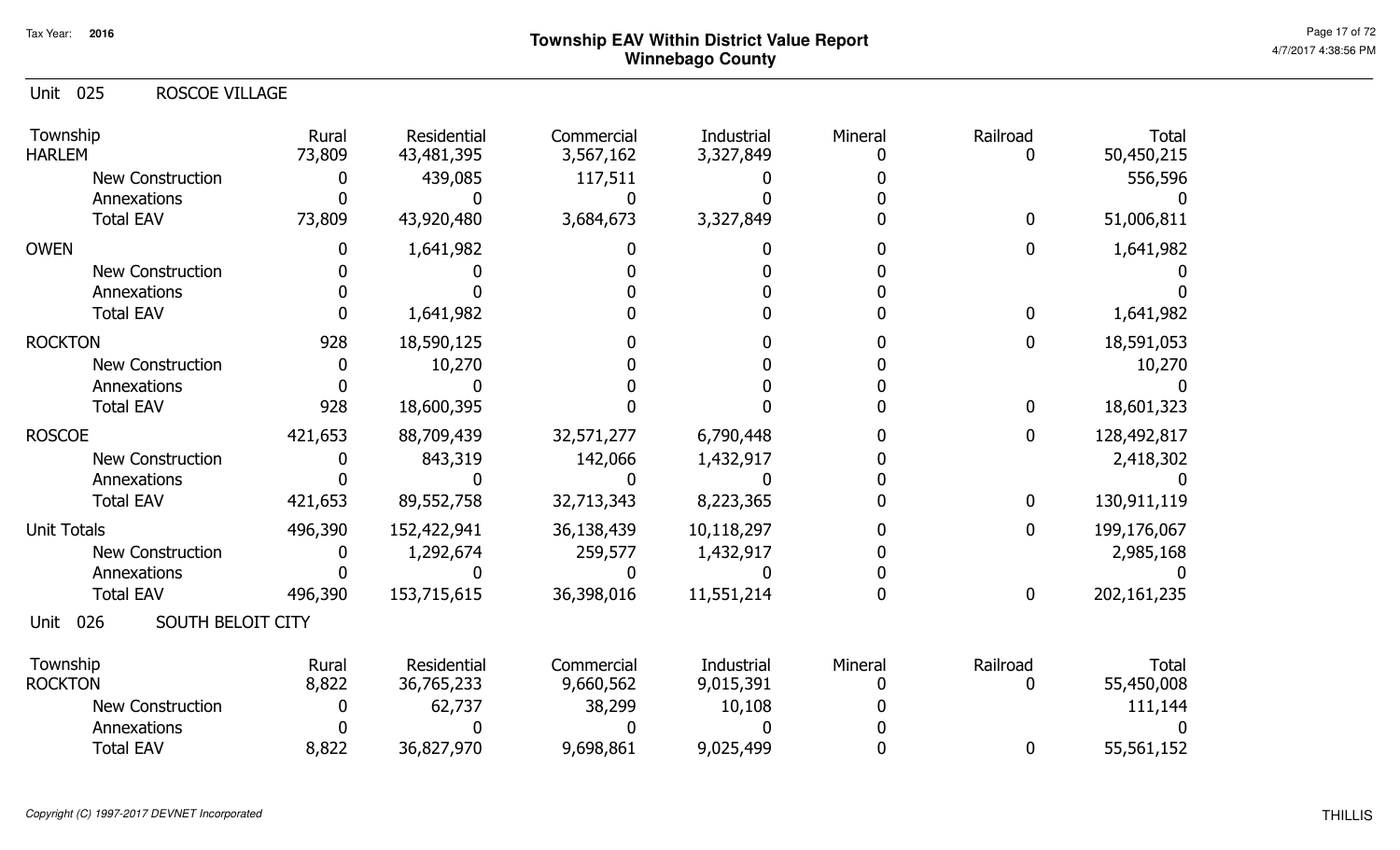| 026<br>Unit<br>SOUTH BELOIT CITY        |                  |                           |                          |                         |         |                  |                     |
|-----------------------------------------|------------------|---------------------------|--------------------------|-------------------------|---------|------------------|---------------------|
| Township<br><b>ROSCOE</b>               | Rural<br>184,585 | Residential<br>34,882,632 | Commercial<br>11,301,372 | Industrial<br>3,374,786 | Mineral | Railroad<br>0    | Total<br>49,743,375 |
| <b>New Construction</b>                 |                  | 144,144                   | 223,514                  |                         |         |                  | 367,658             |
| Annexations                             |                  |                           |                          |                         |         |                  |                     |
| <b>Total EAV</b>                        | 184,585          | 35,026,776                | 11,524,886               | 3,374,786               |         | $\boldsymbol{0}$ | 50,111,033          |
| <b>Unit Totals</b>                      | 193,407          | 71,647,865                | 20,961,934               | 12,390,177              |         | $\overline{0}$   | 105,193,383         |
| <b>New Construction</b>                 |                  | 206,881                   | 261,813                  | 10,108                  |         |                  | 478,802             |
| Annexations                             |                  |                           |                          |                         |         |                  |                     |
| <b>Total EAV</b>                        | 193,407          | 71,854,746                | 21,223,747               | 12,400,285              |         | $\mathbf 0$      | 105,672,185         |
| 027<br><b>WINNEBAGO VILLAGE</b><br>Unit |                  |                           |                          |                         |         |                  |                     |
| Township                                | Rural            | Residential               | Commercial               | Industrial              | Mineral | Railroad         | <b>Total</b>        |
| <b>WINNEBAGO</b>                        | 131,233          | 38,773,045                | 4,838,293                | 641,559                 |         | 0                | 44,384,130          |
| <b>New Construction</b>                 |                  | 25,654                    | 185,833                  |                         |         |                  | 211,487             |
| Annexations                             |                  |                           |                          |                         |         |                  |                     |
| <b>Total EAV</b>                        | 131,233          | 38,798,699                | 5,024,126                | 641,559                 |         | $\overline{0}$   | 44,595,617          |
| <b>Unit Totals</b>                      | 131,233          | 38,773,045                | 4,838,293                | 641,559                 |         | $\overline{0}$   | 44,384,130          |
| <b>New Construction</b>                 |                  | 25,654                    | 185,833                  |                         |         |                  | 211,487             |
| Annexations                             |                  |                           |                          |                         |         |                  |                     |
| <b>Total EAV</b>                        | 131,233          | 38,798,699                | 5,024,126                | 641,559                 |         | 0                | 44,595,617          |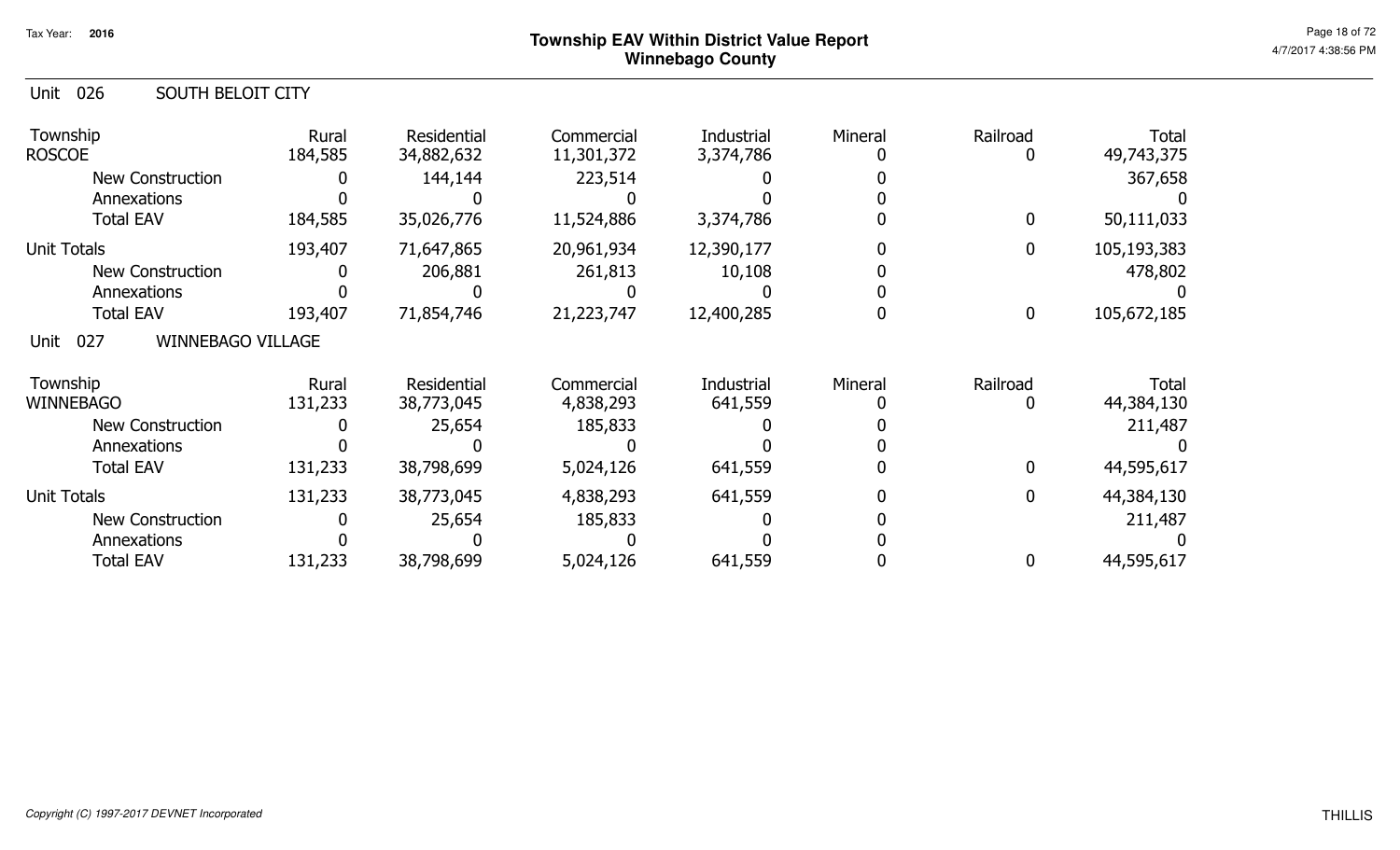| 030<br>Unit<br><b>BLACKHAWK FIRE</b>     |                    |                                   |                          |                                |         |               |                             |
|------------------------------------------|--------------------|-----------------------------------|--------------------------|--------------------------------|---------|---------------|-----------------------------|
| Township<br><b>ROCKFORD</b>              | Rural<br>3,333,003 | <b>Residential</b><br>31,905,087  | Commercial<br>1,952,041  | Industrial<br>1,056,116        | Mineral | Railroad<br>0 | <b>Total</b><br>38,246,247  |
| <b>New Construction</b>                  | 72,438             | 122,105                           |                          | 25,032                         |         |               | 219,575                     |
| Annexations                              |                    |                                   |                          |                                |         |               |                             |
| <b>Total EAV</b>                         | 3,405,441          | 32,027,192                        | 1,952,041                | 1,081,148                      |         | 0             | 38,465,822                  |
| <b>Unit Totals</b>                       | 3,333,003          | 31,905,087                        | 1,952,041                | 1,056,116                      |         | 0             | 38,246,247                  |
| <b>New Construction</b>                  | 72,438             | 122,105                           |                          | 25,032                         |         |               | 219,575                     |
| Annexations                              |                    |                                   |                          |                                |         |               |                             |
| <b>Total EAV</b>                         | 3,405,441          | 32,027,192                        | 1,952,041                | 1,081,148                      |         | 0             | 38,465,822                  |
| 031<br><b>CHERRY VALLEY FIRE</b><br>Unit |                    |                                   |                          |                                |         |               |                             |
| Township<br><b>CHERRY VALLEY</b>         | Rural<br>4,326,174 | <b>Residential</b><br>134,209,129 | Commercial<br>11,205,160 | <b>Industrial</b><br>1,488,873 | Mineral | Railroad<br>0 | <b>Total</b><br>151,229,336 |
| <b>New Construction</b>                  |                    | 124,255                           | 4,250                    | 389,398                        |         |               | 517,903                     |
| Annexations                              |                    |                                   |                          |                                |         |               |                             |
| <b>Total EAV</b>                         | 4,326,174          | 134, 333, 384                     | 11,209,410               | 1,878,271                      |         | 0             | 151,747,239                 |
| <b>ROCKFORD</b>                          | 751,821            | 101,006,298                       | 37,525,832               | 2,381,777                      |         | 0             | 141,665,728                 |
| <b>New Construction</b>                  |                    | 120,132                           | 47,014                   | 658                            |         |               | 167,804                     |
| Annexations                              |                    |                                   |                          |                                |         |               |                             |
| <b>Total EAV</b>                         | 751,821            | 101,126,430                       | 37,572,846               | 2,382,435                      |         | 0             | 141,833,532                 |
| <b>Unit Totals</b>                       | 5,077,995          | 235,215,427                       | 48,730,992               | 3,870,650                      |         | 0             | 292,895,064                 |
| <b>New Construction</b>                  |                    | 244,387                           | 51,264                   | 390,056                        |         |               | 685,707                     |
| Annexations                              |                    |                                   |                          |                                |         |               |                             |
| <b>Total EAV</b>                         | 5,077,995          | 235,459,814                       | 48,782,256               | 4,260,706                      |         | 0             | 293,580,771                 |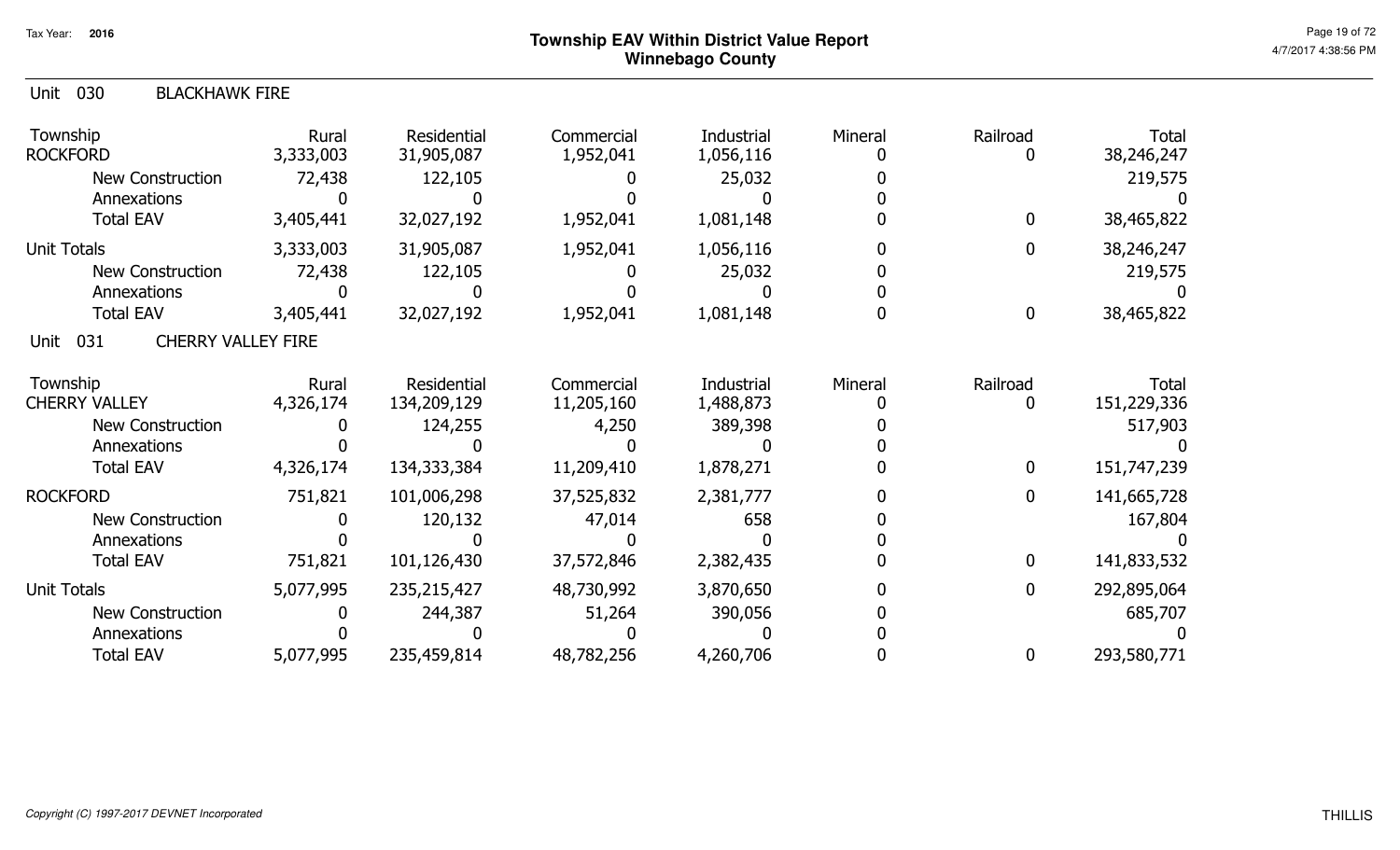Unit 033 FIRE 1

| Township<br><b>DURAND</b> | Rural<br>8,310,013 | Residential<br>24,173,127 | Commercial<br>3,581,441 | Industrial<br>245,672 | Mineral | Railroad | Total<br>36,310,253 |
|---------------------------|--------------------|---------------------------|-------------------------|-----------------------|---------|----------|---------------------|
| <b>New Construction</b>   |                    | 28,737                    | 13,428                  |                       |         |          | 42,165              |
| Annexations               |                    |                           |                         |                       |         |          |                     |
| <b>Total EAV</b>          | 8,310,013          | 24,201,864                | 3,594,869               | 245,672               |         |          | 36,352,418          |
| <b>HARRISON</b>           | 5,356,147          | 7,590,883                 | 340,566                 |                       |         |          | 13,287,596          |
| New Construction          |                    | 710                       |                         |                       |         |          | 710                 |
| Annexations               |                    |                           |                         |                       |         |          |                     |
| <b>Total EAV</b>          | 5,356,147          | 7,591,593                 | 340,566                 |                       |         | 0        | 13,288,306          |
| <b>LAONA</b>              | 6,214,405          | 25,824,703                | 359,440                 | 9,199                 |         | 0        | 32,407,747          |
| New Construction          | 880                | 10,126                    |                         |                       |         |          | 11,006              |
| Annexations               |                    |                           |                         |                       |         |          |                     |
| <b>Total EAV</b>          | 6,215,285          | 25,834,829                | 359,440                 | 9,199                 |         | 0        | 32,418,753          |
| <b>SHIRLAND</b>           | 3,943,326          | 10,641,807                | 439,213                 |                       |         | 0        | 15,024,346          |
| New Construction          | 8,472              |                           | 40,510                  |                       |         |          | 48,982              |
| Annexations               |                    |                           |                         |                       |         |          |                     |
| <b>Total EAV</b>          | 3,951,798          | 10,641,807                | 479,723                 |                       |         | 0        | 15,073,328          |
| <b>Unit Totals</b>        | 23,823,891         | 68,230,520                | 4,720,660               | 254,871               |         |          | 97,029,942          |
| New Construction          | 9,352              | 39,573                    | 53,938                  |                       |         |          | 102,863             |
| Annexations               |                    |                           |                         |                       |         |          |                     |
| <b>Total EAV</b>          | 23,833,243         | 68,270,093                | 4,774,598               | 254,871               |         | 0        | 97,132,805          |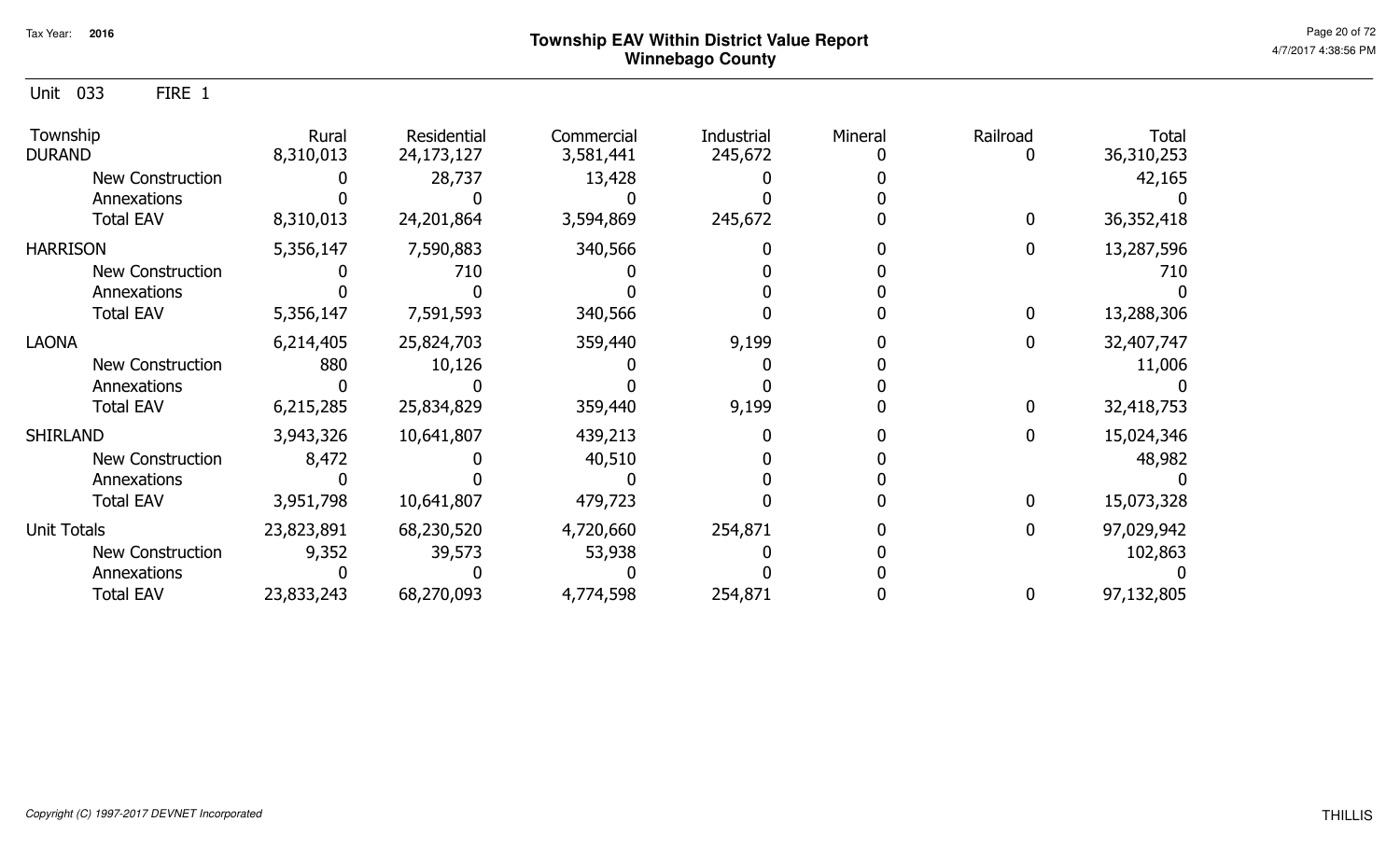#### Unit 034 GERMAN VALLEY FIRE

| Township<br><b>SEWARD</b>                | Rural<br>1,271,258 | Residential<br>161,258 | Commercial | Industrial | Mineral | Railroad     | Total<br>1,432,516 |
|------------------------------------------|--------------------|------------------------|------------|------------|---------|--------------|--------------------|
| <b>New Construction</b>                  |                    |                        |            |            |         |              |                    |
| Annexations                              |                    |                        |            |            |         |              |                    |
| <b>Total EAV</b>                         | 1,271,258          | 161,258                |            |            |         | $\mathbf{0}$ | 1,432,516          |
| <b>Unit Totals</b>                       | 1,271,258          | 161,258                |            |            |         | 0            | 1,432,516          |
| <b>New Construction</b>                  |                    |                        |            |            |         |              |                    |
| Annexations                              |                    |                        |            |            |         |              |                    |
| <b>Total EAV</b>                         | 1,271,258          | 161,258                |            |            |         | $\mathbf 0$  | 1,432,516          |
| <b>HARLEM-ROSCOE FIRE</b><br>035<br>Unit |                    |                        |            |            |         |              |                    |
| Township                                 | Rural              | Residential            | Commercial | Industrial | Mineral | Railroad     | <b>Total</b>       |
| <b>HARLEM</b>                            | 1,823,419          | 201,299,691            | 35,960,889 | 27,312,695 |         | $\mathbf{0}$ | 266,396,694        |
| <b>New Construction</b>                  | 2,818              | 673,059                | 625,696    | 1,157,373  |         |              | 2,458,946          |
| Annexations                              |                    |                        |            |            |         |              |                    |
| <b>Total EAV</b>                         | 1,826,237          | 201,972,750            | 36,586,585 | 28,470,068 |         | $\mathbf{0}$ | 268,855,640        |
| <b>ROSCOE</b>                            | 5,337,679          | 309,034,952            | 49,187,669 | 15,437,715 |         | $\mathbf{0}$ | 378,998,015        |
| <b>New Construction</b>                  | 83,088             | 1,463,598              | 310,730    | 1,443,998  |         |              | 3,301,414          |
| Annexations                              |                    |                        |            |            |         |              |                    |
| <b>Total EAV</b>                         | 5,420,767          | 310,498,550            | 49,498,399 | 16,881,713 |         | 0            | 382,299,429        |
| <b>Unit Totals</b>                       | 7,161,098          | 510,334,643            | 85,148,558 | 42,750,410 |         | $\mathbf{0}$ | 645,394,709        |
| <b>New Construction</b>                  | 85,906             | 2,136,657              | 936,426    | 2,601,371  |         |              | 5,760,360          |
| Annexations                              |                    |                        |            |            |         |              |                    |
| <b>Total EAV</b>                         | 7,247,004          | 512,471,300            | 86,084,984 | 45,351,781 |         | 0            | 651,155,069        |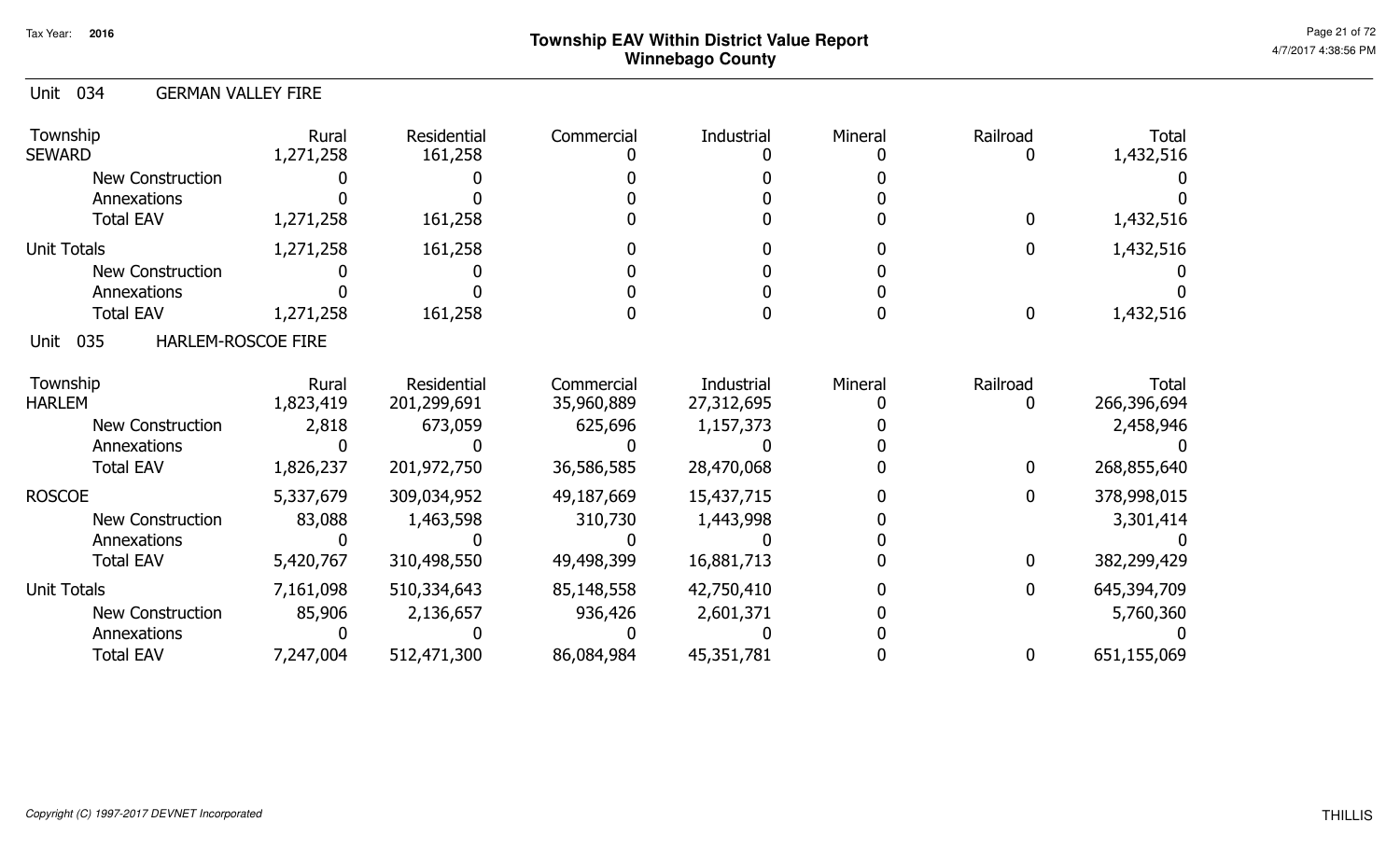| Unit 036<br><b>NEW MILFORD FIRE</b>   |                         |                            |                         |                         |         |              |                             |
|---------------------------------------|-------------------------|----------------------------|-------------------------|-------------------------|---------|--------------|-----------------------------|
| Township<br><b>ROCKFORD</b>           | Rural<br>1,735,662      | Residential<br>25,824,434  | Commercial<br>1,886,449 | Industrial<br>1,877,868 | Mineral | Railroad     | <b>Total</b><br>31,324,413  |
| <b>New Construction</b>               | 743                     | 19,247                     |                         |                         |         |              | 19,990                      |
| Annexations                           | 1,223                   |                            |                         |                         |         |              | 1,223                       |
| <b>Total EAV</b>                      | 1,736,405               | 25,843,681                 | 1,886,449               | 1,877,868               |         | $\mathbf{0}$ | 31,344,403                  |
| <b>Unit Totals</b>                    | 1,735,662               | 25,824,434                 | 1,886,449               | 1,877,868               |         | 0            | 31,324,413                  |
| <b>New Construction</b>               | 743                     | 19,247                     |                         |                         |         |              | 19,990                      |
| Annexations                           | 1,223                   |                            |                         |                         |         |              | 1,223                       |
| <b>Total EAV</b>                      | 1,736,405               | 25,843,681                 | 1,886,449               | 1,877,868               |         | $\mathbf 0$  | 31,344,403                  |
| 037<br><b>NORTH PARK FIRE</b><br>Unit |                         |                            |                         |                         |         |              |                             |
| Township<br><b>HARLEM</b>             | <b>Rural</b><br>310,917 | Residential<br>121,084,706 | Commercial<br>8,406,374 | Industrial<br>241,623   | Mineral | Railroad     | <b>Total</b><br>130,043,620 |
| <b>New Construction</b>               |                         | 128,772                    |                         |                         |         |              | 128,772                     |
| Annexations                           |                         |                            |                         |                         |         |              |                             |
| <b>Total EAV</b>                      | 310,917                 | 121,213,478                | 8,406,374               | 241,623                 |         | $\mathbf 0$  | 130,172,392                 |
| <b>ROCKFORD</b>                       | 391,792                 | 26,645,444                 | 205,503                 | 3,199,570               |         | 0            | 30,442,309                  |
| <b>New Construction</b>               |                         | 64,849                     |                         |                         |         |              | 64,849                      |
| Annexations                           |                         |                            |                         |                         |         |              |                             |
| <b>Total EAV</b>                      | 391,792                 | 26,710,293                 | 205,503                 | 3,199,570               |         | $\mathbf 0$  | 30,507,158                  |
| Unit Totals                           | 702,709                 | 147,730,150                | 8,611,877               | 3,441,193               |         | 0            | 160,485,929                 |
| New Construction                      |                         | 193,621                    |                         |                         |         |              | 193,621                     |
| Annexations                           |                         |                            |                         |                         |         |              |                             |
| <b>Total EAV</b>                      | 702,709                 | 147,923,771                | 8,611,877               | 3,441,193               |         | 0            | 160,679,550                 |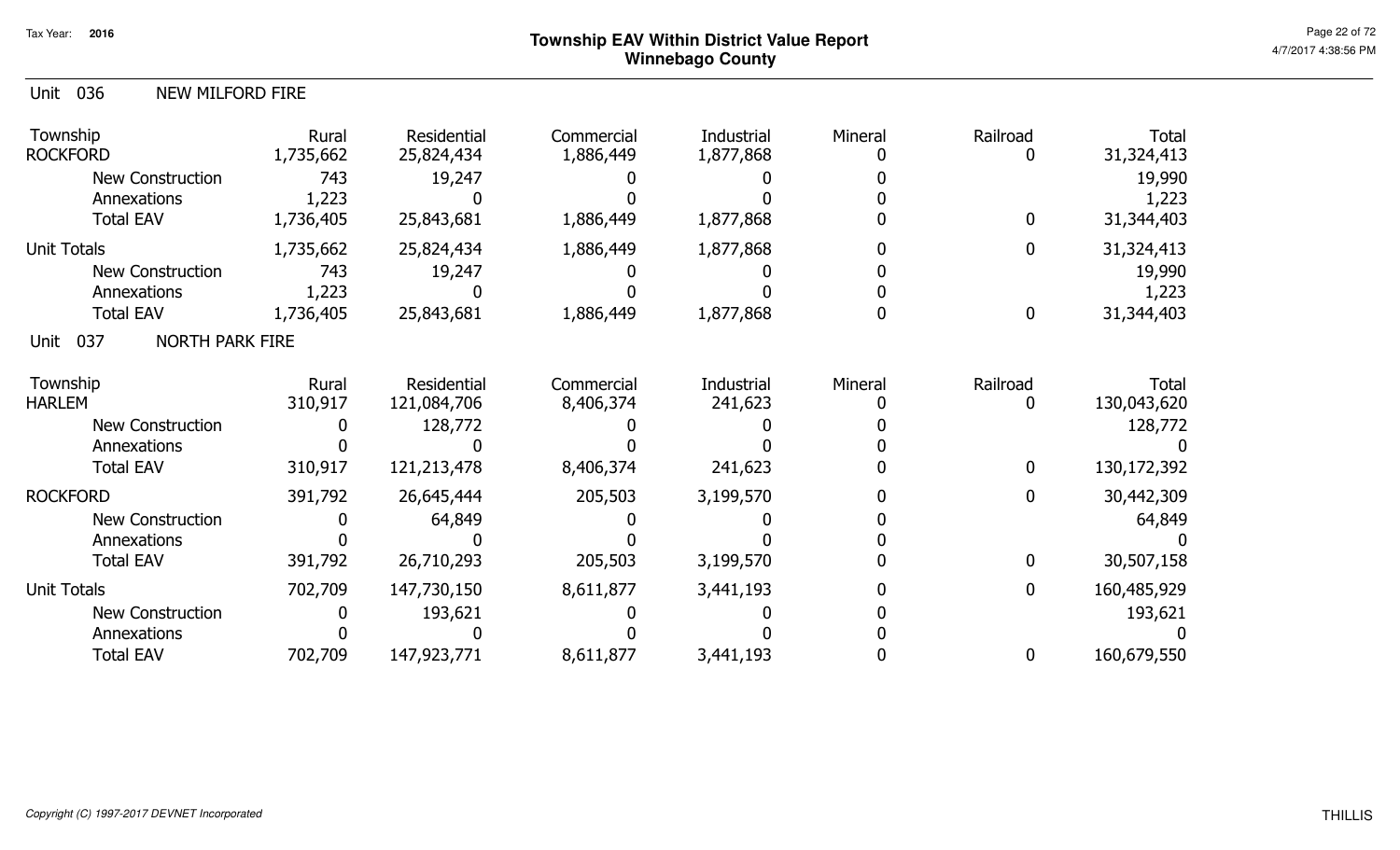| Unit 038 | <b>NORTHWEST FIRE</b> |
|----------|-----------------------|
|          |                       |

| Rural<br>3,187,463 | Residential<br>36,431,286 | Commercial<br>358,307  | Industrial<br>51,484 | Mineral    | Railroad     | <b>Total</b><br>40,028,540 |
|--------------------|---------------------------|------------------------|----------------------|------------|--------------|----------------------------|
|                    |                           |                        |                      |            |              | 286,107                    |
|                    |                           |                        |                      |            |              |                            |
| 3,187,463          | 36,717,393                | 358,307                | 51,484               |            | $\mathbf{0}$ | 40,314,647                 |
| 736,293            | 12,569,157                | 715,944                | 491,982              |            | 0            | 14,513,376                 |
|                    | 18,789                    |                        |                      |            |              | 18,789                     |
|                    |                           |                        |                      |            |              |                            |
| 736,293            | 12,587,946                | 715,944                | 491,982              |            | 0            | 14,532,165                 |
| 3,923,756          | 49,000,443                | 1,074,251              | 543,466              |            | 0            | 54,541,916                 |
|                    | 304,896                   |                        |                      |            |              | 304,896                    |
|                    |                           |                        |                      |            |              |                            |
| 3,923,756          | 49,305,339                | 1,074,251              | 543,466              |            | $\mathbf{0}$ | 54,846,812                 |
| PECATONICA FIRE    |                           |                        |                      |            |              |                            |
|                    |                           |                        |                      |            |              | <b>Total</b>               |
| 2,596,915          | 1,864,966                 | 4,563                  |                      |            |              | 4,466,444                  |
| 19,799             |                           |                        |                      |            |              | 19,799                     |
|                    |                           |                        |                      |            |              |                            |
| 2,616,714          | 1,864,966                 | 4,563                  |                      |            |              | 4,486,243                  |
| 8,709,105          | 51,456,379                | 3,502,647              | 2,010,591            |            | 0            | 65,678,722                 |
| 164,882            | 105,718                   |                        | 1,164                |            |              | 271,764                    |
|                    |                           |                        |                      |            |              |                            |
| 8,873,987          | 51,562,097                | 3,502,647              | 2,011,755            |            |              | 65,950,486                 |
|                    | Rural                     | 286,107<br>Residential | Commercial           | Industrial | Mineral      | Railroad                   |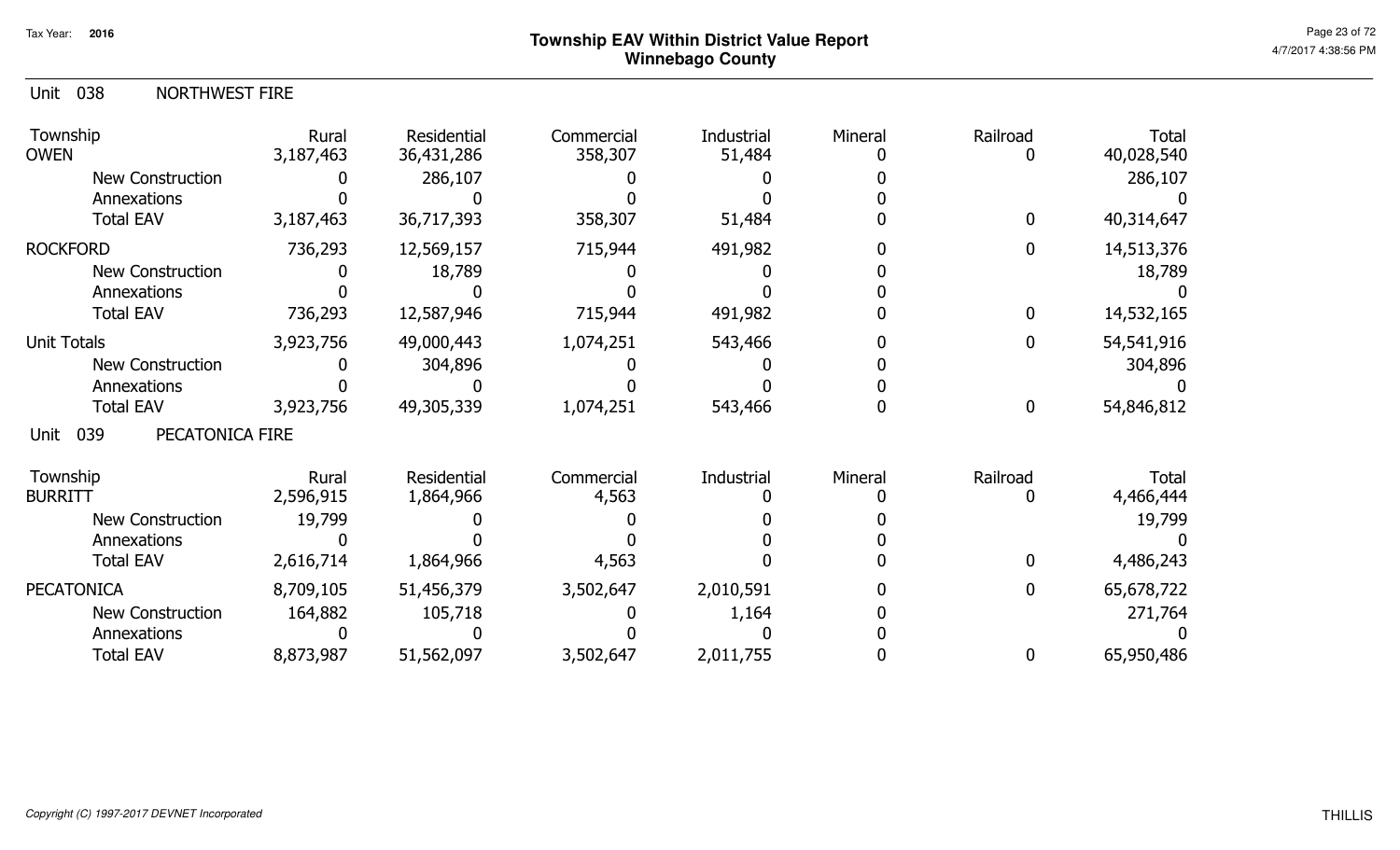| PECATONICA FIRE                    |                                                                    |                                                      |                       |                    |                  |                            |
|------------------------------------|--------------------------------------------------------------------|------------------------------------------------------|-----------------------|--------------------|------------------|----------------------------|
| Rural<br>8,465,240                 | Residential<br>5,938,565                                           | Commercial<br>3,309,744                              | Industrial<br>162,401 | Mineral<br>0       | Railroad<br>458  | <b>Total</b><br>17,876,408 |
| 49,948<br><b>New Construction</b>  | 25,293                                                             |                                                      |                       |                    |                  | 75,241                     |
| O                                  |                                                                    |                                                      |                       |                    |                  |                            |
| 8,515,188                          | 5,963,858                                                          | 3,309,744                                            | 162,401               |                    | 458              | 17,951,649                 |
| 19,771,260                         | 59,259,910                                                         | 6,816,954                                            | 2,172,992             | 0                  | 458              | 88,021,574                 |
| 234,629<br><b>New Construction</b> | 131,011                                                            |                                                      | 1,164                 |                    |                  | 366,804                    |
| 0                                  | 0                                                                  |                                                      |                       |                    |                  |                            |
| 20,005,889                         | 59,390,921                                                         | 6,816,954                                            | 2,174,156             | 0                  | 458              | 88,388,378                 |
| <b>ROCK RIVER FIRE</b>             |                                                                    |                                                      |                       |                    |                  |                            |
| Rural                              | Residential                                                        | Commercial                                           | Industrial            | Mineral            | Railroad         | <b>Total</b>               |
|                                    |                                                                    |                                                      |                       |                    | 0                | 2,440,153                  |
| 0                                  |                                                                    |                                                      |                       |                    |                  | 8,628                      |
|                                    |                                                                    |                                                      |                       |                    |                  |                            |
|                                    |                                                                    |                                                      |                       |                    |                  | 2,448,781                  |
| 10,182                             | 2,010,430                                                          |                                                      | 419,541               | 0                  | $\boldsymbol{0}$ | 2,440,153                  |
| <b>New Construction</b><br>0       | 8,628                                                              |                                                      |                       |                    |                  | 8,628                      |
|                                    |                                                                    |                                                      |                       |                    |                  |                            |
| 10,182                             | 2,019,058                                                          |                                                      | 419,541               | 0                  | $\mathbf 0$      | 2,448,781                  |
| <b>ROCKTON FIRE</b>                |                                                                    |                                                      |                       |                    |                  |                            |
| Rural                              | Residential                                                        | Commercial                                           | Industrial            | Mineral            | Railroad<br>0    | <b>Total</b><br>21,985,118 |
| <b>New Construction</b>            |                                                                    |                                                      |                       |                    |                  | 52,725                     |
| 0                                  |                                                                    |                                                      |                       |                    |                  |                            |
| 4,637,047                          | 17,243,464                                                         | 157,332                                              |                       |                    | 0                | 22,037,843                 |
|                                    | 10,182<br><b>New Construction</b><br>10,182<br>4,585,171<br>51,876 | 2,010,430<br>8,628<br>2,019,058<br>17,242,615<br>849 | 157,332               | 419,541<br>419,541 |                  | $\mathbf{0}$               |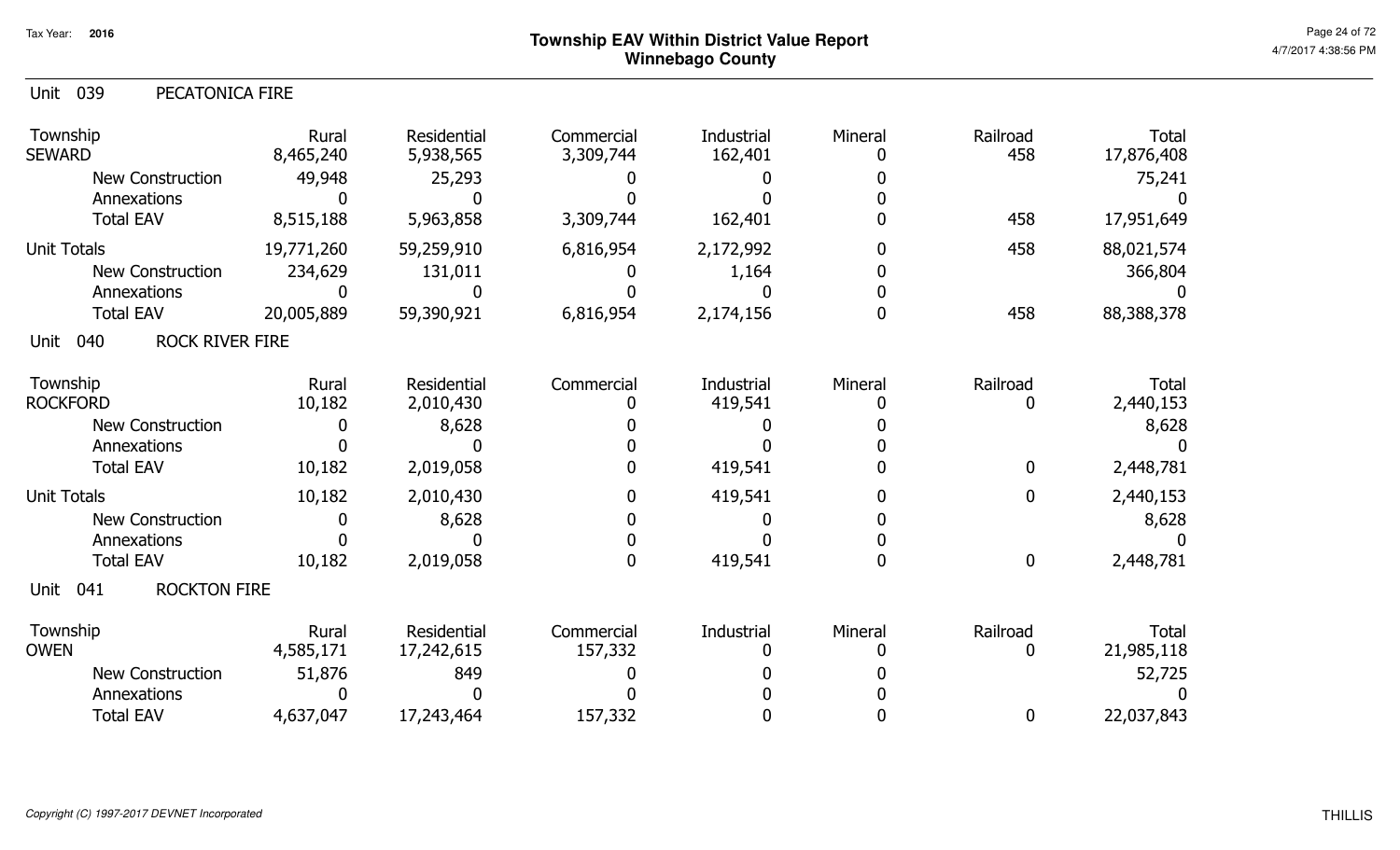#### Unit 041 ROCKTON FIRE

| Township<br><b>ROCKTON</b>          | Rural<br>8,000,262 | Residential<br>158,584,999 | Commercial<br>10,902,112 | Industrial<br>5,408,540 | Mineral | Railroad         | <b>Total</b><br>182,895,913 |
|-------------------------------------|--------------------|----------------------------|--------------------------|-------------------------|---------|------------------|-----------------------------|
| New Construction                    | 99,323             | 1,155,289                  | 16,161                   | 1,099                   |         |                  | 1,271,872                   |
| Annexations                         |                    |                            |                          |                         |         |                  |                             |
| <b>Total EAV</b>                    | 8,099,585          | 159,740,288                | 10,918,273               | 5,409,639               |         | $\mathbf 0$      | 184, 167, 785               |
| <b>SHIRLAND</b>                     | 2,062,865          | 4,050,941                  | 434,246                  |                         |         | 0                | 6,548,052                   |
| New Construction                    | 63,663             |                            |                          |                         |         |                  | 63,663                      |
| Annexations                         |                    |                            |                          |                         |         |                  |                             |
| <b>Total EAV</b>                    | 2,126,528          | 4,050,941                  | 434,246                  |                         |         | 0                | 6,611,715                   |
| <b>Unit Totals</b>                  | 14,648,298         | 179,878,555                | 11,493,690               | 5,408,540               |         | 0                | 211,429,083                 |
| New Construction                    | 214,862            | 1,156,138                  | 16,161                   | 1,099                   |         |                  | 1,388,260                   |
| Annexations                         |                    |                            |                          |                         |         |                  |                             |
| <b>Total EAV</b>                    | 14,863,160         | 181,034,693                | 11,509,851               | 5,409,639               |         | $\boldsymbol{0}$ | 212,817,343                 |
| 042<br><b>STILLMAN FIRE</b><br>Unit |                    |                            |                          |                         |         |                  |                             |
| Township                            | Rural              | Residential                | Commercial               | Industrial              | Mineral | Railroad         | <b>Total</b>                |
| <b>ROCKFORD</b>                     | 1,294,075          | 6,750,667                  | 112,384                  |                         |         |                  | 8,157,126                   |
| New Construction                    |                    | 9,769                      |                          |                         |         |                  | 9,769                       |
| Annexations                         |                    |                            |                          |                         |         |                  |                             |
| <b>Total EAV</b>                    | 1,294,075          | 6,760,436                  | 112,384                  |                         |         |                  | 8,166,895                   |
| <b>Unit Totals</b>                  | 1,294,075          | 6,750,667                  | 112,384                  |                         |         | 0                | 8,157,126                   |
| <b>New Construction</b>             |                    | 9,769                      |                          |                         |         |                  | 9,769                       |
| Annexations                         |                    |                            |                          |                         |         |                  |                             |
| <b>Total EAV</b>                    | 1,294,075          | 6,760,436                  | 112,384                  |                         |         |                  | 8,166,895                   |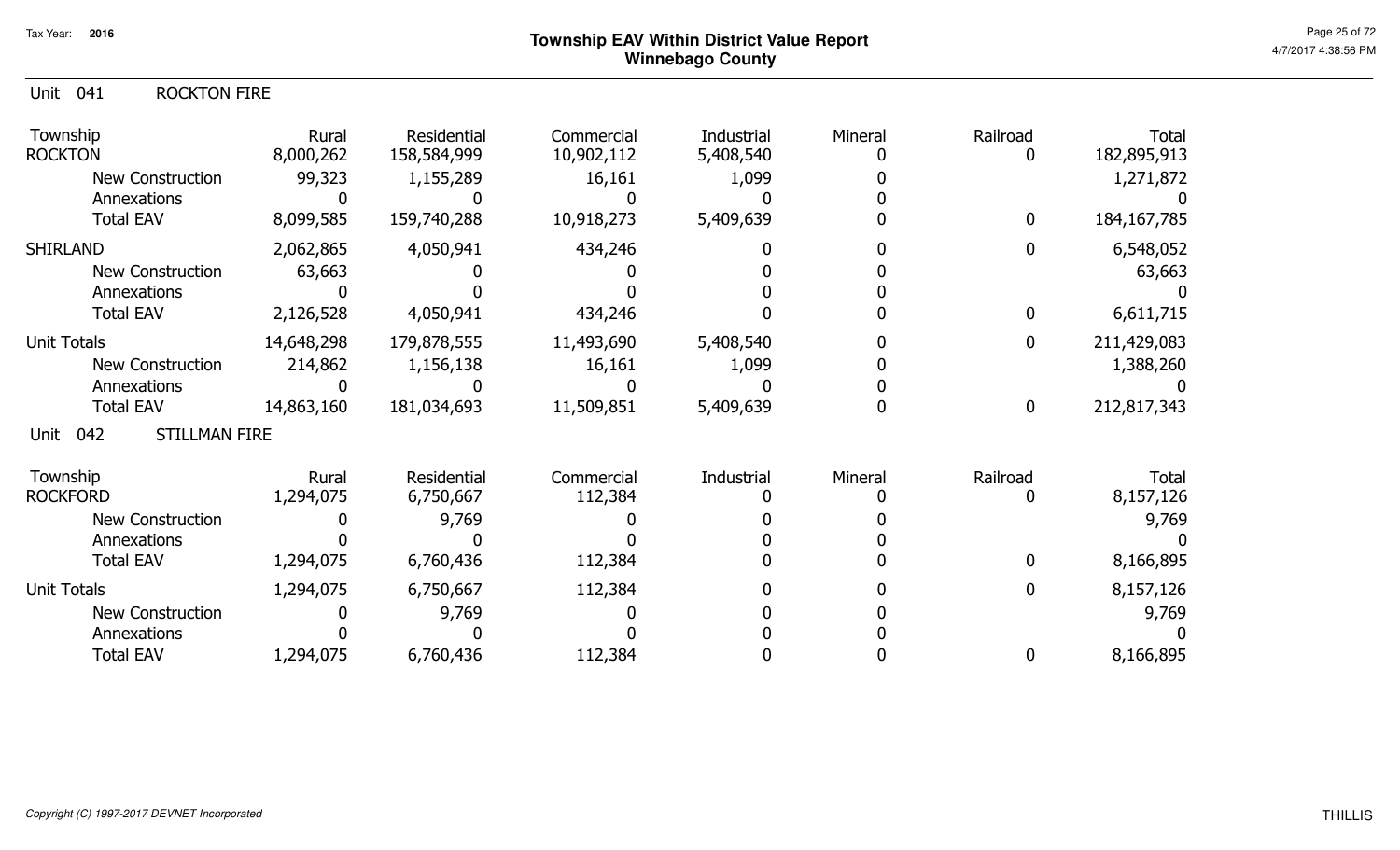| Unit 043<br><b>WEST SUBURBAN FIRE</b> |                    |                           |                         |                         |         |                  |                            |
|---------------------------------------|--------------------|---------------------------|-------------------------|-------------------------|---------|------------------|----------------------------|
| Township<br><b>ROCKFORD</b>           | Rural<br>420,544   | Residential<br>16,634,793 | Commercial<br>2,884,310 | Industrial<br>1,500,853 | Mineral | Railroad<br>0    | Total<br>21,440,500        |
| <b>New Construction</b>               |                    | 16,725                    |                         |                         |         |                  | 16,725                     |
| Annexations                           |                    |                           |                         |                         |         |                  |                            |
| <b>Total EAV</b>                      | 420,544            | 16,651,518                | 2,884,310               | 1,500,853               |         | $\mathbf{0}$     | 21,457,225                 |
| Unit Totals                           | 420,544            | 16,634,793                | 2,884,310               | 1,500,853               |         | 0                | 21,440,500                 |
| New Construction                      |                    | 16,725                    |                         |                         |         |                  | 16,725                     |
| Annexations                           |                    |                           |                         |                         |         |                  |                            |
| <b>Total EAV</b>                      | 420,544            | 16,651,518                | 2,884,310               | 1,500,853               |         | $\boldsymbol{0}$ | 21,457,225                 |
| <b>WBSFIRE</b><br>044<br>Unit         |                    |                           |                         |                         |         |                  |                            |
| Township<br><b>BURRITT</b>            | Rural<br>8,889,859 | Residential<br>9,382,394  | Commercial<br>1,077,822 | Industrial              | Mineral | Railroad<br>0    | <b>Total</b><br>19,350,075 |
| <b>New Construction</b>               | 125,882            | 47,588                    |                         |                         |         |                  | 173,470                    |
| Annexations                           |                    |                           |                         |                         |         |                  |                            |
| <b>Total EAV</b>                      | 9,015,741          | 9,429,982                 | 1,077,822               |                         |         | $\mathbf{0}$     | 19,523,545                 |
| <b>PECATONICA</b>                     | 53,862             | 105,956                   |                         |                         |         | 0                | 159,818                    |
| <b>New Construction</b>               |                    | 6,545                     |                         |                         |         |                  | 6,545                      |
| Annexations                           |                    |                           |                         |                         |         |                  |                            |
| <b>Total EAV</b>                      | 53,862             | 112,501                   |                         |                         |         | $\Omega$         | 166,363                    |
| <b>SEWARD</b>                         | 2,664,578          | 1,090,018                 | 32,726                  |                         |         | 0                | 3,787,322                  |
| <b>New Construction</b>               |                    |                           |                         |                         |         |                  |                            |
| Annexations                           |                    |                           |                         |                         |         |                  |                            |
| <b>Total EAV</b>                      | 2,664,578          | 1,090,018                 | 32,726                  |                         |         | 0                | 3,787,322                  |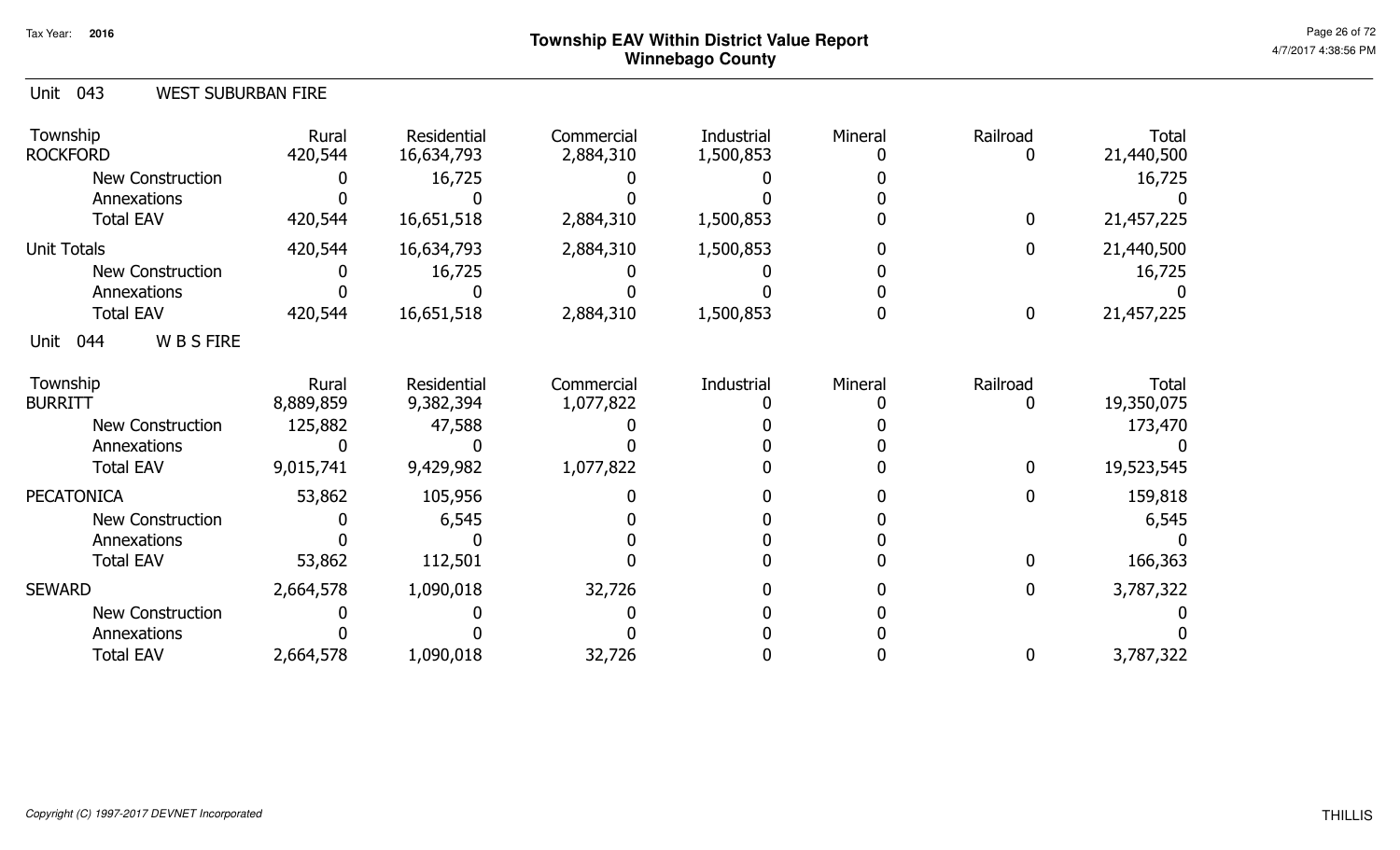5,124,296 1,095,311 11,131,970 <sup>0</sup> <sup>0</sup>

 0 $\mathbf{0}$ 

<sup>0</sup> <sup>0</sup> <sup>0</sup> <sup>0</sup> <sup>0</sup>

 0 $\pmb{0}$ 

 0 $\mathbf 0$ 

17,502,761

 99,536 $\overline{0}$ 

 $\mathbf 0$ 

 0 $\overline{0}$ 

 $\overline{0}$ 

| <b>WBSFIRE</b><br>Unit<br>044 |                        |                           |                         |                         |         |                     |                            |
|-------------------------------|------------------------|---------------------------|-------------------------|-------------------------|---------|---------------------|----------------------------|
| Township<br><b>WINNEBAGO</b>  | Rural<br>9,975,442     | Residential<br>69,652,544 | Commercial<br>6,351,096 | Industrial<br>2,540,858 | Mineral | Railroad<br>699,028 | <b>Total</b><br>89,218,968 |
| New Construction              | 189,600                | 75,616                    | 185,833                 |                         |         |                     | 451,049                    |
| Annexations                   |                        |                           |                         |                         |         |                     |                            |
| <b>Total EAV</b>              | 10,165,042             | 69,728,160                | 6,536,929               | 2,540,858               |         | 699,028             | 89,670,017                 |
| <b>Unit Totals</b>            | 21,583,741             | 80,230,912                | 7,461,644               | 2,540,858               |         | 699,028             | 112,516,183                |
| New Construction              | 315,482                | 129,749                   | 185,833                 |                         |         |                     | 631,064                    |
| Annexations                   |                        |                           |                         |                         |         |                     |                            |
| <b>Total EAV</b>              | 21,899,223             | 80,360,661                | 7,647,477               | 2,540,858               |         | 699,028             | 113, 147, 247              |
| 046<br>Unit                   | ROCKFORD PARK DISTRICT |                           |                         |                         |         |                     |                            |
| Township                      | Rural                  | Residential               | Commercial              | Industrial              | Mineral | Railroad            | <b>Total</b>               |
| <b>CHERRY VALLEY</b>          | 314,085                | 69,103,916                | 27,529,872              | 35,115,345              |         |                     | 132,063,218                |
| <b>New Construction</b>       |                        | 31,810                    | 4,250                   | 63,476                  |         |                     | 99,536                     |
| Annexations                   |                        |                           |                         |                         |         |                     |                            |
| <b>Total EAV</b>              | 314,085                | 69,135,726                | 27,534,122              | 35,178,821              |         | $\mathbf{0}$        | 132,162,754                |
| <b>HARLEM</b>                 | 184,126                | 124,557,284               | 25,612,993              | 15,406,717              |         | $\mathbf{0}$        | 165,761,120                |
| <b>New Construction</b>       |                        | 625,251                   | 173,325                 | 1,770,111               |         |                     | 2,568,687                  |
| Annexations                   |                        |                           |                         |                         |         |                     |                            |
| <b>Total EAV</b>              | 184,126                | 125,182,535               | 25,786,318              | 17,176,828              |         | 0                   | 168,329,807                |
| <b>OWEN</b>                   | 151,184                | 5,124,296                 | 1,095,311               | 11,131,970              |         |                     | 17,502,761                 |

 0 $\mathbf 0$ 

New Construction

AnnexationsTotal EAV

151,184

00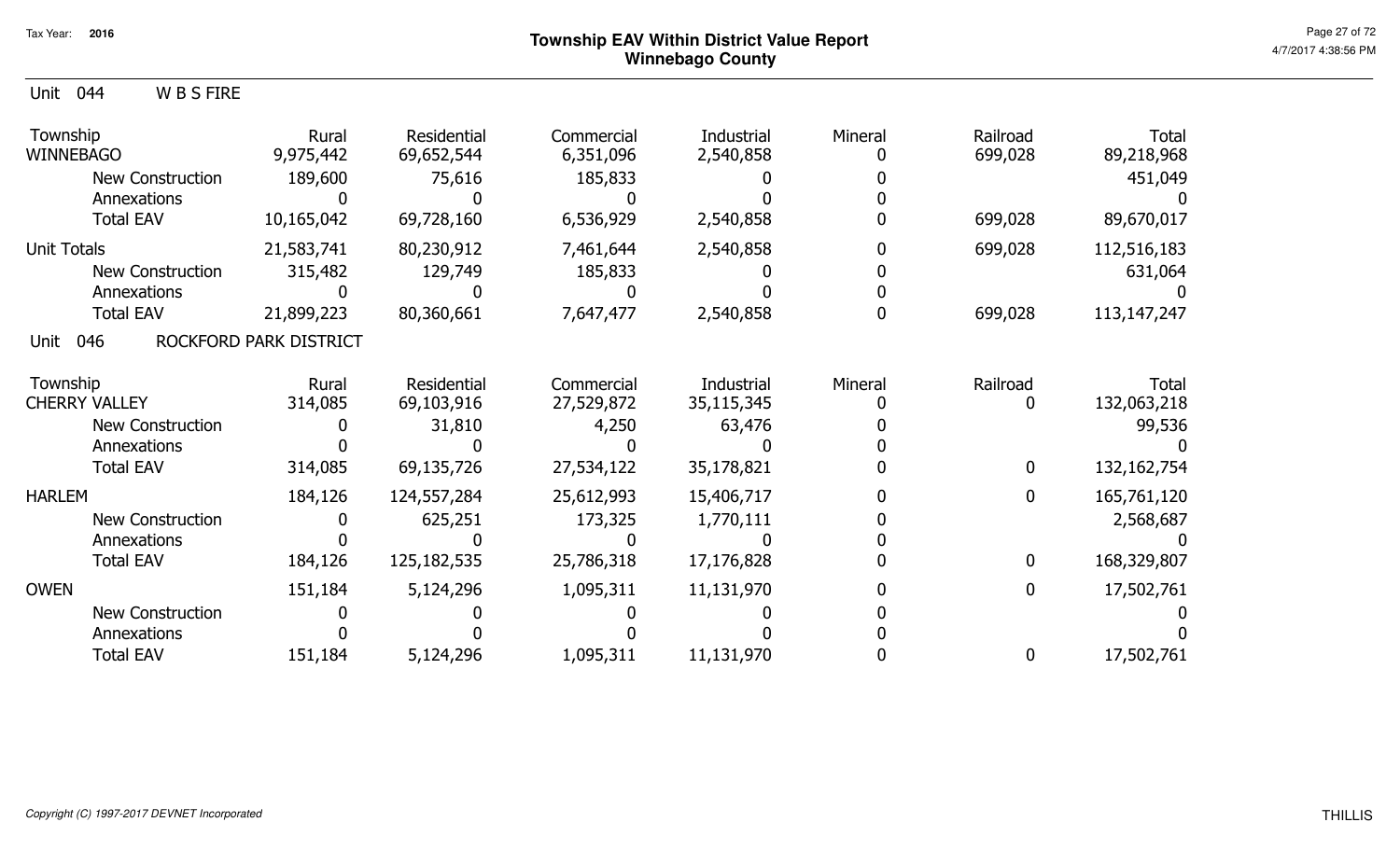#### Unit 046 ROCKFORD PARK DISTRICT

| Township<br><b>ROCKFORD</b> |                           | Rural<br>6,525,561 | Residential<br>1,142,312,363 | Commercial<br>446,124,745 | Industrial<br>120,941,924 | Mineral | Railroad<br>112,769 | Total<br>1,716,017,362 |
|-----------------------------|---------------------------|--------------------|------------------------------|---------------------------|---------------------------|---------|---------------------|------------------------|
|                             | <b>New Construction</b>   | 72,438             | 1,835,530                    | 2,515,595                 | 346,256                   |         |                     | 4,769,819              |
|                             | Annexations               |                    | 38,901                       |                           |                           |         |                     | 38,901                 |
|                             | <b>Total EAV</b>          | 6,597,999          | 1,144,147,893                | 448,640,340               | 121,288,180               |         | 112,769             | 1,720,787,181          |
| <b>Unit Totals</b>          |                           | 7,174,956          | 1,341,097,859                | 500,362,921               | 182,595,956               |         | 112,769             | 2,031,344,461          |
|                             | <b>New Construction</b>   | 72,438             | 2,492,591                    | 2,693,170                 | 2,179,843                 |         |                     | 7,438,042              |
|                             | Annexations               |                    | 38,901                       |                           |                           |         |                     | 38,901                 |
|                             | <b>Total EAV</b>          | 7,247,394          | 1,343,590,450                | 503,056,091               | 184,775,799               |         | 112,769             | 2,038,782,503          |
| Unit                        | <b>SUMNER PARK</b><br>047 |                    |                              |                           |                           |         |                     |                        |
| Township                    |                           | Rural              | Residential                  | Commercial                | Industrial                | Mineral | Railroad            | Total                  |
| <b>PECATONICA</b>           |                           | 8,762,967          | 51,562,335                   | 3,502,647                 | 2,010,591                 |         | $\mathbf 0$         | 65,838,540             |
|                             | New Construction          | 164,882            | 112,263                      |                           | 1,164                     |         |                     | 278,309                |
|                             | Annexations               |                    |                              |                           |                           |         |                     |                        |
|                             | <b>Total EAV</b>          | 8,927,849          | 51,674,598                   | 3,502,647                 | 2,011,755                 |         | $\mathbf 0$         | 66,116,849             |
| <b>SEWARD</b>               |                           | 4,085,800          | 2,503,882                    | 665,697                   |                           |         | $\boldsymbol{0}$    | 7,255,379              |
|                             | <b>New Construction</b>   | 6,395              | 20,071                       |                           |                           |         |                     | 26,466                 |
|                             | Annexations               |                    |                              |                           |                           |         |                     |                        |
|                             | <b>Total EAV</b>          | 4,092,195          | 2,523,953                    | 665,697                   |                           |         | $\boldsymbol{0}$    | 7,281,845              |
| <b>Unit Totals</b>          |                           | 12,848,767         | 54,066,217                   | 4,168,344                 | 2,010,591                 |         | $\mathbf 0$         | 73,093,919             |
|                             | <b>New Construction</b>   | 171,277            | 132,334                      |                           | 1,164                     |         |                     | 304,775                |
|                             | Annexations               |                    |                              |                           |                           |         |                     |                        |
|                             | <b>Total EAV</b>          | 13,020,044         | 54,198,551                   | 4,168,344                 | 2,011,755                 |         | 0                   | 73,398,694             |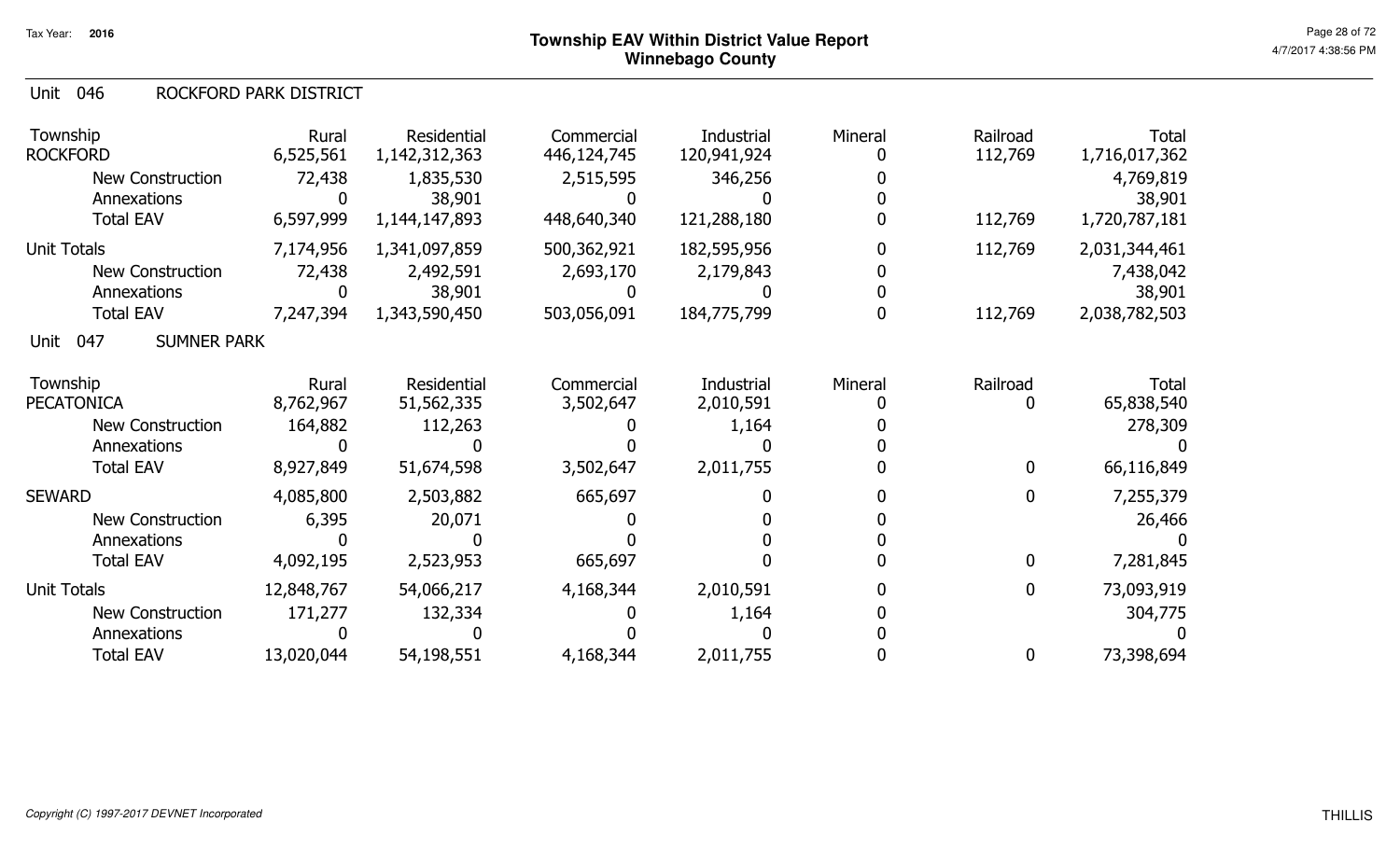#### Unit 048 WINNEBAGO PARK DISTRICT

| Township<br><b>WINNEBAGO</b> | Rural<br>10,077,562         | Residential<br>69,652,544 | Commercial<br>6,351,096 | Industrial<br>2,540,858 | Mineral | Railroad<br>699,028 | Total<br>89,321,088        |
|------------------------------|-----------------------------|---------------------------|-------------------------|-------------------------|---------|---------------------|----------------------------|
| New Construction             | 189,600                     | 75,616                    | 185,833                 |                         |         |                     | 451,049                    |
| Annexations                  |                             |                           |                         |                         |         |                     |                            |
| <b>Total EAV</b>             | 10,267,162                  | 69,728,160                | 6,536,929               | 2,540,858               |         | 699,028             | 89,772,137                 |
| <b>Unit Totals</b>           | 10,077,562                  | 69,652,544                | 6,351,096               | 2,540,858               |         | 699,028             | 89,321,088                 |
| <b>New Construction</b>      | 189,600                     | 75,616                    | 185,833                 |                         |         |                     | 451,049                    |
| Annexations                  |                             |                           |                         |                         |         |                     |                            |
| <b>Total EAV</b>             | 10,267,162                  | 69,728,160                | 6,536,929               | 2,540,858               |         | 699,028             | 89,772,137                 |
| 049<br>Unit                  | <b>SEWARD PARK DISTRICT</b> |                           |                         |                         |         |                     |                            |
| Township<br><b>SEWARD</b>    | Rural<br>8,315,276          | Residential<br>4,685,959  | Commercial<br>2,676,773 | Industrial<br>162,401   | Mineral | Railroad<br>458     | <b>Total</b><br>15,840,867 |
| <b>New Construction</b>      | 43,553                      | 5,222                     |                         |                         |         |                     | 48,775                     |
| Annexations                  |                             |                           |                         |                         |         |                     |                            |
| <b>Total EAV</b>             | 8,358,829                   | 4,691,181                 | 2,676,773               | 162,401                 |         | 458                 | 15,889,642                 |
| <b>Unit Totals</b>           | 8,315,276                   | 4,685,959                 | 2,676,773               | 162,401                 |         | 458                 | 15,840,867                 |
| <b>New Construction</b>      | 43,553                      | 5,222                     |                         |                         |         |                     | 48,775                     |
| Annexations                  |                             |                           |                         |                         |         |                     |                            |
| <b>Total EAV</b>             | 8,358,829                   | 4,691,181                 | 2,676,773               | 162,401                 |         | 458                 | 15,889,642                 |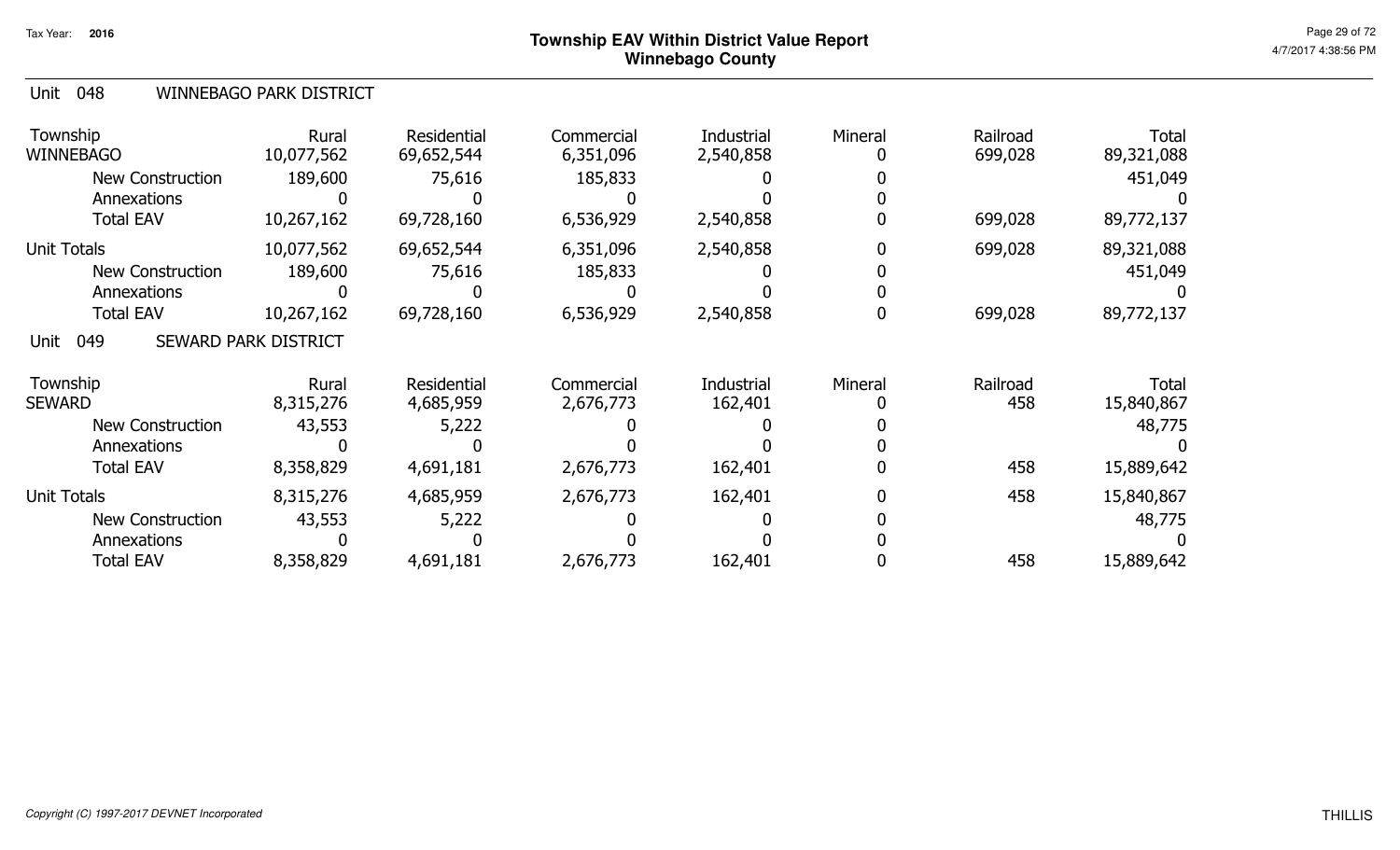| <b>Unit 050</b><br><b>DURAND SANITARY</b> |                 |                           |                         |                       |         |                  |                            |
|-------------------------------------------|-----------------|---------------------------|-------------------------|-----------------------|---------|------------------|----------------------------|
| Township<br><b>DURAND</b>                 | Rural<br>64,383 | Residential<br>11,300,872 | Commercial<br>3,132,464 | Industrial<br>187,060 | Mineral | Railroad<br>0    | <b>Total</b><br>14,684,779 |
| <b>New Construction</b>                   | $\mathbf{0}$    | 24,846                    | 13,428                  |                       |         |                  | 38,274                     |
| Annexations                               |                 |                           |                         |                       |         |                  |                            |
| <b>Total EAV</b>                          | 64,383          | 11,325,718                | 3,145,892               | 187,060               |         | $\boldsymbol{0}$ | 14,723,053                 |
| <b>Unit Totals</b>                        | 64,383          | 11,300,872                | 3,132,464               | 187,060               |         | $\mathbf 0$      | 14,684,779                 |
| <b>New Construction</b>                   | O               | 24,846                    | 13,428                  |                       |         |                  | 38,274                     |
| Annexations                               |                 |                           |                         |                       |         |                  |                            |
| <b>Total EAV</b>                          | 64,383          | 11,325,718                | 3,145,892               | 187,060               |         | $\boldsymbol{0}$ | 14,723,053                 |
| ROCK RIVER WATER REC<br>051<br>Unit       |                 |                           |                         |                       |         |                  |                            |
| Township                                  | Rural           | <b>Residential</b>        | Commercial              | <b>Industrial</b>     | Mineral | Railroad         | <b>Total</b>               |
| <b>CHERRY VALLEY</b>                      | 413,597         | 93,439,841                | 36, 361, 145            | 35, 343, 657          |         | $\mathbf 0$      | 165,558,240                |
| New Construction                          |                 | 60,568                    | 4,250                   | 63,476                |         |                  | 128,294                    |
| Annexations                               |                 |                           |                         |                       |         |                  |                            |
| <b>Total EAV</b>                          | 413,597         | 93,500,409                | 36, 365, 395            | 35,407,133            |         | $\boldsymbol{0}$ | 165,686,534                |
| <b>HARLEM</b>                             | 194,393         | 317,284,277               | 64,451,531              | 40,751,835            |         | $\mathbf 0$      | 422,682,036                |
| <b>New Construction</b>                   |                 | 1,316,732                 | 799,021                 | 1,157,373             |         |                  | 3,273,126                  |
| Annexations                               |                 |                           |                         |                       |         |                  |                            |
| <b>Total EAV</b>                          | 194,393         | 318,601,009               | 65,250,552              | 41,909,208            |         | $\boldsymbol{0}$ | 425,955,162                |
| <b>OWEN</b>                               | 163,944         | 16,675,632                | 1,028,144               | 11,111,530            |         | $\boldsymbol{0}$ | 28,979,250                 |
| <b>New Construction</b>                   | $\mathbf{0}$    | 266,835                   |                         |                       |         |                  | 266,835                    |
| Annexations                               |                 |                           |                         |                       |         |                  |                            |
| <b>Total EAV</b>                          | 163,944         | 16,942,467                | 1,028,144               | 11,111,530            |         | $\mathbf 0$      | 29,246,085                 |
| <b>ROCKTON</b>                            | 928             | 18,472,963                |                         |                       |         | $\mathbf 0$      | 18,473,891                 |
| <b>New Construction</b>                   | 0               | 10,270                    |                         |                       |         |                  | 10,270                     |
| Annexations                               |                 |                           |                         |                       |         |                  |                            |
| <b>Total EAV</b>                          | 928             | 18,483,233                |                         |                       |         | $\boldsymbol{0}$ | 18,484,161                 |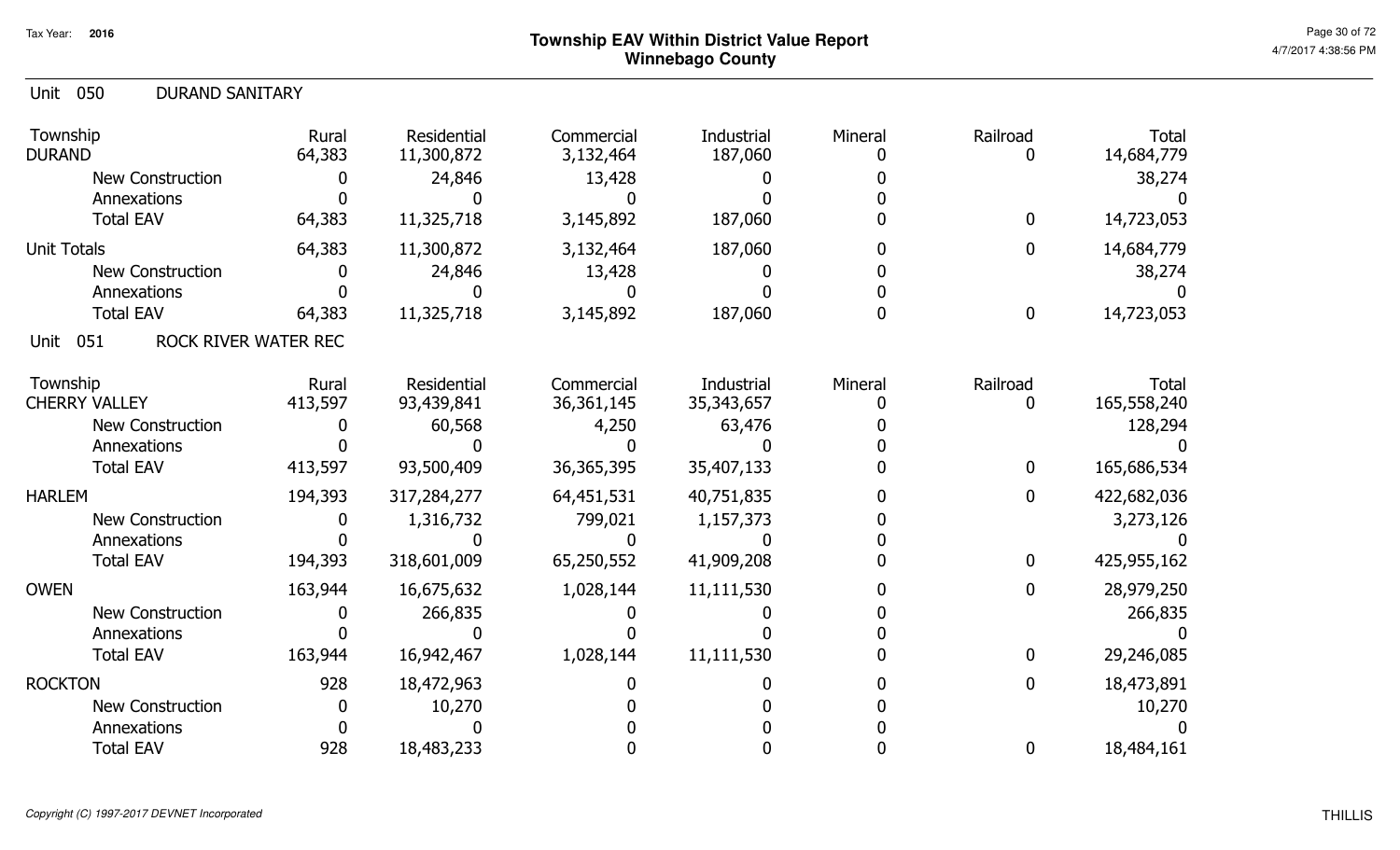Unit 051 ROCK RIVER WATER REC

| Township<br><b>ROSCOE</b>                                                        | Rural<br>447,088                         | Residential<br>100,988,743                             | Commercial<br>40,985,351                           | Industrial<br>3,155,850                            | Mineral | Railroad<br>0      | <b>Total</b><br>145,577,032                            |
|----------------------------------------------------------------------------------|------------------------------------------|--------------------------------------------------------|----------------------------------------------------|----------------------------------------------------|---------|--------------------|--------------------------------------------------------|
| New Construction<br>Annexations<br><b>Total EAV</b>                              | $\mathbf 0$<br>2,852<br>447,088          | 965,941<br>224,014<br>101,954,684                      | 279,750<br>458,765<br>41,265,101                   | 262,708<br>3,155,850                               |         | $\mathbf{0}$       | 1,245,691<br>948,339                                   |
|                                                                                  |                                          |                                                        |                                                    |                                                    |         |                    | 146,822,723                                            |
| <b>ROCKFORD</b><br>New Construction<br>Annexations<br><b>Total EAV</b>           | 1,646,058<br>9,358<br>1,655,416          | 1,059,512,942<br>1,692,907<br>38,901<br>1,061,205,849  | 438,896,739<br>2,512,929<br>441,409,668            | 118,868,226<br>321,224<br>119,189,450              |         | 112,769<br>112,769 | 1,619,036,734<br>4,536,418<br>38,901<br>1,623,573,152  |
| <b>Unit Totals</b><br><b>New Construction</b><br>Annexations<br><b>Total EAV</b> | 2,866,008<br>9,358<br>2,852<br>2,875,366 | 1,606,374,398<br>4,313,253<br>262,915<br>1,610,687,651 | 581,722,910<br>3,595,950<br>458,765<br>585,318,860 | 209,231,098<br>1,542,073<br>262,708<br>210,773,171 |         | 112,769<br>112,769 | 2,400,307,183<br>9,460,634<br>987,240<br>2,409,767,817 |
| 052<br>Unit                                                                      | PRESTON & CENTRAL TIF                    |                                                        |                                                    |                                                    |         |                    |                                                        |
| Township<br><b>ROCKFORD</b><br><b>New Construction</b><br>Annexations            | Rural                                    | Residential                                            | Commercial                                         | Industrial<br>19,730                               | Mineral | Railroad           | <b>Total</b><br>19,730                                 |
| <b>Total EAV</b>                                                                 |                                          |                                                        |                                                    | 19,730                                             |         | $\mathbf{0}$       | 19,730                                                 |
| <b>Unit Totals</b><br><b>New Construction</b><br>Annexations                     |                                          |                                                        |                                                    | 19,730                                             |         |                    | 19,730                                                 |
| <b>Total EAV</b>                                                                 |                                          |                                                        |                                                    | 19,730                                             |         | 0                  | 19,730                                                 |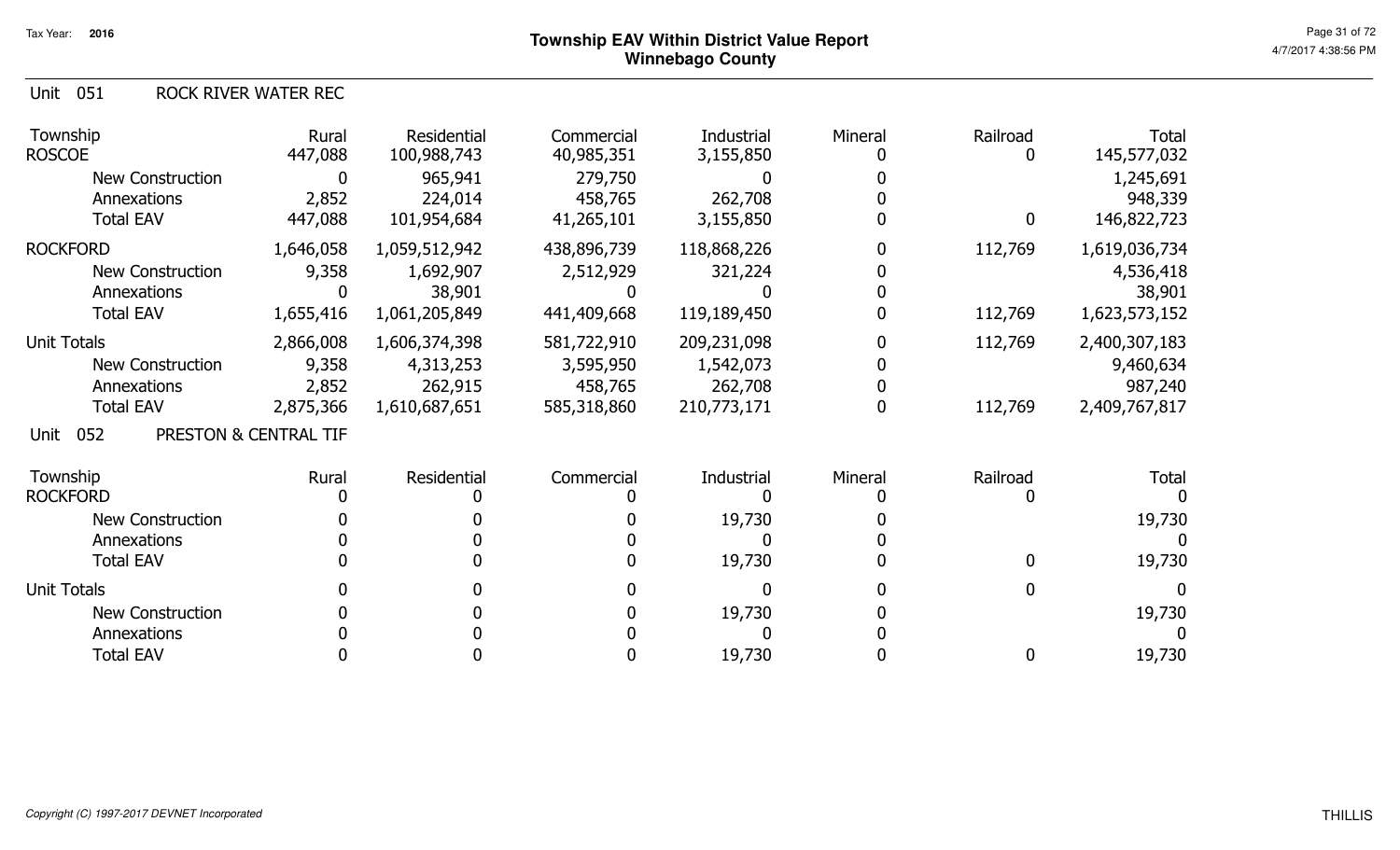| <b>SEWARD SANITARY</b>       |                                          |                                                             |                                                           |                             |                 |                             |
|------------------------------|------------------------------------------|-------------------------------------------------------------|-----------------------------------------------------------|-----------------------------|-----------------|-----------------------------|
| Rural<br>138,697             | Residential<br>1,982,249                 | Commercial<br>1,785,716                                     | <b>Industrial</b><br>162,401                              | Mineral                     | Railroad<br>458 | <b>Total</b><br>4,069,521   |
|                              |                                          |                                                             |                                                           |                             |                 |                             |
|                              |                                          |                                                             |                                                           |                             |                 |                             |
|                              |                                          |                                                             | 162,401                                                   |                             |                 | 4,069,521                   |
| 138,697                      | 1,982,249                                | 1,785,716                                                   | 162,401                                                   |                             | 458             | 4,069,521                   |
|                              |                                          |                                                             |                                                           |                             |                 |                             |
|                              |                                          |                                                             |                                                           |                             |                 |                             |
| 138,697                      | 1,982,249                                | 1,785,716                                                   | 162,401                                                   |                             | 458             | 4,069,521                   |
| <b>CHERRY VALLEY LIBRARY</b> |                                          |                                                             |                                                           |                             |                 |                             |
| Rural<br>4,287,141           | Residential<br>123, 117, 548             | Commercial<br>8,046,069                                     | <b>Industrial</b><br>507,690                              | Mineral                     | Railroad<br>0   | <b>Total</b><br>135,958,448 |
|                              | 119,513                                  | 4,250                                                       | 389,398                                                   |                             |                 | 513,161                     |
|                              | 67,837                                   |                                                             |                                                           |                             |                 | 67,837                      |
| 4,287,141                    | 123,237,061                              | 8,050,319                                                   | 897,088                                                   |                             | $\mathbf{0}$    | 136,471,609                 |
|                              |                                          |                                                             | 2,714,503                                                 |                             | $\mathbf{0}$    | 103,001,787                 |
| 743                          |                                          |                                                             |                                                           |                             |                 | 144,574                     |
|                              |                                          |                                                             |                                                           |                             |                 |                             |
| 1,409,250                    | 63,993,952                               | 35,027,998                                                  | 2,715,161                                                 |                             | $\mathbf{0}$    | 103,146,361                 |
|                              |                                          |                                                             |                                                           |                             | $\mathbf{0}$    | 238,960,235                 |
|                              |                                          |                                                             |                                                           |                             |                 | 657,735                     |
|                              | 67,837                                   |                                                             |                                                           |                             |                 | 67,837                      |
| 5,696,391                    | 187,231,013                              | 43,078,317                                                  | 3,612,249                                                 |                             | $\mathbf 0$     | 239,617,970                 |
|                              | 138,697<br>1,408,507<br>5,695,648<br>743 | 1,982,249<br>63,897,793<br>96,159<br>187,015,341<br>215,672 | 1,785,716<br>34,980,984<br>47,014<br>43,027,053<br>51,264 | 658<br>3,222,193<br>390,056 |                 | 458                         |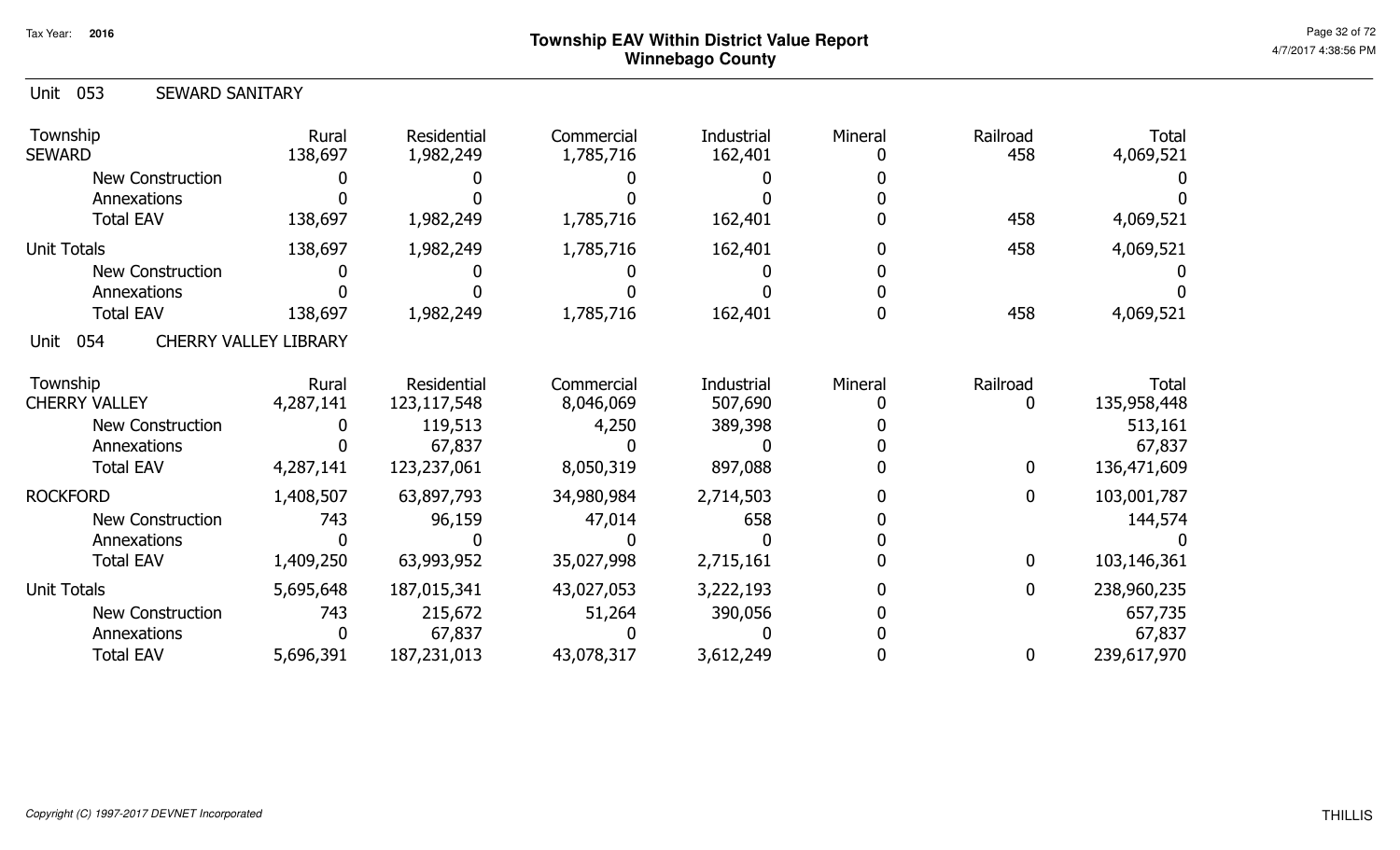#### Unit 055 NORTH SUBURBAN LIBRARY

| Township<br><b>HARLEM</b>         | Rural<br>2,515,021 | Residential<br>437,717,962 | Commercial<br>68,062,403 | Industrial<br>43,117,786 | Mineral | Railroad<br>$\Omega$ | <b>Total</b><br>551,413,172 |
|-----------------------------------|--------------------|----------------------------|--------------------------|--------------------------|---------|----------------------|-----------------------------|
| <b>New Construction</b>           | 11,183             | 1,424,241                  | 799,021                  | 2,927,484                |         |                      | 5,161,929                   |
| Annexations                       |                    |                            |                          |                          |         |                      |                             |
| <b>Total EAV</b>                  | 2,526,204          | 439,142,203                | 68,861,424               | 46,045,270               |         | $\mathbf 0$          | 556,575,101                 |
| <b>OWEN</b>                       | 3,495              | 18,786,167                 |                          | 3,177                    |         | 0                    | 18,792,839                  |
| <b>New Construction</b>           |                    | 283,795                    |                          |                          |         |                      | 283,795                     |
| Annexations                       |                    |                            |                          |                          |         |                      |                             |
| <b>Total EAV</b>                  | 3,495              | 19,069,962                 |                          | 3,177                    |         | 0                    | 19,076,634                  |
| <b>ROSCOE</b>                     | 5,191,157          | 309,001,807                | 49,095,126               | 15,456,610               |         | 0                    | 378,744,700                 |
| <b>New Construction</b>           | 83,088             | 1,463,598                  | 310,730                  | 1,443,998                |         |                      | 3,301,414                   |
| Annexations                       |                    |                            |                          |                          |         |                      |                             |
| <b>Total EAV</b>                  | 5,274,245          | 310,465,405                | 49,405,856               | 16,900,608               |         | $\mathbf 0$          | 382,046,114                 |
| <b>ROCKFORD</b>                   | 70,625             | 91,142,940                 | 46,918,141               | 22,025,084               |         | $\mathbf 0$          | 160,156,790                 |
| <b>New Construction</b>           |                    | 152,868                    | 61,757                   | 20,367                   |         |                      | 234,992                     |
| Annexations                       |                    |                            |                          |                          |         |                      |                             |
| <b>Total EAV</b>                  | 70,625             | 91,295,808                 | 46,979,898               | 22,045,451               |         | $\mathbf{0}$         | 160,391,782                 |
| <b>Unit Totals</b>                | 7,780,298          | 856,648,876                | 164,075,670              | 80,602,657               |         | 0                    | 1,109,107,501               |
| <b>New Construction</b>           | 94,271             | 3,324,502                  | 1,171,508                | 4,391,849                |         |                      | 8,982,130                   |
| Annexations                       |                    |                            |                          |                          |         |                      |                             |
| <b>Total EAV</b>                  | 7,874,569          | 859,973,378                | 165,247,178              | 84,994,506               |         | $\mathbf 0$          | 1,118,089,631               |
| 056<br>PECATONICA LIBRARY<br>Unit |                    |                            |                          |                          |         |                      |                             |
| Township                          | Rural              | Residential                | Commercial               | Industrial               | Mineral | Railroad             | Total                       |
| <b>BURRITT</b>                    | 4,957,563          | 5,100,333                  | 508,892                  |                          |         |                      | 10,566,788                  |
| <b>New Construction</b>           | 62,105             | 12,185                     |                          |                          |         |                      | 74,290                      |
| Annexations                       |                    |                            |                          |                          |         |                      |                             |
| <b>Total EAV</b>                  | 5,019,668          | 5,112,518                  | 508,892                  |                          |         | 0                    | 10,641,078                  |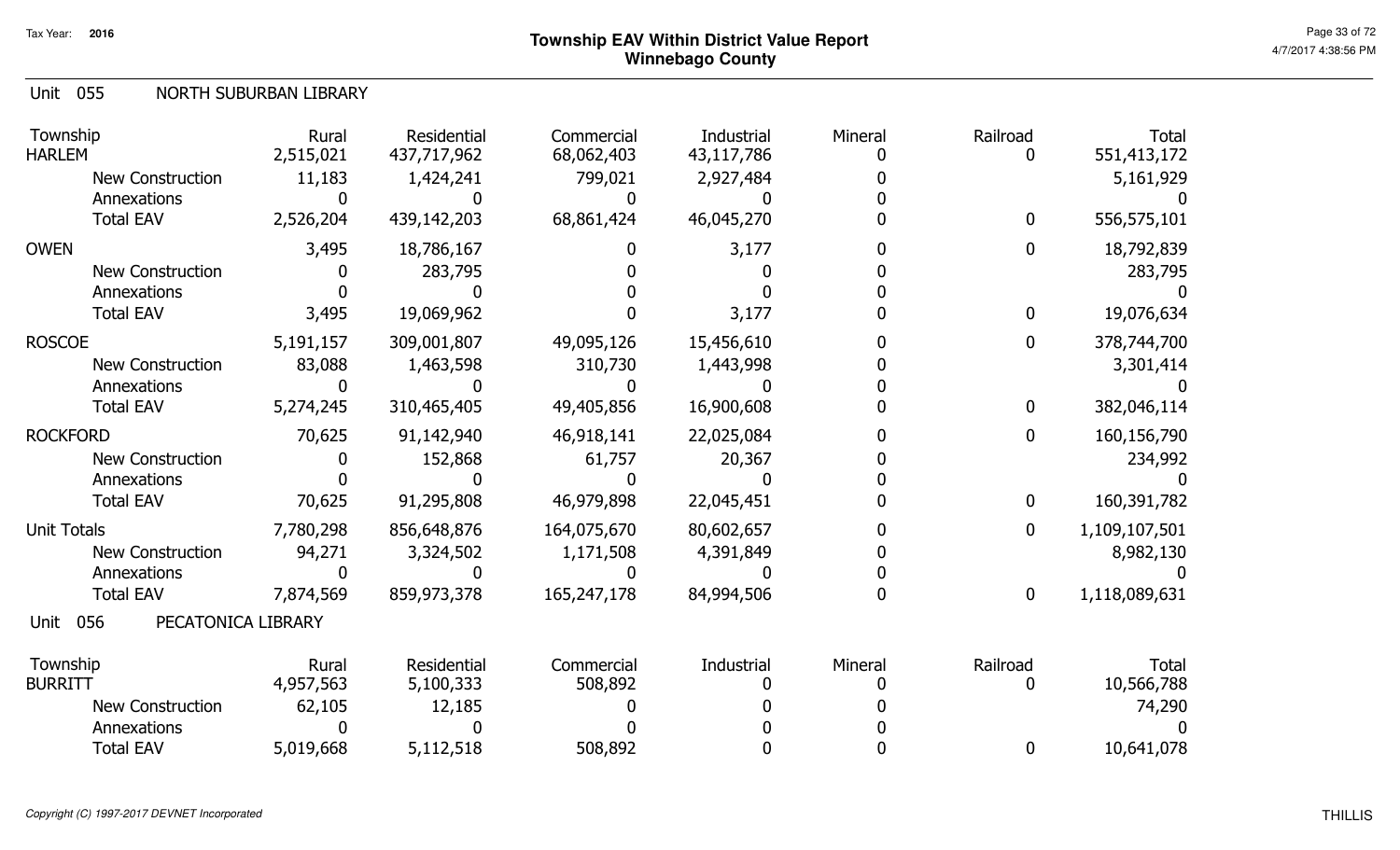Unit 056 PECATONICA LIBRARY

| Township<br><b>DURAND</b> | Rural<br>490,346            | Residential<br>481,837 | Commercial | Industrial | Mineral | Railroad         | <b>Total</b><br>972,183 |
|---------------------------|-----------------------------|------------------------|------------|------------|---------|------------------|-------------------------|
| <b>New Construction</b>   |                             |                        |            |            |         |                  |                         |
| Annexations               |                             |                        |            |            |         |                  |                         |
| <b>Total EAV</b>          | 490,346                     | 481,837                |            |            |         | 0                | 972,183                 |
| <b>PECATONICA</b>         | 8,762,967                   | 51,562,335             | 3,502,647  | 2,010,591  |         | $\mathbf 0$      | 65,838,540              |
| <b>New Construction</b>   | 164,882                     | 112,263                |            | 1,164      |         |                  | 278,309                 |
| Annexations               |                             |                        |            |            |         |                  |                         |
| <b>Total EAV</b>          | 8,927,849                   | 51,674,598             | 3,502,647  | 2,011,755  |         | $\mathbf 0$      | 66,116,849              |
| <b>SEWARD</b>             | 3,602,913                   | 2,328,452              | 665,697    |            |         | 0                | 6,597,062               |
| <b>New Construction</b>   | 6,395                       | 20,071                 |            |            |         |                  | 26,466                  |
| Annexations               |                             |                        |            |            |         |                  |                         |
| <b>Total EAV</b>          | 3,609,308                   | 2,348,523              | 665,697    |            |         | $\boldsymbol{0}$ | 6,623,528               |
| <b>Unit Totals</b>        | 17,813,789                  | 59,472,957             | 4,677,236  | 2,010,591  |         | $\boldsymbol{0}$ | 83,974,573              |
| <b>New Construction</b>   | 233,382                     | 144,519                |            | 1,164      |         |                  | 379,065                 |
| Annexations               |                             |                        |            |            |         |                  |                         |
| <b>Total EAV</b>          | 18,047,171                  | 59,617,476             | 4,677,236  | 2,011,755  |         | $\boldsymbol{0}$ | 84,353,638              |
| 057<br>Unit               | <b>TALCOTT FREE LIBRARY</b> |                        |            |            |         |                  |                         |
| Township                  | Rural                       | Residential            | Commercial | Industrial | Mineral | Railroad         | <b>Total</b>            |
| <b>ROCKTON</b>            | 8,000,262                   | 158,584,999            | 10,902,112 | 5,408,540  |         | 0                | 182,895,913             |
| <b>New Construction</b>   | 99,323                      | 1,155,289              | 16,161     | 1,099      |         |                  | 1,271,872               |
| Annexations               |                             |                        |            |            |         |                  |                         |
| <b>Total EAV</b>          | 8,099,585                   | 159,740,288            | 10,918,273 | 5,409,639  |         | $\mathbf 0$      | 184, 167, 785           |
| <b>Unit Totals</b>        | 8,000,262                   | 158,584,999            | 10,902,112 | 5,408,540  |         | $\boldsymbol{0}$ | 182,895,913             |
| <b>New Construction</b>   | 99,323                      | 1,155,289              | 16,161     | 1,099      |         |                  | 1,271,872               |
| Annexations               |                             |                        |            |            |         |                  |                         |
| <b>Total EAV</b>          | 8,099,585                   | 159,740,288            | 10,918,273 | 5,409,639  |         | $\bf{0}$         | 184, 167, 785           |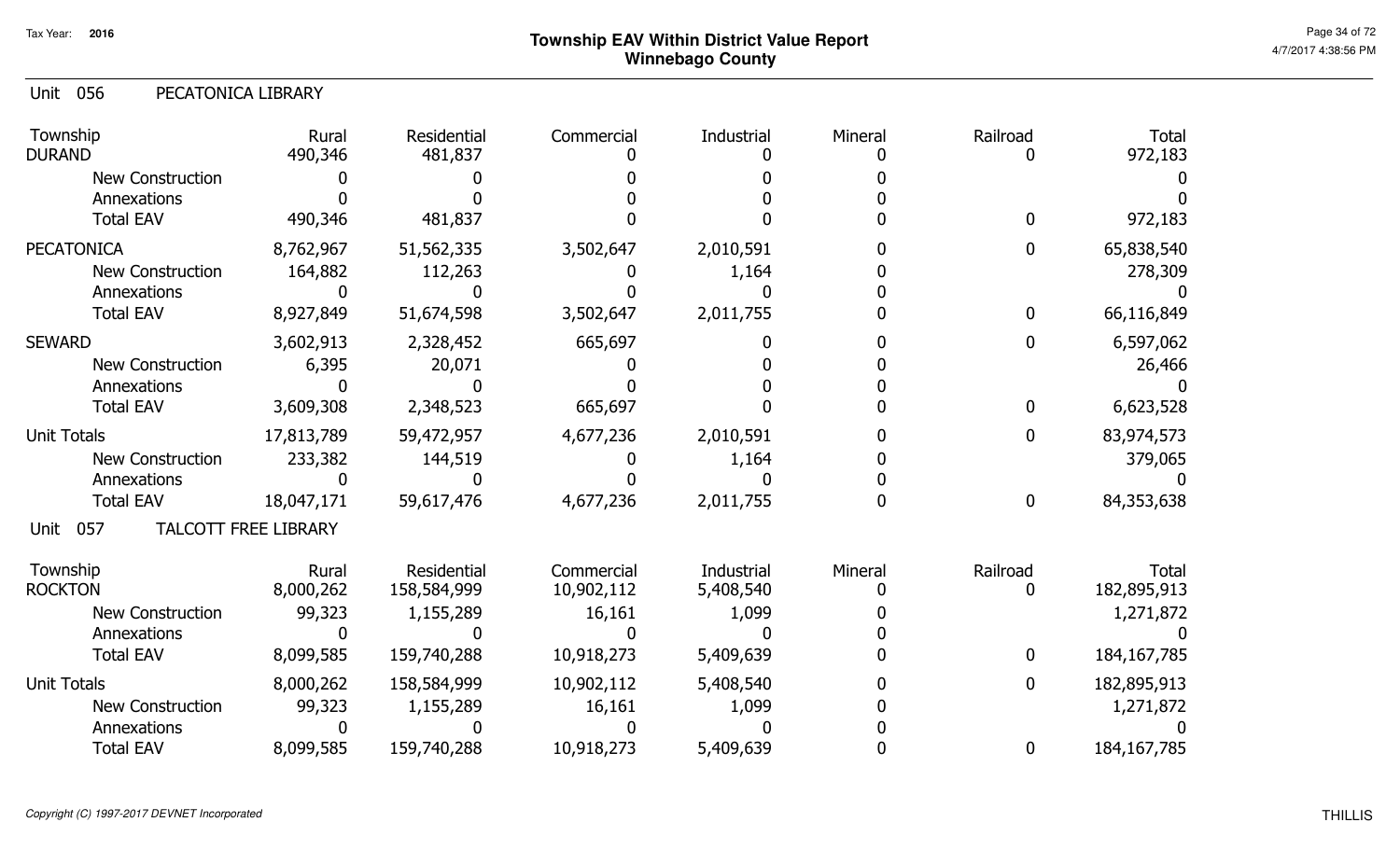|  | Unit 058 |  | <b>WINNEBAGO LIBRARY</b> |
|--|----------|--|--------------------------|
|--|----------|--|--------------------------|

| Township<br><b>BURRITT</b> | Rural<br>6,475,493 | Residential<br>6,030,707 | Commercial<br>573,493 | Industrial<br>O | Mineral | Railroad<br>O | <b>Total</b><br>13,079,693 |
|----------------------------|--------------------|--------------------------|-----------------------|-----------------|---------|---------------|----------------------------|
| <b>New Construction</b>    | 78,536             | 35,403                   |                       |                 |         |               | 113,939                    |
| Annexations                |                    |                          |                       |                 |         |               |                            |
| <b>Total EAV</b>           | 6,554,029          | 6,066,110                | 573,493               |                 |         | $\mathbf 0$   | 13,193,632                 |
| <b>HARRISON</b>            | 46,602             |                          |                       |                 |         | 0             | 46,602                     |
| New Construction           |                    |                          |                       |                 |         |               |                            |
| Annexations                |                    |                          |                       |                 |         |               |                            |
| <b>Total EAV</b>           | 46,602             |                          |                       |                 |         | 0             | 46,602                     |
| <b>OWEN</b>                | 142,178            | 365,047                  |                       |                 |         | 0             | 507,225                    |
| <b>New Construction</b>    |                    |                          |                       |                 |         |               |                            |
| Annexations                |                    |                          |                       |                 |         |               |                            |
| <b>Total EAV</b>           | 142,178            | 365,047                  |                       |                 |         | $\mathbf{0}$  | 507,225                    |
| <b>SEWARD</b>              | 8,798,163          | 4,861,389                | 2,676,773             | 162,401         |         | 458           | 16,499,184                 |
| <b>New Construction</b>    | 43,553             | 5,222                    |                       |                 |         |               | 48,775                     |
| Annexations                |                    |                          |                       |                 |         |               |                            |
| <b>Total EAV</b>           | 8,841,716          | 4,866,611                | 2,676,773             | 162,401         |         | 458           | 16,547,959                 |
| <b>WINNEBAGO</b>           | 9,975,442          | 69,652,544               | 6,351,096             | 2,540,858       |         | 699,028       | 89,218,968                 |
| <b>New Construction</b>    | 189,600            | 75,616                   | 185,833               |                 |         |               | 451,049                    |
| Annexations                |                    |                          |                       |                 |         |               |                            |
| <b>Total EAV</b>           | 10,165,042         | 69,728,160               | 6,536,929             | 2,540,858       |         | 699,028       | 89,670,017                 |
| <b>ROCKFORD</b>            | 1,616,441          | 15,723,437               | 172,328               | 126,624         |         | 0             | 17,638,830                 |
| <b>New Construction</b>    | 63,080             | 25,535                   |                       | 25,032          |         |               | 113,647                    |
| Annexations                |                    |                          |                       |                 |         |               |                            |
| <b>Total EAV</b>           | 1,679,521          | 15,748,972               | 172,328               | 151,656         |         | 0             | 17,752,477                 |
| <b>Unit Totals</b>         | 27,054,319         | 96,633,124               | 9,773,690             | 2,829,883       |         | 699,486       | 136,990,502                |
| <b>New Construction</b>    | 374,769            | 141,776                  | 185,833               | 25,032          |         |               | 727,410                    |
| Annexations                |                    |                          |                       |                 |         |               |                            |
| <b>Total EAV</b>           | 27,429,088         | 96,774,900               | 9,959,523             | 2,854,915       |         | 699,486       | 137,717,912                |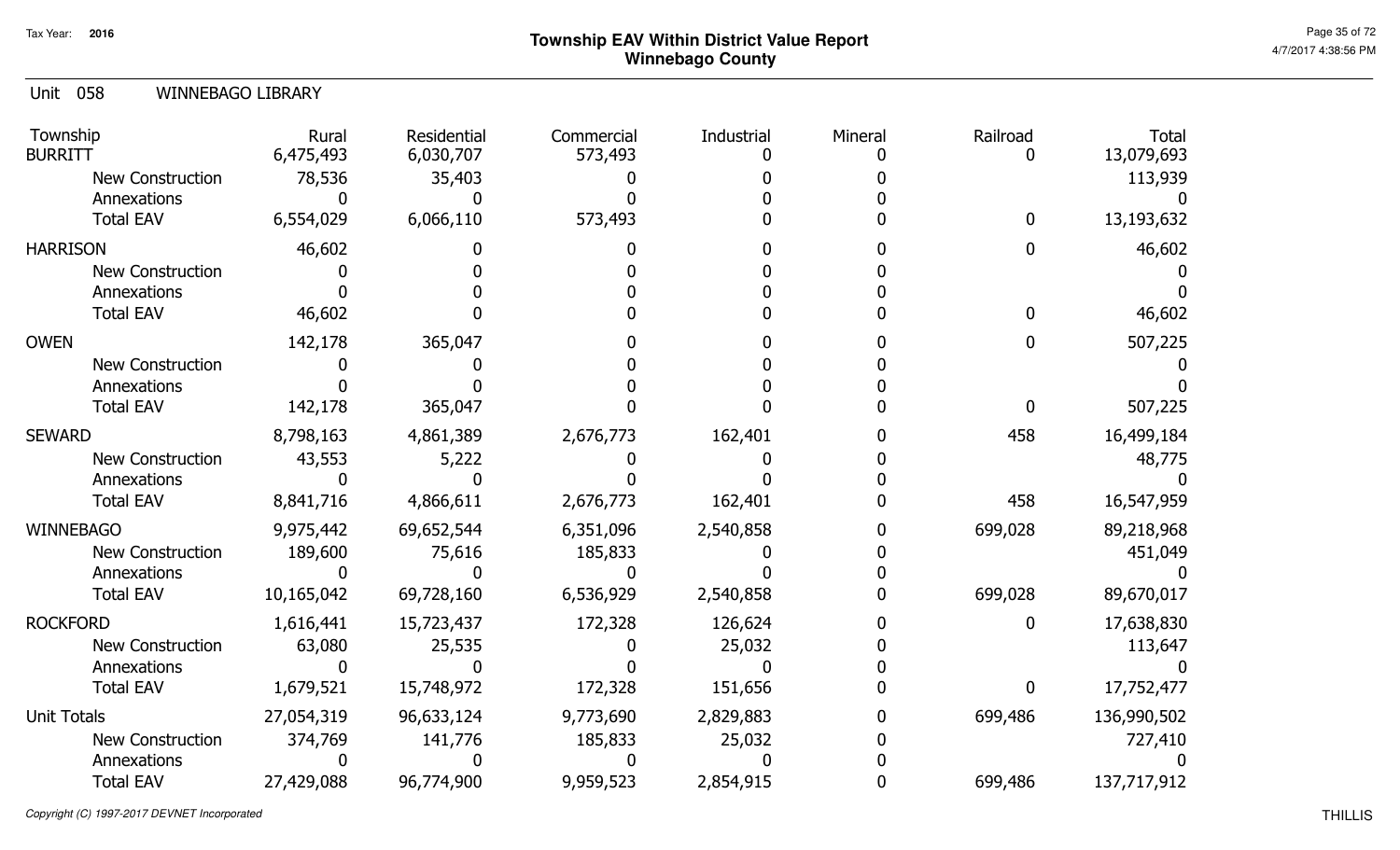Unit 059 ROCKFORD CITY LIBRARY

| Township<br><b>CHERRY VALLEY</b>           | Rural<br>202,506 | Residential<br>41,669,826 | Commercial<br>28,136,338 | Industrial<br>35,002,001 | Mineral | Railroad<br>0 | <b>Total</b><br>105,010,671 |
|--------------------------------------------|------------------|---------------------------|--------------------------|--------------------------|---------|---------------|-----------------------------|
| <b>New Construction</b>                    | 0                | 11,567                    |                          | 60,699                   |         |               | 72,266                      |
| Annexations                                |                  | 39,420                    |                          |                          |         |               | 39,420                      |
| <b>Total EAV</b>                           | 202,506          | 41,681,393                | 28,136,338               | 35,062,700               |         | 0             | 105,082,937                 |
| <b>OWEN</b>                                | 112,760          | 5,025,249                 | 1,074,707                | 11,131,970               |         | 0             | 17,344,686                  |
| <b>New Construction</b>                    |                  |                           |                          |                          |         |               |                             |
| Annexations                                |                  |                           |                          |                          |         |               |                             |
| <b>Total EAV</b>                           | 112,760          | 5,025,249                 | 1,074,707                | 11,131,970               |         | 0             | 17,344,686                  |
| <b>WINNEBAGO</b>                           | 102,120          |                           |                          |                          |         | 0             | 102,120                     |
| <b>New Construction</b>                    | 0                |                           |                          |                          |         |               |                             |
| Annexations                                | 102,120          |                           |                          |                          |         |               | 102,120                     |
| <b>Total EAV</b>                           | 102,120          |                           |                          |                          |         | 0             | 102,120                     |
| <b>ROCKFORD</b>                            | 755,413          | 846,443,142               | 355,130,385              | 93,498,785               |         | 112,769       | 1,295,940,494               |
| <b>New Construction</b>                    | $\mathbf{0}$     | 1,323,634                 | 2,406,824                | 300,857                  |         |               | 4,031,315                   |
| Annexations                                | 108,332          | 1,648,767                 | 377,568                  | 194,262                  |         |               | 2,328,929                   |
| <b>Total EAV</b>                           | 755,413          | 847,766,776               | 357,537,209              | 93,799,642               |         | 112,769       | 1,299,971,809               |
| <b>Unit Totals</b>                         | 1,172,799        | 893,138,217               | 384, 341, 430            | 139,632,756              |         | 112,769       | 1,418,397,971               |
| New Construction                           | 0                | 1,335,201                 | 2,406,824                | 361,556                  |         |               | 4,103,581                   |
| Annexations                                | 210,452          | 1,688,187                 | 377,568                  | 194,262                  |         |               | 2,470,469                   |
| <b>Total EAV</b>                           | 1,172,799        | 894,473,418               | 386,748,254              | 139,994,312              |         | 112,769       | 1,422,501,552               |
| <b>GREATER RKFD AIRPORT</b><br>060<br>Unit |                  |                           |                          |                          |         |               |                             |
| Township                                   | Rural            | Residential               | Commercial               | Industrial               | Mineral | Railroad      | <b>Total</b>                |
| <b>CHERRY VALLEY</b>                       | 4,106,300        | 175,589,085               | 39,341,498               | 36,490,874               |         | 0             | 255,527,757                 |
| <b>New Construction</b>                    | 0                | 135,822                   | 4,250                    | 450,097                  |         |               | 590,169                     |
| Annexations                                |                  |                           |                          |                          |         |               |                             |
| <b>Total EAV</b>                           | 4,106,300        | 175,724,907               | 39,345,748               | 36,940,971               |         | 0             | 256,117,926                 |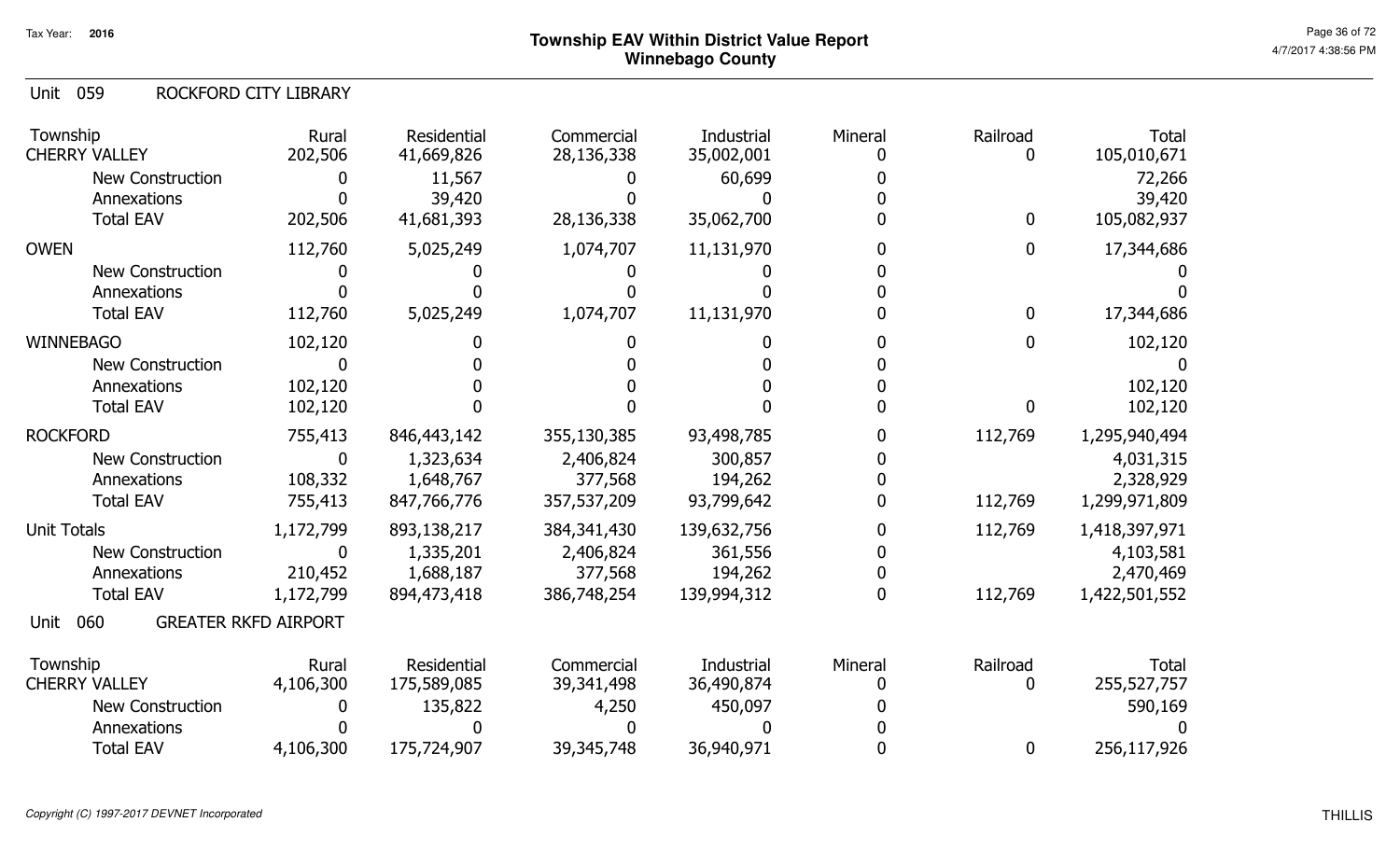Unit 060 GREATER RKFD AIRPORT

| Township<br><b>HARLEM</b> | Rural<br>2,515,021        | Residential<br>438,044,934 | Commercial<br>68,062,403 | Industrial<br>43,117,786 | Mineral | Railroad<br>0 | <b>Total</b><br>551,740,144 |
|---------------------------|---------------------------|----------------------------|--------------------------|--------------------------|---------|---------------|-----------------------------|
| <b>New Construction</b>   | 11,183                    | 1,424,241                  | 799,021                  | 2,927,484                |         |               | 5,161,929                   |
| Annexations               |                           |                            |                          |                          |         |               |                             |
| <b>Total EAV</b>          | 2,526,204                 | 439,469,175                | 68,861,424               | 46,045,270               |         | $\mathbf 0$   | 556,902,073                 |
| <b>OWEN</b>               | 5,498,554                 | 55,191,918                 | 1,343,738                | 11,167,668               |         | 0             | 73,201,878                  |
| <b>New Construction</b>   | 51,876                    | 286,956                    |                          |                          |         |               | 338,832                     |
| Annexations               |                           |                            |                          |                          |         |               |                             |
| <b>Total EAV</b>          | 5,550,430                 | 55,478,874                 | 1,343,738                | 11,167,668               |         | 0             | 73,540,710                  |
| <b>ROCKFORD</b>           | 9,499,410                 | 1,157,744,329              | 446,712,192              | 123,216,953              |         | 112,769       | 1,737,285,653               |
| <b>New Construction</b>   | 73,181                    | 1,854,689                  | 2,497,803                | 346,914                  |         |               | 4,772,587                   |
| Annexations               | 0                         | 25,277                     |                          |                          |         |               | 25,277                      |
| <b>Total EAV</b>          | 9,572,591                 | 1,159,599,018              | 449,209,995              | 123,563,867              |         | 112,769       | 1,742,058,240               |
| <b>Unit Totals</b>        | 21,619,285                | 1,826,570,266              | 555,459,831              | 213,993,281              |         | 112,769       | 2,617,755,432               |
| New Construction          | 136,240                   | 3,701,708                  | 3,301,074                | 3,724,495                |         |               | 10,863,517                  |
| Annexations               |                           | 25,277                     |                          |                          |         |               | 25,277                      |
| <b>Total EAV</b>          | 21,755,525                | 1,830,271,974              | 558,760,905              | 217,717,776              |         | 112,769       | 2,628,618,949               |
| 061<br>Unit               | SOUTH BELOIT CITY LIBRARY |                            |                          |                          |         |               |                             |
| Township                  | Rural                     | Residential                | Commercial               | Industrial               | Mineral | Railroad      | Total                       |
| <b>ROCKTON</b>            | 8,822                     | 36,765,233                 | 9,660,562                | 9,015,391                |         |               | 55,450,008                  |
| <b>New Construction</b>   | 0                         | 62,737                     | 38,299                   | 10,108                   |         |               | 111,144                     |
| Annexations               |                           |                            |                          |                          |         |               |                             |
| <b>Total EAV</b>          | 8,822                     | 36,827,970                 | 9,698,861                | 9,025,499                |         | $\bf{0}$      | 55,561,152                  |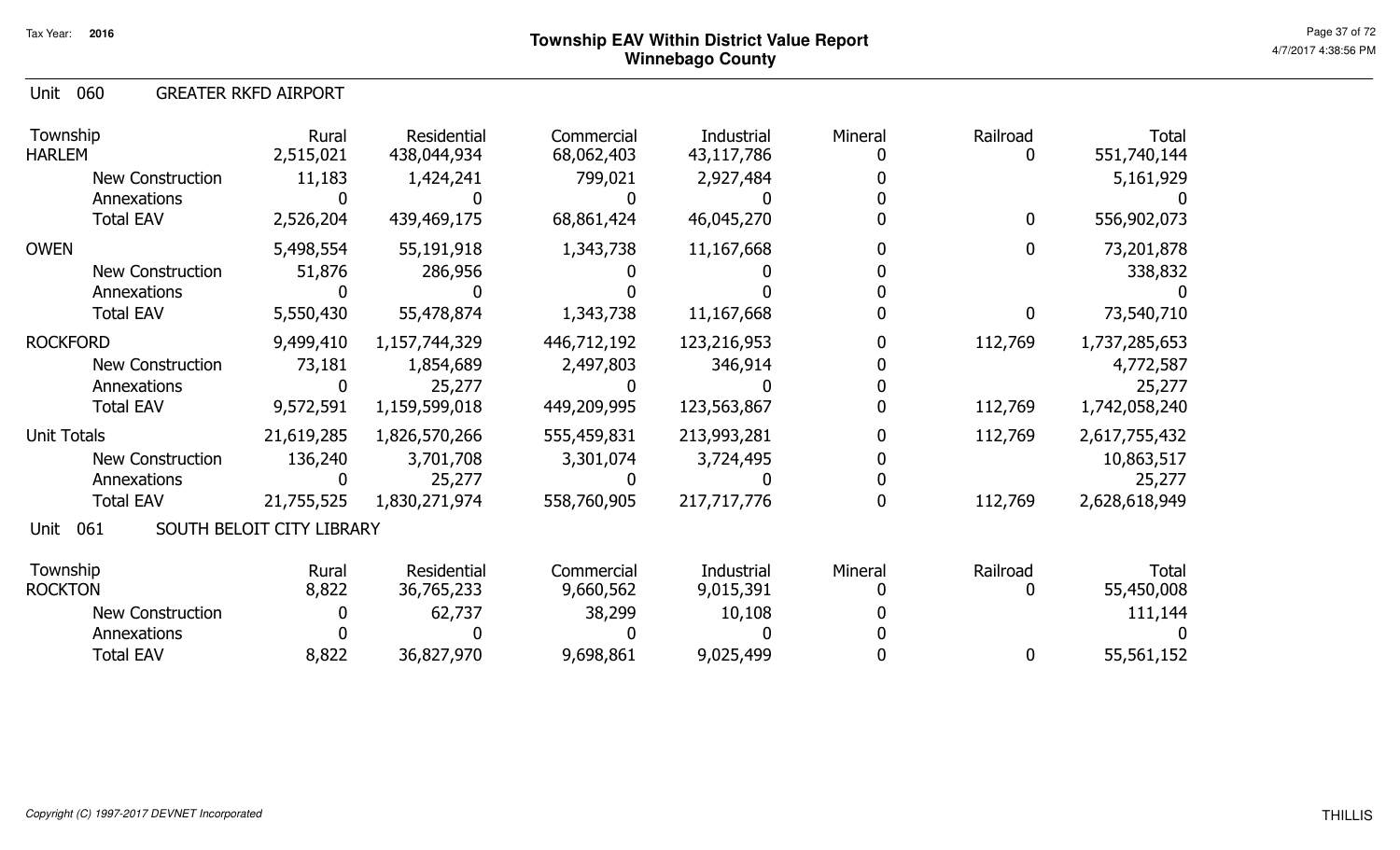#### Unit 061 SOUTH BELOIT CITY LIBRARY

| Township<br><b>ROSCOE</b>       | Rural<br>184,585            | Residential<br>34,882,632 | Commercial<br>11,301,372 | Industrial<br>3,374,786 | Mineral | Railroad<br>0 | <b>Total</b><br>49,743,375 |
|---------------------------------|-----------------------------|---------------------------|--------------------------|-------------------------|---------|---------------|----------------------------|
| <b>New Construction</b>         |                             | 144,144                   | 223,514                  |                         |         |               | 367,658                    |
| Annexations<br><b>Total EAV</b> | 184,585                     | 35,026,776                | 11,524,886               | 3,374,786               |         | 0             | 50,111,033                 |
| <b>Unit Totals</b>              | 193,407                     | 71,647,865                | 20,961,934               | 12,390,177              |         | 0             | 105,193,383                |
| <b>New Construction</b>         |                             | 206,881                   | 261,813                  | 10,108                  |         |               | 478,802                    |
| Annexations                     |                             |                           |                          |                         |         |               |                            |
| <b>Total EAV</b>                | 193,407                     | 71,854,746                | 21,223,747               | 12,400,285              |         | 0             | 105,672,185                |
| 062<br>Unit                     | <b>RKFD - WINN DRAINAGE</b> |                           |                          |                         |         |               |                            |
| Township                        | Rural                       | Residential               | Commercial               | Industrial              | Mineral | Railroad      | <b>Total</b>               |
| <b>BURRITT</b>                  | 5,063                       | 164,993                   |                          |                         |         |               | 170,056                    |
| <b>New Construction</b>         |                             |                           |                          |                         |         |               |                            |
| Annexations<br><b>Total EAV</b> | 5,063                       | 164,993                   |                          |                         |         |               | 170,056                    |
|                                 |                             |                           |                          |                         |         |               |                            |
| <b>WINNEBAGO</b>                | 178,103                     | 1,039,515                 | 465,995                  | 11,514                  |         | 0             | 1,695,127                  |
| <b>New Construction</b>         |                             |                           |                          |                         |         |               |                            |
| Annexations                     |                             |                           |                          |                         |         |               |                            |
| <b>Total EAV</b>                | 178,103                     | 1,039,515                 | 465,995                  | 11,514                  |         | 0             | 1,695,127                  |
| <b>ROCKFORD</b>                 | 94,678                      | 4,789,552                 | 1,761,862                | 884,979                 |         | 0             | 7,531,071                  |
| <b>New Construction</b>         |                             | 7,313                     |                          |                         |         |               | 7,313                      |
| Annexations                     |                             |                           |                          |                         |         |               |                            |
| <b>Total EAV</b>                | 94,678                      | 4,796,865                 | 1,761,862                | 884,979                 |         | 0             | 7,538,384                  |
| <b>Unit Totals</b>              | 277,844                     | 5,994,060                 | 2,227,857                | 896,493                 |         | 0             | 9,396,254                  |
| <b>New Construction</b>         |                             | 7,313                     |                          |                         |         |               | 7,313                      |
| Annexations                     |                             |                           |                          |                         |         |               |                            |
| <b>Total EAV</b>                | 277,844                     | 6,001,373                 | 2,227,857                | 896,493                 |         | 0             | 9,403,567                  |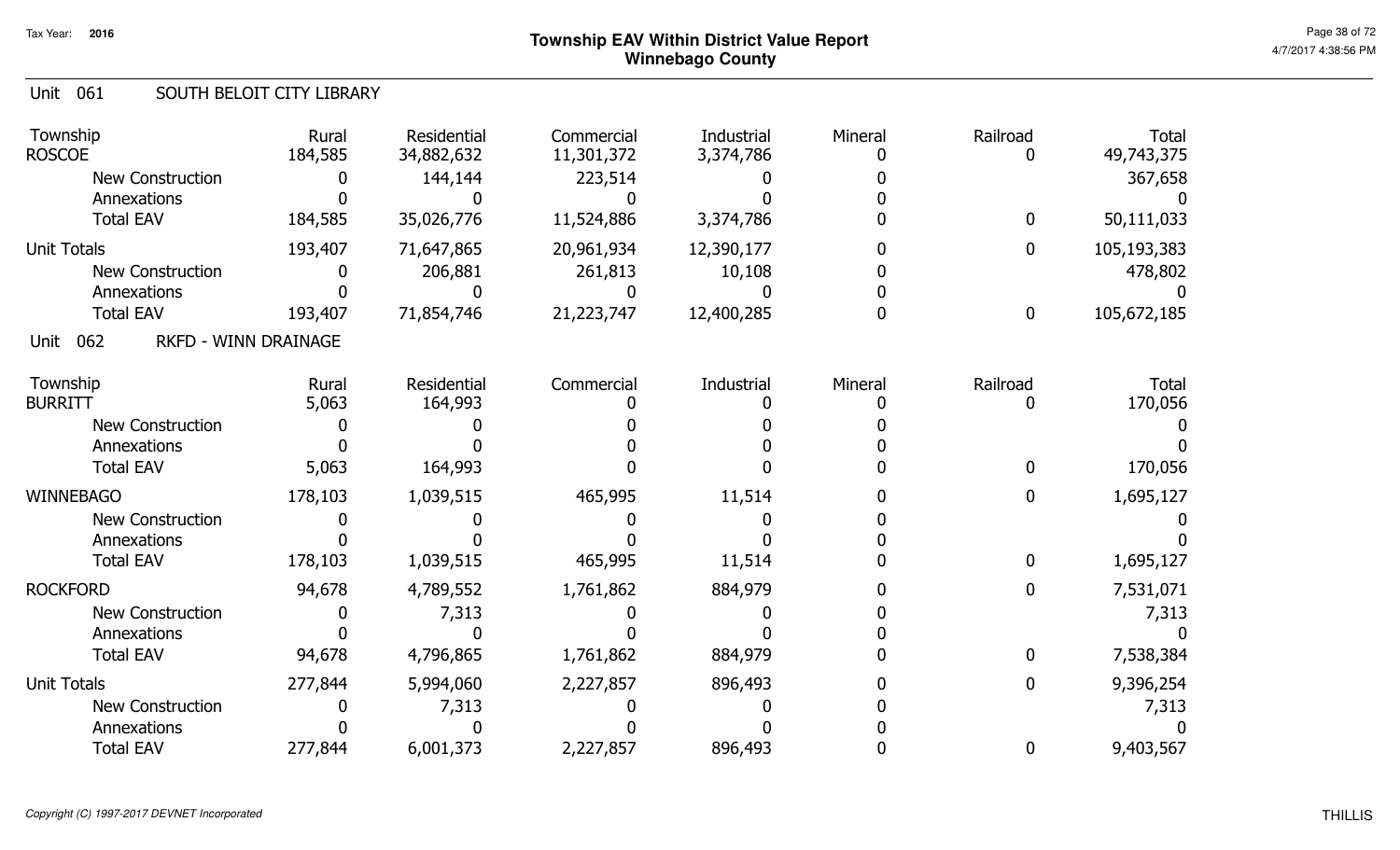#### Unit 064 LINCOLN-ACRES STREET LIGHT

| Township<br><b>ROCKFORD</b>                        | Rural | Residential<br>570,020   | Commercial           | Industrial           | Mineral | Railroad | <b>Total</b><br>570,020 |
|----------------------------------------------------|-------|--------------------------|----------------------|----------------------|---------|----------|-------------------------|
| New Construction<br>Annexations                    |       |                          |                      |                      |         |          |                         |
| <b>Total EAV</b>                                   |       | 570,020                  |                      |                      |         |          | 570,020                 |
| <b>Unit Totals</b>                                 |       | 570,020                  |                      |                      |         |          | 570,020                 |
| New Construction                                   |       |                          |                      |                      |         |          |                         |
| Annexations                                        |       |                          |                      |                      |         |          |                         |
| <b>Total EAV</b>                                   |       | 570,020                  |                      |                      |         |          | 570,020                 |
| <b>WASHINGTON PARK STREET LIGHT</b><br>Unit<br>065 |       |                          |                      |                      |         |          |                         |
| Township<br><b>ROCKFORD</b>                        | Rural | Residential<br>1,307,231 | Commercial<br>13,373 | Industrial<br>82,200 | Mineral | Railroad | Total<br>1,402,804      |
| <b>New Construction</b>                            |       |                          |                      |                      |         |          |                         |
| Annexations                                        |       |                          |                      |                      |         |          |                         |
| <b>Total EAV</b>                                   |       | 1,307,231                | 13,373               | 82,200               |         |          | 1,402,804               |
| <b>Unit Totals</b>                                 |       | 1,307,231                | 13,373               | 82,200               |         |          | 1,402,804               |
| New Construction                                   |       |                          |                      |                      |         |          |                         |
| Annexations                                        |       |                          |                      |                      |         |          |                         |
| <b>Total EAV</b>                                   |       | 1,307,231                | 13,373               | 82,200               |         |          | 1,402,804               |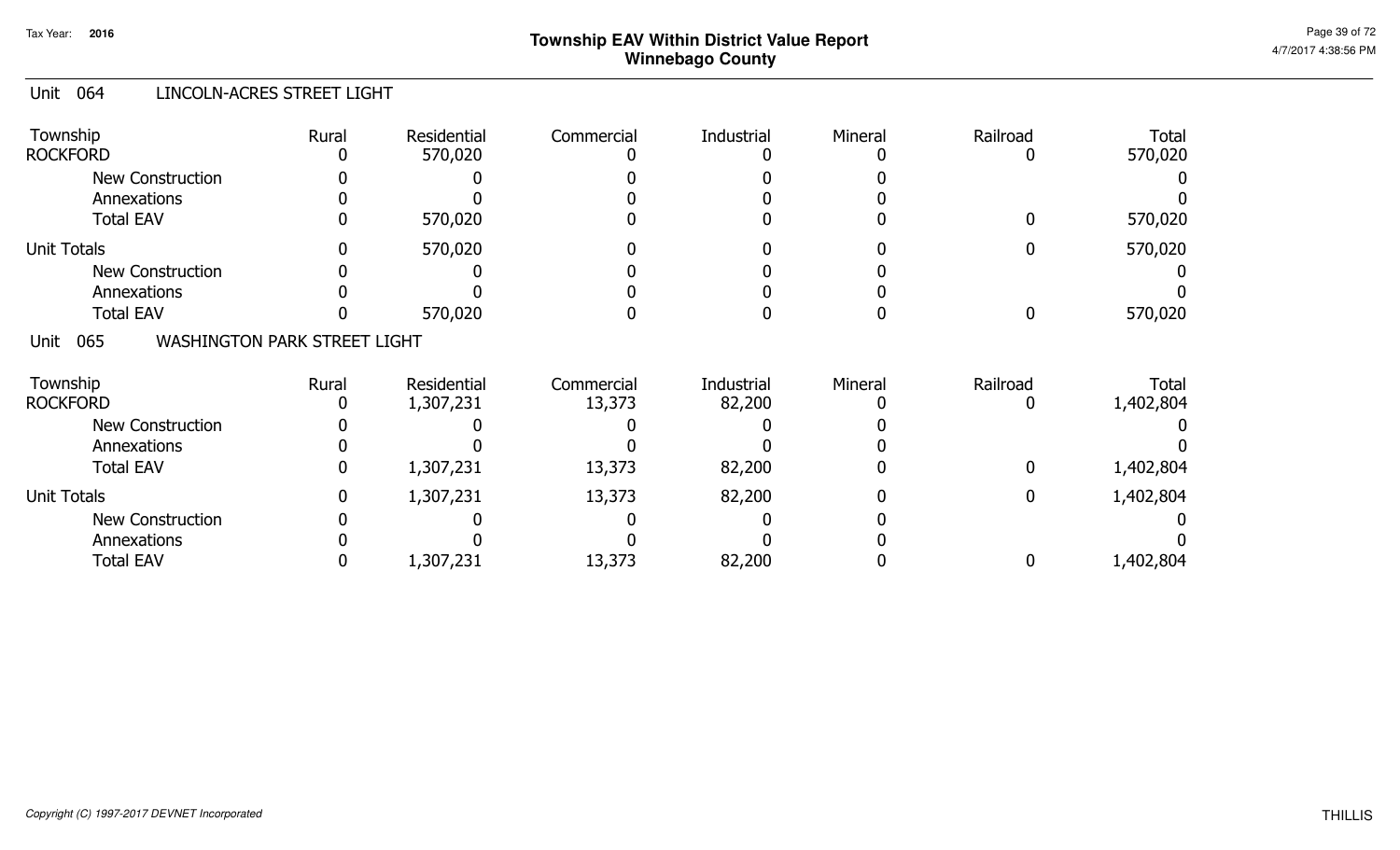#### Unit 067 WEST STATE & CENTRAL TIF

| Township<br><b>ROCKFORD</b>           | Rural                               | Residential  | Commercial | Industrial | Mineral | Railroad     | <b>Total</b> |
|---------------------------------------|-------------------------------------|--------------|------------|------------|---------|--------------|--------------|
| <b>New Construction</b>               |                                     | 25,549       |            |            |         |              | 25,549       |
| Annexations                           |                                     |              |            |            |         |              |              |
| <b>Total EAV</b>                      |                                     | 25,549       |            |            |         |              | 25,549       |
| <b>Unit Totals</b>                    |                                     |              |            |            |         |              | $\Box$       |
| <b>New Construction</b>               |                                     | 25,549       |            |            |         |              | 25,549       |
| Annexations                           |                                     |              |            |            |         |              |              |
| <b>Total EAV</b>                      |                                     | 25,549       |            |            |         | 0            | 25,549       |
| 068<br>Unit                           | <b>WEST STATE &amp; KILBURN TIF</b> |              |            |            |         |              |              |
| Township                              | Rural                               | Residential  | Commercial | Industrial | Mineral | Railroad     | <b>Total</b> |
| <b>ROCKFORD</b>                       |                                     |              |            |            |         |              |              |
| <b>New Construction</b>               |                                     | 186          |            |            |         |              | 186          |
| Annexations                           |                                     | <sup>0</sup> |            |            |         |              |              |
| <b>Total EAV</b>                      |                                     | 186          |            |            |         |              | 186          |
| <b>Unit Totals</b>                    |                                     |              |            |            |         |              | 0            |
| <b>New Construction</b>               |                                     | 186          |            |            |         |              | 186          |
| Annexations                           |                                     | <sup>n</sup> |            |            |         |              | O            |
| <b>Total EAV</b>                      |                                     | 186          |            |            |         | $\mathbf{0}$ | 186          |
| HARLEM SCHOOL DIST 122<br>070<br>Unit |                                     |              |            |            |         |              |              |
| Township                              | Rural                               | Residential  | Commercial | Industrial | Mineral | Railroad     | <b>Total</b> |
| <b>HARLEM</b>                         | 489,241                             | 344,481,150  | 67,868,191 | 41,199,010 |         |              | 454,037,592  |
| <b>New Construction</b>               |                                     | 725,742      | 799,021    | 1,157,373  |         |              | 2,682,136    |
| Annexations                           |                                     |              |            |            |         |              |              |
| <b>Total EAV</b>                      | 489,241                             | 345,206,892  | 68,667,212 | 42,356,383 |         | 0            | 456,719,728  |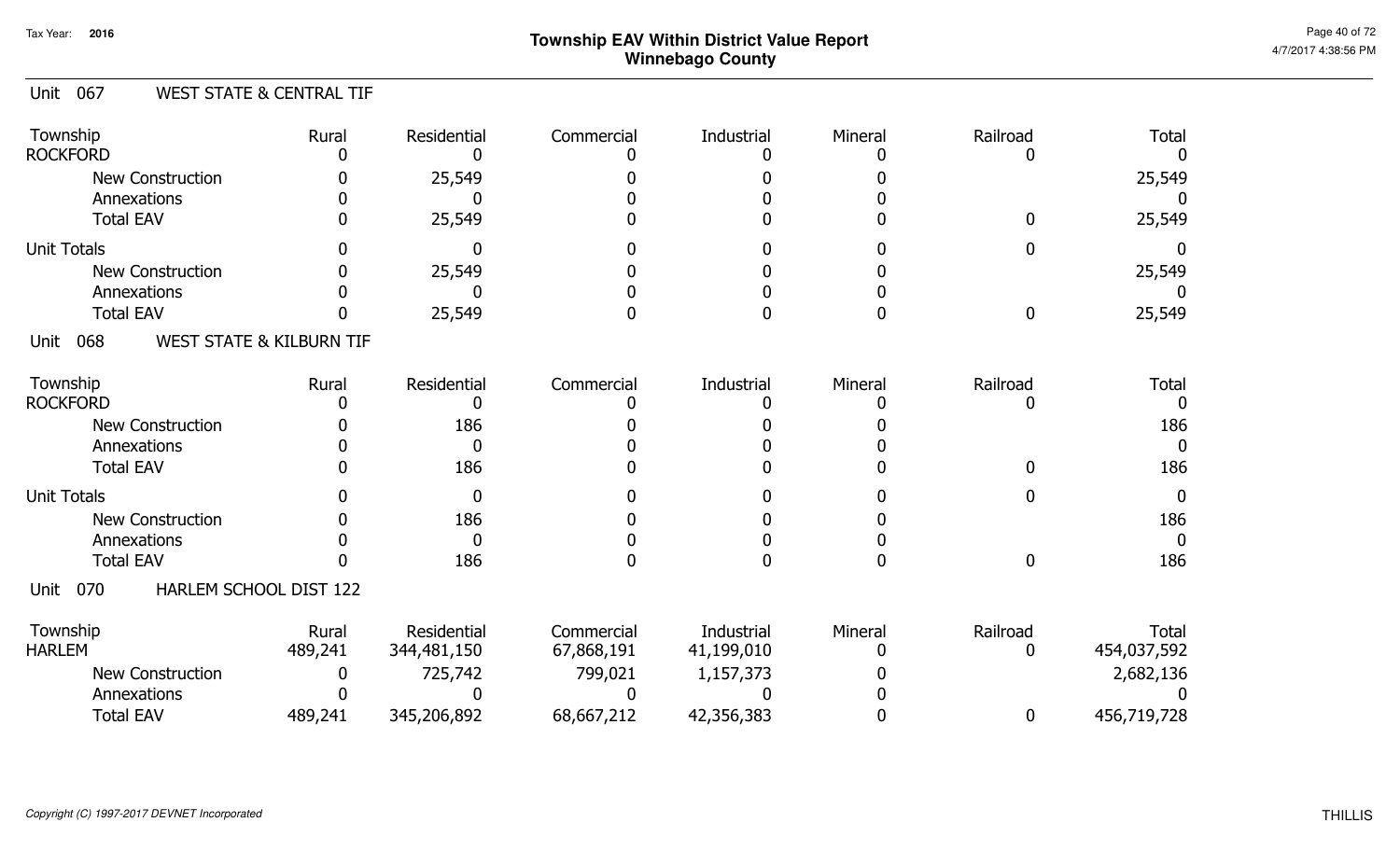ROSCOE

Unit Totals

#### **Township EAV Within District Value ReportWinnebago County**

Total<br>2013 - م

0

0

0

0

124,218,833182,889

124,401,722

 $\mathbf{0}$ 

Total

 7,704 $\bf{0}$ 

25,304,272

25,311,976

#### Unit 070 Townshipp Rural ResidentialCommercial Industrial Mineral Railroad HARLEM SCHOOL DIST 12200 73,328,164 35,241,541 15,832,017 0 0 0 ROCKFORDD 0 0 073,227,399 100,765 $\mathbf{0}$ 35,179,784 61,757 $\mathbf{0}$ 15,811,650 20,367 $\mathbf{0}$ 0 0 $\mathbf 0$ New ConstructionAnnexationsTotal EAV <sup>0</sup> <sup>0</sup> <sup>0</sup> <sup>0</sup> <sup>0</sup> Unit Totals New ConstructionAnnexationsTotal EAV489,2411 418,535,056 103,908,753 58,188,400 0 0 0 581,121,450 489,241 417,708,549 103,047,975 <sup>0</sup> 578,256,425 00 826,507 860,778 1,177,740 0 2,865,025 103,908,75357,010,660 1,177,740 $\mathbf{0}$ 58,188,4000 $0$  0 0 0 0 0 0 Unit 071 Townshipp Rural ResidentialCommercial Industrial Mineral Railroad KINNIKINNICK SD #131411,7700 24,856,963 43,243 0 0 0 0 HARLEM 411,770 0 024,849,259 7,704 $\mathbf{0}$ 43,243 0 $\overline{0}$ 0 0 $\boldsymbol{0}$ 0 0 $\mathbf 0$ New ConstructionAnnexationsTotal EAV <sup>0</sup> <sup>0</sup> <sup>0</sup> <sup>0</sup> <sup>0</sup> 12,915ROCKTON 12,915  $\sqrt{2}$ 23,013,67410,270000000New ConstructionAnnexationsTotal EAV0

| 10,270<br>12,915<br>23,023,944<br>2,487,390<br>197,994,188<br>45,603,570<br>6,577,675<br>0<br>310,730<br>198,921<br>83,088<br>508,057<br>2,570,478<br>45,914,300<br>198,502,245<br>6,776,596<br>0<br>2,912,075<br>45,646,813<br>245,857,121<br>6,577,675<br>0<br>83,088<br>526,031<br>310,730<br>198,921<br>2,995,163<br>246,383,152<br>6,776,596<br>45,957,543<br>0 | 23,026,589  |  |  | 23,013,674 | 12,915 |
|----------------------------------------------------------------------------------------------------------------------------------------------------------------------------------------------------------------------------------------------------------------------------------------------------------------------------------------------------------------------|-------------|--|--|------------|--------|
|                                                                                                                                                                                                                                                                                                                                                                      | 10,270      |  |  |            |        |
|                                                                                                                                                                                                                                                                                                                                                                      |             |  |  |            |        |
|                                                                                                                                                                                                                                                                                                                                                                      | 23,036,859  |  |  |            |        |
|                                                                                                                                                                                                                                                                                                                                                                      | 252,662,823 |  |  |            |        |
|                                                                                                                                                                                                                                                                                                                                                                      | 1,100,796   |  |  |            |        |
|                                                                                                                                                                                                                                                                                                                                                                      |             |  |  |            |        |
|                                                                                                                                                                                                                                                                                                                                                                      | 253,763,619 |  |  |            |        |
|                                                                                                                                                                                                                                                                                                                                                                      | 300,993,684 |  |  |            |        |
|                                                                                                                                                                                                                                                                                                                                                                      | 1,118,770   |  |  |            |        |
|                                                                                                                                                                                                                                                                                                                                                                      |             |  |  |            |        |
|                                                                                                                                                                                                                                                                                                                                                                      | 302,112,454 |  |  |            |        |

New Construction

New Construction

AnnexationsTotal EAV

AnnexationsTotal EAV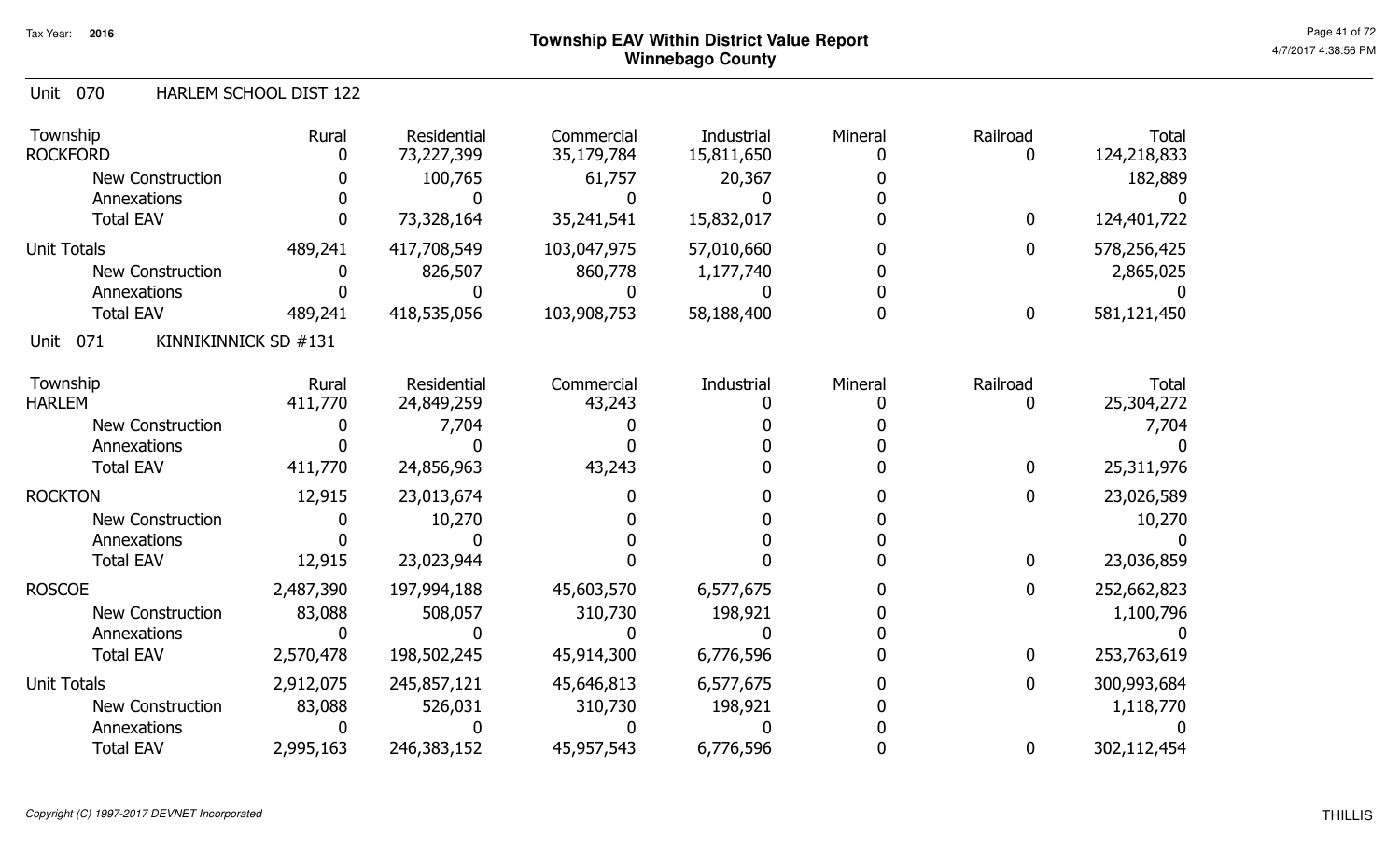#### Unit 072 PRAIRIE HILL SCH DIST 133

| Township<br><b>ROSCOE</b> | Rural<br>2,740,335       | Residential<br>101,370,314 | Commercial<br>9,224,454 | Industrial<br>4,225,610 | Mineral | Railroad     | Total<br>117,560,713 |
|---------------------------|--------------------------|----------------------------|-------------------------|-------------------------|---------|--------------|----------------------|
| New Construction          |                          | 345,009                    | 223,514                 | 1,233,996               |         |              | 1,802,519            |
| Annexations               |                          |                            |                         |                         |         |              |                      |
| <b>Total EAV</b>          | 2,740,335                | 101,715,323                | 9,447,968               | 5,459,606               |         | $\bf{0}$     | 119,363,232          |
| <b>Unit Totals</b>        | 2,740,335                | 101,370,314                | 9,224,454               | 4,225,610               |         | $\mathbf{0}$ | 117,560,713          |
| <b>New Construction</b>   |                          | 345,009                    | 223,514                 | 1,233,996               |         |              | 1,802,519            |
| Annexations               |                          |                            |                         |                         |         |              |                      |
| <b>Total EAV</b>          | 2,740,335                | 101,715,323                | 9,447,968               | 5,459,606               |         | $\mathbf 0$  | 119,363,232          |
| 073<br>Unit               | SHIRLAND SCHOOL DIST 134 |                            |                         |                         |         |              |                      |
| Township                  | Rural                    | Residential                | Commercial              | Industrial              | Mineral | Railroad     | <b>Total</b>         |
| <b>ROCKTON</b>            | 2,564,794                | 4,737,459                  | 182,827                 |                         |         |              | 7,485,080            |
| New Construction          | 54,342                   | 9,263                      |                         |                         |         |              | 63,605               |
| Annexations               |                          |                            |                         |                         |         |              |                      |
| <b>Total EAV</b>          | 2,619,136                | 4,746,722                  | 182,827                 |                         |         | $\mathbf{0}$ | 7,548,685            |
| <b>SHIRLAND</b>           | 6,006,191                | 14,692,748                 | 873,459                 |                         |         | $\mathbf{0}$ | 21,572,398           |
| New Construction          | 72,135                   |                            | 40,510                  |                         |         |              | 112,645              |
| Annexations               |                          |                            |                         |                         |         |              |                      |
| <b>Total EAV</b>          | 6,078,326                | 14,692,748                 | 913,969                 |                         |         | $\mathbf{0}$ | 21,685,043           |
| <b>Unit Totals</b>        | 8,570,985                | 19,430,207                 | 1,056,286               |                         |         | 0            | 29,057,478           |
| <b>New Construction</b>   | 126,477                  | 9,263                      | 40,510                  |                         |         |              | 176,250              |
| Annexations               |                          |                            |                         |                         |         |              |                      |
| <b>Total EAV</b>          | 8,697,462                | 19,439,470                 | 1,096,796               |                         |         | 0            | 29,233,728           |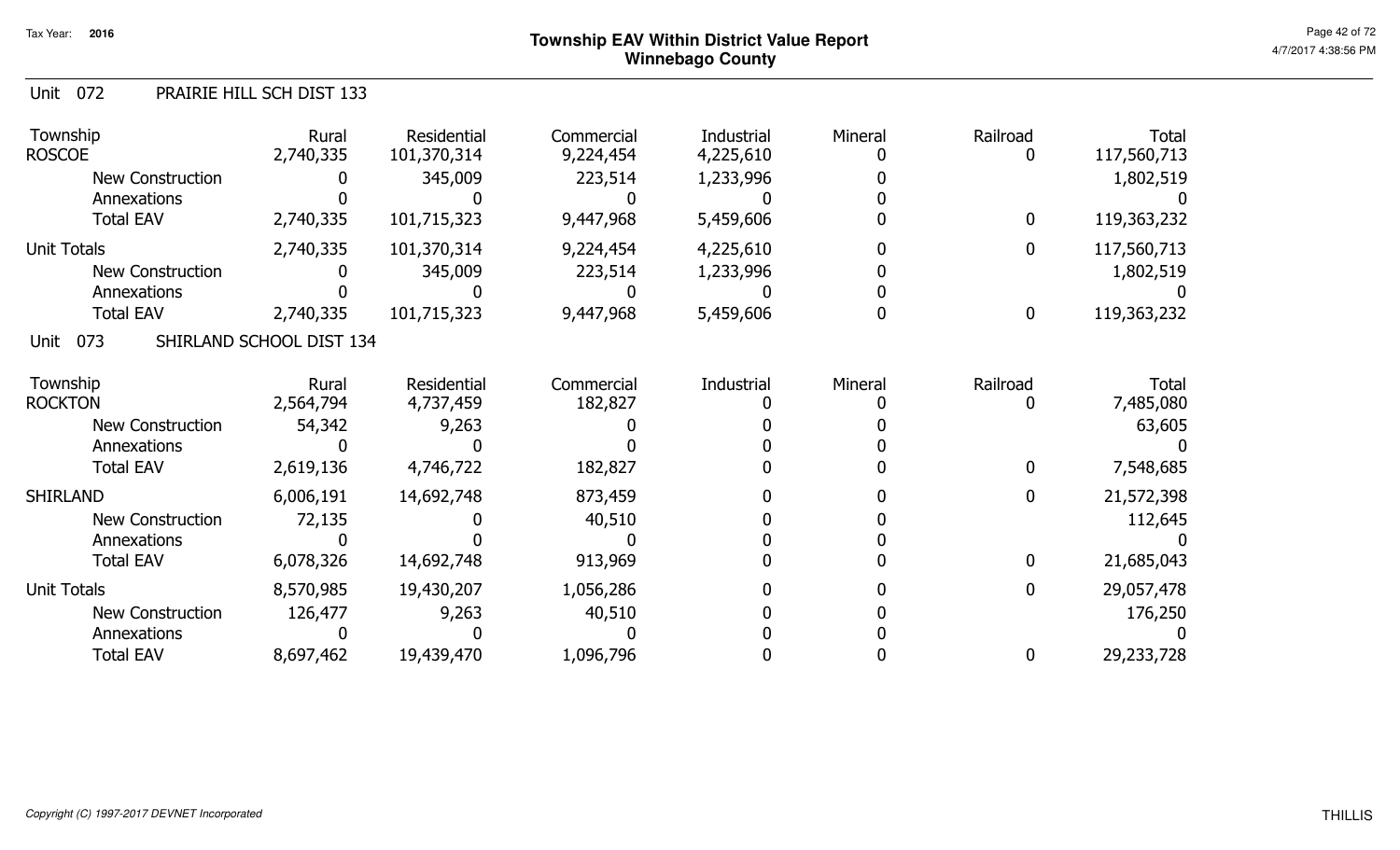#### Unit 074 ROCKTON SCHOOL DIST 140

| Township<br><b>HARRISON</b> | Rural<br>1,747,240 | Residential<br>4,093,169 | Commercial<br>34,270 | Industrial | Mineral | Railroad     | <b>Total</b><br>5,874,679 |
|-----------------------------|--------------------|--------------------------|----------------------|------------|---------|--------------|---------------------------|
| <b>New Construction</b>     |                    | 391                      |                      |            |         |              | 391                       |
| Annexations                 |                    |                          |                      |            |         |              |                           |
| <b>Total EAV</b>            | 1,747,240          | 4,093,560                | 34,270               |            |         | 0            | 5,875,070                 |
| <b>OWEN</b>                 | 4,837,531          | 10,583,948               | 135,812              | 6,730      |         | 0            | 15,564,021                |
| <b>New Construction</b>     | 8,416              | 849                      |                      |            |         |              | 9,265                     |
| Annexations                 |                    |                          |                      |            |         |              |                           |
| <b>Total EAV</b>            | 4,845,947          | 10,584,797               | 135,812              | 6,730      |         | 0            | 15,573,286                |
| <b>ROCKTON</b>              | 5,170,574          | 131,447,702              | 10,104,572           | 10,191,007 |         | $\mathbf 0$  | 156,913,855               |
| New Construction            | 44,981             | 1,110,440                | 16,161               | 1,099      |         |              | 1,172,681                 |
| Annexations                 |                    |                          |                      |            |         |              |                           |
| <b>Total EAV</b>            | 5,215,555          | 132,558,142              | 10,120,733           | 10,192,106 |         | 0            | 158,086,536               |
| <b>ROSCOE</b>               | 162,434            | 35,694,589               | 92,543               |            |         | 0            | 35,949,566                |
| <b>New Construction</b>     |                    | 747,537                  |                      |            |         |              | 747,537                   |
| Annexations                 |                    |                          |                      |            |         |              |                           |
| <b>Total EAV</b>            | 162,434            | 36,442,126               | 92,543               |            |         | $\mathbf{0}$ | 36,697,103                |
| <b>Unit Totals</b>          | 11,917,779         | 181,819,408              | 10,367,197           | 10,197,737 |         | $\mathbf 0$  | 214,302,121               |
| New Construction            | 53,397             | 1,859,217                | 16,161               | 1,099      |         |              | 1,929,874                 |
| Annexations                 |                    |                          |                      |            |         |              |                           |
| <b>Total EAV</b>            | 11,971,176         | 183,678,625              | 10,383,358           | 10,198,836 |         | 0            | 216,231,995               |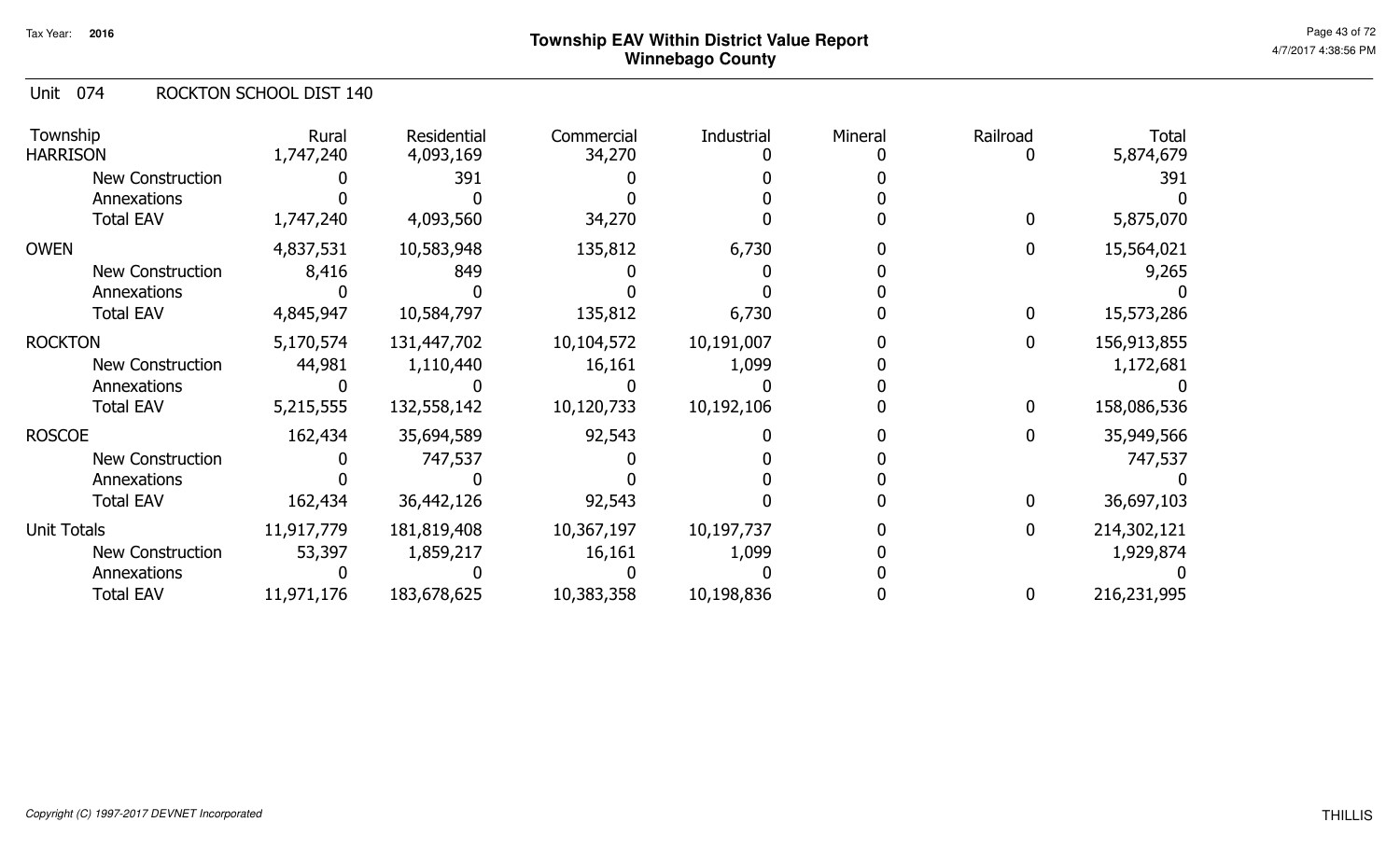| NORTH BOONE SD #200<br>Unit 075 |
|---------------------------------|
|---------------------------------|

| Township<br><b>ROSCOE</b> | Rural<br>143,088         | Residential<br>345,134 | Commercial<br>424,480 | Industrial | Mineral | Railroad<br>0    | <b>Total</b><br>912,702 |
|---------------------------|--------------------------|------------------------|-----------------------|------------|---------|------------------|-------------------------|
| <b>New Construction</b>   |                          | 3,126                  |                       |            |         |                  | 3,126                   |
| Annexations               |                          |                        |                       |            |         |                  |                         |
| <b>Total EAV</b>          | 143,088                  | 348,260                | 424,480               |            |         | $\mathbf{0}$     | 915,828                 |
| <b>Unit Totals</b>        | 143,088                  | 345,134                | 424,480               |            |         | 0                | 912,702                 |
| <b>New Construction</b>   |                          | 3,126                  |                       |            |         |                  | 3,126                   |
| Annexations               |                          |                        |                       |            |         |                  |                         |
| <b>Total EAV</b>          | 143,088                  | 348,260                | 424,480               |            |         | $\boldsymbol{0}$ | 915,828                 |
| 076<br>Unit               | ROCKFORD SCHOOL DIST 205 |                        |                       |            |         |                  |                         |
| Township                  | Rural                    | Residential            | Commercial            | Industrial | Mineral | Railroad         | <b>Total</b>            |
| <b>CHERRY VALLEY</b>      | 4,292,948                | 175,533,804            | 39,341,498            | 36,490,874 |         | 0                | 255,659,124             |
| <b>New Construction</b>   |                          | 135,822                | 4,250                 | 450,097    |         |                  | 590,169                 |
| Annexations               |                          |                        |                       |            |         |                  |                         |
| <b>Total EAV</b>          | 4,292,948                | 175,669,626            | 39, 345, 748          | 36,940,971 |         | $\mathbf 0$      | 256,249,293             |
| <b>HARLEM</b>             | 1,614,010                | 68,714,525             | 150,969               | 1,918,776  |         | $\mathbf 0$      | 72,398,280              |
| <b>New Construction</b>   | 11,183                   | 690,795                |                       | 1,770,111  |         |                  | 2,472,089               |
| Annexations               |                          |                        |                       |            |         |                  |                         |
| <b>Total EAV</b>          | 1,625,193                | 69,405,320             | 150,969               | 3,688,887  |         | $\boldsymbol{0}$ | 74,870,369              |
| <b>OWEN</b>               | 2,905,685                | 47,750,155             | 1,454,534             | 11,176,724 |         | $\mathbf 0$      | 63,287,098              |
| <b>New Construction</b>   | 43,460                   | 286,107                |                       |            |         |                  | 329,567                 |
| Annexations               |                          |                        |                       |            |         |                  |                         |
| <b>Total EAV</b>          | 2,949,145                | 48,036,262             | 1,454,534             | 11,176,724 |         | 0                | 63,616,665              |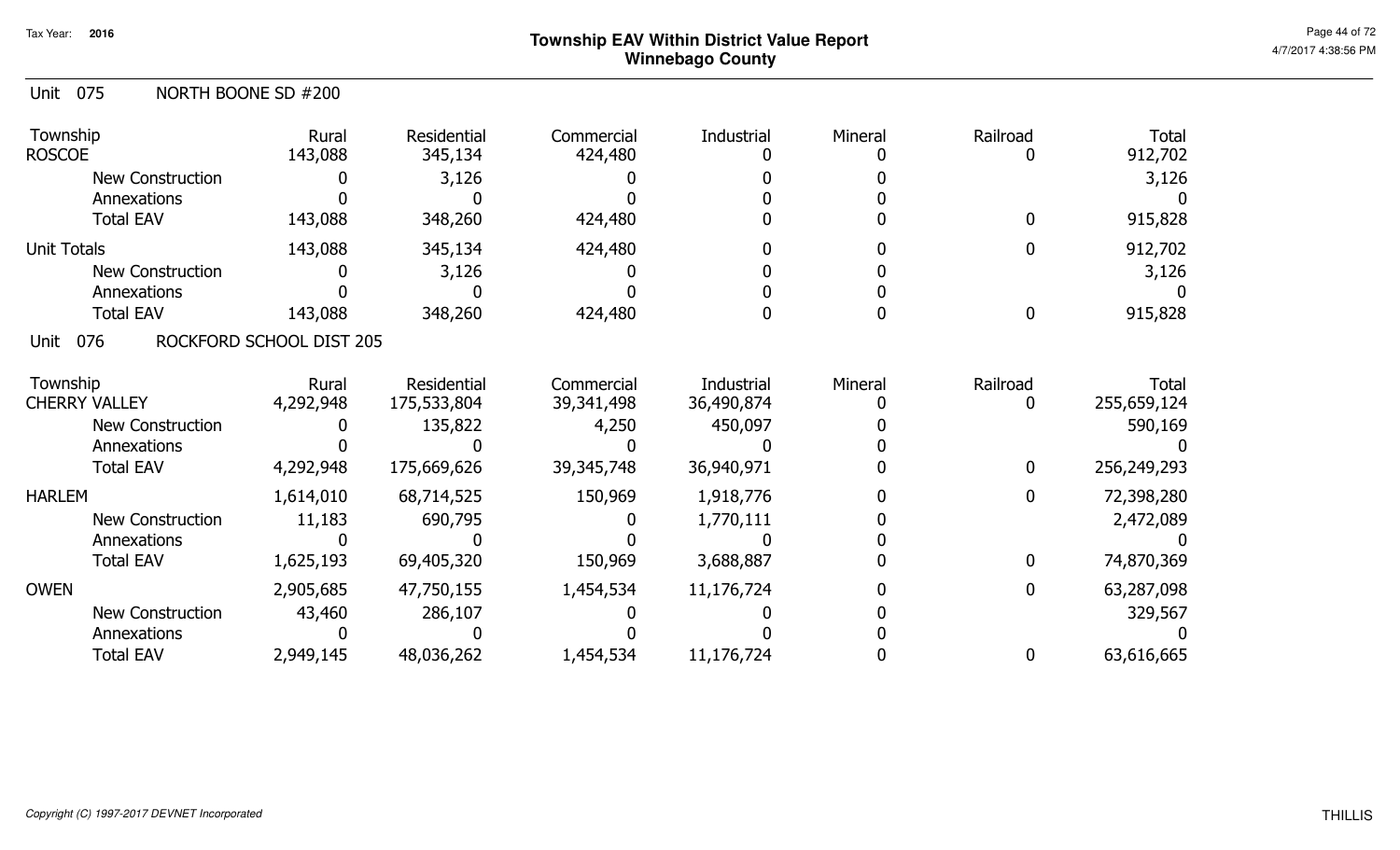#### Unit 076 ROCKFORD SCHOOL DIST 205

| Township<br><b>ROCKFORD</b><br><b>New Construction</b><br>Annexations | Rural<br>6,059,337<br>10,101<br>0 | Residential<br>1,056,828,502<br>1,718,620<br>25,277 | Commercial<br>411,850,600<br>2,453,838<br>$\mathbf{I}$ | Industrial<br>105,878,994<br>301,515 | Mineral | Railroad<br>112,769 | <b>Total</b><br>1,580,730,202<br>4,484,074<br>25,277 |
|-----------------------------------------------------------------------|-----------------------------------|-----------------------------------------------------|--------------------------------------------------------|--------------------------------------|---------|---------------------|------------------------------------------------------|
| <b>Total EAV</b>                                                      | 6,069,438                         | 1,058,547,122                                       | 414,304,438                                            | 106,180,509                          |         | 112,769             | 1,585,214,276                                        |
| <b>Unit Totals</b>                                                    | 14,871,980                        | 1,348,826,986                                       | 452,797,601                                            | 155,465,368                          |         | 112,769             | 1,972,074,704                                        |
| <b>New Construction</b>                                               | 64,744                            | 2,831,344                                           | 2,458,088                                              | 2,521,723                            |         |                     | 7,875,899                                            |
| Annexations                                                           | 0                                 | 25,277                                              |                                                        |                                      |         |                     | 25,277                                               |
| <b>Total EAV</b>                                                      | 14,936,724                        | 1,351,658,330                                       | 455,255,689                                            | 157,987,091                          |         | 112,769             | 1,979,950,603                                        |
| 077<br>Unit                                                           | HONONEGAH HIGH SD #207            |                                                     |                                                        |                                      |         |                     |                                                      |
| Township                                                              | Rural                             | Residential                                         | Commercial                                             | Industrial                           | Mineral | Railroad            | <b>Total</b>                                         |
| <b>HARLEM</b>                                                         | 411,770                           | 24,849,259                                          | 43,243                                                 |                                      |         | 0                   | 25,304,272                                           |
| <b>New Construction</b>                                               |                                   | 7,704                                               |                                                        |                                      |         |                     | 7,704                                                |
| Annexations                                                           |                                   |                                                     |                                                        |                                      |         |                     |                                                      |
| <b>Total EAV</b>                                                      | 411,770                           | 24,856,963                                          | 43,243                                                 |                                      |         | 0                   | 25,311,976                                           |
| <b>HARRISON</b>                                                       | 1,747,240                         | 4,093,169                                           | 34,270                                                 |                                      |         | 0                   | 5,874,679                                            |
| <b>New Construction</b>                                               |                                   | 391                                                 |                                                        |                                      |         |                     | 391                                                  |
| Annexations                                                           |                                   |                                                     |                                                        |                                      |         |                     |                                                      |
| <b>Total EAV</b>                                                      | 1,747,240                         | 4,093,560                                           | 34,270                                                 |                                      |         | $\mathbf{0}$        | 5,875,070                                            |
| <b>OWEN</b>                                                           | 4,837,531                         | 10,583,948                                          | 135,812                                                | 6,730                                |         | 0                   | 15,564,021                                           |
| <b>New Construction</b>                                               | 8,416                             | 849                                                 |                                                        |                                      |         |                     | 9,265                                                |
| Annexations                                                           | 0                                 |                                                     |                                                        |                                      |         |                     |                                                      |
| <b>Total EAV</b>                                                      | 4,845,947                         | 10,584,797                                          | 135,812                                                | 6,730                                |         | 0                   | 15,573,286                                           |
| <b>ROCKTON</b>                                                        | 7,748,283                         | 159,198,835                                         | 10,287,399                                             | 10,191,007                           |         | 0                   | 187,425,524                                          |
| New Construction                                                      | 99,323                            | 1,129,973                                           | 16,161                                                 | 1,099                                |         |                     | 1,246,556                                            |
| Annexations                                                           | 0                                 |                                                     |                                                        |                                      |         |                     |                                                      |
| <b>Total EAV</b>                                                      | 7,847,606                         | 160,328,808                                         | 10,303,560                                             | 10,192,106                           |         | 0                   | 188,672,080                                          |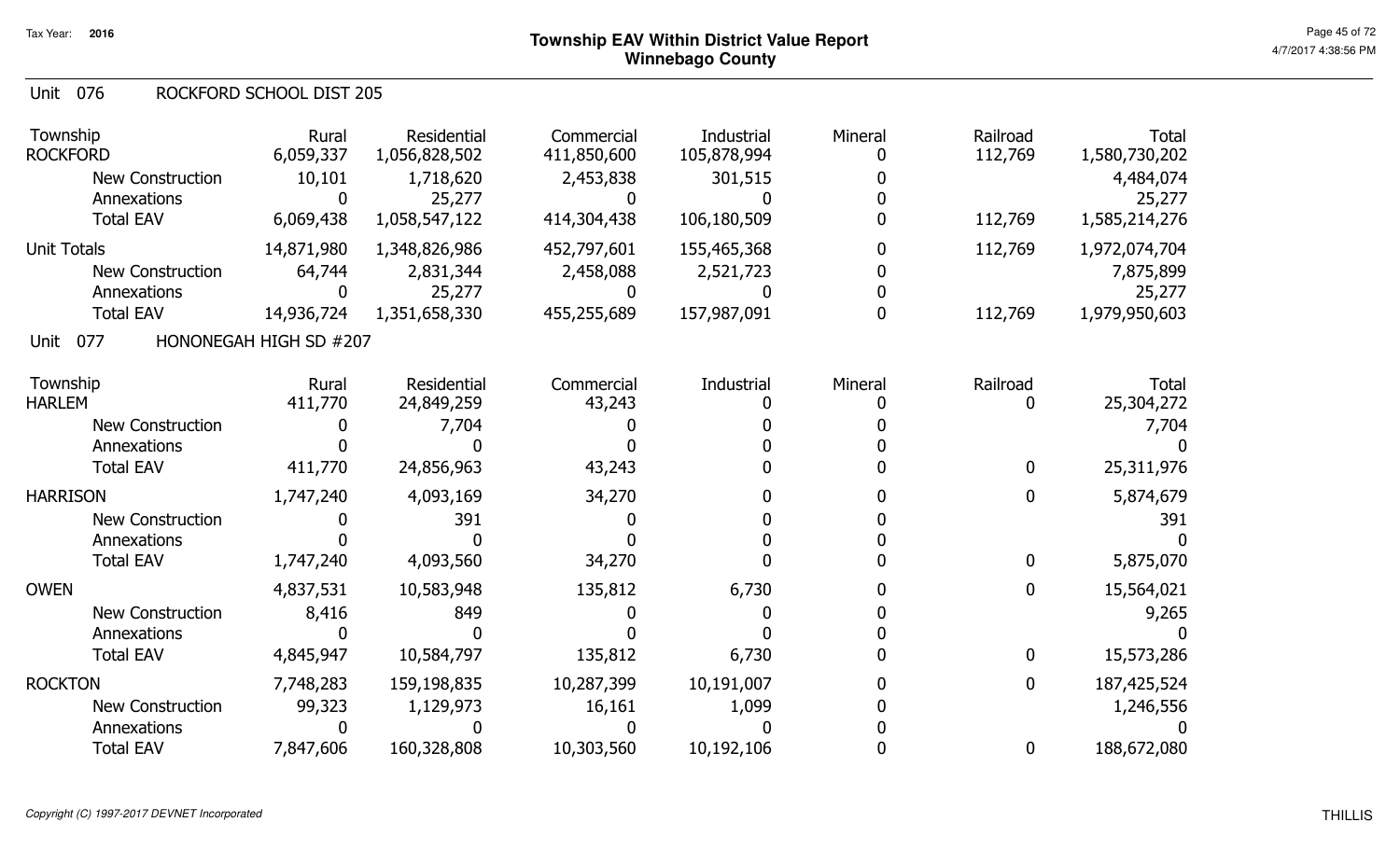#### Unit 077 HONONEGAH HIGH SD #207

| Township<br><b>ROSCOE</b> | Rural<br>5,390,159       | Residential<br>335,059,091 | Commercial<br>54,920,567 | Industrial<br>10,803,285 | Mineral | Railroad     | Total<br>406,173,102 |
|---------------------------|--------------------------|----------------------------|--------------------------|--------------------------|---------|--------------|----------------------|
| New Construction          | 83,088                   | 1,600,603                  | 534,244                  | 1,432,917                |         |              | 3,650,852            |
| Annexations               |                          |                            |                          |                          |         |              |                      |
| <b>Total EAV</b>          | 5,473,247                | 336,659,694                | 55,454,811               | 12,236,202               |         | $\mathbf 0$  | 409,823,954          |
| <b>SHIRLAND</b>           | 6,006,191                | 14,692,748                 | 873,459                  |                          |         | $\mathbf{0}$ | 21,572,398           |
| <b>New Construction</b>   | 72,135                   |                            | 40,510                   |                          |         |              | 112,645              |
| Annexations               |                          |                            |                          |                          |         |              |                      |
| <b>Total EAV</b>          | 6,078,326                | 14,692,748                 | 913,969                  |                          |         | 0            | 21,685,043           |
| <b>Unit Totals</b>        | 26, 141, 174             | 548,477,050                | 66,294,750               | 21,001,022               |         | $\mathbf 0$  | 661,913,996          |
| <b>New Construction</b>   | 262,962                  | 2,739,520                  | 590,915                  | 1,434,016                |         |              | 5,027,413            |
| Annexations               |                          |                            |                          |                          |         |              |                      |
| <b>Total EAV</b>          | 26,404,136               | 551,216,570                | 66,885,665               | 22,435,038               |         | $\mathbf 0$  | 666,941,409          |
| 078<br>Unit               | MERIDIAN SCHOOL DIST 223 |                            |                          |                          |         |              |                      |
| Township                  | Rural                    | Residential                | Commercial               | Industrial               | Mineral | Railroad     | Total                |
| <b>ROCKFORD</b>           | 1,767,829                | 8,198,737                  | 250,759                  |                          |         | 0            | 10,217,325           |
| <b>New Construction</b>   |                          | 9,769                      |                          |                          |         |              | 9,769                |
| Annexations               |                          |                            |                          |                          |         |              |                      |
| <b>Total EAV</b>          | 1,767,829                | 8,208,506                  | 250,759                  |                          |         | $\mathbf{0}$ | 10,227,094           |
| <b>Unit Totals</b>        | 1,767,829                | 8,198,737                  | 250,759                  |                          |         | $\mathbf{0}$ | 10,217,325           |
| New Construction          |                          | 9,769                      |                          |                          |         |              | 9,769                |
| Annexations               |                          |                            |                          |                          |         |              |                      |
| <b>Total EAV</b>          | 1,767,829                | 8,208,506                  | 250,759                  |                          |         | 0            | 10,227,094           |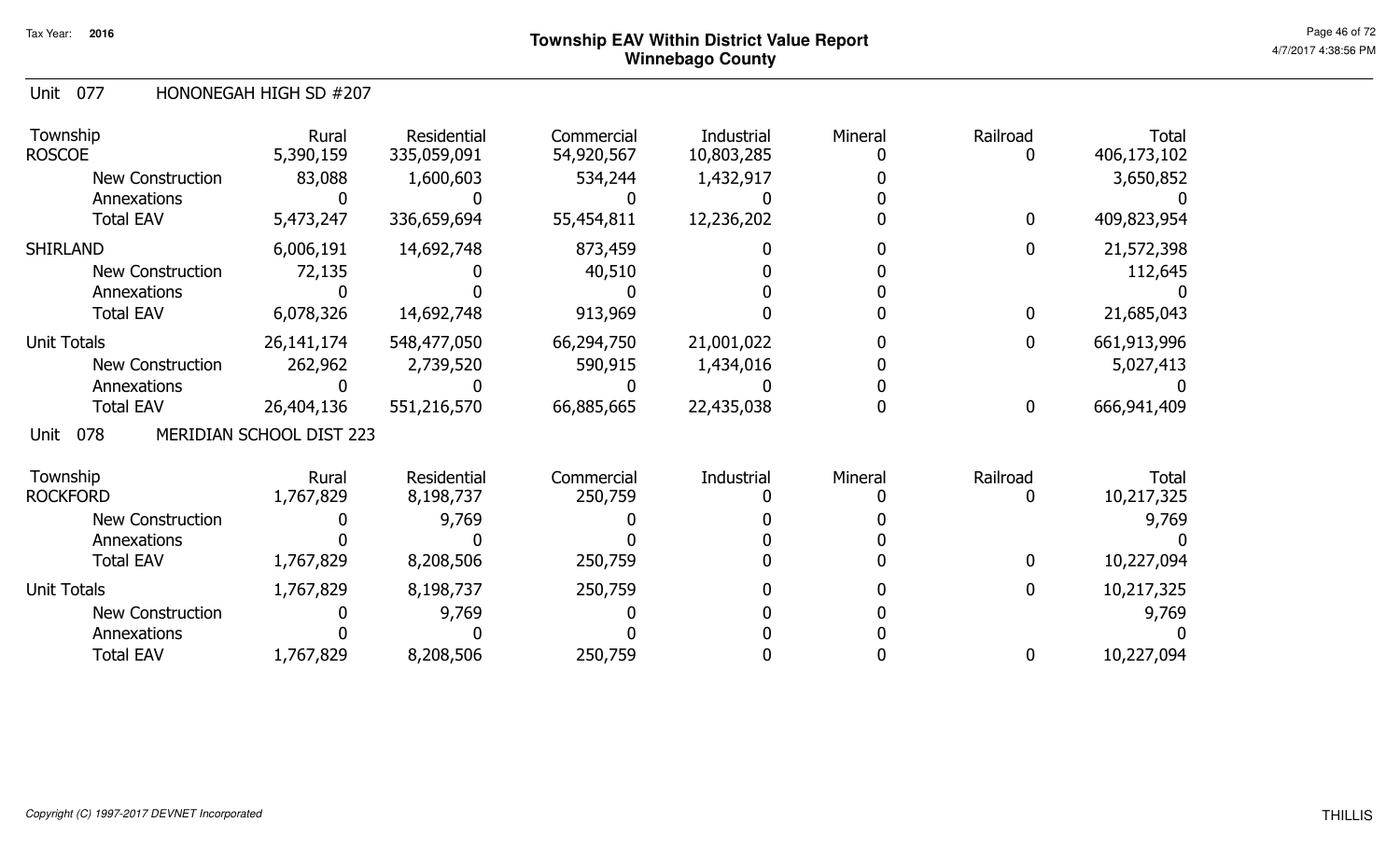| Unit 079 |  | SOUTH BELOIT SD #320 |  |
|----------|--|----------------------|--|
|----------|--|----------------------|--|

| Township<br><b>ROCKTON</b> | Rural<br>260,801        | Residential<br>36,151,397 | Commercial<br>10,275,275 | Industrial<br>4,232,924 | Mineral | Railroad         | <b>Total</b><br>50,920,397 |
|----------------------------|-------------------------|---------------------------|--------------------------|-------------------------|---------|------------------|----------------------------|
| <b>New Construction</b>    |                         | 88,053                    | 38,299                   | 10,108                  |         |                  | 136,460                    |
| Annexations                |                         |                           |                          |                         |         |                  |                            |
| <b>Total EAV</b>           | 260,801                 | 36,239,450                | 10,313,574               | 4,243,032               |         | $\mathbf 0$      | 51,056,857                 |
| <b>ROSCOE</b>              | O                       | 8,817,517                 | 5,143,994                | 8,028,111               |         | $\mathbf 0$      | 21,989,622                 |
| <b>New Construction</b>    |                         | 4,013                     |                          | 11,081                  |         |                  | 15,094                     |
| Annexations                |                         |                           |                          |                         |         |                  |                            |
| <b>Total EAV</b>           |                         | 8,821,530                 | 5,143,994                | 8,039,192               |         | $\mathbf 0$      | 22,004,716                 |
| <b>Unit Totals</b>         | 260,801                 | 44,968,914                | 15,419,269               | 12,261,035              |         | $\mathbf{0}$     | 72,910,019                 |
| New Construction           |                         | 92,066                    | 38,299                   | 21,189                  |         |                  | 151,554                    |
| Annexations                |                         |                           |                          |                         |         |                  |                            |
| <b>Total EAV</b>           | 260,801                 | 45,060,980                | 15,457,568               | 12,282,224              |         | $\bf{0}$         | 73,061,573                 |
| 080<br>Unit                | PECATONICA UNIT SD #321 |                           |                          |                         |         |                  |                            |
| Township                   | Rural                   | Residential               | Commercial               | Industrial              | Mineral | Railroad         | <b>Total</b>               |
| <b>BURRITT</b>             | 3,540,961               | 4,558,807                 | 508,892                  |                         |         |                  | 8,608,660                  |
| <b>New Construction</b>    | 45,766                  | 1,283                     |                          |                         |         |                  | 47,049                     |
| Annexations                |                         |                           |                          |                         |         |                  |                            |
| <b>Total EAV</b>           | 3,586,727               | 4,560,090                 | 508,892                  |                         |         | $\bf{0}$         | 8,655,709                  |
| <b>DURAND</b>              | 441,537                 | 413,251                   |                          |                         |         | 0                | 854,788                    |
| <b>New Construction</b>    |                         |                           |                          |                         |         |                  |                            |
| Annexations                |                         |                           |                          |                         |         |                  |                            |
| <b>Total EAV</b>           | 441,537                 | 413,251                   |                          |                         |         | 0                | 854,788                    |
| <b>PECATONICA</b>          | 8,631,294               | 51,421,840                | 3,502,647                | 2,010,591               |         | $\bf{0}$         | 65,566,372                 |
| <b>New Construction</b>    | 164,882                 | 105,718                   |                          | 1,164                   |         |                  | 271,764                    |
| Annexations                |                         |                           |                          |                         |         |                  |                            |
| <b>Total EAV</b>           | 8,796,176               | 51,527,558                | 3,502,647                | 2,011,755               |         | $\boldsymbol{0}$ | 65,838,136                 |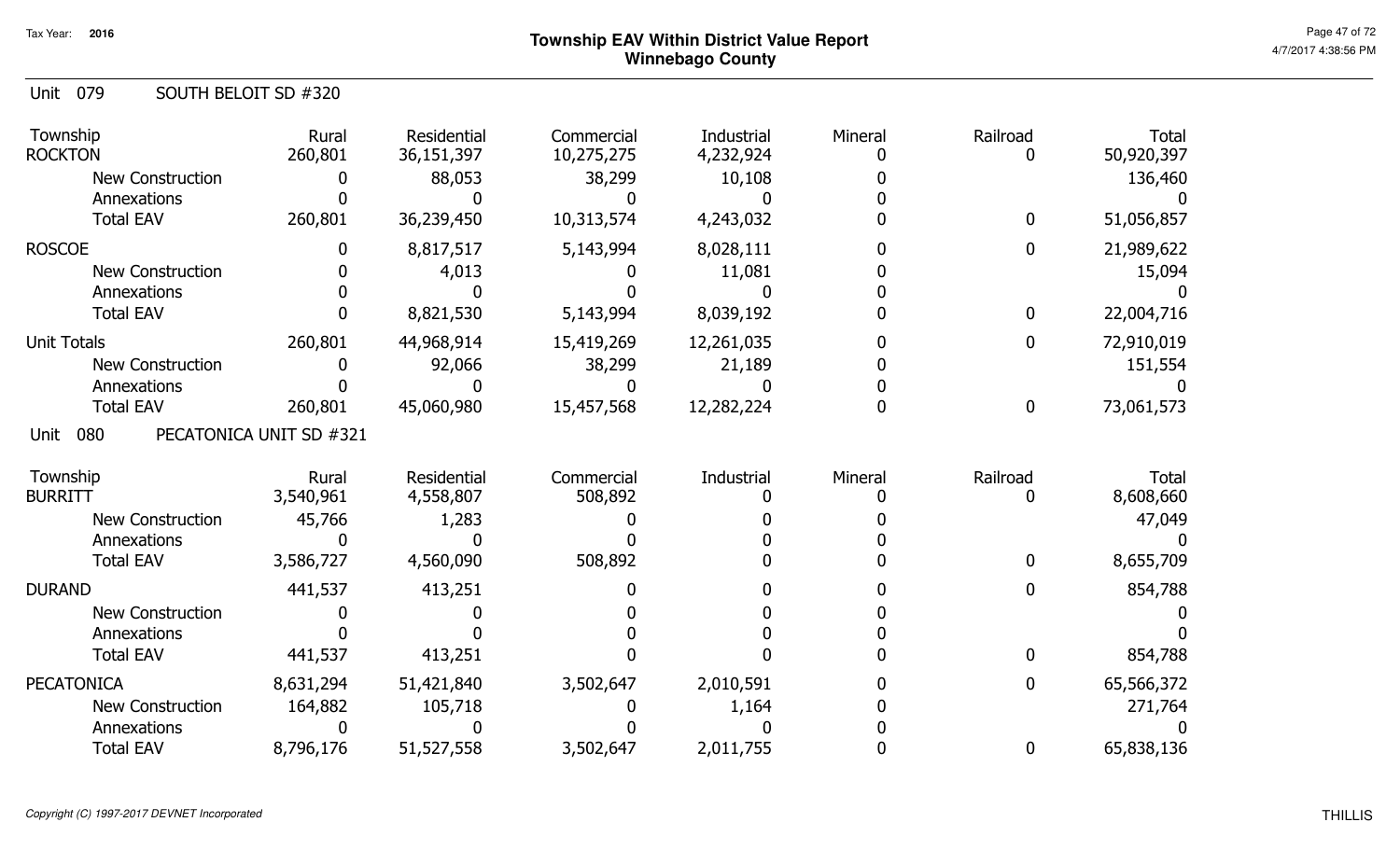#### Unit 080 PECATONICA UNIT SD #321

| Township<br><b>SEWARD</b> | Rural<br>2,484,561  | Residential<br>2,132,060 | Commercial<br>612,818 | Industrial | Mineral | Railroad    | <b>Total</b><br>5,229,439 |
|---------------------------|---------------------|--------------------------|-----------------------|------------|---------|-------------|---------------------------|
| <b>New Construction</b>   | 6,395               | 20,071                   |                       |            |         |             | 26,466                    |
| Annexations               |                     |                          |                       |            |         |             |                           |
| <b>Total EAV</b>          | 2,490,956           | 2,152,131                | 612,818               |            |         | $\bf{0}$    | 5,255,905                 |
| <b>Unit Totals</b>        | 15,098,353          | 58,525,958               | 4,624,357             | 2,010,591  |         | $\mathbf 0$ | 80,259,259                |
| <b>New Construction</b>   | 217,043             | 127,072                  |                       | 1,164      |         |             | 345,279                   |
| Annexations               |                     |                          |                       |            |         |             |                           |
| <b>Total EAV</b>          | 15,315,396          | 58,653,030               | 4,624,357             | 2,011,755  |         | $\bf{0}$    | 80,604,538                |
| 081<br>Unit               | DURAND UNIT SD #322 |                          |                       |            |         |             |                           |
| Township                  | Rural               | Residential              | Commercial            | Industrial | Mineral | Railroad    | <b>Total</b>              |
| <b>DURAND</b>             | 7,868,476           | 23,759,876               | 3,581,441             | 245,672    |         | 0           | 35,455,465                |
| <b>New Construction</b>   |                     | 28,737                   | 13,428                |            |         |             | 42,165                    |
| Annexations               |                     |                          |                       |            |         |             |                           |
| <b>Total EAV</b>          | 7,868,476           | 23,788,613               | 3,594,869             | 245,672    |         | $\bf{0}$    | 35,497,630                |
| <b>HARRISON</b>           | 3,562,305           | 3,497,714                | 306,296               |            |         | 0           | 7,366,315                 |
| New Construction          |                     | 319                      |                       |            |         |             | 319                       |
| Annexations               |                     |                          |                       |            |         |             |                           |
| <b>Total EAV</b>          | 3,562,305           | 3,498,033                | 306,296               |            |         | $\bf{0}$    | 7,366,634                 |
| <b>LAONA</b>              | 6,214,405           | 25,824,703               | 359,440               | 9,199      |         | $\bf{0}$    | 32,407,747                |
| New Construction          | 880                 | 10,126                   |                       |            |         |             | 11,006                    |
| Annexations               |                     |                          |                       |            |         |             |                           |
| <b>Total EAV</b>          | 6,215,285           | 25,834,829               | 359,440               | 9,199      |         | $\bf{0}$    | 32,418,753                |
| <b>Unit Totals</b>        | 17,645,186          | 53,082,293               | 4,247,177             | 254,871    |         | $\bf{0}$    | 75,229,527                |
| New Construction          | 880                 | 39,182                   | 13,428                |            |         |             | 53,490                    |
| Annexations               |                     |                          |                       |            |         |             |                           |
| <b>Total EAV</b>          | 17,646,066          | 53,121,475               | 4,260,605             | 254,871    |         | $\bf{0}$    | 75,283,017                |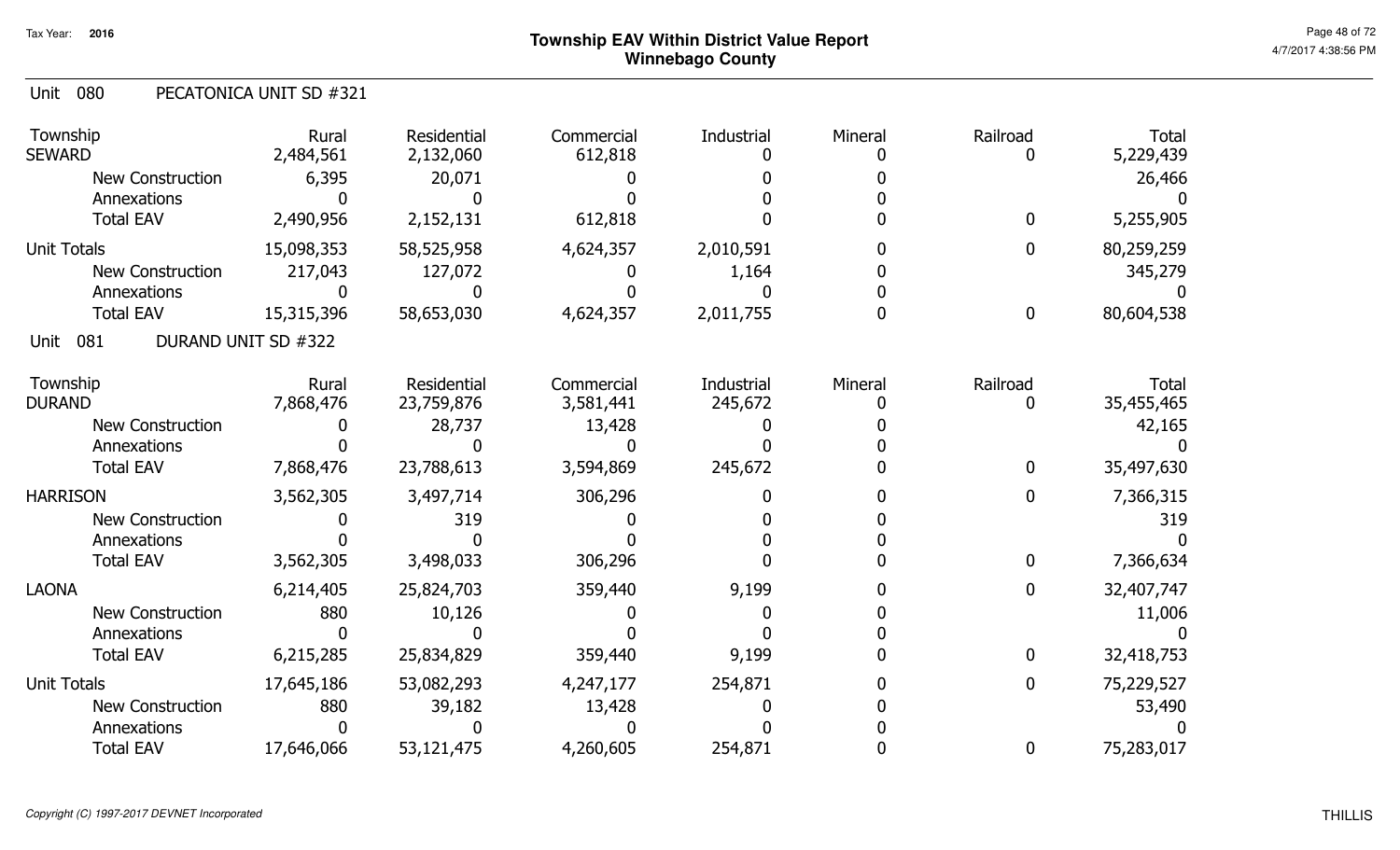| Unit 082 |  | WINNEBAGO UNIT SD #323 |  |
|----------|--|------------------------|--|
|----------|--|------------------------|--|

| Township<br><b>BURRITT</b> | Rural<br>7,945,813 | Residential<br>6,688,553 | Commercial<br>573,493 | Industrial | Mineral | Railroad | <b>Total</b><br>15,207,859 |
|----------------------------|--------------------|--------------------------|-----------------------|------------|---------|----------|----------------------------|
| <b>New Construction</b>    | 99,915             | 46,305                   |                       |            |         |          | 146,220                    |
| Annexations                |                    |                          |                       |            |         |          |                            |
| <b>Total EAV</b>           | 8,045,728          | 6,734,858                | 573,493               |            |         |          | 15,354,079                 |
| <b>HARRISON</b>            | 46,602             |                          |                       |            |         |          | 46,602                     |
| <b>New Construction</b>    |                    |                          |                       |            |         |          |                            |
| Annexations                |                    |                          |                       |            |         |          |                            |
| <b>Total EAV</b>           | 46,602             |                          |                       |            |         |          | 46,602                     |
| <b>OWEN</b>                | 142,178            | 365,047                  |                       |            |         |          | 507,225                    |
| <b>New Construction</b>    |                    |                          |                       |            |         |          |                            |
| Annexations                |                    |                          |                       |            |         |          |                            |
| <b>Total EAV</b>           | 142,178            | 365,047                  |                       |            |         |          | 507,225                    |
| <b>PECATONICA</b>          | 131,673            | 140,495                  |                       |            |         |          | 272,168                    |
| <b>New Construction</b>    |                    | 6,545                    |                       |            |         |          | 6,545                      |
| Annexations                |                    |                          |                       |            |         |          |                            |
| <b>Total EAV</b>           | 131,673            | 147,040                  |                       |            |         |          | 278,713                    |
| <b>SEWARD</b>              | 9,916,515          | 5,057,781                | 2,729,652             | 162,401    |         | 458      | 17,866,807                 |
| New Construction           | 43,553             | 5,222                    |                       |            |         |          | 48,775                     |
| Annexations                |                    |                          |                       |            |         |          |                            |
| <b>Total EAV</b>           | 9,960,068          | 5,063,003                | 2,729,652             | 162,401    |         | 458      | 17,915,582                 |
| <b>WINNEBAGO</b>           | 10,077,562         | 69,652,544               | 6,351,096             | 2,540,858  |         | 699,028  | 89,321,088                 |
| New Construction           | 189,600            | 75,616                   | 185,833               |            |         |          | 451,049                    |
| Annexations                |                    |                          |                       |            |         |          |                            |
| <b>Total EAV</b>           | 10,267,162         | 69,728,160               | 6,536,929             | 2,540,858  |         | 699,028  | 89,772,137                 |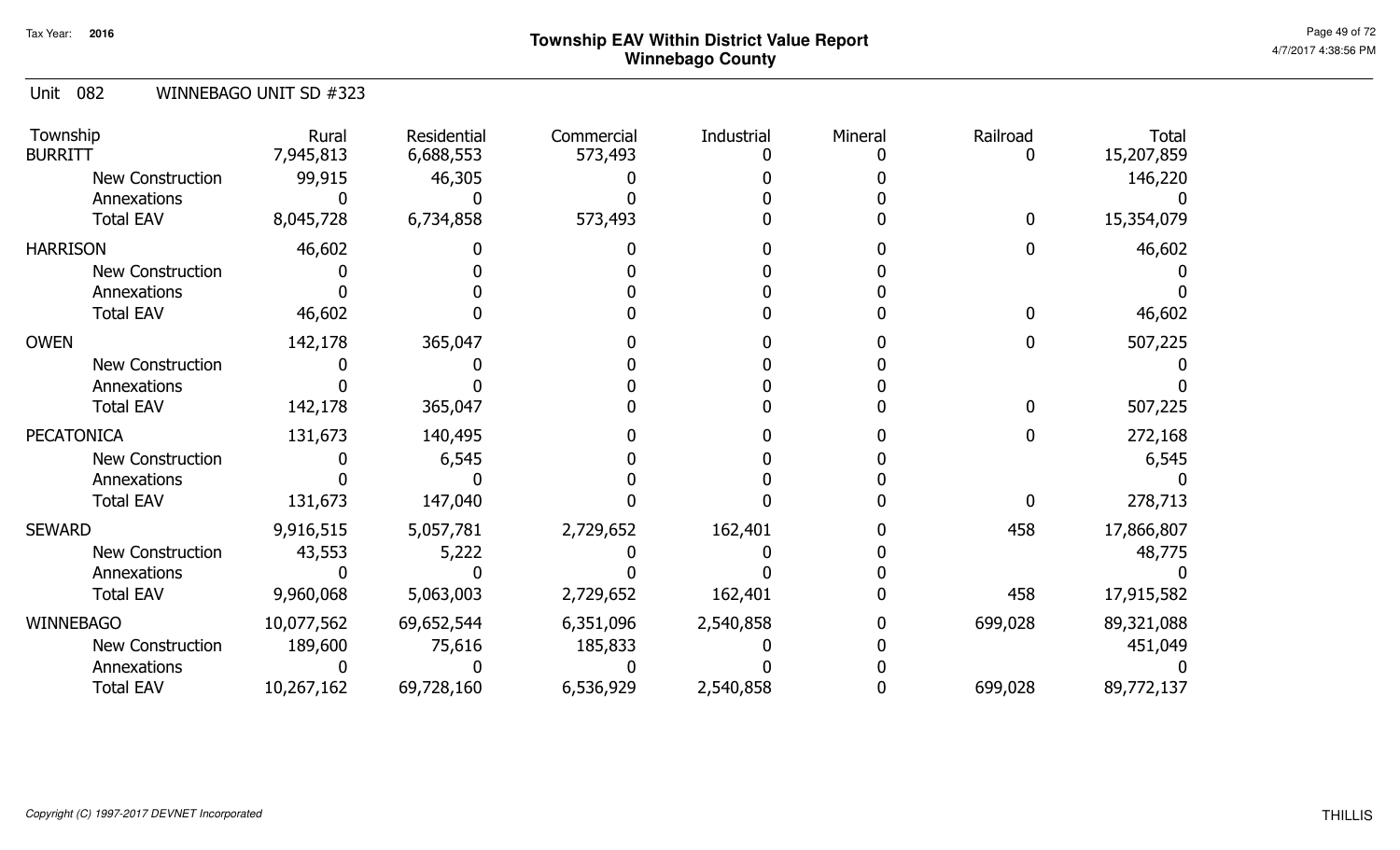| <b>Unit 082</b>             | WINNEBAGO UNIT SD #323       |                           |                       |                         |                         |               |                            |
|-----------------------------|------------------------------|---------------------------|-----------------------|-------------------------|-------------------------|---------------|----------------------------|
| Township<br><b>ROCKFORD</b> | Rural<br>1,672,244           | Residential<br>19,810,824 | Commercial<br>201,265 | Industrial<br>1,562,090 | Mineral<br>$\mathbf{0}$ | Railroad<br>0 | <b>Total</b><br>23,246,423 |
| <b>New Construction</b>     | 63,080                       | 25,535                    |                       | 25,032                  |                         |               | 113,647                    |
| Annexations                 |                              |                           |                       |                         |                         |               |                            |
| <b>Total EAV</b>            | 1,735,324                    | 19,836,359                | 201,265               | 1,587,122               |                         | 0             | 23,360,070                 |
| <b>Unit Totals</b>          | 29,932,587                   | 101,715,244               | 9,855,506             | 4,265,349               |                         | 699,486       | 146,468,172                |
| <b>New Construction</b>     | 396,148                      | 159,223                   | 185,833               | 25,032                  |                         |               | 766,236                    |
| Annexations                 |                              | 0                         |                       |                         |                         |               |                            |
| <b>Total EAV</b>            | 30,328,735                   | 101,874,467               | 10,041,339            | 4,290,381               |                         | 699,486       | 147,234,408                |
| 083<br>Unit                 | HIAWATHA SCHOOL DIST 426     |                           |                       |                         |                         |               |                            |
| Township                    | Rural                        | Residential               | Commercial            | Industrial              | Mineral                 | Railroad      | <b>Total</b>               |
| <b>CHERRY VALLEY</b>        | 235,732                      | 345,151                   |                       |                         |                         |               | 580,883                    |
| <b>New Construction</b>     |                              |                           |                       |                         |                         |               |                            |
| Annexations                 |                              |                           |                       |                         |                         |               |                            |
| <b>Total EAV</b>            | 235,732                      | 345,151                   |                       |                         |                         | <sup>0</sup>  | 580,883                    |
| <b>Unit Totals</b>          | 235,732                      | 345,151                   |                       |                         |                         | 0             | 580,883                    |
| <b>New Construction</b>     | O                            |                           |                       |                         |                         |               |                            |
| Annexations                 |                              |                           |                       |                         |                         |               |                            |
| <b>Total EAV</b>            | 235,732                      | 345,151                   |                       |                         |                         | 0             | 580,883                    |
| 084<br>Unit                 | <b>COMMUNITY COLLEGE 511</b> |                           |                       |                         |                         |               |                            |
| Township                    | Rural                        | Residential               | Commercial            | Industrial              | Mineral                 | Railroad      | Total                      |
| <b>BURRITT</b>              | 11,486,774                   | 11,247,360                | 1,082,385             |                         |                         | 0             | 23,816,519                 |
| <b>New Construction</b>     | 145,681                      | 47,588                    |                       |                         |                         |               | 193,269                    |
| Annexations                 |                              | U                         |                       |                         |                         |               |                            |
| <b>Total EAV</b>            | 11,632,455                   | 11,294,948                | 1,082,385             |                         |                         | 0             | 24,009,788                 |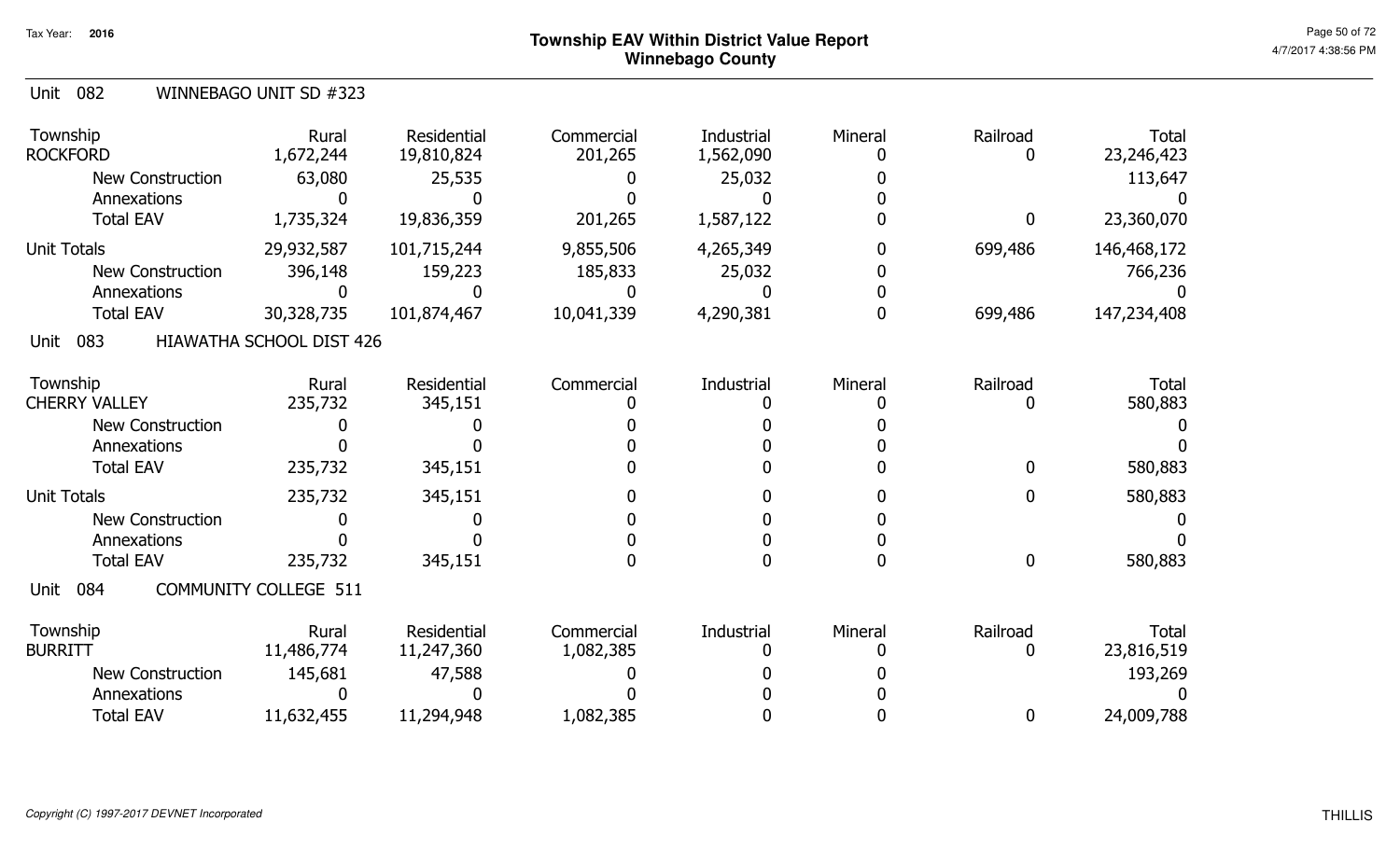Unit 084 COMMUNITY COLLEGE 511

| Township<br><b>CHERRY VALLEY</b> | Rural<br>4,292,948 | Residential<br>175,533,804 | Commercial<br>39,341,498 | Industrial<br>36,490,874 | Mineral | Railroad<br>0 | <b>Total</b><br>255,659,124 |
|----------------------------------|--------------------|----------------------------|--------------------------|--------------------------|---------|---------------|-----------------------------|
| New Construction                 |                    | 135,822                    | 4,250                    | 450,097                  |         |               | 590,169                     |
| Annexations                      |                    |                            |                          |                          |         |               |                             |
| <b>Total EAV</b>                 | 4,292,948          | 175,669,626                | 39, 345, 748             | 36,940,971               |         | 0             | 256,249,293                 |
| <b>DURAND</b>                    | 8,310,013          | 24,173,127                 | 3,581,441                | 245,672                  |         | 0             | 36,310,253                  |
| <b>New Construction</b>          |                    | 28,737                     | 13,428                   |                          |         |               | 42,165                      |
| Annexations                      |                    |                            |                          |                          |         |               |                             |
| <b>Total EAV</b>                 | 8,310,013          | 24,201,864                 | 3,594,869                | 245,672                  |         | 0             | 36,352,418                  |
| <b>HARLEM</b>                    | 2,515,021          | 438,044,934                | 68,062,403               | 43,117,786               |         | 0             | 551,740,144                 |
| <b>New Construction</b>          | 11,183             | 1,424,241                  | 799,021                  | 2,927,484                |         |               | 5,161,929                   |
| Annexations                      |                    |                            |                          |                          |         |               |                             |
| <b>Total EAV</b>                 | 2,526,204          | 439,469,175                | 68,861,424               | 46,045,270               |         | 0             | 556,902,073                 |
| <b>HARRISON</b>                  | 5,356,147          | 7,590,883                  | 340,566                  |                          |         | 0             | 13,287,596                  |
| <b>New Construction</b>          |                    | 710                        |                          |                          |         |               | 710                         |
| Annexations                      |                    |                            |                          |                          |         |               |                             |
| <b>Total EAV</b>                 | 5,356,147          | 7,591,593                  | 340,566                  |                          |         | 0             | 13,288,306                  |
| <b>LAONA</b>                     | 6,214,405          | 25,824,703                 | 359,440                  | 9,199                    |         | 0             | 32,407,747                  |
| <b>New Construction</b>          | 880                | 10,126                     |                          |                          |         |               | 11,006                      |
| Annexations                      |                    |                            |                          |                          |         |               |                             |
| <b>Total EAV</b>                 | 6,215,285          | 25,834,829                 | 359,440                  | 9,199                    |         | 0             | 32,418,753                  |
| <b>OWEN</b>                      | 7,885,394          | 58,699,150                 | 1,590,346                | 11,183,454               |         | 0             | 79,358,344                  |
| <b>New Construction</b>          | 51,876             | 286,956                    |                          |                          |         |               | 338,832                     |
| Annexations                      |                    |                            |                          |                          |         |               |                             |
| <b>Total EAV</b>                 | 7,937,270          | 58,986,106                 | 1,590,346                | 11,183,454               |         | 0             | 79,697,176                  |
| <b>PECATONICA</b>                | 8,762,967          | 51,562,335                 | 3,502,647                | 2,010,591                |         | 0             | 65,838,540                  |
| <b>New Construction</b>          | 164,882            | 112,263                    |                          | 1,164                    |         |               | 278,309                     |
| Annexations                      |                    |                            |                          |                          |         |               |                             |
| <b>Total EAV</b>                 | 8,927,849          | 51,674,598                 | 3,502,647                | 2,011,755                |         | 0             | 66,116,849                  |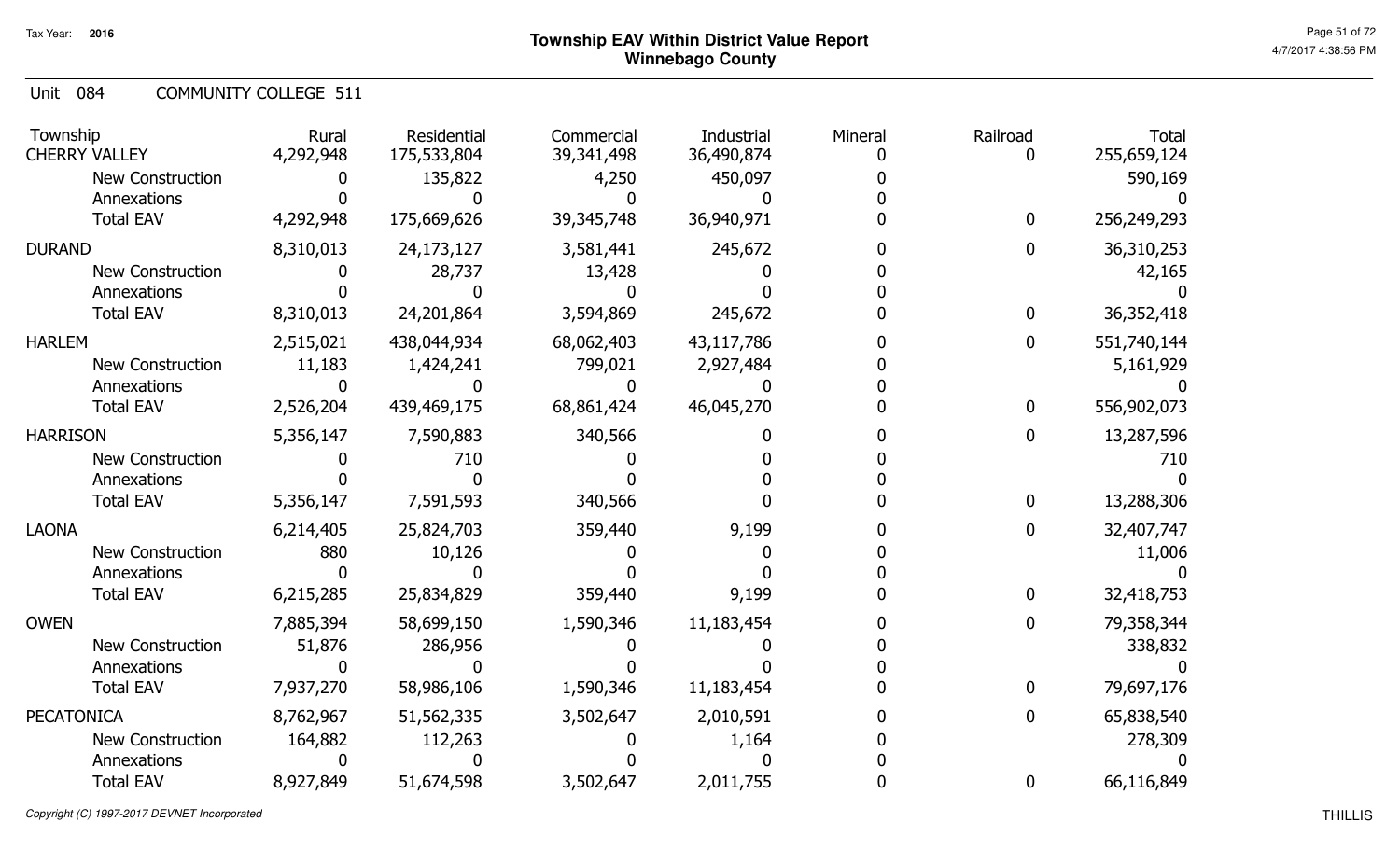Unit 084 COMMUNITY COLLEGE 511

| Township<br><b>ROCKTON</b>      | Rural<br>8,009,084 | Residential<br>195,350,232 | Commercial<br>20,562,674 | Industrial<br>14,423,931 | Mineral | Railroad<br>O    | <b>Total</b><br>238, 345, 921 |
|---------------------------------|--------------------|----------------------------|--------------------------|--------------------------|---------|------------------|-------------------------------|
| <b>New Construction</b>         | 99,323             | 1,218,026                  | 54,460                   | 11,207                   |         |                  | 1,383,016                     |
| Annexations<br><b>Total EAV</b> | 8,108,407          | 196,568,258                | 20,617,134               | 14,435,138               |         | $\mathbf 0$      | 239,728,937                   |
| <b>ROSCOE</b>                   | 5,533,247          | 344,221,742                | 60,489,041               | 18,831,396               |         | $\overline{0}$   | 429,075,426                   |
| <b>New Construction</b>         | 83,088             | 1,607,742                  | 534,244                  | 1,443,998                |         |                  | 3,669,072                     |
| Annexations                     |                    |                            |                          |                          |         |                  |                               |
| <b>Total EAV</b>                | 5,616,335          | 345,829,484                | 61,023,285               | 20,275,394               |         | $\boldsymbol{0}$ | 432,744,498                   |
| <b>SEWARD</b>                   | 12,401,076         | 7,189,841                  | 3,342,470                | 162,401                  |         | 458              | 23,096,246                    |
| <b>New Construction</b>         | 49,948             | 25,293                     |                          |                          |         |                  | 75,241                        |
| Annexations                     |                    |                            |                          |                          |         |                  |                               |
| <b>Total EAV</b>                | 12,451,024         | 7,215,134                  | 3,342,470                | 162,401                  |         | 458              | 23,171,487                    |
| <b>SHIRLAND</b>                 | 6,006,191          | 14,692,748                 | 873,459                  |                          |         | $\boldsymbol{0}$ | 21,572,398                    |
| <b>New Construction</b>         | 72,135             |                            | 40,510                   |                          |         |                  | 112,645                       |
| Annexations                     |                    |                            |                          |                          |         |                  |                               |
| <b>Total EAV</b>                | 6,078,326          | 14,692,748                 | 913,969                  |                          |         | $\mathbf 0$      | 21,685,043                    |
| <b>WINNEBAGO</b>                | 10,077,562         | 69,652,544                 | 6,351,096                | 2,540,858                |         | 699,028          | 89,321,088                    |
| <b>New Construction</b>         | 189,600            | 75,616                     | 185,833                  |                          |         |                  | 451,049                       |
| Annexations                     |                    |                            |                          |                          |         |                  |                               |
| <b>Total EAV</b>                | 10,267,162         | 69,728,160                 | 6,536,929                | 2,540,858                |         | 699,028          | 89,772,137                    |
| <b>ROCKFORD</b>                 | 9,499,410          | 1,158,065,462              | 447,482,408              | 123,252,734              |         | 112,769          | 1,738,412,783                 |
| <b>New Construction</b>         | 73,181             | 1,854,689                  | 2,515,595                | 346,914                  |         |                  | 4,790,379                     |
| Annexations                     |                    |                            |                          |                          |         |                  |                               |
| <b>Total EAV</b>                | 9,572,591          | 1,159,920,151              | 449,998,003              | 123,599,648              |         | 112,769          | 1,743,203,162                 |
| <b>Unit Totals</b>              | 106,350,239        | 2,581,848,865              | 656,961,874              | 252,268,896              |         | 812,255          | 3,598,242,129                 |
| <b>New Construction</b>         | 941,777            | 6,827,809                  | 4,147,341                | 5,180,864                |         |                  | 17,097,791                    |
| Annexations                     |                    |                            |                          |                          |         |                  |                               |
| <b>Total EAV</b>                | 107,292,016        | 2,588,676,674              | 661,109,215              | 257,449,760              |         | 812,255          | 3,615,339,920                 |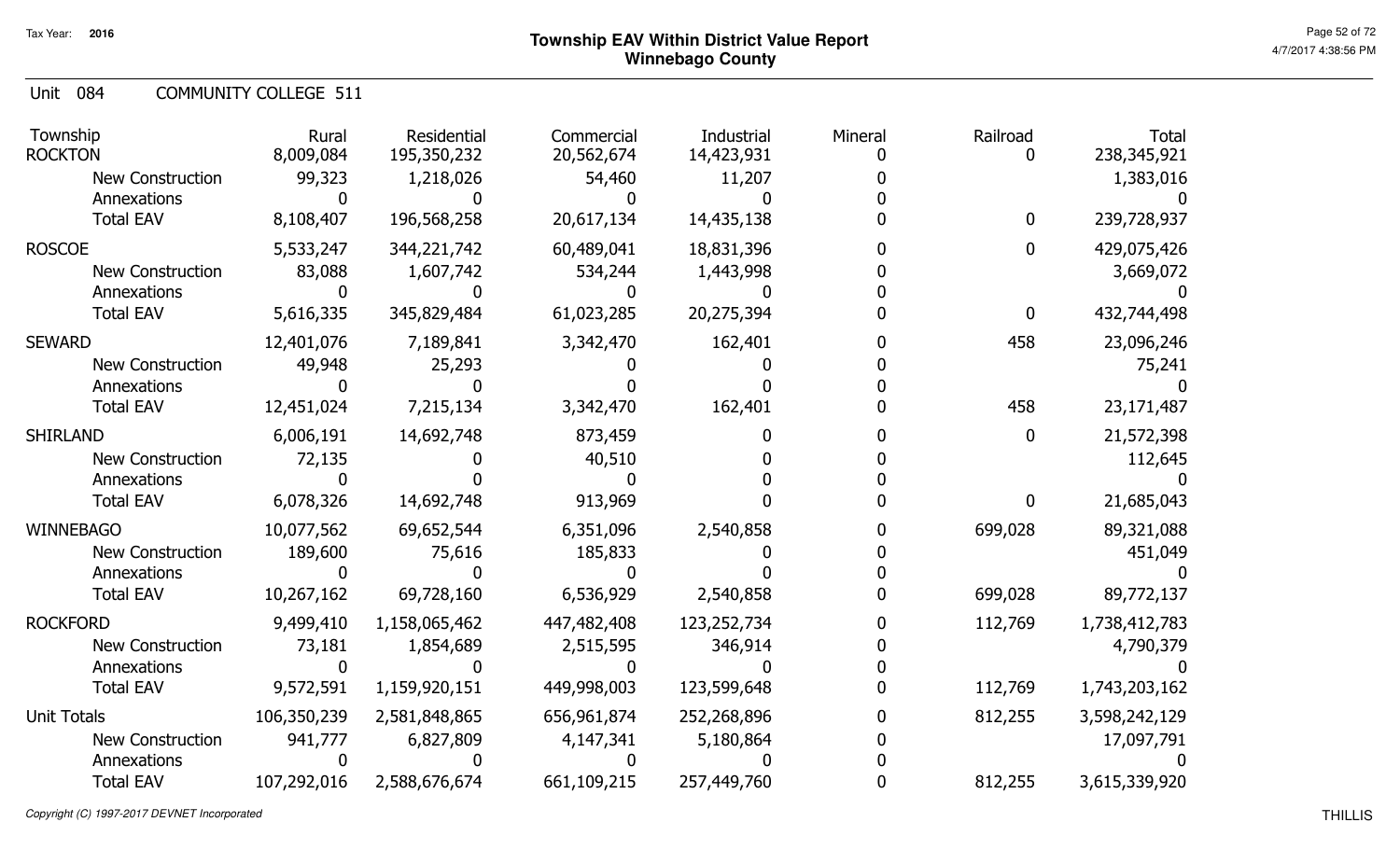#### Unit 085 COMMUNITY COLLEGE 523

| Township<br><b>CHERRY VALLEY</b> | Rural<br>235,732                   | Residential<br>345,151 | Commercial | Industrial | Mineral | Railroad | <b>Total</b><br>580,883 |
|----------------------------------|------------------------------------|------------------------|------------|------------|---------|----------|-------------------------|
| <b>New Construction</b>          |                                    |                        |            |            |         |          |                         |
| Annexations                      |                                    |                        |            |            |         |          |                         |
| <b>Total EAV</b>                 | 235,732                            | 345,151                |            |            |         |          | 580,883                 |
| <b>Unit Totals</b>               | 235,732                            | 345,151                |            |            |         |          | 580,883                 |
| <b>New Construction</b>          |                                    |                        |            |            |         |          |                         |
| Annexations                      |                                    |                        |            |            |         |          |                         |
| <b>Total EAV</b>                 | 235,732                            | 345,151                |            |            |         |          | 580,883                 |
| 088<br>Unit                      | <b>NORTH MAIN &amp; AUBURN TIF</b> |                        |            |            |         |          |                         |
| Township                         | Rural                              | Residential            | Commercial | Industrial | Mineral | Railroad | <b>Total</b>            |
| <b>ROCKFORD</b>                  |                                    |                        |            |            |         |          |                         |
| <b>New Construction</b>          |                                    |                        | 17,792     |            |         |          | 17,792                  |
| Annexations                      |                                    |                        |            |            |         |          |                         |
| <b>Total EAV</b>                 |                                    |                        | 17,792     |            |         |          | 17,792                  |
| <b>Unit Totals</b>               |                                    |                        |            |            |         |          |                         |
| New Construction                 |                                    |                        | 17,792     |            |         |          | 17,792                  |
| Annexations                      |                                    |                        |            |            |         |          |                         |
| <b>Total EAV</b>                 |                                    |                        | 17,792     |            |         |          | 17,792                  |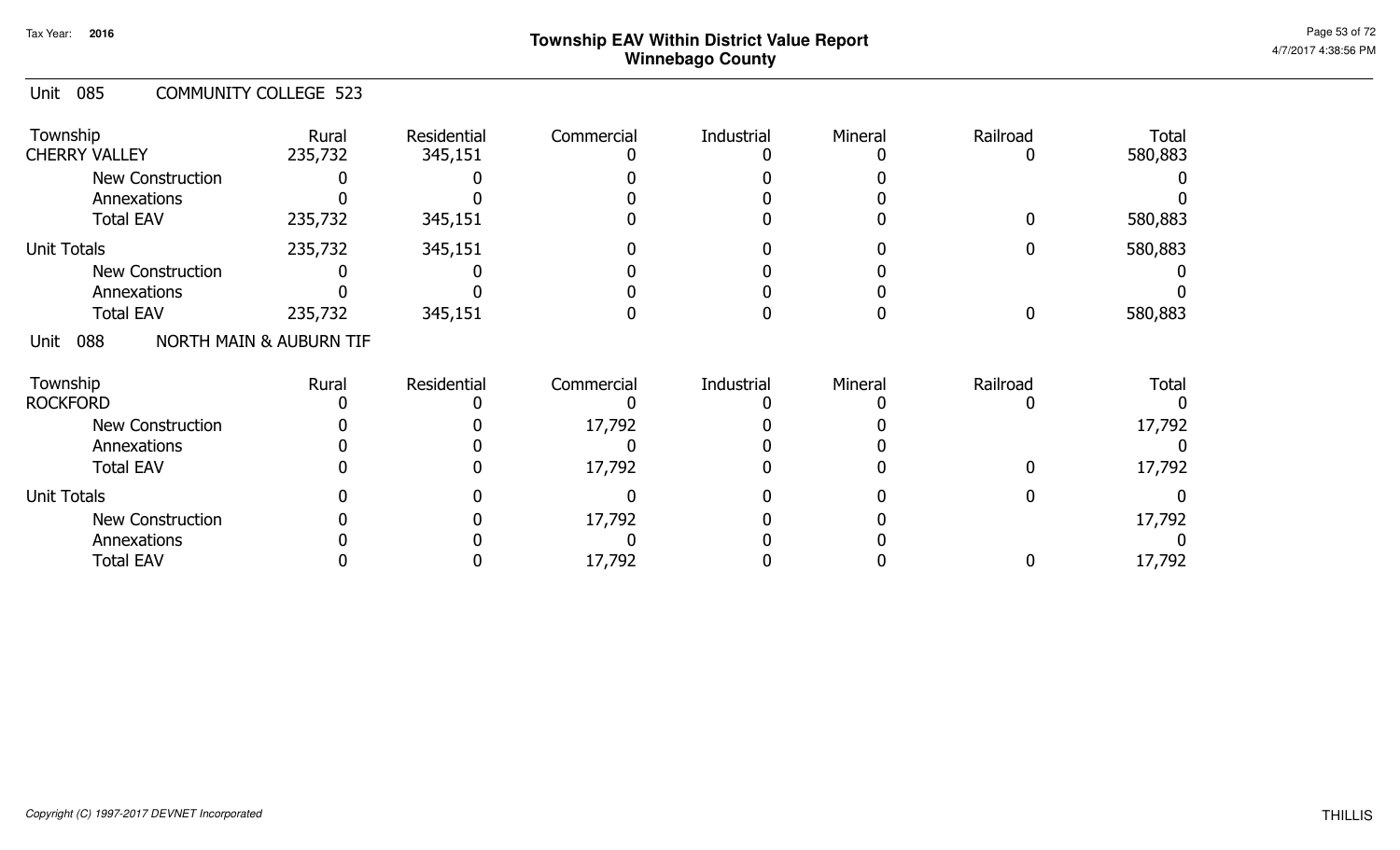#### Unit 089 JACKSON SCHOOL TIF

| Township<br><b>ROCKFORD</b>               | Rural | Residential | Commercial | Industrial | Mineral | Railroad | <b>Total</b> |
|-------------------------------------------|-------|-------------|------------|------------|---------|----------|--------------|
| <b>New Construction</b><br>Annexations    |       | 6,005       |            |            |         |          | 6,005        |
| <b>Total EAV</b>                          |       | 6,005       |            |            |         |          | 6,005        |
| <b>Unit Totals</b>                        |       |             |            |            |         |          |              |
| <b>New Construction</b>                   |       | 6,005       |            |            |         |          | 6,005        |
| Annexations                               |       |             |            |            |         |          |              |
| <b>Total EAV</b>                          |       | 6,005       |            |            |         |          | 6,005        |
| <b>GLOBAL TRADE TIF #1</b><br>094<br>Unit |       |             |            |            |         |          |              |
| Township<br><b>ROCKFORD</b>               | Rural | Residential | Commercial | Industrial | Mineral | Railroad | <b>Total</b> |
| New Construction                          |       |             |            | 218,301    |         |          | 218,301      |
| Annexations                               |       |             |            |            |         |          |              |
| <b>Total EAV</b>                          |       |             |            | 218,301    |         |          | 218,301      |
| <b>Unit Totals</b>                        |       |             |            |            |         |          |              |
| New Construction                          |       |             |            | 218,301    |         |          | 218,301      |
| Annexations                               |       |             |            |            |         |          |              |
| <b>Total EAV</b>                          |       |             |            | 218,301    |         |          | 218,301      |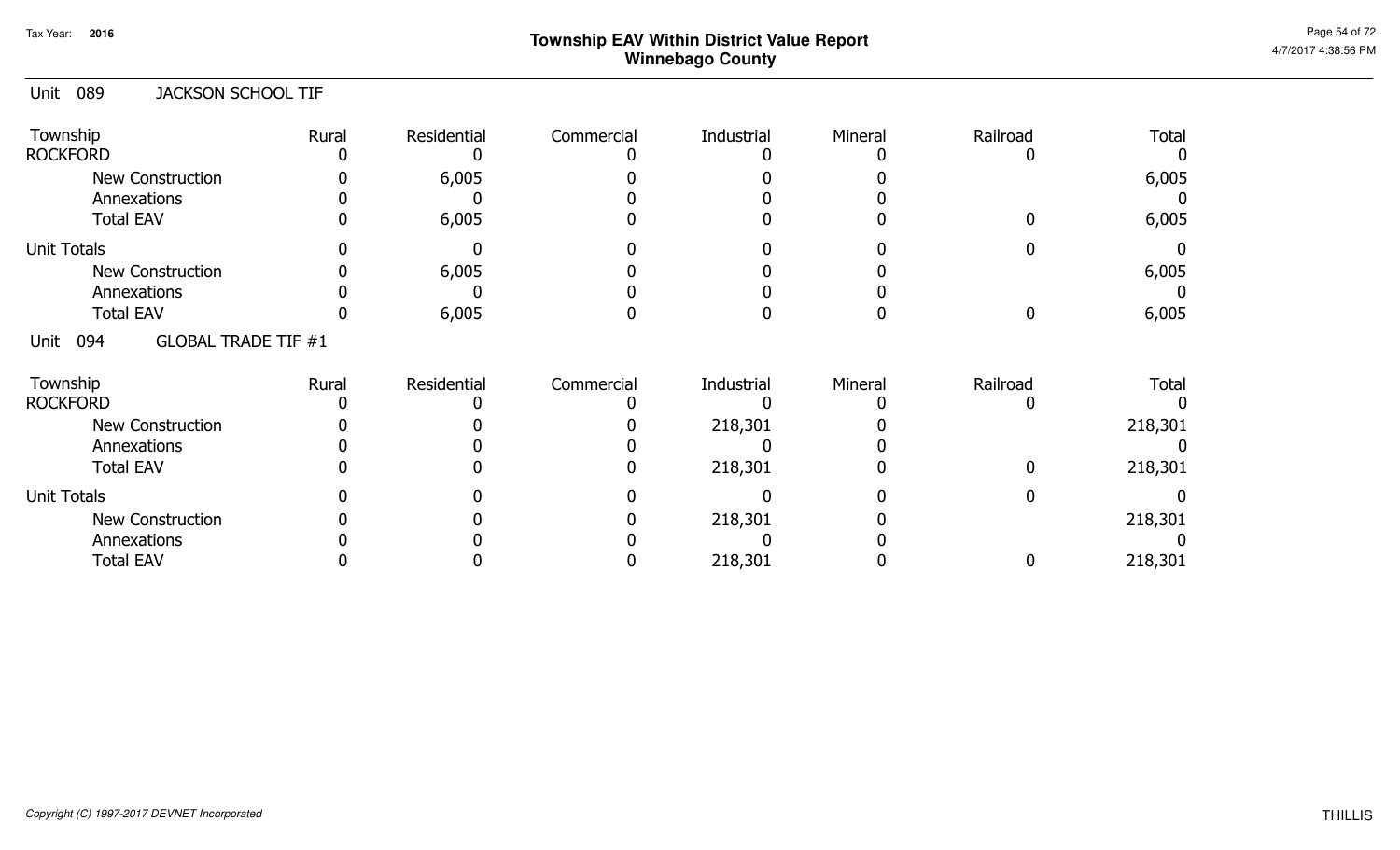#### Unit 098 MACHESNEY PARK TIF

| Township<br><b>HARLEM</b> | Rural                       | Residential | Commercial | Industrial | Mineral | Railroad     | <b>Total</b> |
|---------------------------|-----------------------------|-------------|------------|------------|---------|--------------|--------------|
| New Construction          |                             |             | 125,472    |            |         |              | 125,472      |
| Annexations               |                             |             |            |            |         |              |              |
| <b>Total EAV</b>          |                             |             | 125,472    |            |         | 0            | 125,472      |
| <b>Unit Totals</b>        |                             |             |            |            |         | 0            |              |
| <b>New Construction</b>   |                             |             | 125,472    |            |         |              | 125,472      |
| Annexations               |                             |             |            |            |         |              |              |
| <b>Total EAV</b>          |                             |             | 125,472    |            |         | $\mathbf 0$  | 125,472      |
| 101<br>Unit               | <b>BU/HA MULTI TOWNSHIP</b> |             |            |            |         |              |              |
| Township                  | Rural                       | Residential | Commercial | Industrial | Mineral | Railroad     | Total        |
| <b>BURRITT</b>            | 11,486,774                  | 11,247,360  | 1,082,385  |            |         | 0            | 23,816,519   |
| New Construction          | 145,681                     | 47,588      |            |            |         |              | 193,269      |
| Annexations               |                             |             |            |            |         |              |              |
| <b>Total EAV</b>          | 11,632,455                  | 11,294,948  | 1,082,385  |            |         | $\bf{0}$     | 24,009,788   |
| <b>HARRISON</b>           | 5,356,147                   | 7,590,883   | 340,566    |            |         | $\mathbf 0$  | 13,287,596   |
| <b>New Construction</b>   |                             | 710         |            |            |         |              | 710          |
| Annexations               |                             |             |            |            |         |              |              |
| <b>Total EAV</b>          | 5,356,147                   | 7,591,593   | 340,566    |            |         | 0            | 13,288,306   |
| <b>Unit Totals</b>        | 16,842,921                  | 18,838,243  | 1,422,951  |            |         | $\mathbf{0}$ | 37,104,115   |
| New Construction          | 145,681                     | 48,298      |            |            |         |              | 193,979      |
| Annexations               |                             |             |            |            |         |              |              |
| <b>Total EAV</b>          | 16,988,602                  | 18,886,541  | 1,422,951  |            |         | 0            | 37,298,094   |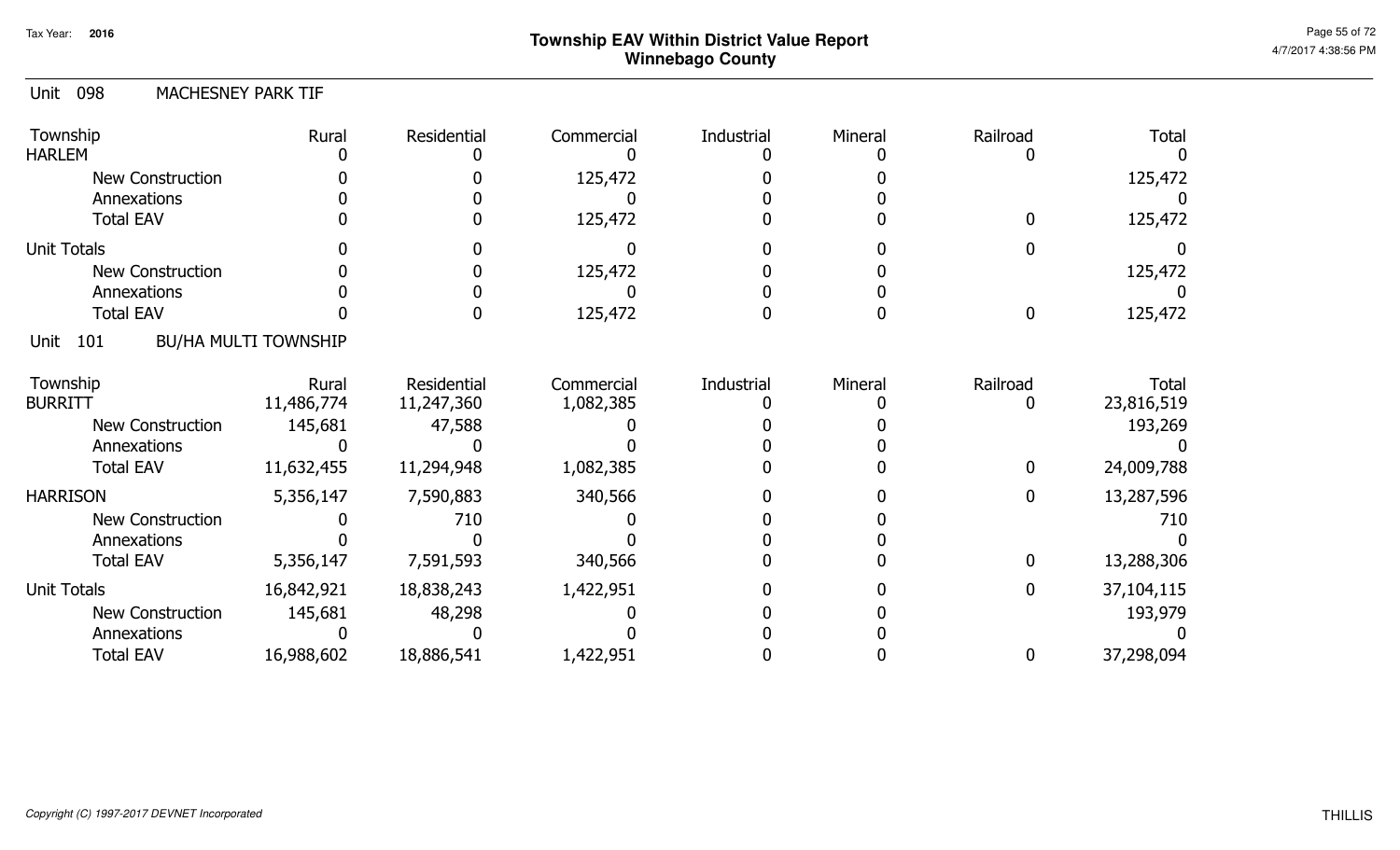#### Unit 102 DU/LA MULTI TOWNSHIP

| Township<br><b>DURAND</b>                | Rural<br>8,310,013 | Residential<br>24,173,127 | Commercial<br>3,581,441 | Industrial<br>245,672 | Mineral | Railroad<br>0 | <b>Total</b><br>36,310,253 |
|------------------------------------------|--------------------|---------------------------|-------------------------|-----------------------|---------|---------------|----------------------------|
| <b>New Construction</b>                  |                    | 28,737                    | 13,428                  |                       |         |               | 42,165                     |
| Annexations                              |                    |                           |                         |                       |         |               |                            |
| <b>Total EAV</b>                         | 8,310,013          | 24,201,864                | 3,594,869               | 245,672               |         | $\mathbf 0$   | 36,352,418                 |
| <b>LAONA</b>                             | 6,214,405          | 25,824,703                | 359,440                 | 9,199                 |         | $\mathbf 0$   | 32,407,747                 |
| <b>New Construction</b>                  | 880                | 10,126                    |                         |                       |         |               | 11,006                     |
| Annexations                              |                    |                           |                         |                       |         |               |                            |
| <b>Total EAV</b>                         | 6,215,285          | 25,834,829                | 359,440                 | 9,199                 |         | $\mathbf 0$   | 32,418,753                 |
| Unit Totals                              | 14,524,418         | 49,997,830                | 3,940,881               | 254,871               |         | $\mathbf 0$   | 68,718,000                 |
| New Construction                         | 880                | 38,863                    | 13,428                  |                       |         |               | 53,171                     |
| Annexations                              |                    |                           |                         |                       |         |               |                            |
| <b>Total EAV</b>                         | 14,525,298         | 50,036,693                | 3,954,309               | 254,871               |         | $\mathbf 0$   | 68,771,171                 |
| <b>DURAND VILLAGE TIF</b><br>106<br>Unit |                    |                           |                         |                       |         |               |                            |
| Township                                 | Rural              | Residential               | Commercial              | Industrial            | Mineral | Railroad      | <b>Total</b>               |
| <b>DURAND</b>                            |                    |                           |                         |                       |         |               |                            |
| <b>New Construction</b>                  |                    | 1,023                     | 13,428                  |                       |         |               | 14,451                     |
| Annexations                              |                    |                           |                         |                       |         |               |                            |
| <b>Total EAV</b>                         |                    | 1,023                     | 13,428                  |                       |         | 0             | 14,451                     |
| <b>Unit Totals</b>                       |                    |                           |                         |                       |         |               |                            |
| <b>New Construction</b>                  |                    | 1,023                     | 13,428                  |                       |         |               | 14,451                     |
| Annexations                              |                    |                           |                         |                       |         |               |                            |
| <b>Total EAV</b>                         |                    | 1,023                     | 13,428                  |                       |         | 0             | 14,451                     |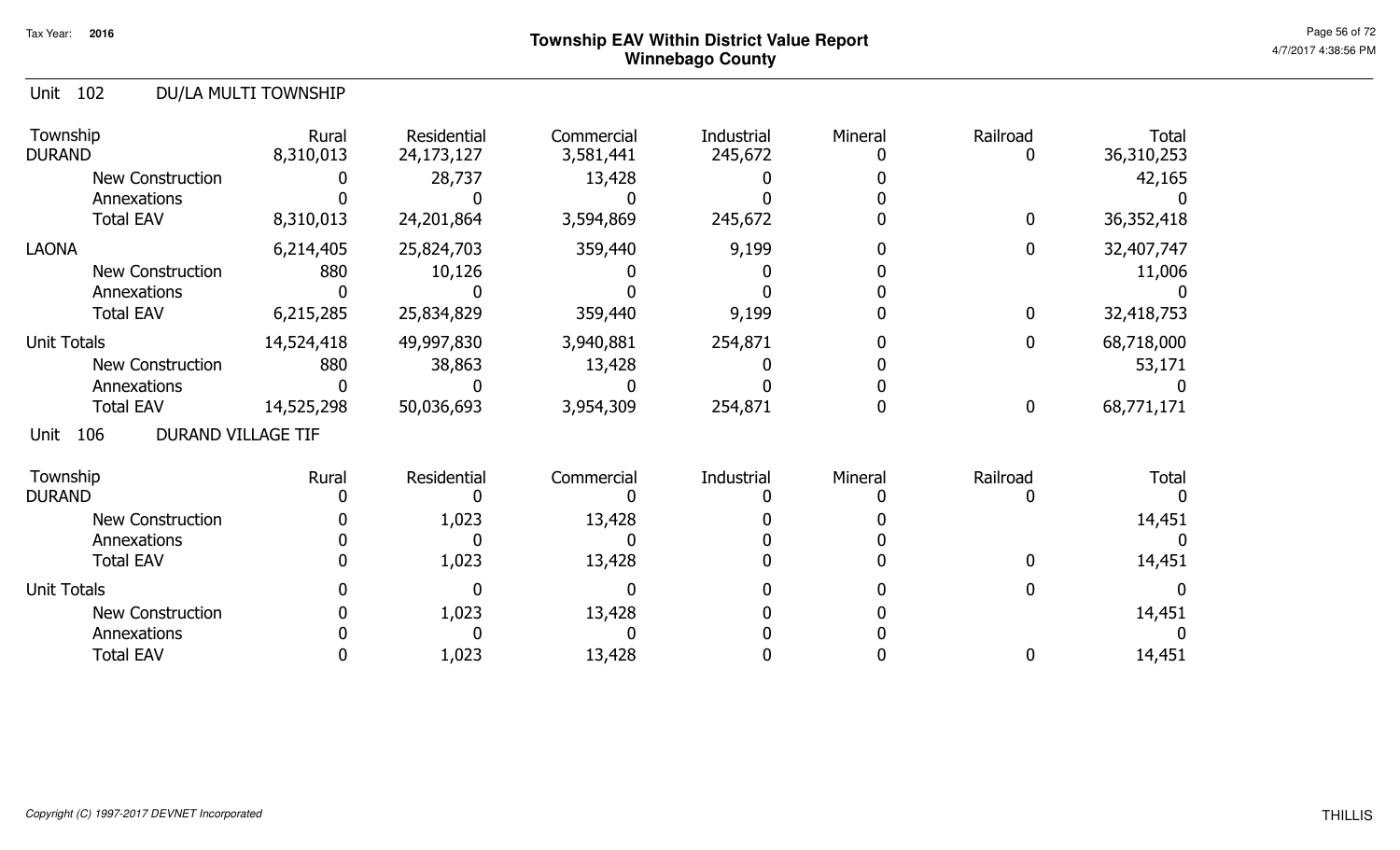| 109<br><b>COUNTRY OAKS SSA</b><br>Unit  |            |             |            |            |         |                |              |
|-----------------------------------------|------------|-------------|------------|------------|---------|----------------|--------------|
| Township                                | Rural      | Residential | Commercial | Industrial | Mineral | Railroad       | Total        |
| <b>ROCKFORD</b>                         |            | 314,289     |            |            |         | $\Box$         | 314,289      |
| New Construction                        |            |             |            |            |         |                |              |
| Annexations                             |            |             |            |            |         |                |              |
| <b>Total EAV</b>                        |            | 314,289     |            |            |         |                | 314,289      |
| <b>Unit Totals</b>                      | O          | 314,289     |            |            |         | 0              | 314,289      |
| New Construction                        |            |             |            |            |         |                |              |
| Annexations                             |            |             |            |            |         |                |              |
| <b>Total EAV</b>                        |            | 314,289     |            |            |         | $\Omega$       | 314,289      |
| <b>BURRITT TWSP ROAD</b><br>110<br>Unit |            |             |            |            |         |                |              |
| Township                                | Rural      | Residential | Commercial | Industrial | Mineral | Railroad       | <b>Total</b> |
| <b>BURRITT</b>                          | 11,486,774 | 11,247,360  | 1,082,385  |            |         | 0              | 23,816,519   |
| New Construction                        | 145,681    | 47,588      |            |            |         |                | 193,269      |
| Annexations                             |            |             |            |            |         |                |              |
| <b>Total EAV</b>                        | 11,632,455 | 11,294,948  | 1,082,385  |            |         | $\Omega$       | 24,009,788   |
| <b>Unit Totals</b>                      | 11,486,774 | 11,247,360  | 1,082,385  |            |         | $\overline{0}$ | 23,816,519   |
| <b>New Construction</b>                 | 145,681    | 47,588      |            |            |         |                | 193,269      |
| Annexations                             |            |             |            |            |         |                |              |
| <b>Total EAV</b>                        | 11,632,455 | 11,294,948  | 1,082,385  |            |         | 0              | 24,009,788   |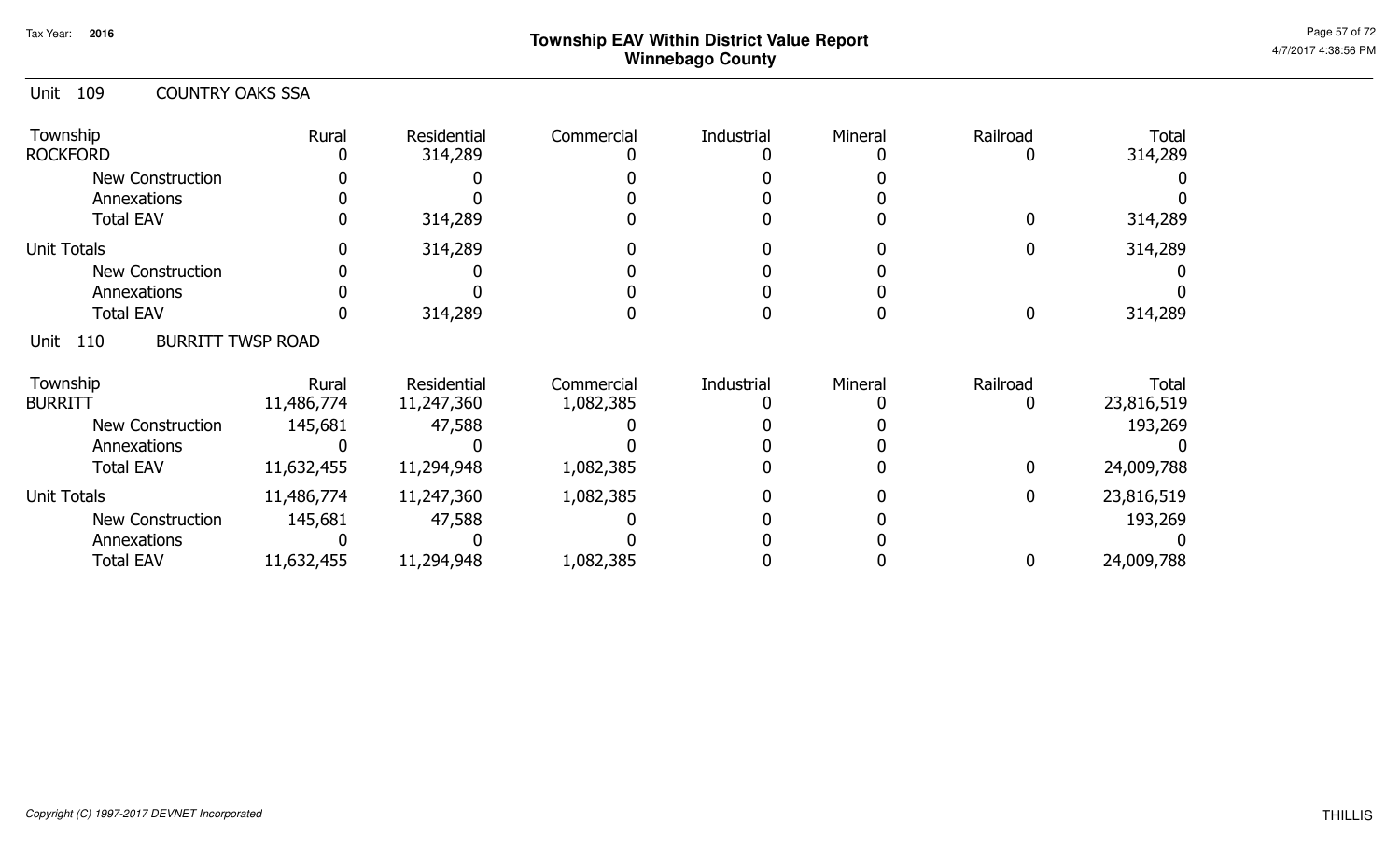#### Unit 111 CHERRY VALLEY TWSP ROAD

| Township<br><b>CHERRY VALLEY</b>       | Rural<br>4,528,680 | Residential<br>175,878,955 | Commercial<br>39,341,498 | Industrial<br>36,490,874 | Mineral | Railroad<br>0    | Total<br>256,240,007       |
|----------------------------------------|--------------------|----------------------------|--------------------------|--------------------------|---------|------------------|----------------------------|
| <b>New Construction</b>                |                    | 135,822                    | 4,250                    | 450,097                  |         |                  | 590,169                    |
| Annexations<br><b>Total EAV</b>        | 4,528,680          | 176,014,777                | 39,345,748               | 36,940,971               |         | 0                | 256,830,176                |
| Unit Totals                            | 4,528,680          | 175,878,955                | 39,341,498               | 36,490,874               |         | 0                | 256,240,007                |
| <b>New Construction</b>                |                    | 135,822                    | 4,250                    | 450,097                  |         |                  | 590,169                    |
| Annexations                            |                    |                            |                          |                          |         |                  |                            |
| <b>Total EAV</b>                       | 4,528,680          | 176,014,777                | 39,345,748               | 36,940,971               |         | $\boldsymbol{0}$ | 256,830,176                |
| <b>DURAND TWSP ROAD</b><br>112<br>Unit |                    |                            |                          |                          |         |                  |                            |
| Township<br><b>DURAND</b>              | Rural<br>8,310,013 | Residential<br>24,173,127  | Commercial<br>3,581,441  | Industrial<br>245,672    | Mineral | Railroad<br>0    | <b>Total</b><br>36,310,253 |
| <b>New Construction</b>                |                    | 28,737                     | 13,428                   |                          |         |                  | 42,165                     |
| Annexations                            |                    |                            |                          |                          |         |                  |                            |
| <b>Total EAV</b>                       | 8,310,013          | 24,201,864                 | 3,594,869                | 245,672                  |         | $\mathbf{0}$     | 36,352,418                 |
| <b>Unit Totals</b>                     | 8,310,013          | 24,173,127                 | 3,581,441                | 245,672                  |         | 0                | 36,310,253                 |
| <b>New Construction</b>                |                    | 28,737                     | 13,428                   |                          |         |                  | 42,165                     |
| Annexations                            |                    |                            |                          |                          |         |                  |                            |
| <b>Total EAV</b>                       | 8,310,013          | 24,201,864                 | 3,594,869                | 245,672                  |         | 0                | 36,352,418                 |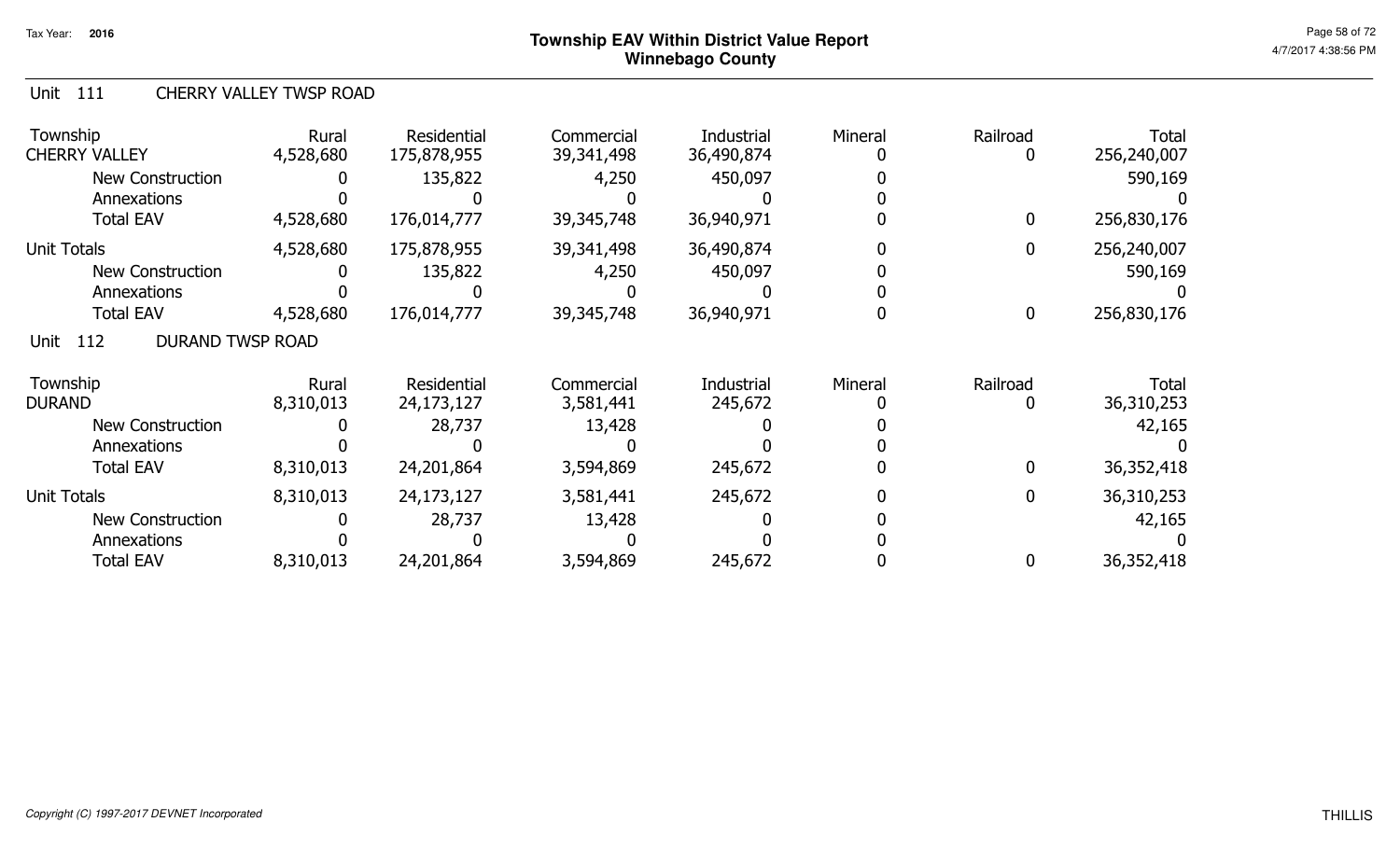#### Unit 113 HARLEM TWSP ROAD

| Township<br><b>HARLEM</b>                | Rural<br>2,515,021 | Residential<br>438,044,934 | Commercial<br>68,062,403 | Industrial<br>43,117,786 | Mineral | Railroad<br>0 | Total<br>551,740,144 |
|------------------------------------------|--------------------|----------------------------|--------------------------|--------------------------|---------|---------------|----------------------|
| <b>New Construction</b>                  | 11,183             | 1,424,241                  | 799,021                  | 2,927,484                |         |               | 5,161,929            |
| Annexations                              |                    |                            |                          |                          |         |               |                      |
| <b>Total EAV</b>                         | 2,526,204          | 439,469,175                | 68,861,424               | 46,045,270               |         | 0             | 556,902,073          |
| <b>Unit Totals</b>                       | 2,515,021          | 438,044,934                | 68,062,403               | 43,117,786               |         | $\mathbf{0}$  | 551,740,144          |
| <b>New Construction</b>                  | 11,183             | 1,424,241                  | 799,021                  | 2,927,484                |         |               | 5,161,929            |
| Annexations                              |                    |                            |                          |                          |         |               |                      |
| <b>Total EAV</b>                         | 2,526,204          | 439,469,175                | 68,861,424               | 46,045,270               |         | $\bf{0}$      | 556,902,073          |
| <b>HARRISON TWSP ROAD</b><br>Unit<br>114 |                    |                            |                          |                          |         |               |                      |
| Township                                 | Rural              | Residential                | Commercial               | Industrial               | Mineral | Railroad      | Total                |
| <b>HARRISON</b>                          | 5,356,147          | 7,590,883                  | 340,566                  |                          |         | 0             | 13,287,596           |
| <b>New Construction</b>                  |                    | 710                        |                          |                          |         |               | 710                  |
| Annexations                              |                    |                            |                          |                          |         |               |                      |
| <b>Total EAV</b>                         | 5,356,147          | 7,591,593                  | 340,566                  |                          |         | 0             | 13,288,306           |
| <b>Unit Totals</b>                       | 5,356,147          | 7,590,883                  | 340,566                  |                          |         | 0             | 13,287,596           |
| <b>New Construction</b>                  |                    | 710                        |                          |                          |         |               | 710                  |
| Annexations                              |                    |                            |                          |                          |         |               |                      |
| <b>Total EAV</b>                         | 5,356,147          | 7,591,593                  | 340,566                  |                          |         | 0             | 13,288,306           |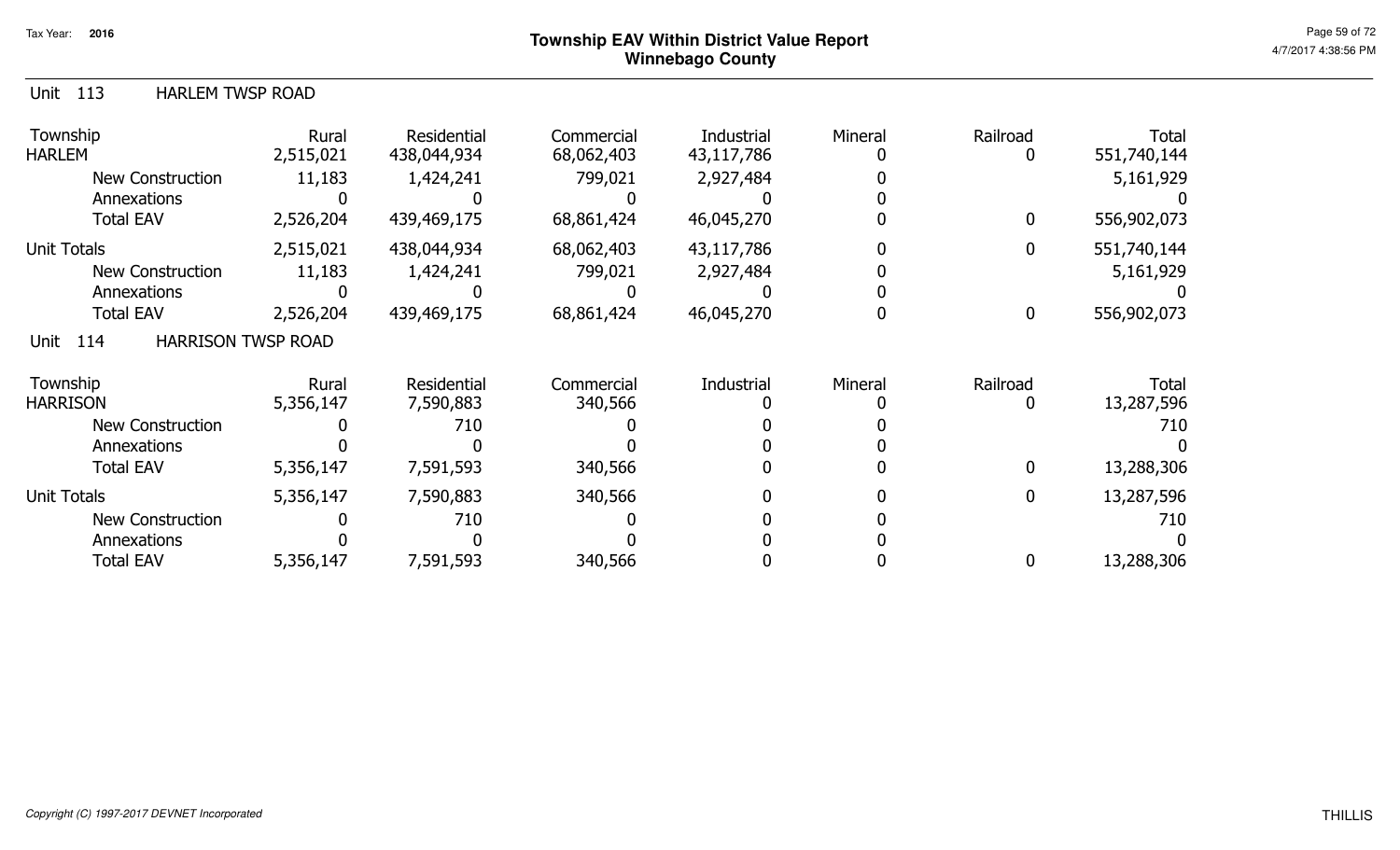| 115<br><b>LAONA TWSP ROAD</b><br>Unit |                    |                           |                         |                          |         |                  |                            |
|---------------------------------------|--------------------|---------------------------|-------------------------|--------------------------|---------|------------------|----------------------------|
| Township<br><b>LAONA</b>              | Rural<br>6,214,405 | Residential<br>25,824,703 | Commercial<br>359,440   | Industrial<br>9,199      | Mineral | Railroad<br>0    | <b>Total</b><br>32,407,747 |
| <b>New Construction</b>               | 880                | 10,126                    |                         |                          |         |                  | 11,006                     |
| Annexations                           |                    |                           |                         |                          |         |                  |                            |
| <b>Total EAV</b>                      | 6,215,285          | 25,834,829                | 359,440                 | 9,199                    |         | $\boldsymbol{0}$ | 32,418,753                 |
| <b>Unit Totals</b>                    | 6,214,405          | 25,824,703                | 359,440                 | 9,199                    |         | $\overline{0}$   | 32,407,747                 |
| <b>New Construction</b>               | 880                | 10,126                    |                         |                          |         |                  | 11,006                     |
| Annexations                           |                    |                           |                         |                          |         |                  |                            |
| <b>Total EAV</b>                      | 6,215,285          | 25,834,829                | 359,440                 | 9,199                    |         | $\overline{0}$   | 32,418,753                 |
| <b>OWEN TWSP ROAD</b><br>116<br>Unit  |                    |                           |                         |                          |         |                  |                            |
| Township<br><b>OWEN</b>               | Rural<br>7,885,394 | Residential<br>58,699,150 | Commercial<br>1,590,346 | Industrial<br>11,183,454 | Mineral | Railroad<br>0    | <b>Total</b><br>79,358,344 |
| <b>New Construction</b>               | 51,876             | 286,956                   |                         |                          |         |                  | 338,832                    |
| Annexations                           |                    |                           |                         |                          |         |                  |                            |
| <b>Total EAV</b>                      | 7,937,270          | 58,986,106                | 1,590,346               | 11,183,454               |         | $\overline{0}$   | 79,697,176                 |
| <b>Unit Totals</b>                    | 7,885,394          | 58,699,150                | 1,590,346               | 11,183,454               |         | $\overline{0}$   | 79,358,344                 |
| <b>New Construction</b>               | 51,876             | 286,956                   |                         |                          |         |                  | 338,832                    |
| Annexations                           |                    |                           |                         |                          |         |                  |                            |
| <b>Total EAV</b>                      | 7,937,270          | 58,986,106                | 1,590,346               | 11,183,454               |         | 0                | 79,697,176                 |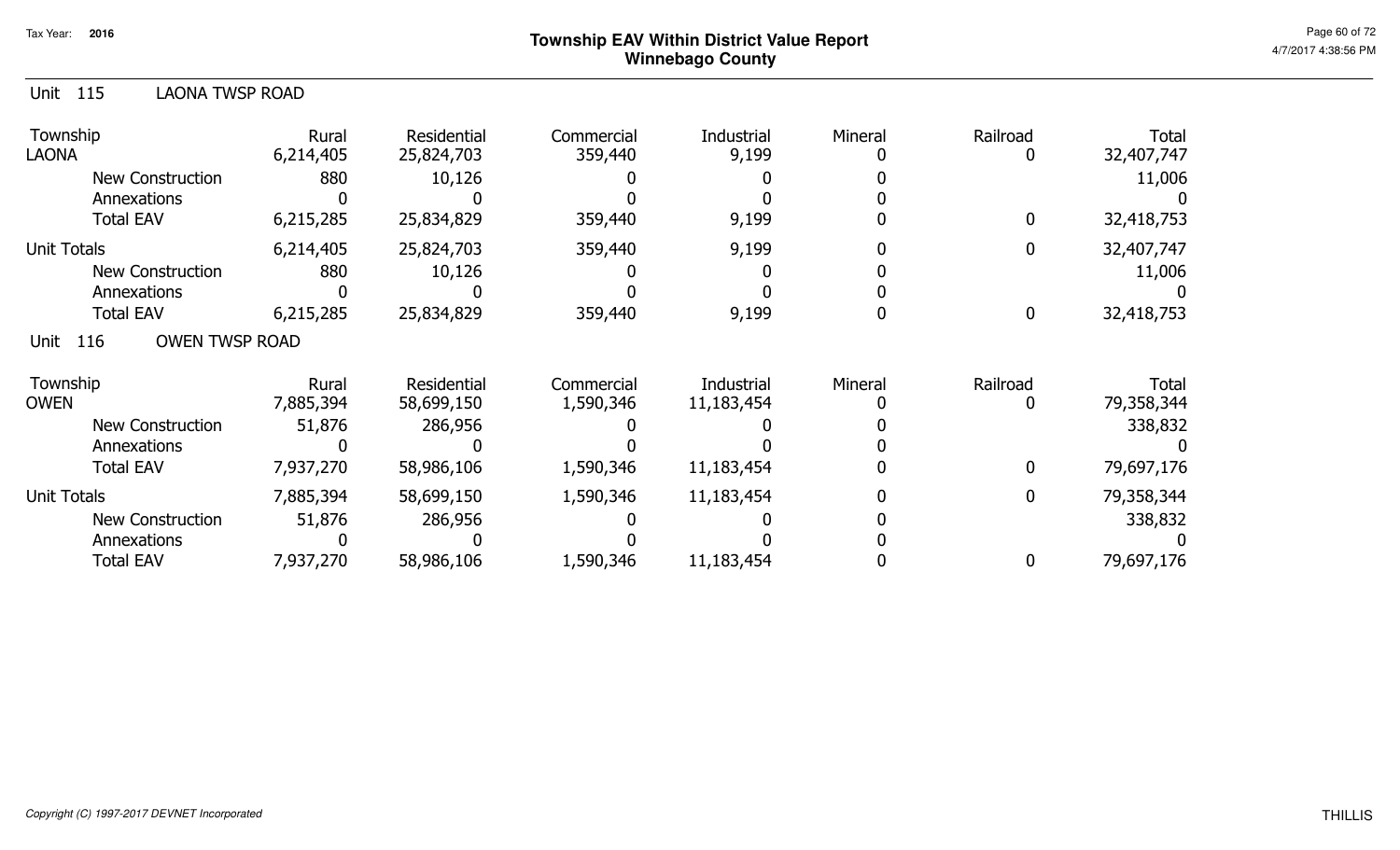|  | Unit 117 | PECATONICA TWSP ROAD |
|--|----------|----------------------|
|--|----------|----------------------|

| Township<br><b>PECATONICA</b>     | Rural<br>8,762,967 | Residential<br>51,562,335 | Commercial<br>3,502,647 | Industrial<br>2,010,591 | Mineral | Railroad         | Total<br>65,838,540 |
|-----------------------------------|--------------------|---------------------------|-------------------------|-------------------------|---------|------------------|---------------------|
| <b>New Construction</b>           | 164,882            | 112,263                   |                         | 1,164                   |         |                  | 278,309             |
| Annexations                       |                    |                           |                         |                         |         |                  |                     |
| <b>Total EAV</b>                  | 8,927,849          | 51,674,598                | 3,502,647               | 2,011,755               |         | 0                | 66,116,849          |
| <b>Unit Totals</b>                | 8,762,967          | 51,562,335                | 3,502,647               | 2,010,591               |         | 0                | 65,838,540          |
| New Construction                  | 164,882            | 112,263                   |                         | 1,164                   |         |                  | 278,309             |
| Annexations                       |                    |                           |                         |                         |         |                  |                     |
| <b>Total EAV</b>                  | 8,927,849          | 51,674,598                | 3,502,647               | 2,011,755               |         | $\boldsymbol{0}$ | 66,116,849          |
| 118<br>ROCKFORD TWSP ROAD<br>Unit |                    |                           |                         |                         |         |                  |                     |
| Township                          | Rural              | Residential               | Commercial              | Industrial              | Mineral | Railroad         | <b>Total</b>        |
| <b>ROCKFORD</b>                   | 9,499,410          | 1,158,065,462             | 447,482,408             | 123,252,734             |         | 112,769          | 1,738,412,783       |
| New Construction                  | 73,181             | 1,854,689                 | 2,515,595               | 346,914                 |         |                  | 4,790,379           |
| Annexations                       |                    | 38,901                    |                         |                         |         |                  | 38,901              |
| <b>Total EAV</b>                  | 9,572,591          | 1,159,920,151             | 449,998,003             | 123,599,648             |         | 112,769          | 1,743,203,162       |
| Unit Totals                       | 9,499,410          | 1,158,065,462             | 447,482,408             | 123,252,734             |         | 112,769          | 1,738,412,783       |
| New Construction                  | 73,181             | 1,854,689                 | 2,515,595               | 346,914                 |         |                  | 4,790,379           |
| Annexations                       |                    | 38,901                    |                         |                         |         |                  | 38,901              |
| <b>Total EAV</b>                  | 9,572,591          | 1,159,920,151             | 449,998,003             | 123,599,648             |         | 112,769          | 1,743,203,162       |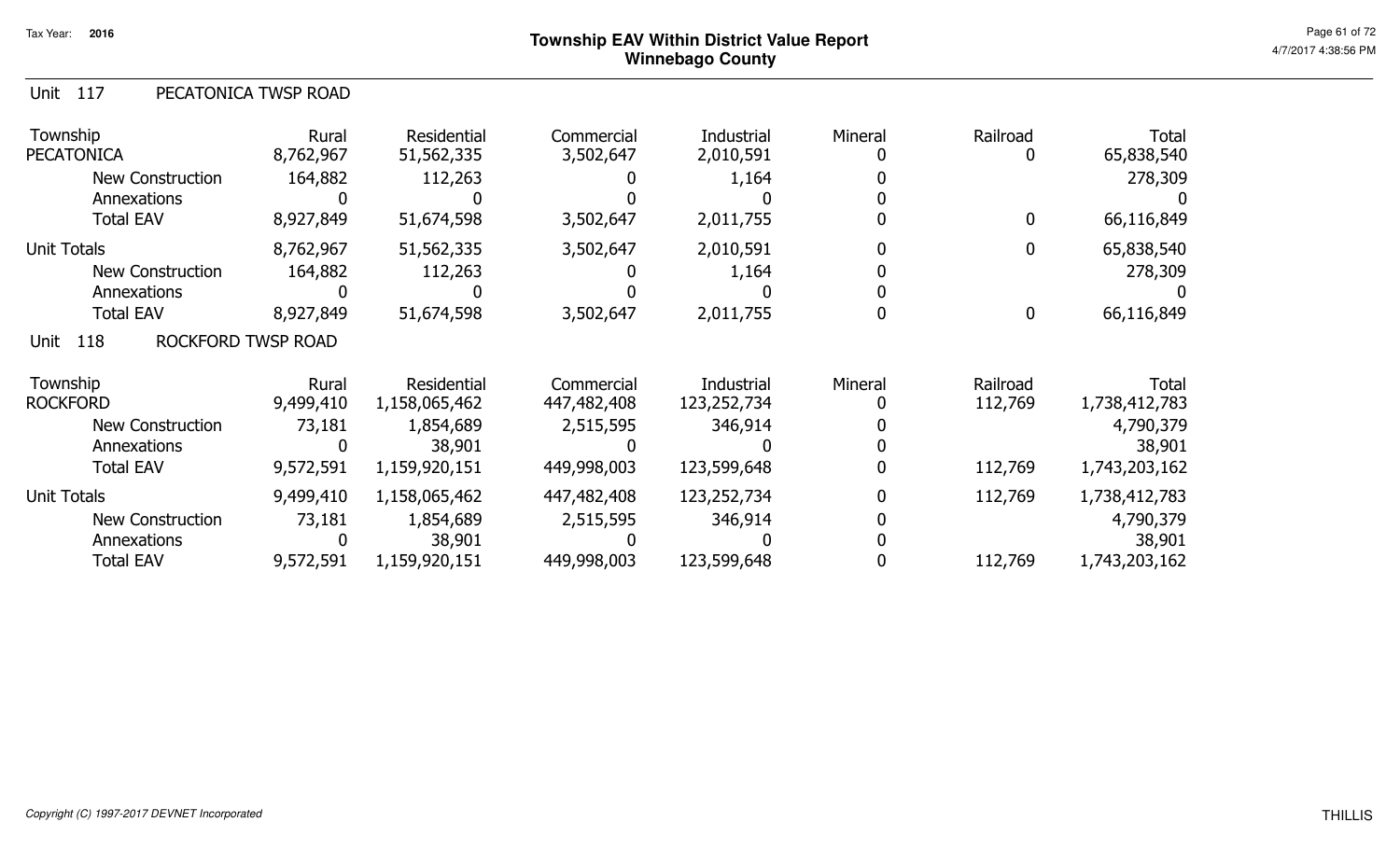| Unit 119 |  | <b>ROCKTON TWSP ROAD</b> |
|----------|--|--------------------------|
|----------|--|--------------------------|

| Township<br><b>ROCKTON</b>      | Rural<br>8,009,084 | Residential<br>195,350,232 | Commercial<br>20,562,674 | Industrial<br>14,423,931 | Mineral | Railroad<br>$\mathbf{0}$ | <b>Total</b><br>238,345,921 |
|---------------------------------|--------------------|----------------------------|--------------------------|--------------------------|---------|--------------------------|-----------------------------|
| <b>New Construction</b>         | 99,323             | 1,218,026                  | 54,460                   | 11,207                   |         |                          | 1,383,016                   |
| Annexations                     |                    |                            |                          |                          |         |                          |                             |
| <b>Total EAV</b>                | 8,108,407          | 196,568,258                | 20,617,134               | 14,435,138               |         | 0                        | 239,728,937                 |
| <b>Unit Totals</b>              | 8,009,084          | 195,350,232                | 20,562,674               | 14,423,931               |         | 0                        | 238,345,921                 |
| <b>New Construction</b>         | 99,323             | 1,218,026                  | 54,460                   | 11,207                   |         |                          | 1,383,016                   |
| Annexations                     |                    |                            |                          |                          |         |                          |                             |
| <b>Total EAV</b>                | 8,108,407          | 196,568,258                | 20,617,134               | 14,435,138               |         | $\bf{0}$                 | 239,728,937                 |
| ROSCOE TWSP ROAD<br>120<br>Unit |                    |                            |                          |                          |         |                          |                             |
| Township                        | Rural              | Residential                | Commercial               | Industrial               | Mineral | Railroad                 | <b>Total</b>                |
| <b>ROSCOE</b>                   | 5,533,247          | 344,221,742                | 60,489,041               | 18,831,396               |         |                          | 429,075,426                 |
| <b>New Construction</b>         | 83,088             | 1,607,742                  | 534,244                  | 1,443,998                |         |                          | 3,669,072                   |
| Annexations                     |                    |                            |                          |                          |         |                          |                             |
| <b>Total EAV</b>                | 5,616,335          | 345,829,484                | 61,023,285               | 20,275,394               |         | 0                        | 432,744,498                 |
| <b>Unit Totals</b>              | 5,533,247          | 344,221,742                | 60,489,041               | 18,831,396               |         | 0                        | 429,075,426                 |
| New Construction                | 83,088             | 1,607,742                  | 534,244                  | 1,443,998                |         |                          | 3,669,072                   |
| Annexations                     |                    |                            |                          |                          |         |                          |                             |
| <b>Total EAV</b>                | 5,616,335          | 345,829,484                | 61,023,285               | 20,275,394               |         | 0                        | 432,744,498                 |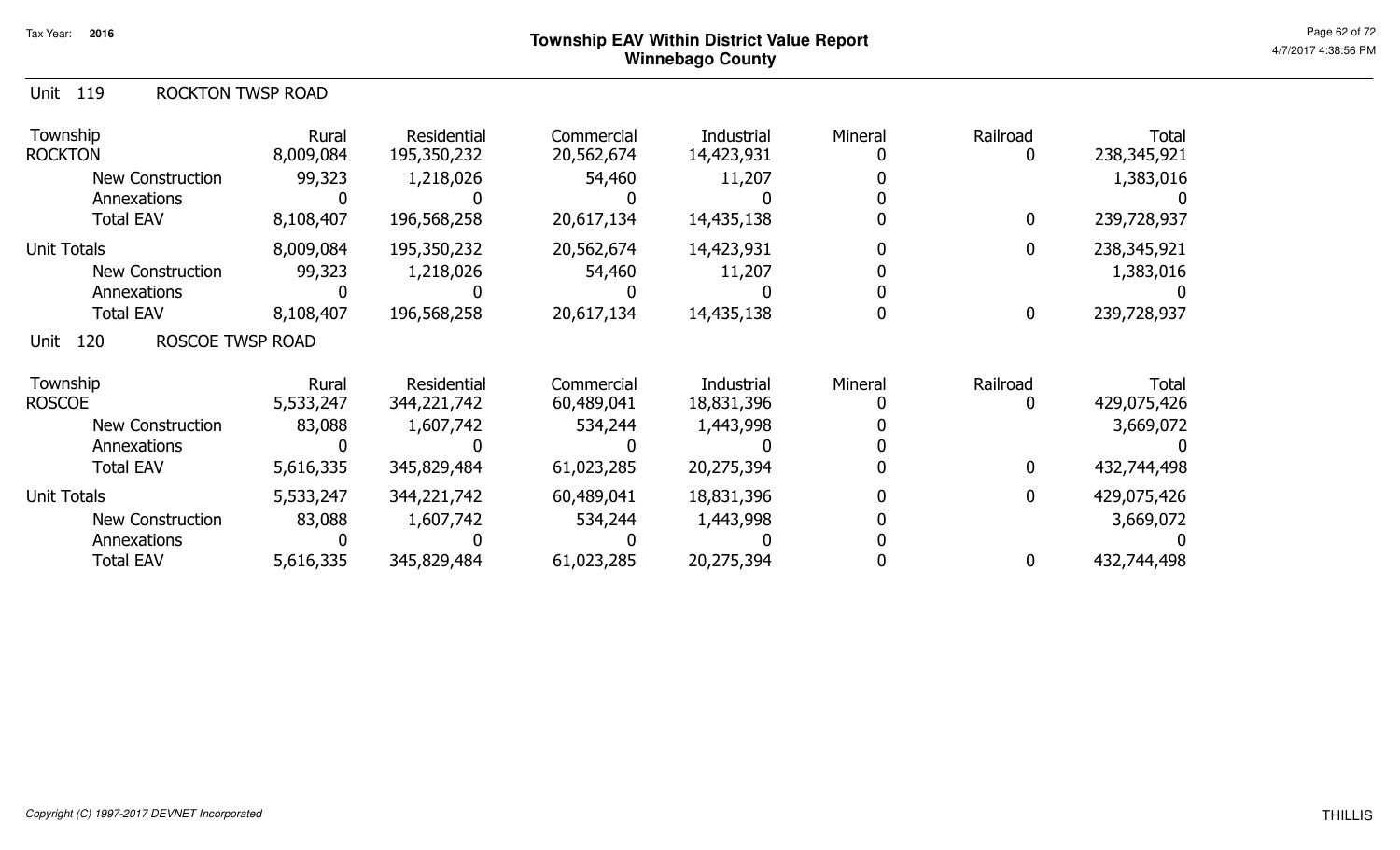| Unit 121 | <b>SEWARD TWSP ROAD</b> |  |
|----------|-------------------------|--|
|          |                         |  |

| Township<br><b>SEWARD</b>         | Rural<br>12,401,076 | Residential<br>7,189,841 | Commercial<br>3,342,470 | Industrial<br>162,401 | Mineral | Railroad<br>458 | <b>Total</b><br>23,096,246 |
|-----------------------------------|---------------------|--------------------------|-------------------------|-----------------------|---------|-----------------|----------------------------|
| New Construction                  | 49,948              | 25,293                   |                         |                       |         |                 | 75,241                     |
| Annexations                       |                     |                          |                         |                       |         |                 |                            |
| <b>Total EAV</b>                  | 12,451,024          | 7,215,134                | 3,342,470               | 162,401               |         | 458             | 23,171,487                 |
| <b>Unit Totals</b>                | 12,401,076          | 7,189,841                | 3,342,470               | 162,401               |         | 458             | 23,096,246                 |
| <b>New Construction</b>           | 49,948              | 25,293                   |                         |                       |         |                 | 75,241                     |
| Annexations                       |                     |                          |                         |                       |         |                 |                            |
| <b>Total EAV</b>                  | 12,451,024          | 7,215,134                | 3,342,470               | 162,401               |         | 458             | 23,171,487                 |
| SHIRLAND TWSP ROAD<br>Unit<br>122 |                     |                          |                         |                       |         |                 |                            |
| Township                          | Rural               | Residential              | Commercial              | Industrial            | Mineral | Railroad        | <b>Total</b>               |
| <b>SHIRLAND</b>                   | 6,006,191           | 14,692,748               | 873,459                 |                       |         |                 | 21,572,398                 |
| New Construction                  | 72,135              |                          | 40,510                  |                       |         |                 | 112,645                    |
| Annexations                       |                     |                          |                         |                       |         |                 |                            |
| <b>Total EAV</b>                  | 6,078,326           | 14,692,748               | 913,969                 |                       |         | 0               | 21,685,043                 |
| <b>Unit Totals</b>                | 6,006,191           | 14,692,748               | 873,459                 |                       |         | $\mathbf 0$     | 21,572,398                 |
| <b>New Construction</b>           | 72,135              |                          | 40,510                  |                       |         |                 | 112,645                    |
| Annexations                       |                     |                          |                         |                       |         |                 |                            |
| <b>Total EAV</b>                  | 6,078,326           | 14,692,748               | 913,969                 |                       |         | 0               | 21,685,043                 |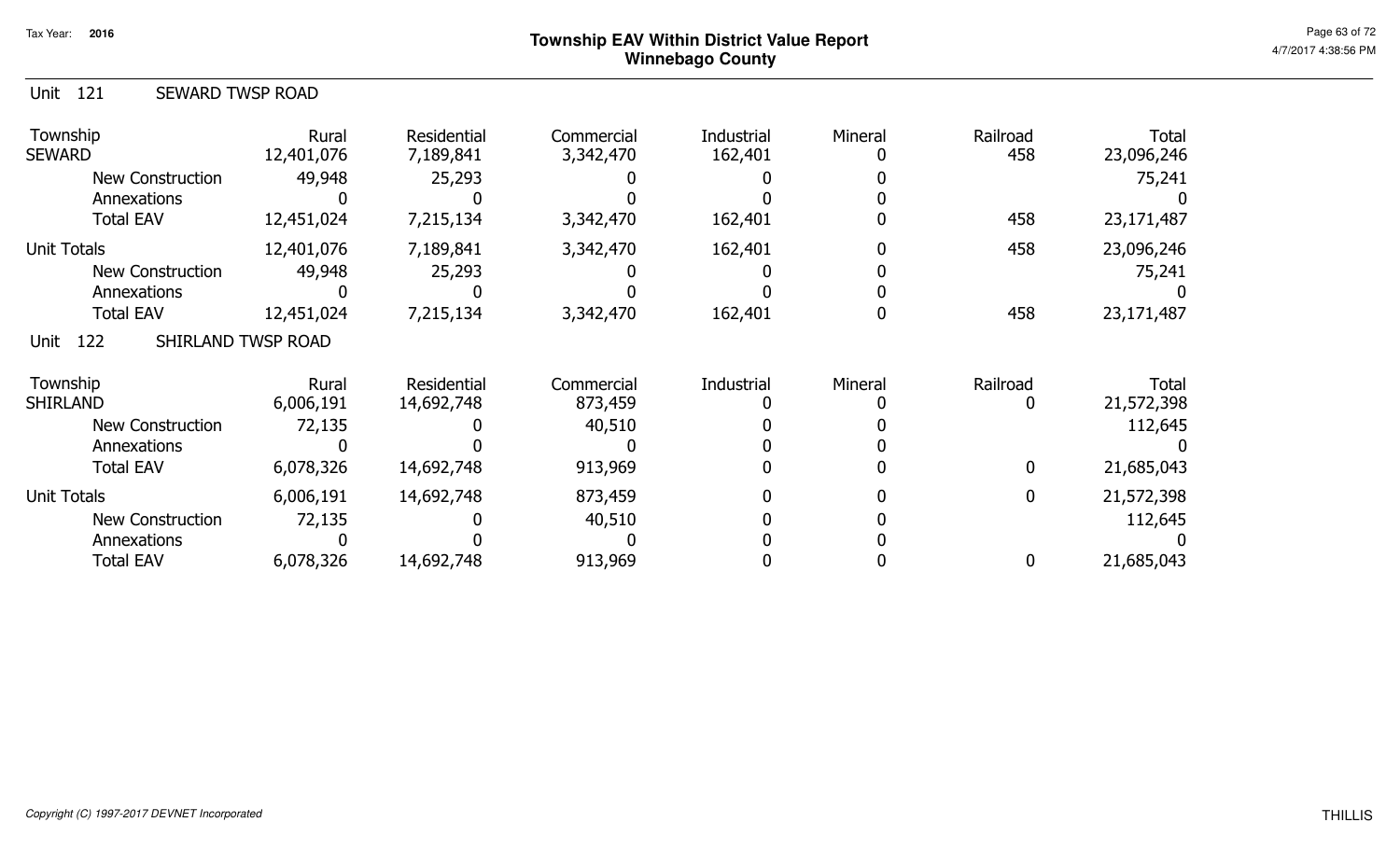| Unit 123 |  | <b>WINNEBAGO TWSP ROAD</b> |  |  |
|----------|--|----------------------------|--|--|
|----------|--|----------------------------|--|--|

| Township<br><b>WINNEBAGO</b> | Rural<br>10,077,562  | Residential<br>69,652,544 | Commercial<br>6,351,096 | Industrial<br>2,540,858 | Mineral | Railroad<br>699,028 | Total<br>89,321,088 |
|------------------------------|----------------------|---------------------------|-------------------------|-------------------------|---------|---------------------|---------------------|
| New Construction             | 189,600              | 75,616                    | 185,833                 |                         |         |                     | 451,049             |
| Annexations                  |                      |                           |                         |                         |         |                     |                     |
| <b>Total EAV</b>             | 10,267,162           | 69,728,160                | 6,536,929               | 2,540,858               |         | 699,028             | 89,772,137          |
| <b>Unit Totals</b>           | 10,077,562           | 69,652,544                | 6,351,096               | 2,540,858               |         | 699,028             | 89,321,088          |
| <b>New Construction</b>      | 189,600              | 75,616                    | 185,833                 |                         |         |                     | 451,049             |
| Annexations                  |                      |                           |                         |                         |         |                     |                     |
| <b>Total EAV</b>             | 10,267,162           | 69,728,160                | 6,536,929               | 2,540,858               |         | 699,028             | 89,772,137          |
| 124<br>Unit                  | PE/SE MULTI TOWNSHIP |                           |                         |                         |         |                     |                     |
| Township                     | Rural                | Residential               | Commercial              | Industrial              | Mineral | Railroad            | Total               |
| <b>PECATONICA</b>            | 8,762,967            | 51,562,335                | 3,502,647               | 2,010,591               |         | 0                   | 65,838,540          |
| <b>New Construction</b>      | 164,882              | 112,263                   |                         | 1,164                   |         |                     | 278,309             |
| Annexations                  |                      |                           |                         |                         |         |                     |                     |
| <b>Total EAV</b>             | 8,927,849            | 51,674,598                | 3,502,647               | 2,011,755               |         | $\mathbf 0$         | 66,116,849          |
| <b>SEWARD</b>                | 12,401,076           | 7,189,841                 | 3,342,470               | 162,401                 |         | 458                 | 23,096,246          |
| <b>New Construction</b>      | 49,948               | 25,293                    |                         |                         |         |                     | 75,241              |
| Annexations                  |                      |                           |                         |                         |         |                     |                     |
| <b>Total EAV</b>             | 12,451,024           | 7,215,134                 | 3,342,470               | 162,401                 |         | 458                 | 23,171,487          |
| <b>Unit Totals</b>           | 21,164,043           | 58,752,176                | 6,845,117               | 2,172,992               |         | 458                 | 88,934,786          |
| New Construction             | 214,830              | 137,556                   |                         | 1,164                   |         |                     | 353,550             |
| Annexations                  |                      |                           |                         |                         |         |                     |                     |
| <b>Total EAV</b>             | 21,378,873           | 58,889,732                | 6,845,117               | 2,174,156               |         | 458                 | 89,288,336          |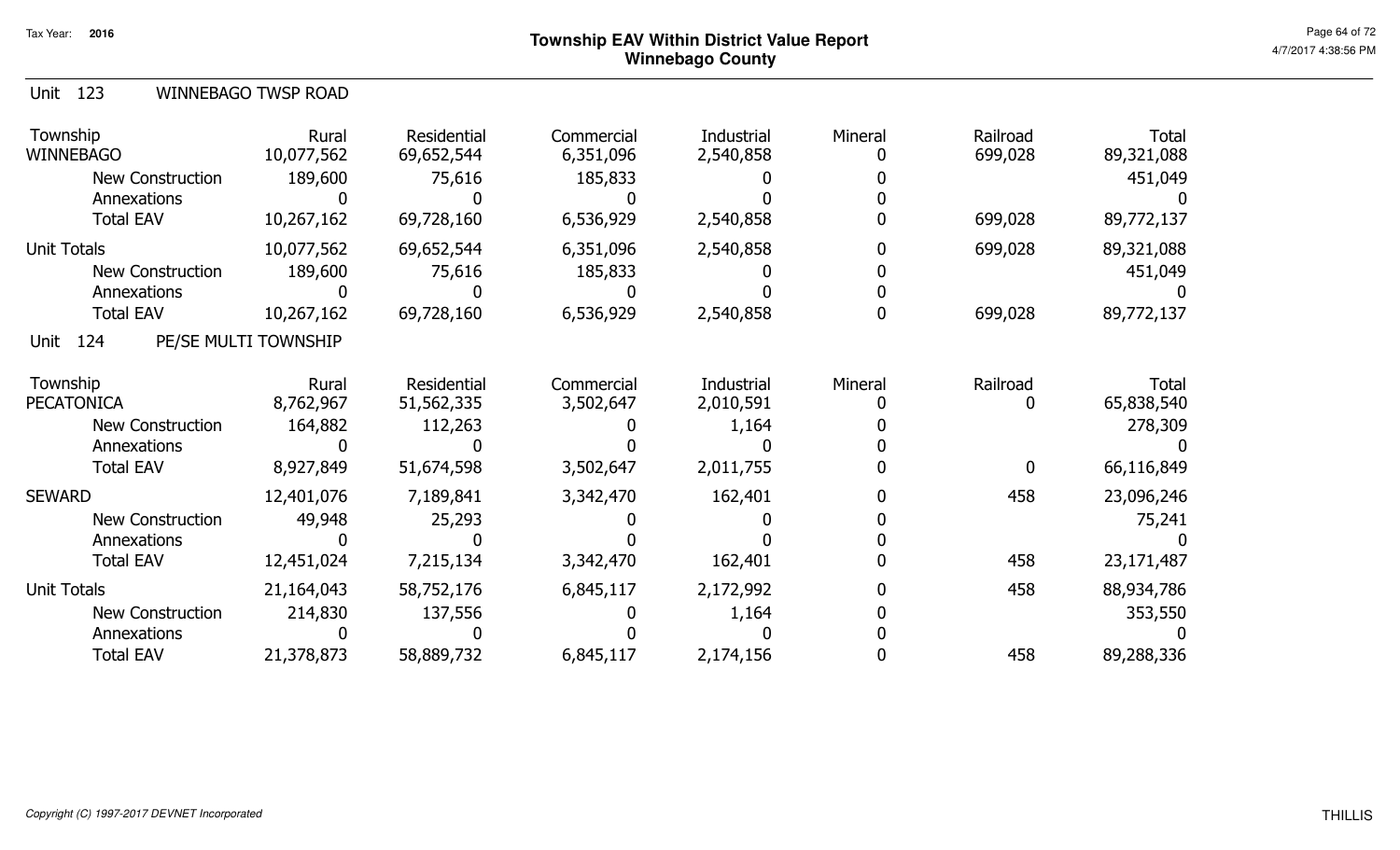#### Unit 127 GARRISON SCHOOL TIF

| Township<br><b>ROCKFORD</b>             | Rural | Residential | Commercial | Industrial | Mineral | Railroad | <b>Total</b> |
|-----------------------------------------|-------|-------------|------------|------------|---------|----------|--------------|
| <b>New Construction</b><br>Annexations  |       | 21,142      |            |            |         |          | 21,142       |
| <b>Total EAV</b>                        |       | 21,142      |            |            |         |          | 21,142       |
| <b>Unit Totals</b>                      |       |             |            |            |         |          |              |
| <b>New Construction</b>                 |       | 21,142      |            |            |         |          | 21,142       |
| Annexations                             |       |             |            |            |         |          |              |
| <b>Total EAV</b>                        |       | 21,142      |            |            |         |          | 21,142       |
| NORTH 2ND TIF LOVES PARK<br>Unit<br>132 |       |             |            |            |         |          |              |
| Township<br><b>ROCKFORD</b>             | Rural | Residential | Commercial | Industrial | Mineral | Railroad | <b>Total</b> |
| <b>New Construction</b>                 |       |             | 61,757     |            |         |          | 61,757       |
| Annexations                             |       |             |            |            |         |          |              |
| <b>Total EAV</b>                        |       |             | 61,757     |            |         |          | 61,757       |
| <b>Unit Totals</b>                      |       |             |            |            |         |          |              |
| New Construction                        |       |             | 61,757     |            |         |          | 61,757       |
| Annexations                             |       |             |            |            |         |          |              |
| <b>Total EAV</b>                        |       |             | 61,757     |            |         |          | 61,757       |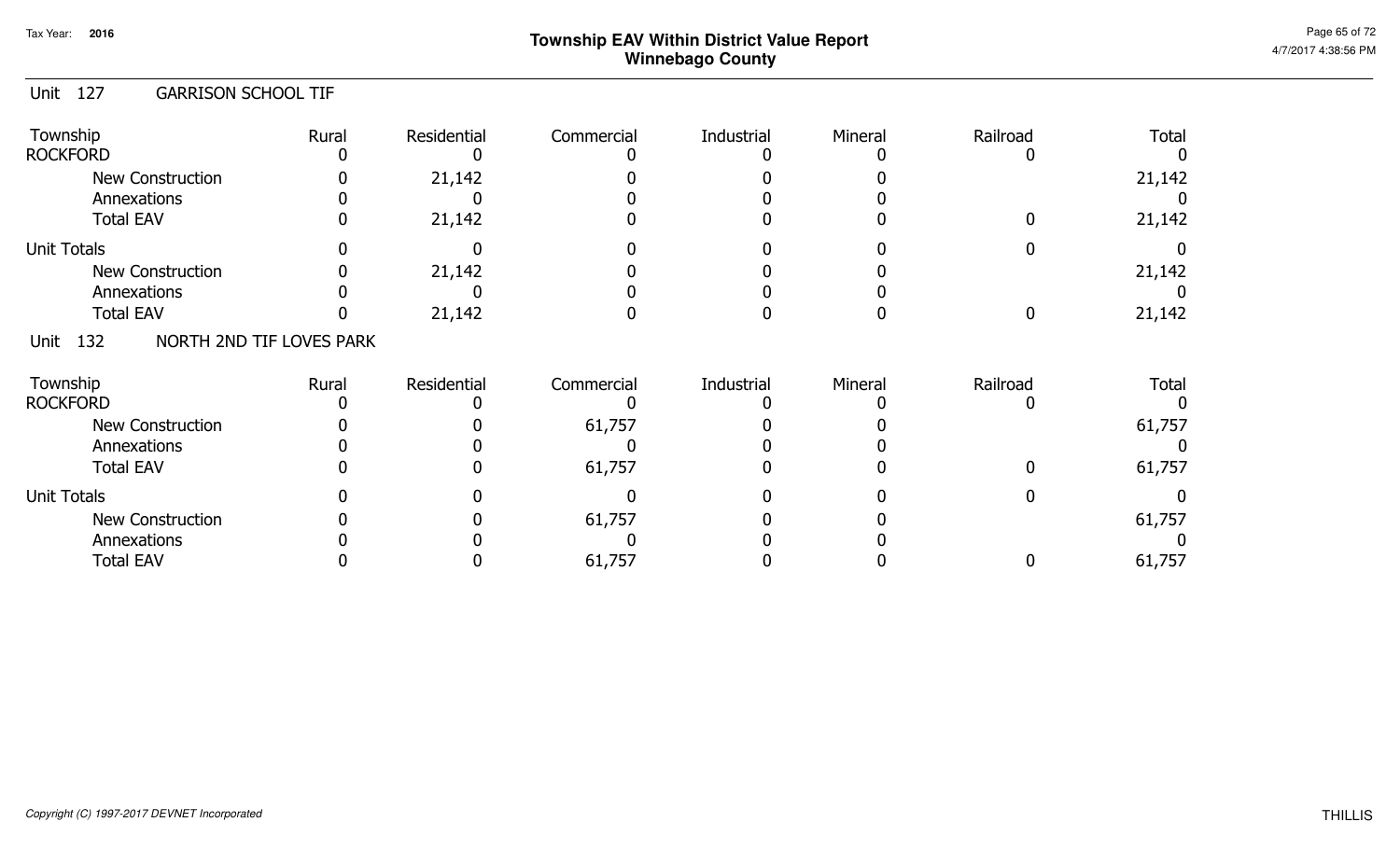#### Unit 135 NORTH 2ND TIF MACHESNEY PARK

| Township<br><b>HARLEM</b>               | Rural | Residential | Commercial | Industrial | Mineral | Railroad | <b>Total</b>              |
|-----------------------------------------|-------|-------------|------------|------------|---------|----------|---------------------------|
| <b>New Construction</b><br>Annexations  |       | 4,213       |            |            |         |          | 4,213                     |
| <b>Total EAV</b>                        |       | 4,213       |            |            |         |          | 4,213                     |
| <b>Unit Totals</b>                      |       |             |            |            |         |          |                           |
| New Construction                        |       | 4,213       |            |            |         |          | 4,213                     |
| Annexations                             |       |             |            |            |         |          |                           |
| <b>Total EAV</b>                        |       | 4,213       |            |            |         |          | 4,213                     |
| <b>HARVEST HILLS SSA</b><br>136<br>Unit |       |             |            |            |         |          |                           |
| Township<br><b>ROCKFORD</b>             | Rural | Residential | Commercial | Industrial | Mineral | Railroad | <b>Total</b><br>3,083,290 |
|                                         |       | 3,083,290   |            |            |         |          |                           |
| <b>New Construction</b>                 |       |             |            |            |         |          |                           |
| Annexations<br><b>Total EAV</b>         |       | 3,083,290   |            |            |         |          | 3,083,290                 |
| <b>Unit Totals</b>                      |       | 3,083,290   |            |            |         | 0        | 3,083,290                 |
| <b>New Construction</b>                 |       |             |            |            |         |          |                           |
| Annexations                             |       |             |            |            |         |          |                           |
| <b>Total EAV</b>                        |       | 3,083,290   |            |            |         |          | 3,083,290                 |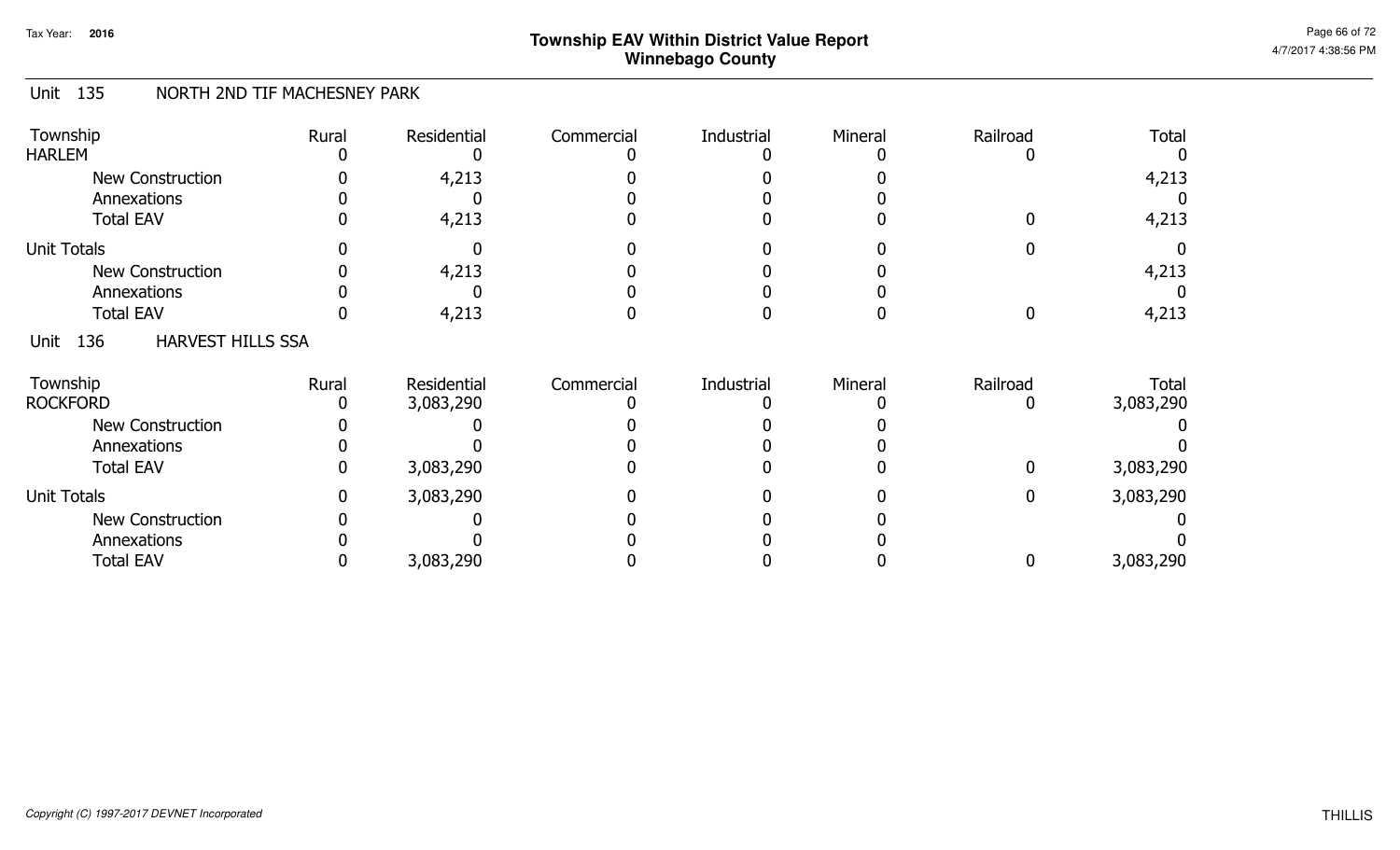| 138<br><b>MIDTOWN TIF</b><br>Unit    |       |             |            |            |         |          |           |
|--------------------------------------|-------|-------------|------------|------------|---------|----------|-----------|
| Township                             | Rural | Residential | Commercial | Industrial | Mineral | Railroad | Total     |
| <b>ROCKFORD</b>                      |       |             |            |            |         |          |           |
| <b>New Construction</b>              |       | 100         |            |            |         |          | 100       |
| Annexations                          |       |             |            |            |         |          | $\Omega$  |
| <b>Total EAV</b>                     |       | 100         |            |            |         |          | 100       |
| <b>Unit Totals</b>                   |       |             |            |            |         |          | $\Omega$  |
| New Construction                     |       | 100         |            |            |         |          | 100       |
| Annexations                          |       |             |            |            |         |          | $\Omega$  |
| <b>Total EAV</b>                     |       | 100         |            |            |         |          | 100       |
| Unit 142<br>RIVER DISTRICT NORTH TIF |       |             |            |            |         |          |           |
| Township                             | Rural | Residential | Commercial | Industrial | Mineral | Railroad | Total     |
| <b>ROCKFORD</b>                      |       |             |            |            |         |          |           |
| New Construction                     |       |             |            |            |         |          |           |
| Annexations                          |       |             | 1,957,879  |            |         |          | 1,957,879 |
| <b>Total EAV</b>                     |       |             |            |            |         |          |           |
| <b>Unit Totals</b>                   |       |             |            |            |         |          |           |
| <b>New Construction</b>              |       |             |            |            |         |          |           |
| Annexations                          |       |             | 1,957,879  |            |         |          | 1,957,879 |
| <b>Total EAV</b>                     |       |             |            |            |         |          |           |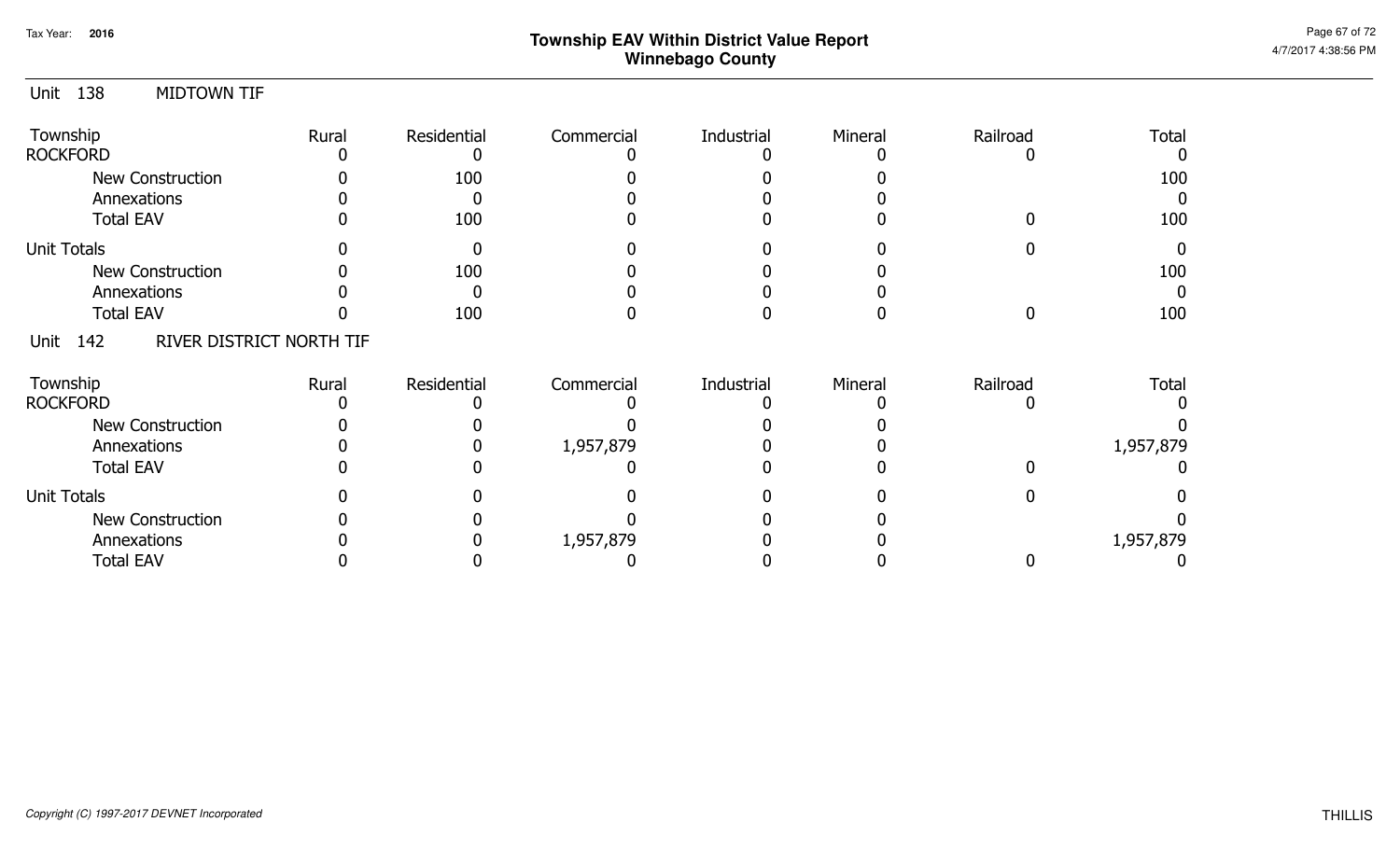| 143<br><b>BROADWAY TIF</b><br>Unit   |       |             |            |            |         |          |              |
|--------------------------------------|-------|-------------|------------|------------|---------|----------|--------------|
| Township<br><b>ROCKFORD</b>          | Rural | Residential | Commercial | Industrial | Mineral | Railroad | <b>Total</b> |
| New Construction                     |       | 11,412      |            | 31,413     |         |          | 42,825       |
| Annexations                          |       |             |            |            |         |          |              |
| <b>Total EAV</b>                     |       | 11,412      |            | 31,413     |         | 0        | 42,825       |
| <b>Unit Totals</b>                   |       |             |            |            |         |          |              |
| New Construction                     |       | 11,412      |            | 31,413     |         |          | 42,825       |
| Annexations                          |       |             |            |            |         |          |              |
| <b>Total EAV</b>                     |       | 11,412      |            | 31,413     |         | $\Omega$ | 42,825       |
| <b>EAST RIVER TIF</b><br>144<br>Unit |       |             |            |            |         |          |              |
| Township                             | Rural | Residential | Commercial | Industrial | Mineral | Railroad | <b>Total</b> |
| <b>ROCKFORD</b>                      |       |             |            |            |         |          |              |
| <b>New Construction</b>              |       | 7,821       | 13,844     |            |         |          | 21,665       |
| Annexations                          |       |             |            |            |         |          |              |
| <b>Total EAV</b>                     |       | 7,821       | 13,844     |            |         | $\Omega$ | 21,665       |
| <b>Unit Totals</b>                   |       |             |            |            |         |          |              |
| <b>New Construction</b>              |       | 7,821       | 13,844     |            |         |          | 21,665       |
| Annexations                          |       |             |            |            |         |          |              |
| <b>Total EAV</b>                     |       | 7,821       | 13,844     |            |         |          | 21,665       |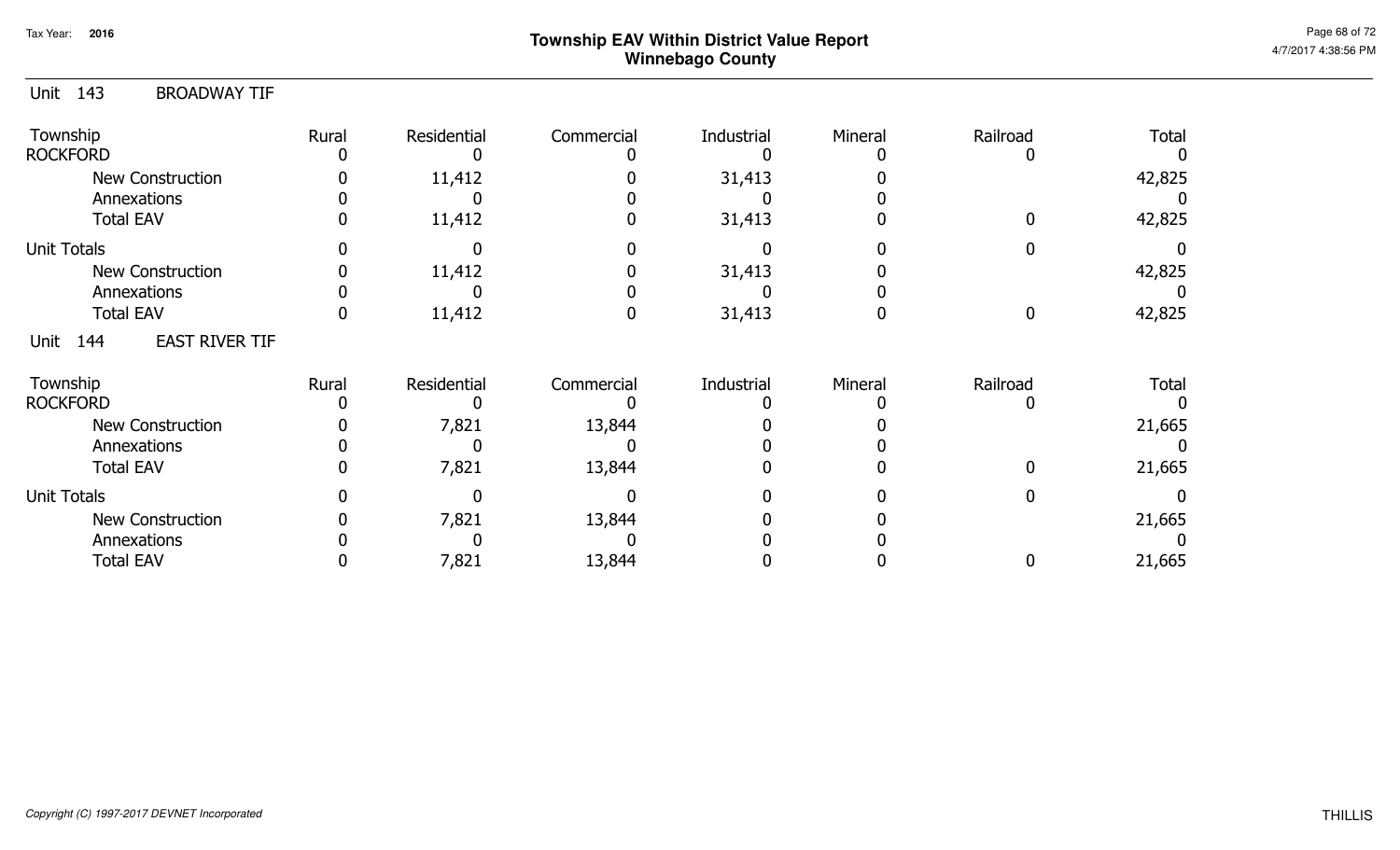#### Unit 149 SOUTH WILLOW CREEK TIF

| Township<br><b>HARLEM</b>             | Rural | Residential | Commercial | Industrial | Mineral | Railroad | <b>Total</b> |
|---------------------------------------|-------|-------------|------------|------------|---------|----------|--------------|
| New Construction                      |       |             |            | 1,157,373  |         |          | 1,157,373    |
| Annexations                           |       |             |            | 403,696    |         |          | 403,696      |
| <b>Total EAV</b>                      |       |             |            | 1,157,373  |         | 0        | 1,157,373    |
| <b>Unit Totals</b>                    |       |             |            |            |         |          |              |
| <b>New Construction</b>               |       |             |            | 1,157,373  |         |          | 1,157,373    |
| Annexations                           |       |             |            | 403,696    |         |          | 403,696      |
| <b>Total EAV</b>                      |       |             |            | 1,157,373  |         | 0        | 1,157,373    |
| I-39 / BAXTER ROAD TIF<br>151<br>Unit |       |             |            |            |         |          |              |
| Township                              | Rural | Residential | Commercial | Industrial | Mineral | Railroad | <b>Total</b> |
| <b>CHERRY VALLEY</b>                  |       |             |            |            |         |          |              |
| New Construction                      |       |             |            | 386,621    |         |          | 386,621      |
| Annexations                           |       |             |            |            |         |          |              |
| <b>Total EAV</b>                      |       |             |            | 386,621    |         |          | 386,621      |
| <b>ROCKFORD</b>                       |       |             |            |            |         |          |              |
| New Construction                      |       |             |            | 658        |         |          | 658          |
| Annexations                           |       |             |            |            |         |          |              |
| <b>Total EAV</b>                      |       |             |            | 658        |         |          | 658          |
| <b>Unit Totals</b>                    |       |             |            |            |         |          |              |
| <b>New Construction</b>               |       |             |            | 387,279    |         |          | 387,279      |
| Annexations                           |       |             |            |            |         |          |              |
| <b>Total EAV</b>                      |       |             |            | 387,279    |         |          | 387,279      |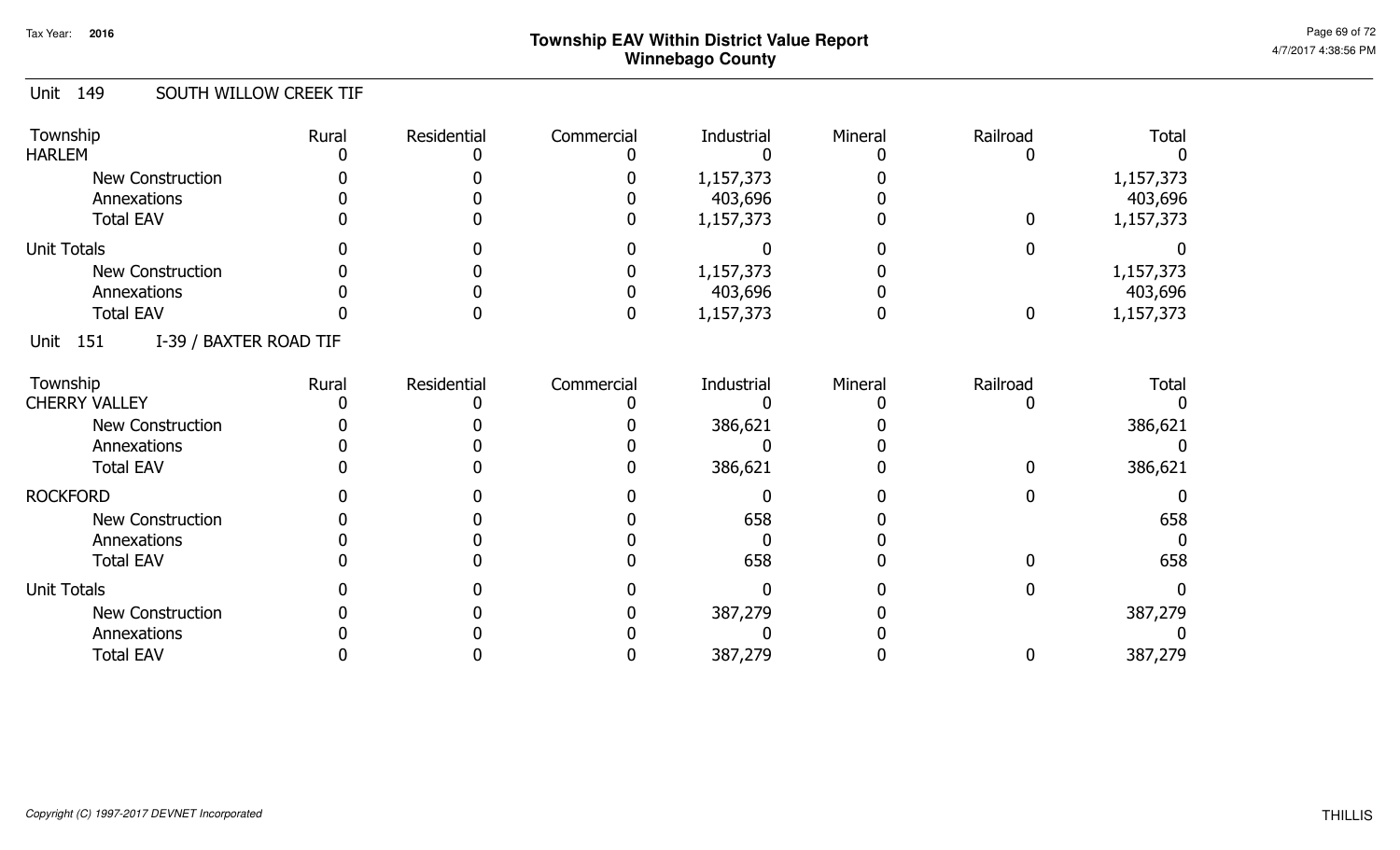#### Unit 153 SPRING CREEK LAKES TIF

| Township<br><b>HARLEM</b>                  | Rural | Residential | Commercial | Industrial | Mineral | Railroad | <b>Total</b> |
|--------------------------------------------|-------|-------------|------------|------------|---------|----------|--------------|
| New Construction                           |       |             |            | 1,770,111  |         |          | 1,770,111    |
| Annexations                                |       |             |            |            |         |          |              |
| <b>Total EAV</b>                           |       |             |            | 1,770,111  |         |          | 1,770,111    |
| <b>Unit Totals</b>                         |       |             |            |            |         |          |              |
| New Construction                           |       |             |            | 1,770,111  |         |          | 1,770,111    |
| Annexations                                |       |             |            |            |         |          |              |
| <b>Total EAV</b>                           |       |             |            | 1,770,111  |         |          | 1,770,111    |
| OLDE RIVER RIDGE PLAT 6 SSA<br>Unit<br>156 |       |             |            |            |         |          |              |
| Township                                   | Rural | Residential | Commercial | Industrial | Mineral | Railroad | Total        |
| <b>OWEN</b>                                |       | 3,365       |            |            |         |          | 3,365        |
| New Construction                           |       |             |            |            |         |          |              |
| Annexations                                |       |             |            |            |         |          |              |
| <b>Total EAV</b>                           |       | 3,365       |            |            |         |          | 3,365        |
| <b>Unit Totals</b>                         |       | 3,365       |            |            |         |          | 3,365        |
| New Construction                           |       |             |            |            |         |          |              |
| Annexations                                |       |             |            |            |         |          |              |
| <b>Total EAV</b>                           |       | 3,365       |            |            |         |          | 3,365        |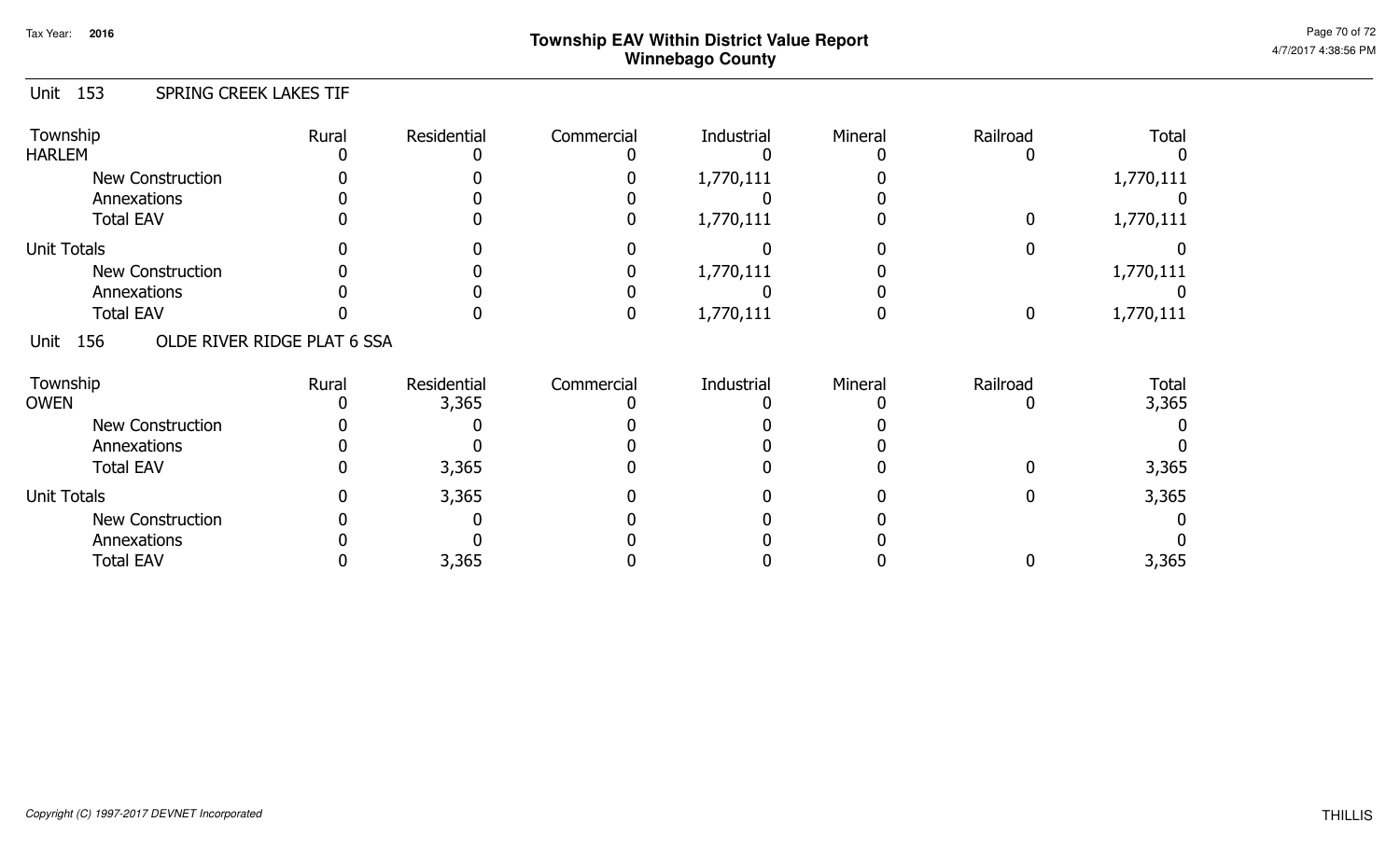#### Unit 159 MULFORD & EAST STATE STREET TIF

| Township<br><b>ROCKFORD</b>            | Rural | Residential           | Commercial | Industrial | Mineral | Railroad | <b>Total</b>           |
|----------------------------------------|-------|-----------------------|------------|------------|---------|----------|------------------------|
| <b>New Construction</b><br>Annexations |       |                       | 267,770    |            |         |          | 267,770                |
| <b>Total EAV</b>                       |       |                       | 267,770    |            |         |          | 267,770                |
| <b>Unit Totals</b>                     |       |                       |            |            |         |          |                        |
| <b>New Construction</b>                |       |                       | 267,770    |            |         |          | 267,770                |
| Annexations                            |       |                       |            |            |         |          |                        |
| <b>Total EAV</b>                       |       |                       | 267,770    |            |         | 0        | 267,770                |
| SOUTH BELOIT SSA 1<br>160<br>Unit      |       |                       |            |            |         |          |                        |
| Township<br><b>ROCKTON</b>             | Rural | Residential<br>11,080 | Commercial | Industrial | Mineral | Railroad | <b>Total</b><br>11,080 |
| <b>New Construction</b>                |       |                       |            |            |         |          |                        |
| Annexations                            |       |                       |            |            |         |          |                        |
| <b>Total EAV</b>                       |       | 11,080                |            |            |         |          | 11,080                 |
| <b>Unit Totals</b>                     |       | 11,080                |            |            |         |          | 11,080                 |
| <b>New Construction</b>                |       |                       |            |            |         |          |                        |
| Annexations                            |       |                       |            |            |         |          |                        |
| <b>Total EAV</b>                       |       | 11,080                |            |            |         |          | 11,080                 |